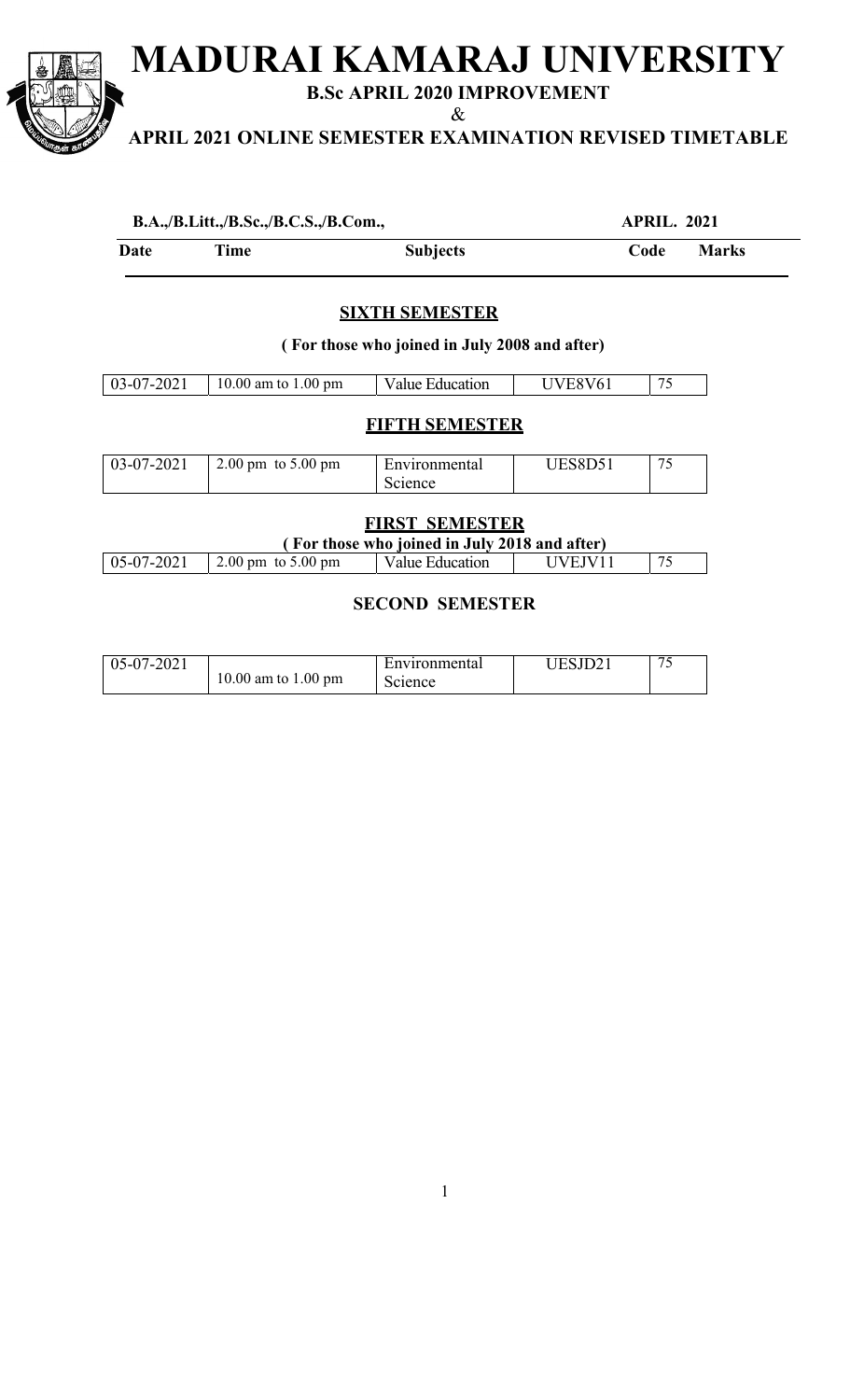**B.A.,/B.Litt.,/B.Sc.,/B.C.S.,/B.Com., APRIL. 2021**

| <b>Date</b> | Time<br><b>Subjects</b>                |                                                                                              | <b>Marks</b><br>Code |                 |
|-------------|----------------------------------------|----------------------------------------------------------------------------------------------|----------------------|-----------------|
|             |                                        | Part - I - Language<br><b>FIRST SEMESTER</b>                                                 |                      |                 |
|             |                                        | Paper - I Arabic                                                                             | UARJL11              | 75              |
|             |                                        | Paper - I French                                                                             | UFRJL11              | 75              |
|             |                                        | Paper - I Hindi                                                                              | UHNJL11              | 75              |
|             |                                        | Paper - I Kannada                                                                            | UKDJL11              | $\overline{75}$ |
|             |                                        | Paper - I Malayalam                                                                          | UMLJL11              | 75              |
|             |                                        | Paper - I Sanskrit                                                                           | USKJL11              | 75              |
|             |                                        | Paper - I Tamil                                                                              | UTMJL11              | 75              |
|             |                                        | Paper - I Hotel Tamil                                                                        | UHTJL11              | 75              |
|             |                                        | Paper - I Telugu                                                                             | UTUJL11              | 75              |
|             |                                        | Paper - I Urdu                                                                               | UURJL11              | 75              |
|             |                                        | VanigakadithaThodarpugal<br>(for those who joined in July 2018)<br>(For B.Com. only)         | UVTJL11              | 75              |
|             |                                        | Paper - I Hotel French                                                                       | UHNJL11              | 75              |
|             |                                        | Vanigakadithangal<br>(For those who joined in July 2018)<br>(For B.B.A. only)                | UVKJL11              | 75              |
|             |                                        | Paper - I Hotel French                                                                       | UHFJL11              | 75              |
| 06-07-2021  | $2.00 \text{ pm}$ to $5.00 \text{ pm}$ | Paper - I Arabic                                                                             | <b>UAR8L11</b>       | 75              |
|             |                                        | Business Communication - I                                                                   | UBC8L11              | 75              |
|             |                                        | Paper - I French                                                                             | UFR8L11              | 75              |
|             |                                        | Paper - I Hindi                                                                              | UHN8L11              | 75              |
|             |                                        | Paper - I Hotel French                                                                       | UHF8L11              | $\overline{75}$ |
|             |                                        | Paper - I Kannada                                                                            | UKD8L11              | 75              |
|             |                                        | Paper - I Malayalam                                                                          | UML8L11              | $\overline{75}$ |
|             |                                        | Paper - I Sanskrit                                                                           | USK8L11              | 75              |
|             |                                        | Paper - I Tamil                                                                              | UTM8L11              | 75              |
|             |                                        | Paper - I Telugu                                                                             | UTU8L11              | $\overline{75}$ |
|             |                                        | Paper - I Urdu<br>Vanikkakadithangal                                                         | UUR8L11<br>UVK8L11   | 75              |
|             |                                        | VanikkakadithaThodarpugal                                                                    |                      | 75              |
|             |                                        | Vanikkakadithangal in Tamil only                                                             | UVKDL11              | 75              |
|             |                                        | (For those who joined in July 2009 and after)<br>(For B.B.A. only)                           | UVK9L11              | 75              |
|             |                                        | Paper - I Tamil                                                                              | UTMEL11              | 75              |
|             |                                        | Vanikkakadithangal in Tamil only<br>(For those who joined in July 2016)<br>(For B.B.A. only) | UVKGL11              | 75              |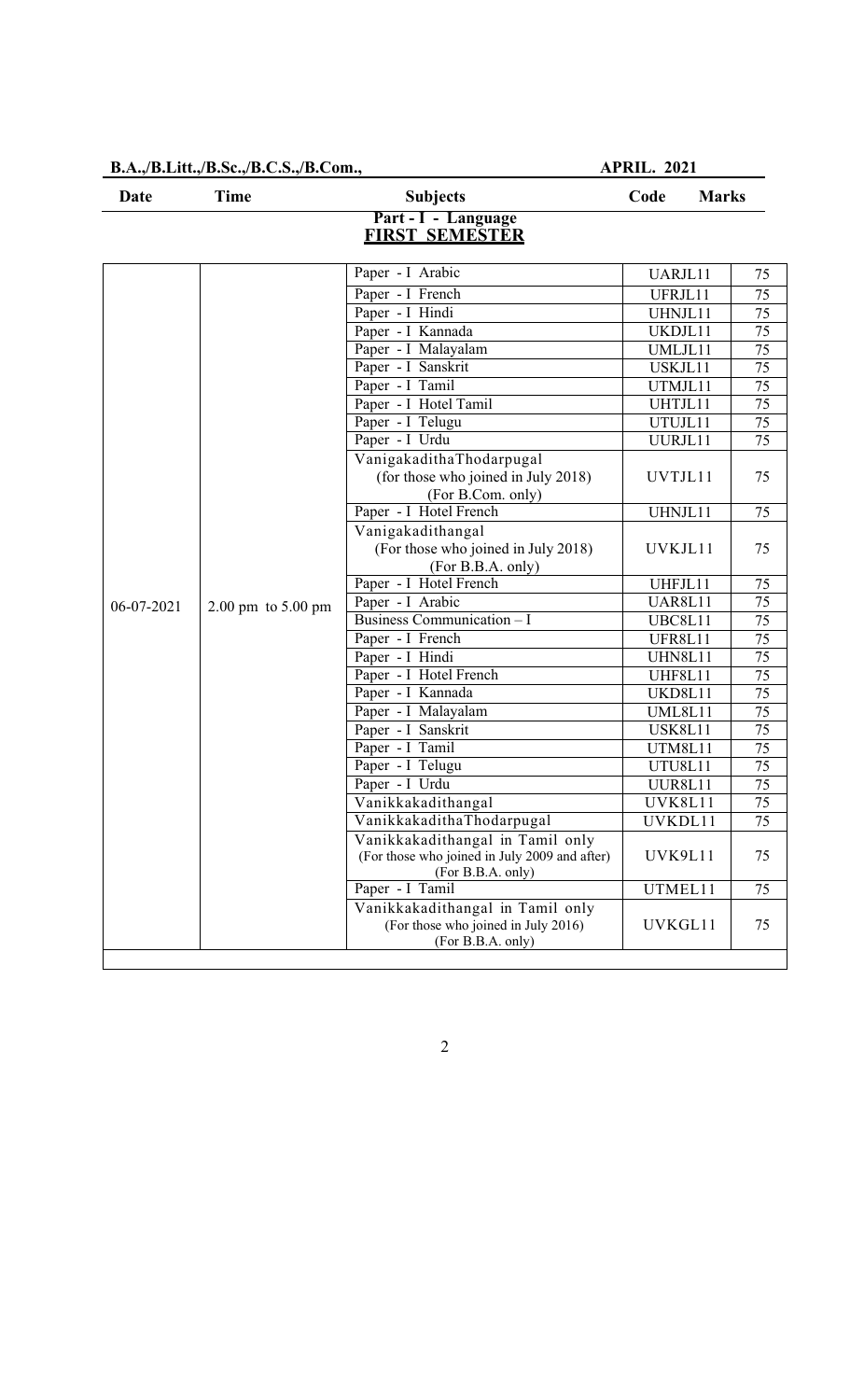# **B.A.,/B.Litt.,/B.Sc.,/B.C.S.,/B.Com., APRIL. 2021**

**Date Time Subjects Code Marks** 

# **SECOND SEMESTER**

|            |                     | Arabic Paper - II                                                                                       | <b>UAR8L21</b> | 75              |
|------------|---------------------|---------------------------------------------------------------------------------------------------------|----------------|-----------------|
|            |                     | French Paper - II                                                                                       | UFR8L21        | 75              |
|            |                     | Hindi Paper -II                                                                                         | <b>UHF8L21</b> | 75              |
|            |                     | Malayalam Paper - II                                                                                    | <b>UML8L21</b> | 75              |
|            |                     | Sanskrit Paper -II                                                                                      | <b>USK8L21</b> | 75              |
|            |                     | Tamil Paper - II                                                                                        | <b>UTM8L21</b> | 75              |
|            |                     | Telugu Paper - II                                                                                       | <b>UTU8L21</b> | 75              |
|            |                     | Urdu Paper -II                                                                                          | <b>UUR8L21</b> | 75              |
|            |                     | Principles & Practice of Insurance                                                                      | <b>UVK8L21</b> | 75              |
|            |                     | Principles of Practice of Insurance<br>(For those who joined in July 2013 and<br>after for B.Com. only) | UVKDL21        | 75              |
|            |                     | Aluvalaga Melanmai (for BBA only)                                                                       | <b>UVK8L22</b> | $\overline{75}$ |
|            |                     | Paper - II Tamil<br>(For those who joined in July 2014 and after)                                       | UTMEL21        | 75              |
| 06-07-2021 | 10.00 am to 1.00 pm | Aluvalaga Melanmai (in Tamil only)<br>(For those who joined in July 2016 and after)                     | UVKGL21        | 75              |
|            |                     | Kappeedu Kotpadukalum Nadaimuraigalum<br>(For those who joined in July 2018 for B.Com. only)            | UVTJL21        | 75              |
|            |                     | Paper - II Tamil                                                                                        | UTMJL21        | 75              |
|            |                     | Arabic Paper-II                                                                                         | UARJL21        | 75              |
|            |                     | French Paper - II                                                                                       | UFRJL21        | 75              |
|            |                     | Hindi Paper - II                                                                                        | UHNJL21        | 75              |
|            |                     | Hotel French Paper - II                                                                                 | UHFJL21        | 75              |
|            |                     | Kannada Paper - II                                                                                      | UKDJL21        | 75              |
|            |                     | Malayalam Paper - II                                                                                    | UMLJL21        | 75              |
|            |                     | Sanskrit Paper - II                                                                                     | USKJL21        | 75              |
|            |                     | Telugu Paper - II                                                                                       | UTUJL21        | 75              |
|            |                     | Urdu Paper - II                                                                                         | UURJL21        | 75              |
|            |                     | Paper - I Urdu                                                                                          | UUR8L11        | 75              |
|            |                     | Hotel Tamil Paper - II                                                                                  | UHTJL21        | 75              |
|            |                     | Aluvalaga Melanmai (in Tamil only)<br>(For B.B.A. only)                                                 | UVKJL21        | 75              |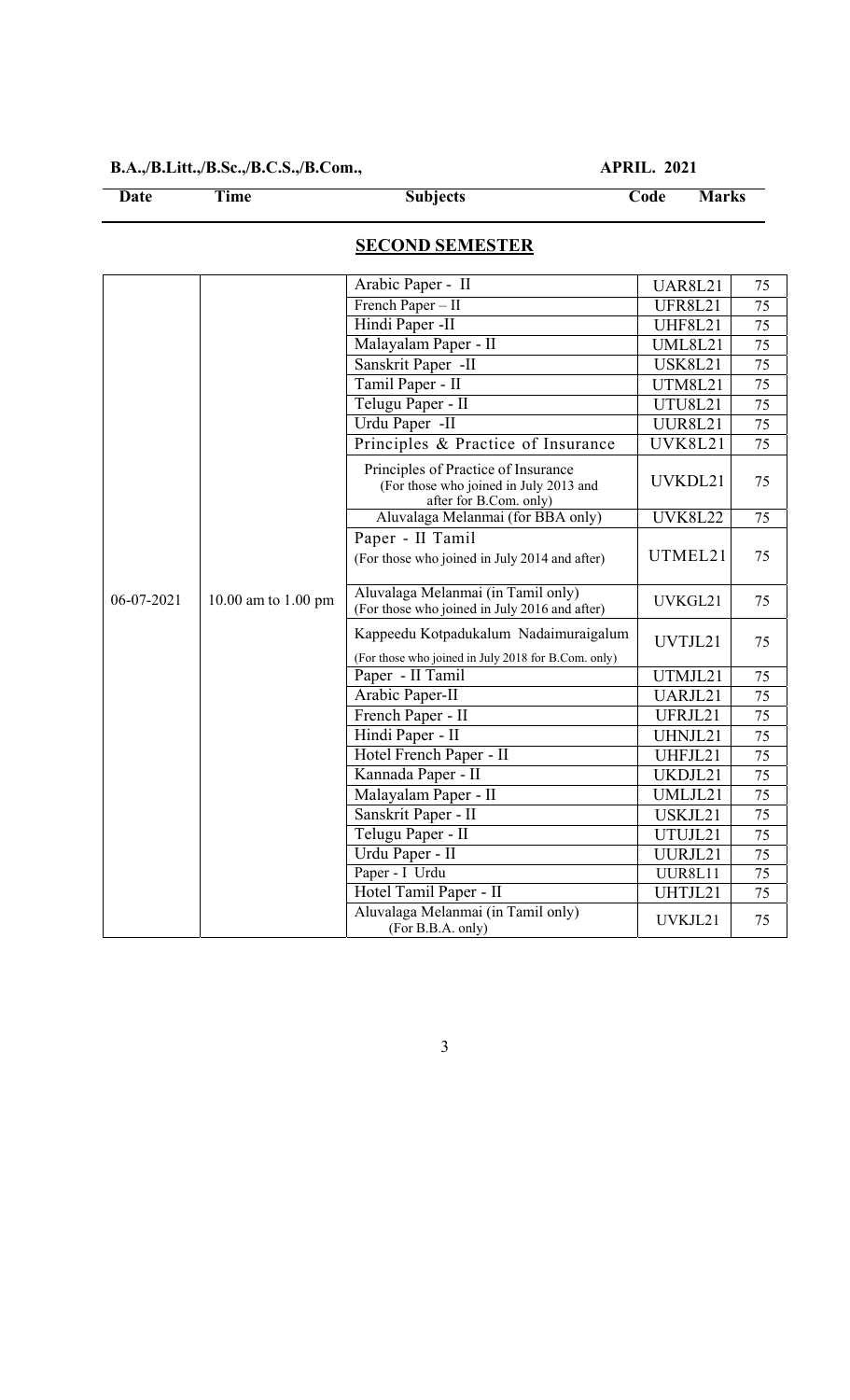#### **B.A.,/B.B.A.,/B.Litt.,/B.Sc.,/B.C.S.,/B.Com., APRIL. 2021**

| Date       | <b>Time</b>                            | <b>Subjects</b>                                                    | Code<br><b>Marks</b> |    |
|------------|----------------------------------------|--------------------------------------------------------------------|----------------------|----|
|            |                                        | <b>THIRD SEMESTER</b>                                              |                      |    |
|            |                                        | Arabic Paper - III                                                 | <b>UAR8L31</b>       | 75 |
|            |                                        | French Paper - III                                                 | <b>UFR8L31</b>       | 75 |
|            |                                        | Hindi Paper -III                                                   | <b>UHN8L31</b>       | 75 |
|            |                                        | Kannada Paper - III                                                | UKD8L31              | 75 |
|            |                                        | Malayalam Paper - III                                              | <b>UML8L31</b>       | 75 |
|            |                                        | Sanskrit Paper -III                                                | <b>USK8L31</b>       | 75 |
|            |                                        | Tamil Paper - III                                                  | <b>UTM8L31</b>       | 75 |
|            |                                        | Telugu Paper - III                                                 | <b>UTU8L31</b>       | 75 |
|            |                                        | Urdu Paper -III                                                    | <b>UUR8L31</b>       | 75 |
| 07-07-2021 | $2.00 \text{ pm}$ to $5.00 \text{ pm}$ | Paper - III Tamil<br>(For those who joined in July 2014 and after) | UTMEL31              | 75 |
|            |                                        | Arabic Paper - III<br>(For those who joined in July 2018)          | UARJL31              | 75 |
|            |                                        | French Paper - III                                                 | UFRJL31              | 75 |
|            |                                        | Hindi Paper -III                                                   | UHNJL31              | 75 |
|            |                                        | Kannada Paper - III                                                | UKDJL31              | 75 |
|            |                                        | Malayalam Paper - III                                              | UMLJL31              | 75 |
|            |                                        | Sanskrit Paper -III                                                | USKJL31              | 75 |
|            |                                        | Tamil Paper - III                                                  | UTMJL31              | 75 |
|            |                                        | Telugu Paper - III                                                 | UTUJL31              | 75 |
|            |                                        | Urdu Paper -III                                                    | UURJL31              | 75 |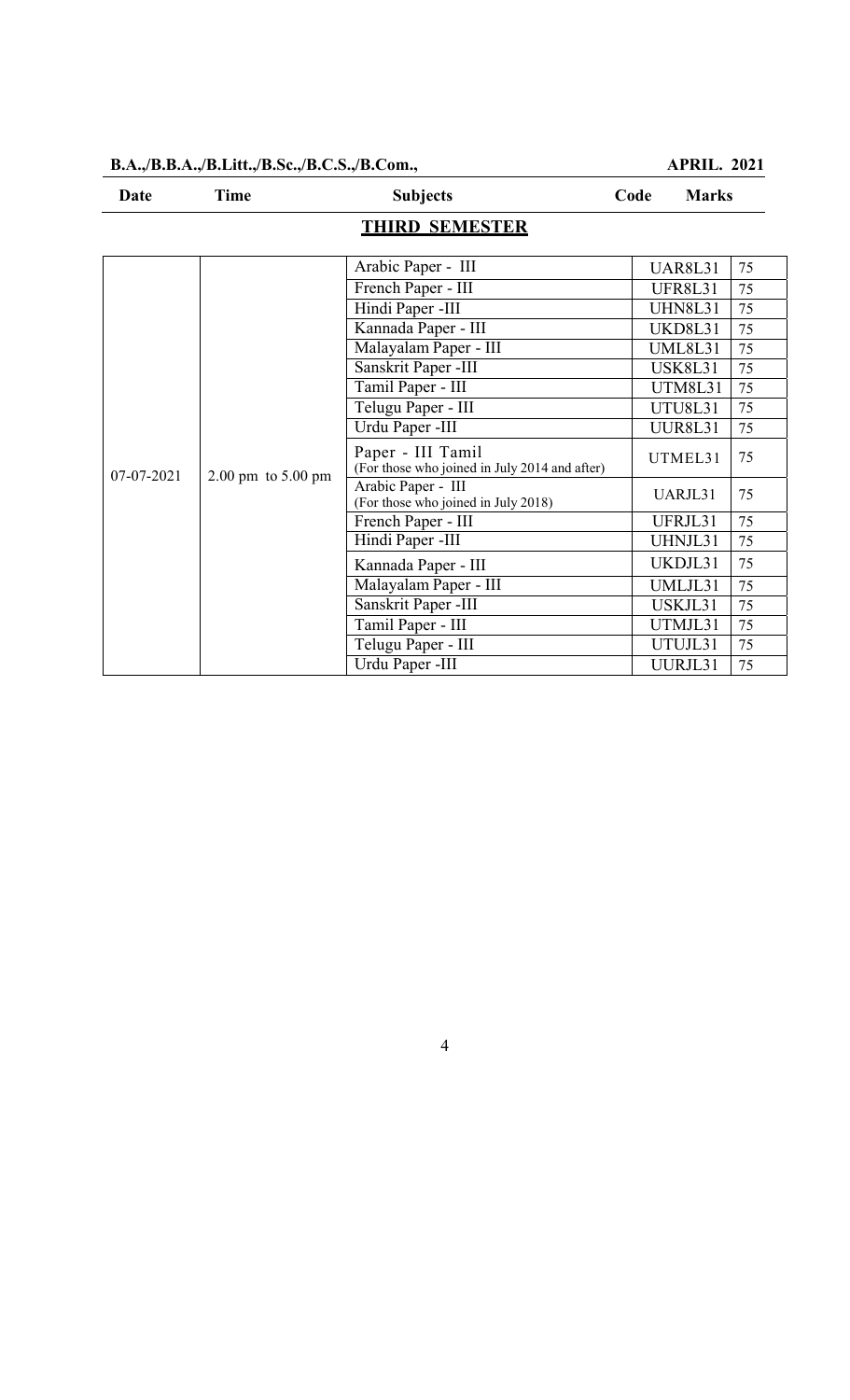#### **B.A.,/B.B.A.,/B.Litt.,/B.Sc.,/B.C.S.,/B.Com., APRIL. 2021**

| Date       | <b>Time</b>         | <b>Subjects</b>                                                   | <b>Marks</b><br>Code |    |
|------------|---------------------|-------------------------------------------------------------------|----------------------|----|
|            |                     | <b>FOURTH SEMESTER</b>                                            |                      |    |
|            |                     | Arabic Paper - IV                                                 | <b>UAR8L41</b>       | 75 |
|            |                     | French Paper - IV                                                 | <b>UFR8L41</b>       | 75 |
|            |                     | Hindi Paper -IV                                                   | <b>UHN8L41</b>       | 75 |
|            |                     | Kannada Paper - IV                                                | UKD8L41              | 75 |
|            |                     | Malayalam Paper - IV                                              | <b>UML8L41</b>       | 75 |
|            |                     | Sanskrit Paper -IV                                                | <b>USK8L41</b>       | 75 |
|            |                     | Tamil Paper - IV                                                  | <b>UTM8L41</b>       | 75 |
|            |                     | Urdu Paper - IV                                                   | <b>UUR8L41</b>       | 75 |
| 07-07-2021 | 10.00 am to 1.00 pm | Paper - IV Tamil<br>(For those who joined in July 2014 and after) | UTMEL41              | 75 |
|            |                     | Arabic Paper - IV                                                 | UARJL41              | 75 |
|            |                     | French Paper - IV                                                 | UFRJL41              | 75 |
|            |                     | Hindi Paper -IV                                                   | UHNJL41              | 75 |
|            |                     | Kannada Paper - IV                                                | UKDJL41              | 75 |
|            |                     | Malayalam Paper - IV                                              | UMLJL41              | 75 |
|            |                     | Sanskrit Paper - IV                                               | USKJL41              | 75 |
|            |                     | Tamil Paper - IV                                                  | UTMJL41              | 75 |
|            |                     | Telugu Paper - IV                                                 | UTUJL41              | 75 |
|            |                     | Urdu Paper - IV                                                   | UURJL41              | 75 |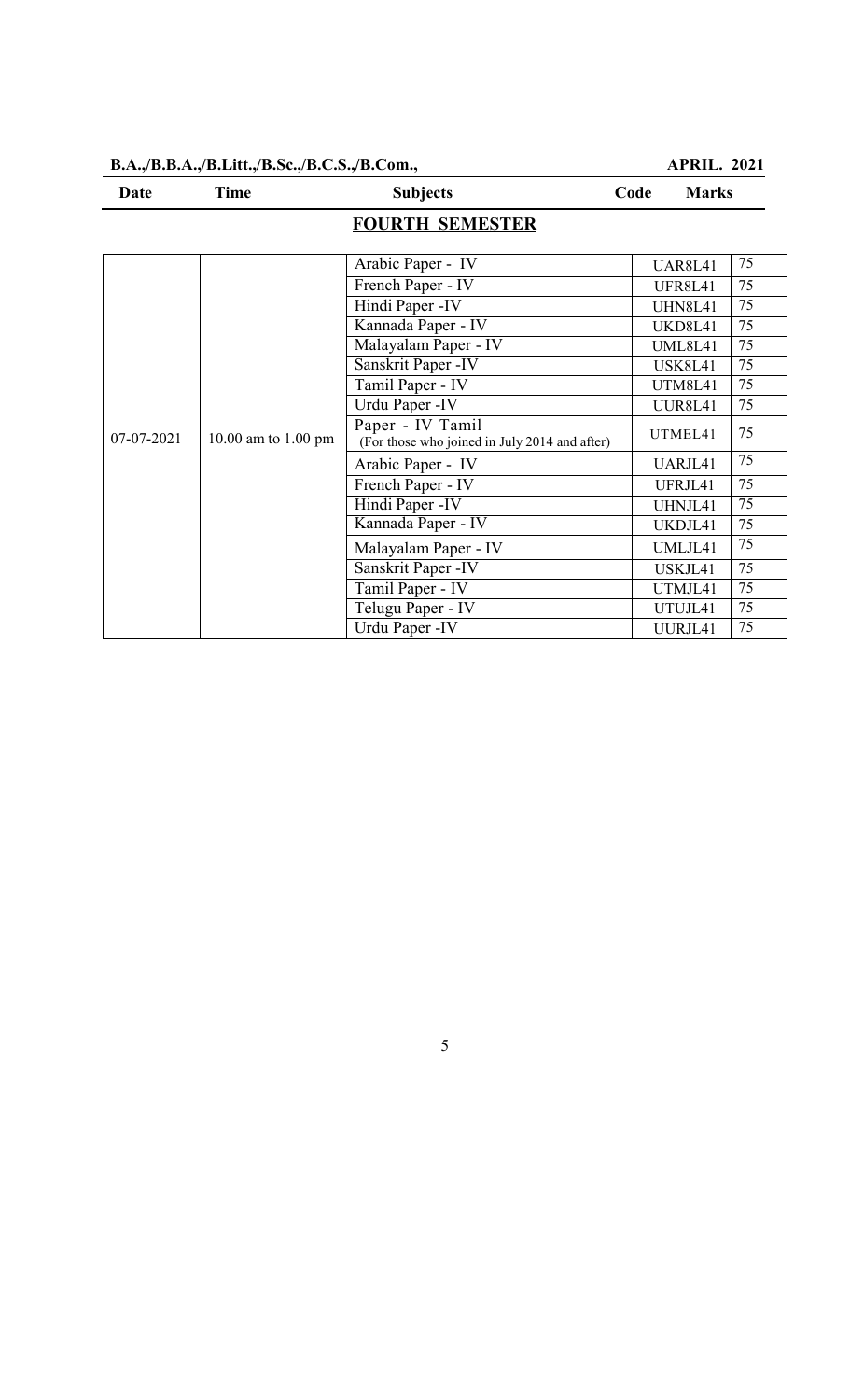| B.A.,/B.B.A.,/B.Litt.,/B.Sc.,/B.C.S.,/B.Com., |  | <b>APRIL, 2021</b> |
|-----------------------------------------------|--|--------------------|
|                                               |  |                    |

| <b>Time</b><br>Date |                                        | <b>Subjects</b>                                                                                                         | Code<br><b>Marks</b> |                 |
|---------------------|----------------------------------------|-------------------------------------------------------------------------------------------------------------------------|----------------------|-----------------|
|                     |                                        | <b>PART - II - ENGLISH</b>                                                                                              |                      |                 |
| 08-07-2021          | 10.00 am to 1.00 pm                    | English Paper - II Prose, Poetry                                                                                        | <b>UEN8E21</b>       | 75              |
| $08-07-2021$        | 10.00 am to 1.00 pm                    | Paper - II English for Communicative &<br>Pleasure-II Prose, Poetry, One-Act Play<br>Grammar and Composition            | <b>UENEE21</b>       | $\overline{75}$ |
| 08-07-2021          | 10.00 am to 1.00 pm                    | Hotel Communicative English<br>(For those who joined in July 2018)                                                      | UCEJE21              | 75              |
| 08-07-2021          | 10.00 am to 1.00 pm                    | English Paper - II                                                                                                      | UENJE21              | 75              |
| 08-07-2021          | $2.00 \text{ pm}$ to $5.00 \text{ pm}$ | Paper - I English Prose, Poetry, Short<br><b>Stories Grammar and Composition</b>                                        | <b>UEN8E11</b>       | 75              |
| 08-07-2021          | $2.00 \text{ pm}$ to $5.00 \text{ pm}$ | English Paper I                                                                                                         | UENJE11              | $\overline{75}$ |
| 08-07-2021          | $2.00 \text{ pm}$ to $5.00 \text{ pm}$ | Hotel Communicative English<br>(For those who joined in July 2014 and after)                                            | UCEJE11              | $\overline{75}$ |
| 08-07-2021          | $2.00 \text{ pm}$ to $5.00 \text{ pm}$ | Paper - I English for Communication<br>&Pleasure-I Prose, Poetry, Short Stories<br>Grammar and Composition              | UENEE11              | $\overline{75}$ |
| 09-07-2021          | 10.00 am to 1.00 pm                    | English Paper - IV Prose, Poetry                                                                                        | <b>UEN8E41</b>       | $\overline{75}$ |
| 09-07-2021          | 10.00 am to 1.00 pm                    | Paper - II English for Communicative &<br>Pleasure-II Prose, Poetry, One-Act Play<br>Grammar and Composition            | UENEE41              | $\overline{75}$ |
| 09-07-2021          | 10.00 am to 1.00 pm                    | English Paper - II                                                                                                      | UENJE41              | $\overline{75}$ |
| 09-07-2021          | 2.00 pm to 5.00 pm                     | Paper - I English Prose, Poetry, Short<br><b>Stories Grammar and Composition</b><br>(For those who joined in July 2018) | <b>UEN8E31</b>       | 75              |
| $09-07-2021$        | $2.00 \text{ pm}$ to $5.00 \text{ pm}$ | English Paper I                                                                                                         | UENJE31              | 75              |
| 09-07-2021          | 2.00 pm to 5.00 pm                     | Paper - I English for Communication &<br>Pleasure-I Prose, Poetry, Short Stories<br>Grammar and Composition             | UENEE31              | 75              |
| 10-07-2021          | $2.00 \text{ pm}$ to $5.00 \text{ pm}$ | Communicative English Paper - I<br>(For those who joined in July 2021 & After)                                          | UCELE11              | 75              |
| 10-07-2021          | 10.00 am to 1.00 pm                    | Communicative English Paper - II<br>(For those who joined in July 2021 & After)                                         | UCELE21              | 75              |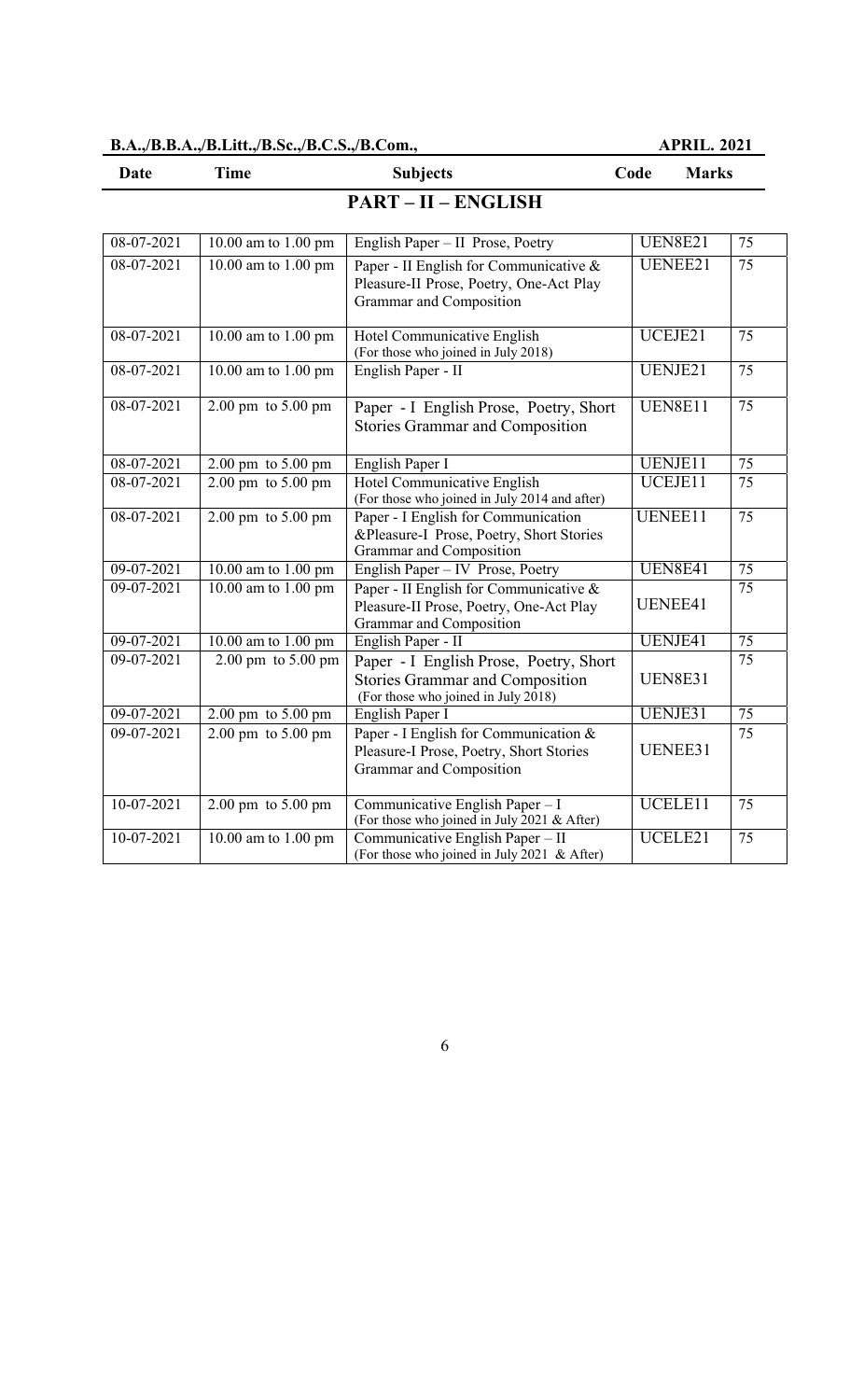# **B.A., /B.B.A., /B.Litt., /B.Sc., /B.C.S., /B.Com., APRIL. 2021**

| Date                                                     | Time                                   | <b>Subjects</b>  | Code    | <b>Marks</b> |  |  |  |
|----------------------------------------------------------|----------------------------------------|------------------|---------|--------------|--|--|--|
| <b>Add On Courses</b><br>(Those who joined in July 2020) |                                        |                  |         |              |  |  |  |
| 08-07-2021                                               | $2.00 \text{ pm}$ to $5.00 \text{ pm}$ | Paper Stream - A | UPALP11 | 75           |  |  |  |
| 08-07-2021                                               | $2.00 \text{ pm}$ to $5.00 \text{ pm}$ | Paper Stream - B | UPBLP11 | 75           |  |  |  |
| 08-07-2021                                               | $2.00 \text{ pm}$ to $5.00 \text{ pm}$ | Paper Stream-C   | UPCLP11 | 75           |  |  |  |
| 08-07-2021                                               | $2.00 \text{ pm}$ to $5.00 \text{ pm}$ | Paper Stream-D   | UPDLP11 | 75           |  |  |  |
| 09-07-2021                                               | 10.00 am to 1.00 pm                    | Paper Stream - A | UPALP21 | 75           |  |  |  |
| 09-07-2021                                               | 10.00 am to 1.00 pm                    | Paper Stream - B | UPBLP21 | 75           |  |  |  |
| 09-07-2021                                               | 10.00 am to 1.00 pm                    | Paper Stream-C   | UPCLP21 | 75           |  |  |  |
| 09-07-2021                                               | 10.00 am to 1.00 pm                    | Paper Stream -D  | UPDLP21 | 75           |  |  |  |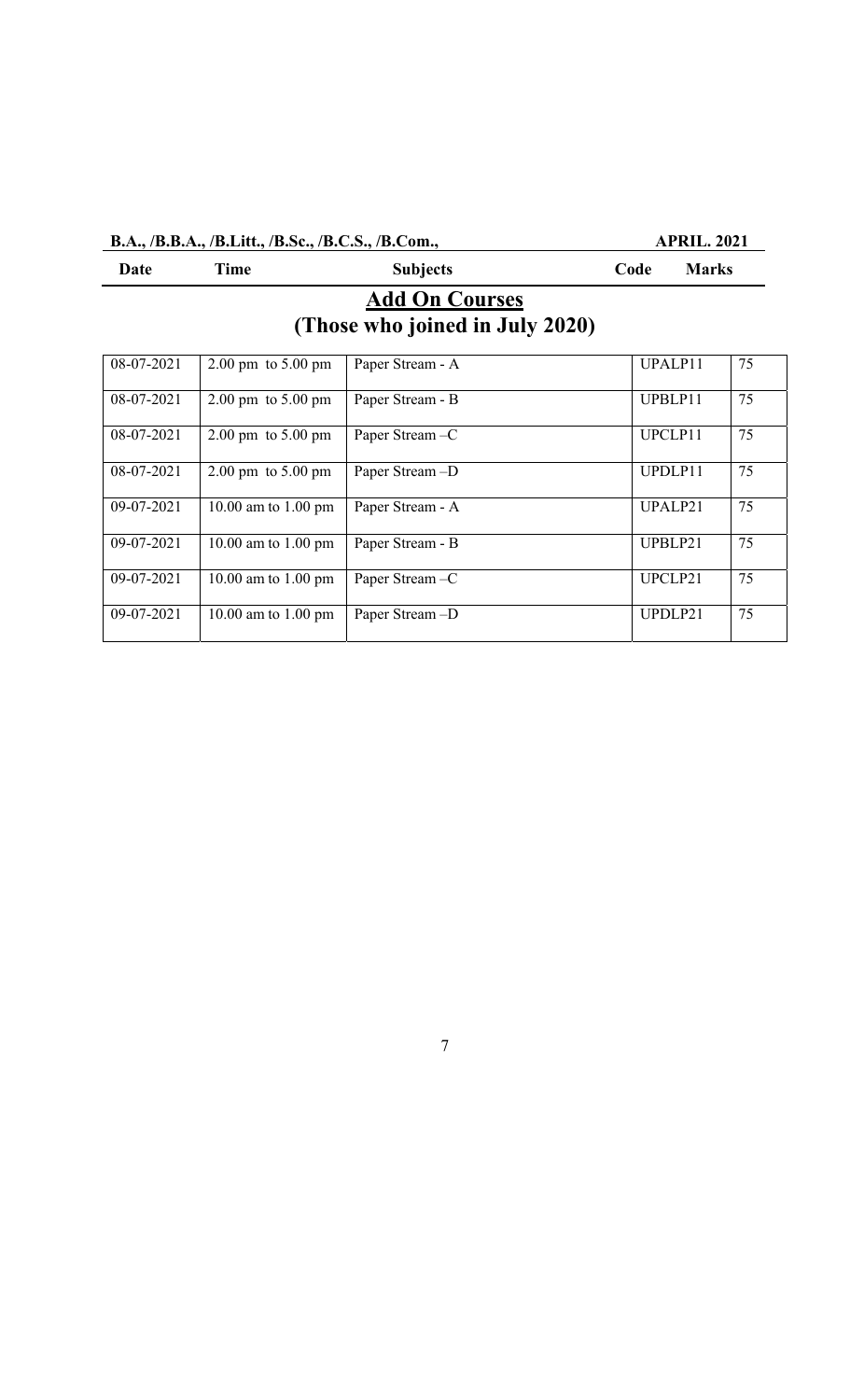# **CHOICE BASED CREDIT SYSTEM**

| Date       | <b>Time</b>                            | <b>Subjects</b>                                               | Code<br><b>Marks</b> |    |
|------------|----------------------------------------|---------------------------------------------------------------|----------------------|----|
|            |                                        | <b>B.Sc PHYSICS</b><br>(For those who joined in July 2008)    |                      |    |
|            |                                        | <b>FIFTH SEMESTER</b><br><b>SKILL BASED SUBJECT</b>           |                      |    |
| 15-06-2021 | 2.00 pm to 5.00 pm                     | <b>Bio-Medical Instrumentation</b>                            | <b>SPH8S51</b>       | 75 |
|            |                                        | <b>SIXTH SEMESTER</b><br><b>SKILL BASED SUBJECT</b>           |                      |    |
| 15-06-2021 | 10.00 am to 1.00 pm                    | Photography<br>(For those who joined in July 2006)            | <b>SPH8S61</b>       | 75 |
| 15-06-2021 | 10.00 am to 1.00 pm                    | Opto Electronics<br>(For those who joined in July 2009)       | SPH9S61              | 75 |
|            |                                        | <b>THIRD SEMESTER</b><br><b>CORE PAPER</b>                    |                      |    |
| 16-06-2021 | $2.00 \text{ pm}$ to $5.00 \text{ pm}$ | Electro Magnetism                                             | SPH8C31              | 75 |
|            |                                        | <b>FOURTH SEMESTER</b><br><b>CORE PAPER</b>                   |                      |    |
| 16-06-2021 | $\overline{10.00}$ am to 1.00 pm       | Optics and Spectroscopy                                       | SPH8C41              | 75 |
|            |                                        | <b>FIRST SEMESTER</b><br><b>CORE PAPER</b>                    |                      |    |
| 17-06-2021 | 2.00 pm to 5.00 pm                     | Mechanics and Relativity                                      | SPH8C11              | 75 |
|            |                                        | <b>SKILL BASED SUBJECT</b>                                    |                      |    |
| 18-06-2021 | 2.00 pm to 5.00 pm                     | Opto Electronics - I                                          | <b>SPH8S11</b>       | 75 |
| 18-06-2021 | 2.00 pm to 5.00 pm                     | Properties of Matter I<br>(For those who joined in July 2007) | <b>SPH9S11</b>       | 75 |
| 19-06-2021 | 2.00 pm to 5.00 pm                     | Programming in C - I                                          | <b>SPH8S12</b>       | 75 |
|            |                                        | <b>SECOND SEMESTER</b><br><b>CORE PAPER</b>                   |                      |    |
| 17-06-2021 | 10.00 am to 1.00 pm                    | Electricity                                                   | SPH8C21              | 75 |
|            |                                        | <b>SKILL BASED SUBJECT</b>                                    |                      |    |
| 18-06-2021 | 10.00 am to 1.00 pm                    | Opto Electronics II<br>(Those who joined in July 2008)        | <b>SPH8S21</b>       | 75 |
| 18-06-2021 | 10.00 am to 1.00 pm                    | <b>Thermal Physics</b><br>(For those who joined in July 2009) | <b>SPH9S21</b>       | 75 |
| 19-06-2021 | 10.00 am to 1.00 pm                    | Programming in C - II                                         | <b>SPH8S22</b>       | 75 |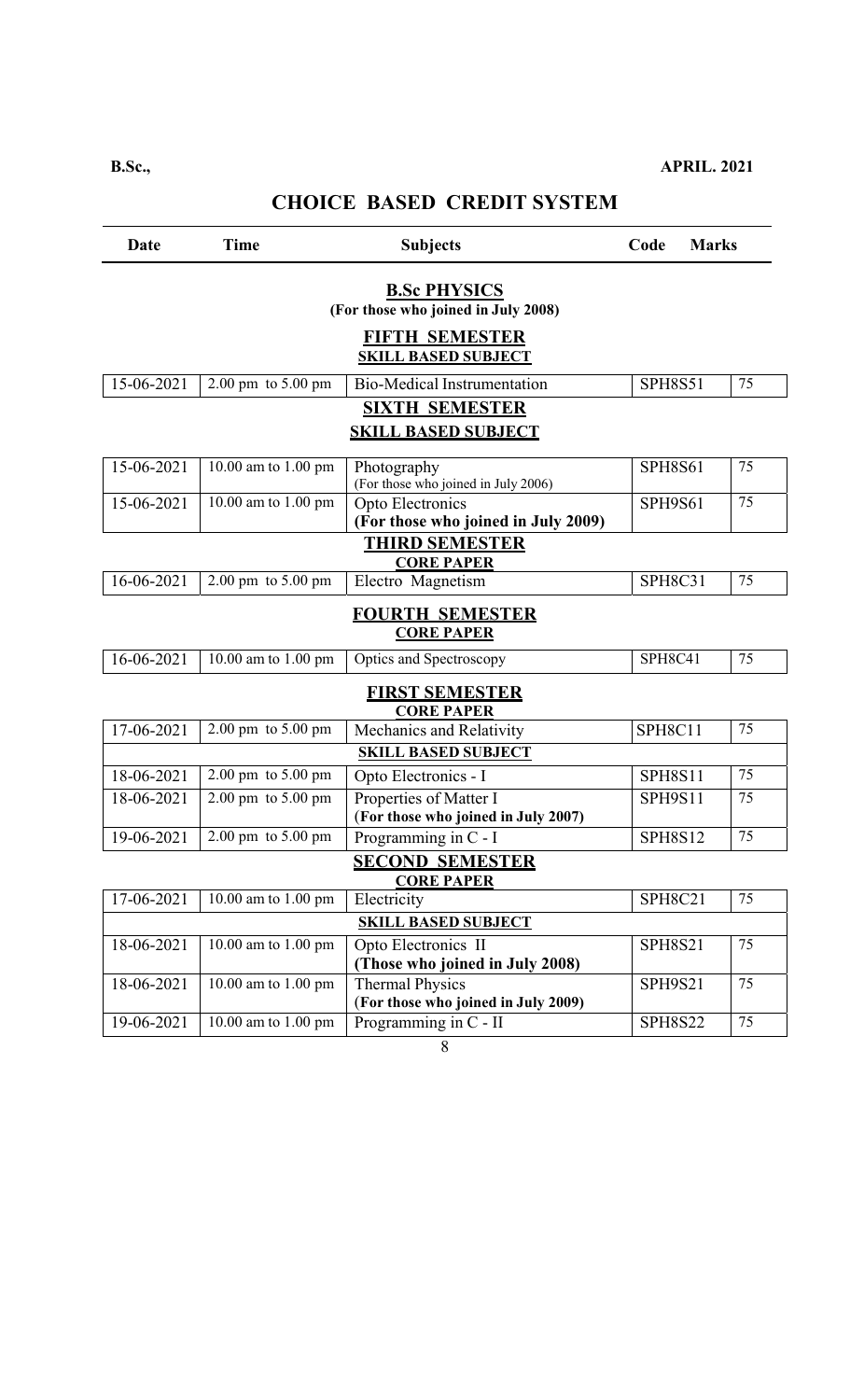# **CHOICE BASED CREDIT SYSTEM**

| Date                                                                   | <b>Time</b>                                | <b>Subjects</b>                                     | Code | <b>Marks</b> |    |  |  |  |
|------------------------------------------------------------------------|--------------------------------------------|-----------------------------------------------------|------|--------------|----|--|--|--|
| <b>B.Sc., PHYSICS</b><br>(For those who joined in July 2018 and after) |                                            |                                                     |      |              |    |  |  |  |
|                                                                        |                                            | <b>FIFTH SEMESTER</b><br><b>SKILL BASED SUBJECT</b> |      |              |    |  |  |  |
| 15-06-2021                                                             | $2.00 \text{ pm}$ to $5.00 \text{ pm}$     | Nanophysics                                         |      | SPHJS51      | 75 |  |  |  |
|                                                                        |                                            | <b>SIXTH SEMESTER</b>                               |      |              |    |  |  |  |
| 15-06-2021                                                             | 10.00 am to 1.00 pm                        | <b>SKILL BASED SUBJECT</b>                          |      | SPHJS61      | 75 |  |  |  |
|                                                                        |                                            | Opto Electronics                                    |      |              |    |  |  |  |
|                                                                        | <b>THIRD SEMESTER</b><br><b>CORE PAPER</b> |                                                     |      |              |    |  |  |  |
| 16-06-2021                                                             | $2.00 \text{ pm}$ to $5.00 \text{ pm}$     | Electricity & Electro Magnetism                     |      | SPHJC31      | 75 |  |  |  |
|                                                                        |                                            | <b>FOURTH SEMESTER</b><br><b>CORE PAPER</b>         |      |              |    |  |  |  |
| 16-06-2021                                                             | 10.00 am to 1.00 pm                        | Optics and Spectroscopy                             |      | SPHJC41      | 75 |  |  |  |
|                                                                        | FIRST SEMESTER<br><b>CORE PAPER</b>        |                                                     |      |              |    |  |  |  |
| 17-06-2021                                                             | $2.00 \text{ pm}$ to $5.00 \text{ pm}$     | Mechanics and Properties of Matter                  |      | SPHJC11      | 75 |  |  |  |
|                                                                        |                                            | <b>SKILL BASED SUBJECT</b>                          |      |              |    |  |  |  |
| 18-06-2021                                                             | 2.00 pm to 5.00 pm                         | Programming in C                                    |      | SPHJS11      | 75 |  |  |  |
| 19-06-2021                                                             | 2.00 pm to 5.00 pm                         | Solar Energy                                        |      | SPHJS12      | 75 |  |  |  |
|                                                                        |                                            | <b>SECOND SEMESTER</b><br><b>CORE PAPER</b>         |      |              |    |  |  |  |
| 17-06-2021                                                             | 10.00 am to 1.00 pm                        | Thermal Physics and Acoustics                       |      | SPHJC21      | 75 |  |  |  |
|                                                                        |                                            | <b>SKILL BASED SUBJECT</b>                          |      |              |    |  |  |  |
| 18-06-2021                                                             | 10.00 am to 1.00 pm                        | <b>Astro Physics</b>                                |      | SPHJS21      | 75 |  |  |  |
| 19-06-2021                                                             | 10.00 am to 1.00 pm                        | Medical Physics                                     |      | SPHJS22      | 75 |  |  |  |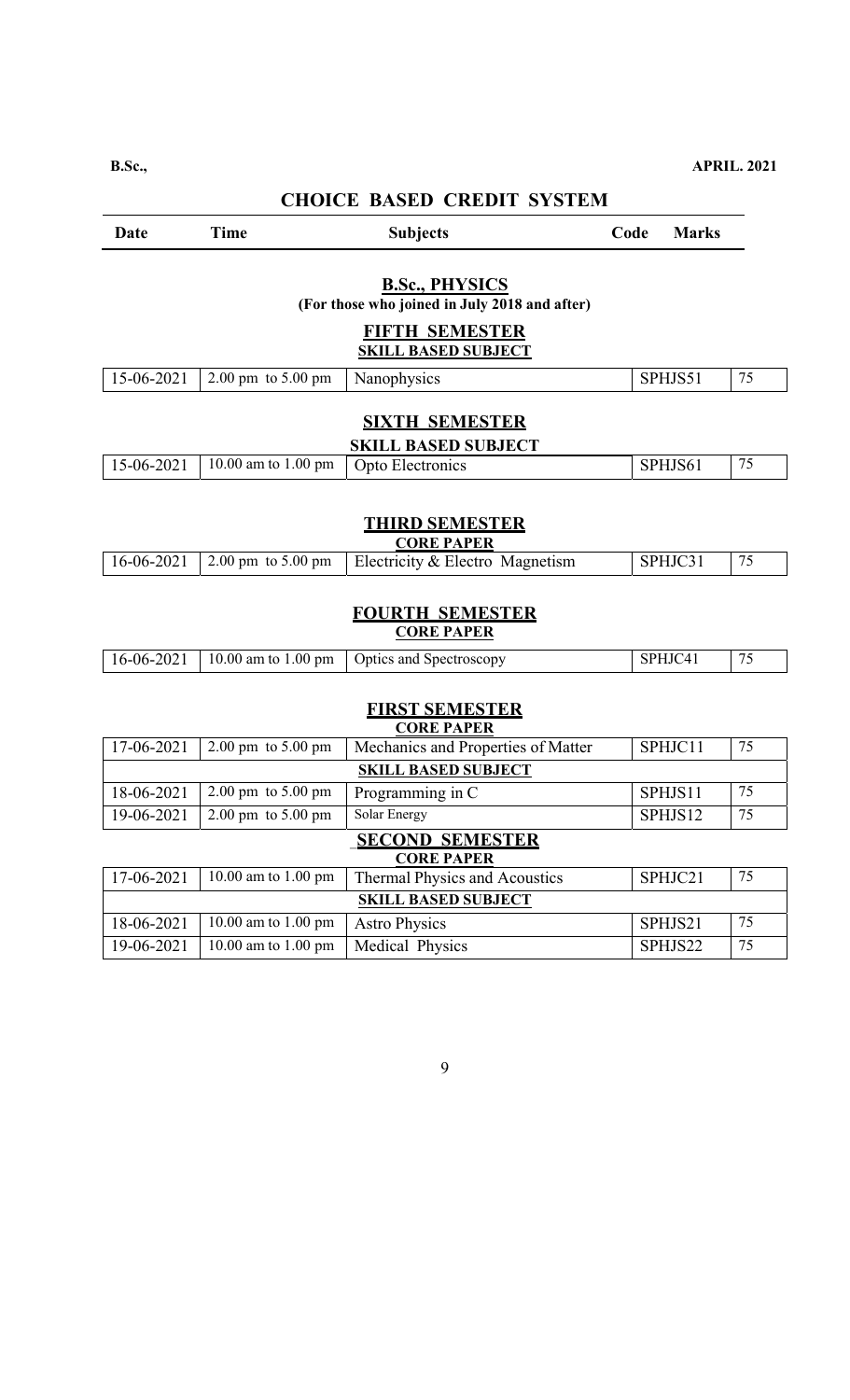# **CHOICE BASED CREDIT SYSTEM**

| Date                                                                                                                | <b>Time</b>                            | <b>Subjects</b>                                                 | Code           | <b>Marks</b> |  |  |  |  |
|---------------------------------------------------------------------------------------------------------------------|----------------------------------------|-----------------------------------------------------------------|----------------|--------------|--|--|--|--|
| <b>B.Sc CHEMISTRY</b><br>(For those who joined in July 2008)<br><b>FIFTH SEMESTER</b><br><b>SKILL BASED SUBJECT</b> |                                        |                                                                 |                |              |  |  |  |  |
| 15-06-2021                                                                                                          | $2.00 \text{ pm}$ to $5.00 \text{ pm}$ | Pharmaceutical & Medicinal Chemistry                            | <b>SCH8S51</b> | 75           |  |  |  |  |
| <b>SIXTH SEMESTER</b><br><b>SKILL BASED SUBJECT</b>                                                                 |                                        |                                                                 |                |              |  |  |  |  |
| 15-06-2021                                                                                                          | $\overline{10.00}$ am to 1.00 pm       | Medical Laboratory Technology &<br><b>Clinical Biochemistry</b> | <b>SCH8S61</b> | 75           |  |  |  |  |
|                                                                                                                     |                                        | <b>THIRD SEMESTER</b><br><b>CORE PAPER</b>                      |                |              |  |  |  |  |
| 16-06-2021                                                                                                          | $2.00 \text{ pm}$ to $5.00 \text{ pm}$ | Physical Chemistry - II                                         | <b>SCH8C31</b> | 75           |  |  |  |  |
|                                                                                                                     |                                        | <b>FOURTH SEMESTER</b><br><b>CORE PAPER</b>                     |                |              |  |  |  |  |
| $16 - 06 - 2021$                                                                                                    | 10.00 am to 1.00 pm                    | Inorganic Chemistry - II                                        | SCH8C41        | 75           |  |  |  |  |
|                                                                                                                     |                                        | <b>FIRST SEMESTER</b><br><b>CORE PAPER</b>                      |                |              |  |  |  |  |
| 17-06-2021                                                                                                          | 2.00 pm to 5.00 pm                     | Inorganic Chemistry - I                                         | SCH8C11        | 75           |  |  |  |  |
|                                                                                                                     |                                        | <b>SKILL BASED SUBJECT</b>                                      |                |              |  |  |  |  |
| 18-06-2021                                                                                                          | 2.00 pm to 5.00 pm                     | <b>Sugar Technology</b>                                         | <b>SCH8S11</b> | 75           |  |  |  |  |
| 19-06-2021                                                                                                          | 2.00 pm to 5.00 pm                     | Perfume Chemistry                                               | <b>SCH8S12</b> | 75           |  |  |  |  |
| <b>SECOND SEMESTER</b><br><u>CORE PAPER</u>                                                                         |                                        |                                                                 |                |              |  |  |  |  |
| 17-06-2021                                                                                                          | 10.00 am to 1.00 pm                    | Organic Chemistry $-I$<br>(For those who joined in July 2008    | SCH8C21        | 75           |  |  |  |  |
| 17-06-2021                                                                                                          | 10.00 am to 1.00 pm                    | Organic Chemistry - I<br>(For those who joined in July 2009)    | SCH9C21        | 75           |  |  |  |  |
| <b>SKILL BASED SUBJECT</b>                                                                                          |                                        |                                                                 |                |              |  |  |  |  |

10

18-06-2021 10.00 am to 1.00 pm Leather Technology SCH8S21 75<br>19-06-2021 10.00 am to 1.00 pm Paper and Pulp Technology SCH8S22 75 19-06-2021 10.00 am to 1.00 pm Paper and Pulp Technology SCH8S22 75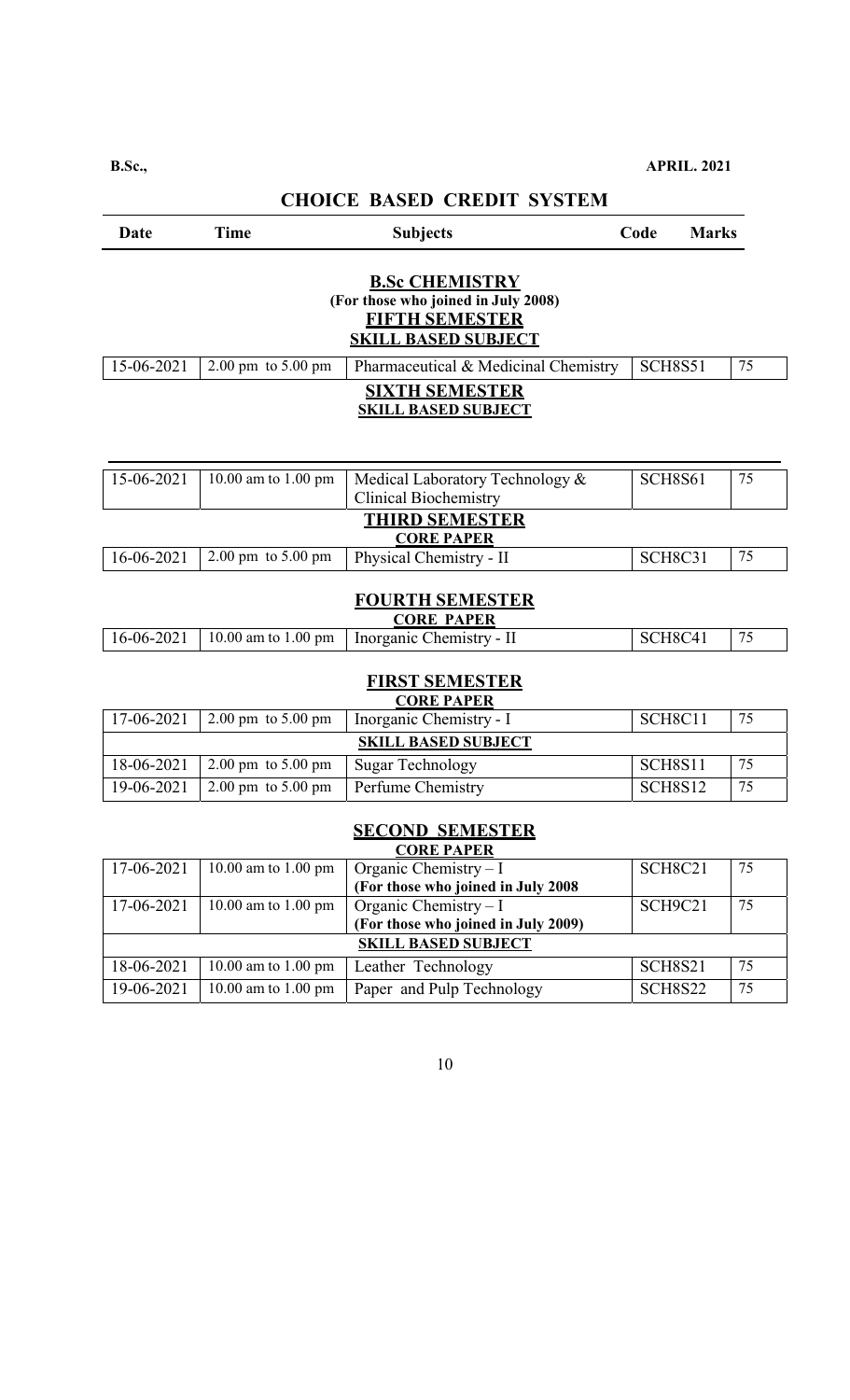| <b>CHOICE BASED CREDIT SYSTEM</b> |                                        |                                                                        |      |              |    |  |  |
|-----------------------------------|----------------------------------------|------------------------------------------------------------------------|------|--------------|----|--|--|
| <b>Date</b>                       | <b>Time</b>                            | <b>Subjects</b>                                                        | Code | <b>Marks</b> |    |  |  |
|                                   |                                        | <b>B.Sc CHEMISTRY</b><br>(For those who joined in July 2018 and after) |      |              |    |  |  |
|                                   |                                        | <b>FIFTH SEMESTER</b><br><b>SKILL BASED SUBJECT</b>                    |      |              |    |  |  |
| 15-06-2021                        | 2.00 pm to 5.00 pm                     | Nanotechnology & Green Chemistry                                       |      | SCHJS51      | 75 |  |  |
| 15-06-2021                        | 10.00 am to 1.00 pm                    | <b>SKILL BASED SUBJECT</b><br><b>Medicinal Chemistry</b>               |      | SCHJS61      | 75 |  |  |
|                                   |                                        | <b>THIRD SEMESTER</b>                                                  |      |              |    |  |  |
| 16-06-2021                        | 2.00 pm to 5.00 pm                     | Physical Chemistry - II                                                |      | SCHJC31      | 75 |  |  |
|                                   |                                        | <b>FOURTH SEMESTER</b><br><b>CORE PAPER</b>                            |      |              |    |  |  |
| 16-06-2021                        | 10.00 am to 1.00 pm                    | Inorganic Chemistry - II                                               |      | SCHJC41      | 75 |  |  |
|                                   |                                        | <b>FIRST SEMESTER</b><br><b>CORE PAPER</b>                             |      |              |    |  |  |
| 17-06-2021                        | $2.00 \text{ pm}$ to $5.00 \text{ pm}$ | General Chemistry - I                                                  |      | SCHJC11      | 75 |  |  |
|                                   |                                        | <b>SKILL BASED SUBJECT</b>                                             |      |              |    |  |  |
| 18-06-2021                        | 2.00 pm to $5.00 \,\rm{pm}$            | Introduction to Chemistry Laboratory                                   |      | SCHJS11      | 75 |  |  |

11

Techniques

19-06-2021 | 2.00 pm to 5.00 pm | Sugar & Paper Industries | SCHJS12 |  $75$ 

### **B.Sc., APRIL. 2021**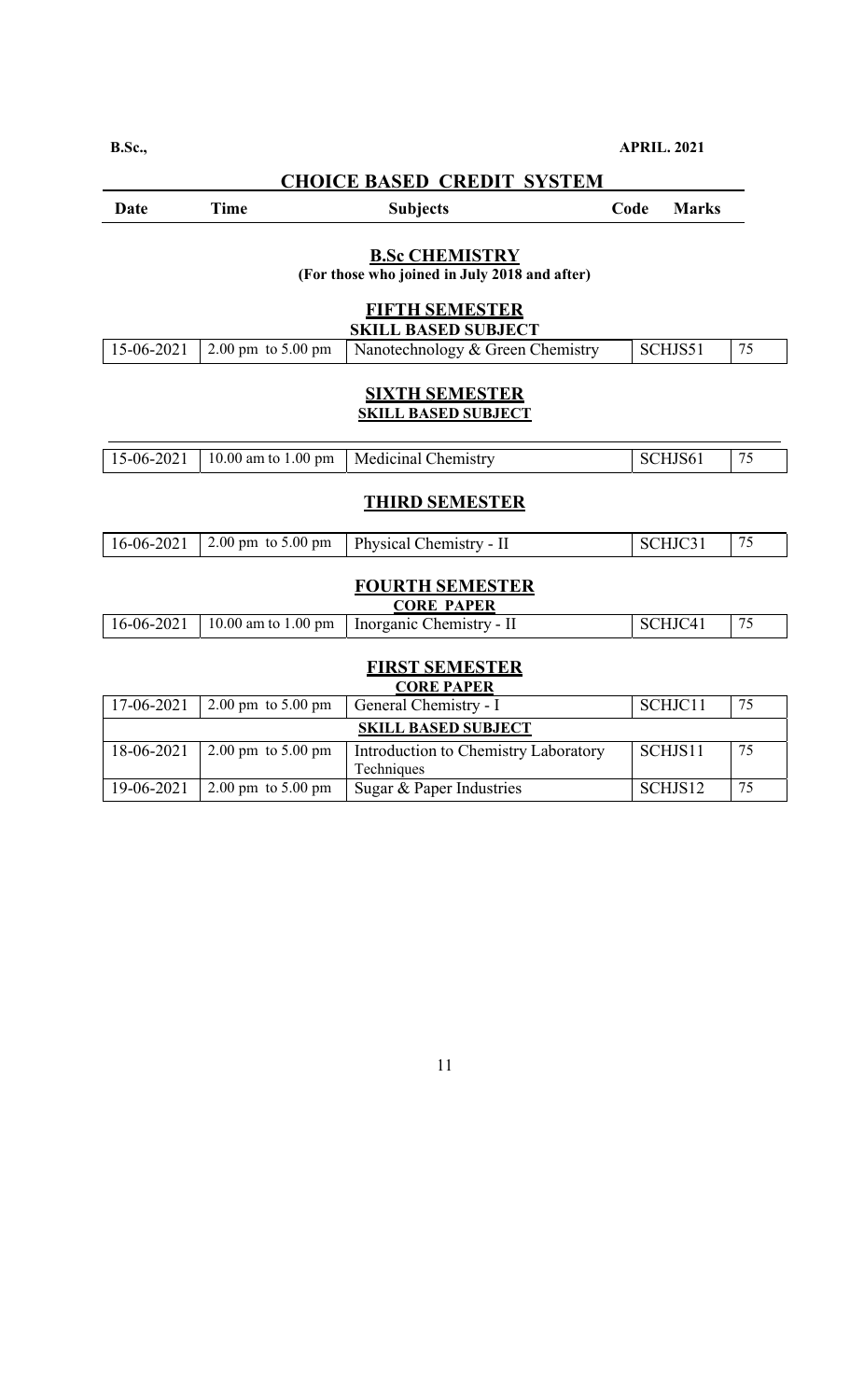**CHOICE BASED CREDIT SYSTEM**  Date Time Subjects Code Marks **SECOND SEMESTER CORE PAPER**  17-06-2021 10.00 am to 1.00 pm Organic Chemistry – I SCHJC21 75 **SKILL BASED SUBJECT**  18-06-2021 | 10.00 am to 1.00 pm | Perfumes & Cosmetics | SCHJS21 | 75

### **B.Sc BOTANY (For those who joined in July 2008)**

### **FIFTH SEMESTER**

19-06-2021 10.00 am to 1.00 pm Leather & Textile Chemistry SCHJS22 75

#### **SKILL BASED SUBJECT**

|  | 15-06-2021   2.00 pm to 5.00 pm   Plant Bio-Technology and Bio- | <b>SBY8S51</b> | 75 |
|--|-----------------------------------------------------------------|----------------|----|
|  | Informatics                                                     |                |    |

### **SIXTH SEMESTER SKILL BASED SUBJECT**

| 15-06-2021   10.00 am to 1.00 pm   Food Microbiology | SBY8S61 | $\frac{75}{ }$ |
|------------------------------------------------------|---------|----------------|
|                                                      |         |                |

# **THIRD SEMESTER**

## **CORE PAPER**

|  | $16-06-2021$ 2.00 pm to 5.00 pm Pteridophytes Gymnosperms and | SBY8C31 |  |
|--|---------------------------------------------------------------|---------|--|
|  | Palaeo Botany                                                 |         |  |

#### **FOURTH SEMESTER CORE PAPER**

| AUND LAL DA |  |                                                                     |                 |  |  |  |
|-------------|--|---------------------------------------------------------------------|-----------------|--|--|--|
|             |  | 16-06-2021   10.00 am to 1.00 pm   Plant Anatomy & Micro Techniques | $\vert$ SBY8C41 |  |  |  |

#### **FIRST SEMESTER CORE PAPER**

| UUKE FAFEK                 |                                        |                                                  |                |    |  |  |  |
|----------------------------|----------------------------------------|--------------------------------------------------|----------------|----|--|--|--|
| 17-06-2021                 | $2.00 \text{ pm}$ to $5.00 \text{ pm}$ | Algae and Bryophytes                             | SBY8C11        | 75 |  |  |  |
| <b>SKILL BASED SUBJECT</b> |                                        |                                                  |                |    |  |  |  |
| 18-06-2021                 | $2.00 \text{ pm}$ to $5.00 \text{ pm}$ | Bio-fertilizer, Bio-pesticides and Bio-<br>Fuels | SBY8S11        | 75 |  |  |  |
| 19-06-2021                 | $2.00 \text{ pm}$ to $5.00 \text{ pm}$ | Horticulture and Plant Breeding                  | <b>SBY8S12</b> | 75 |  |  |  |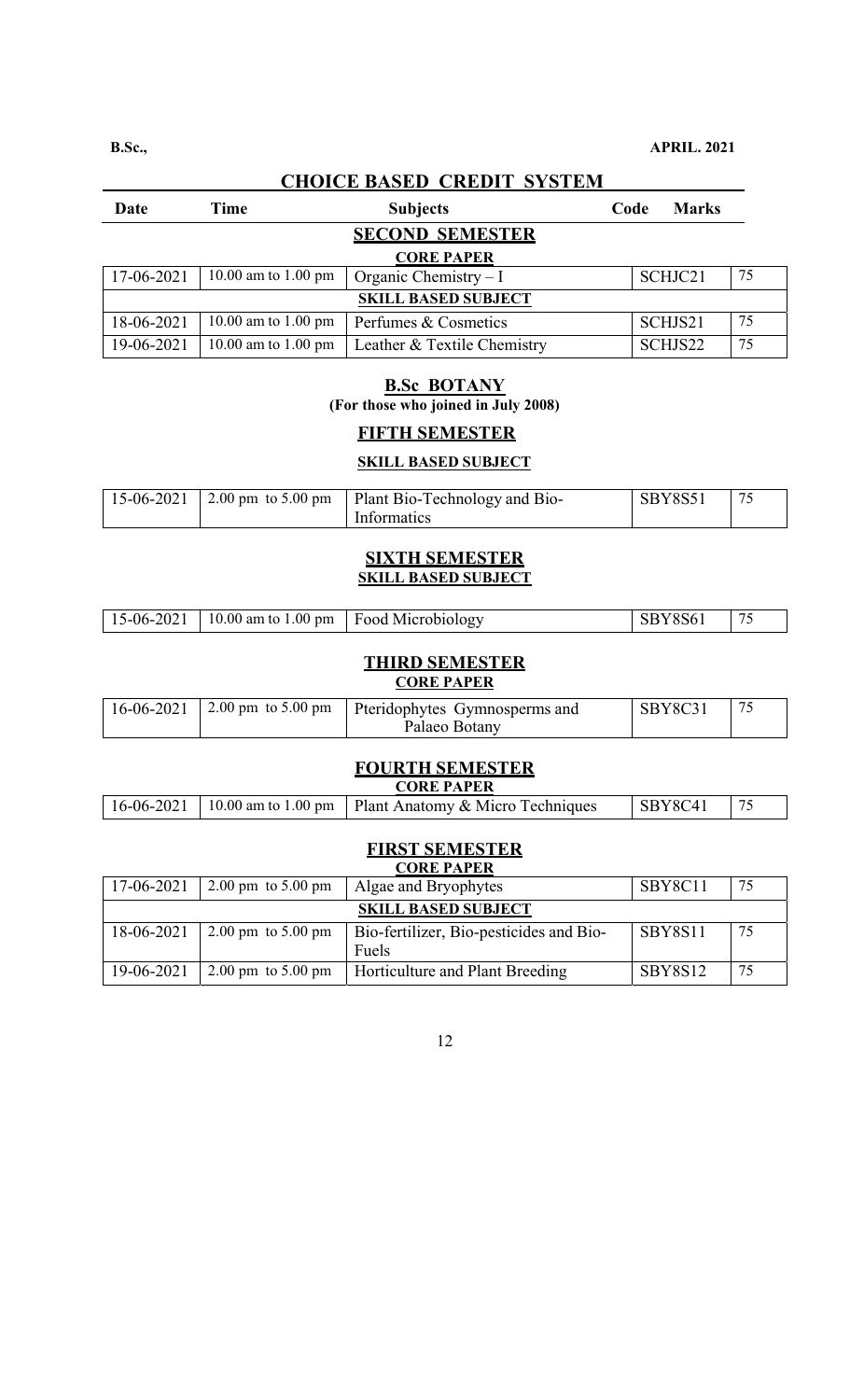# **CHOICE BASED CREDIT SYSTEM**

| Date                                       | <b>Time</b>                                 | <b>Subjects</b>                                                     | Code           | <b>Marks</b> |                 |  |  |  |  |
|--------------------------------------------|---------------------------------------------|---------------------------------------------------------------------|----------------|--------------|-----------------|--|--|--|--|
|                                            | <b>SECOND SEMESTER</b><br><b>CORE PAPER</b> |                                                                     |                |              |                 |  |  |  |  |
| 17-06-2021                                 | 10.00 am to 1.00 pm                         | Fungi Lichens& Plant Pathology                                      | <b>SBY8C21</b> |              | 75              |  |  |  |  |
|                                            | <b>SKILL BASED SUBJECT</b>                  |                                                                     |                |              |                 |  |  |  |  |
| 18-06-2021                                 | 10.00 am to 1.00 pm                         | Plant Ecology & Phytogeography                                      | <b>SBY8S21</b> |              | $\overline{75}$ |  |  |  |  |
| 19-06-2021                                 | 10.00 am to 1.00 pm                         | Medicinal Botany                                                    | <b>SBY8S22</b> |              | 75              |  |  |  |  |
|                                            |                                             | <b>B.Sc BOTANY</b><br>(For those who joined in July 2018 and after) |                |              |                 |  |  |  |  |
|                                            |                                             | <b>FIFTH SEMESTER</b>                                               |                |              |                 |  |  |  |  |
|                                            |                                             | <b>SKILL BASED SUBJECT</b>                                          |                |              |                 |  |  |  |  |
| 15-06-2021                                 | $2.00 \text{ pm}$ to $5.00 \text{ pm}$      | Plant Bio-Technology and Bio-<br><b>Informatics</b>                 | SBYJS51        |              | 75              |  |  |  |  |
|                                            |                                             | <b>SIXTH SEMESTER</b><br><b>SKILL BASED SUBJECT</b>                 |                |              |                 |  |  |  |  |
| 15-06-2021                                 | 10.00 am to 1.00 pm                         | Herbal Technology                                                   | SBYJS61        |              | 75              |  |  |  |  |
|                                            |                                             | <b>THIRD SEMESTER</b>                                               |                |              |                 |  |  |  |  |
|                                            |                                             | <b>CORE PAPER</b>                                                   |                |              |                 |  |  |  |  |
| 16-06-2021                                 | $2.00 \text{ pm}$ to $5.00 \text{ pm}$      | Pteridophytes Gymnosperms and<br>Palaeo Botany                      | SBYJC31        |              | 75              |  |  |  |  |
|                                            |                                             | <b>FOURTH SEMESTER</b>                                              |                |              |                 |  |  |  |  |
|                                            |                                             | <b>CORE PAPER</b>                                                   |                |              |                 |  |  |  |  |
| 16-06-2021                                 | 10.00am to 1.00 pm                          | Plant Anatomy & Micro Techniques                                    | SBYJC41        |              | 75              |  |  |  |  |
| <b>FIRST SEMESTER</b><br><b>CORE PAPER</b> |                                             |                                                                     |                |              |                 |  |  |  |  |
| 17-06-2021                                 | $2.00 \text{ pm}$ to $5.00 \text{ pm}$      | Algae, Fungi, Lichens and Bryophytes                                | SBYJC11        |              | 75              |  |  |  |  |
|                                            |                                             | <b>SKILL BASED SUBJECT</b>                                          |                |              |                 |  |  |  |  |
| 18-06-2021                                 | 2.00 pm to 5.00 pm                          | Bio-fertilizer, Bio-pesticides and<br><b>Organic Farming</b>        | SBYJS11        |              | 75              |  |  |  |  |
| 19-06-2021                                 | $2.00 \text{ pm}$ to $5.00 \text{ pm}$      | Horticulture and Plant Breeding                                     | SBYJS12        |              | 75              |  |  |  |  |
|                                            |                                             |                                                                     |                |              |                 |  |  |  |  |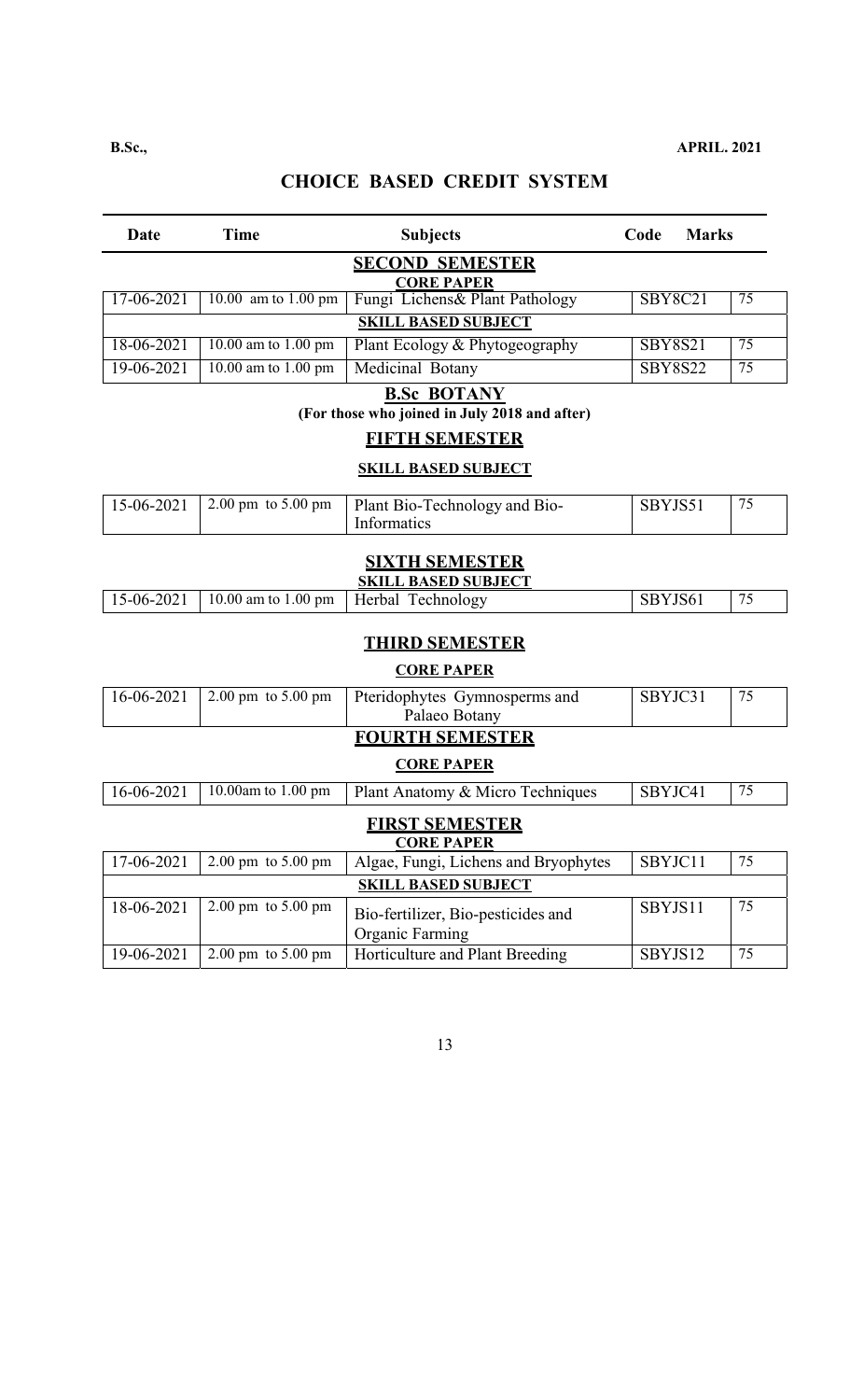| Date       | Time                          | <b>Subjects</b>                            | Code    | <b>Marks</b> |    |
|------------|-------------------------------|--------------------------------------------|---------|--------------|----|
|            |                               | <b>SECOND SEMESTER</b>                     |         |              |    |
|            |                               | <b>CORE PAPER</b>                          |         |              |    |
| 17-06-2021 | 10.00 am to 1.00 pm           | Pteridophytes, Gymnosperms &               | SBYJC21 |              | 75 |
|            |                               | Palaeo Botany                              |         |              |    |
|            |                               | <b>SKILL BASED SUBJECT</b>                 |         |              |    |
| 18-06-2021 | 10.00 am to 1.00 pm           |                                            | SBYJS21 |              | 75 |
|            |                               | <b>Post -Harvest Production Technology</b> |         |              |    |
|            |                               | ofCrop Plants                              |         |              |    |
| 19-06-2021 | 10.00 am to $1.00 \text{ pm}$ | Mushroom Cultivation Technology            | SBYJS22 |              | 75 |
|            |                               |                                            |         |              |    |

### **B.Sc ZOOLOGY (For those who joined in July 2008) FIFTH SEMESTER**

**SKILL BASED SUBJECT** 

| $15-06-2021$ | $2.00 \text{ pm}$ to $5.00 \text{ pm}$<br>Poultry Science | $\mathsf{L}$<br>SZ | 75<br>Y8S51<br><b>V8S5</b> |
|--------------|-----------------------------------------------------------|--------------------|----------------------------|
|--------------|-----------------------------------------------------------|--------------------|----------------------------|

# **SIXTH SEMESTER**

### **SKILL BASED SUBJECT**

| 15-06-2021 | 10.00 am to 1.00 pm | Economic Entomology | <b>SZY8S61</b><br>5Z.      | 7c |
|------------|---------------------|---------------------|----------------------------|----|
|            |                     |                     | SZV8S61<br>SL <sub>1</sub> |    |

# **THIRD SEMESTER**

### **CORE PAPER**

| $16 - 06 - 2021$<br>$\frac{1}{2.00}$ pm to 5.00 pm<br>Developmental<br>B10l0gV |
|--------------------------------------------------------------------------------|
|--------------------------------------------------------------------------------|

### **FOURTH SEMESTER**

|            |                                          | <b>CORE PAPER</b> |         |                               |
|------------|------------------------------------------|-------------------|---------|-------------------------------|
| 16-06-2021 | 10.00 am to 1.00 pm $\vert$ Cell Biology |                   | SZY8C41 | $\overline{\phantom{a}}$<br>ر |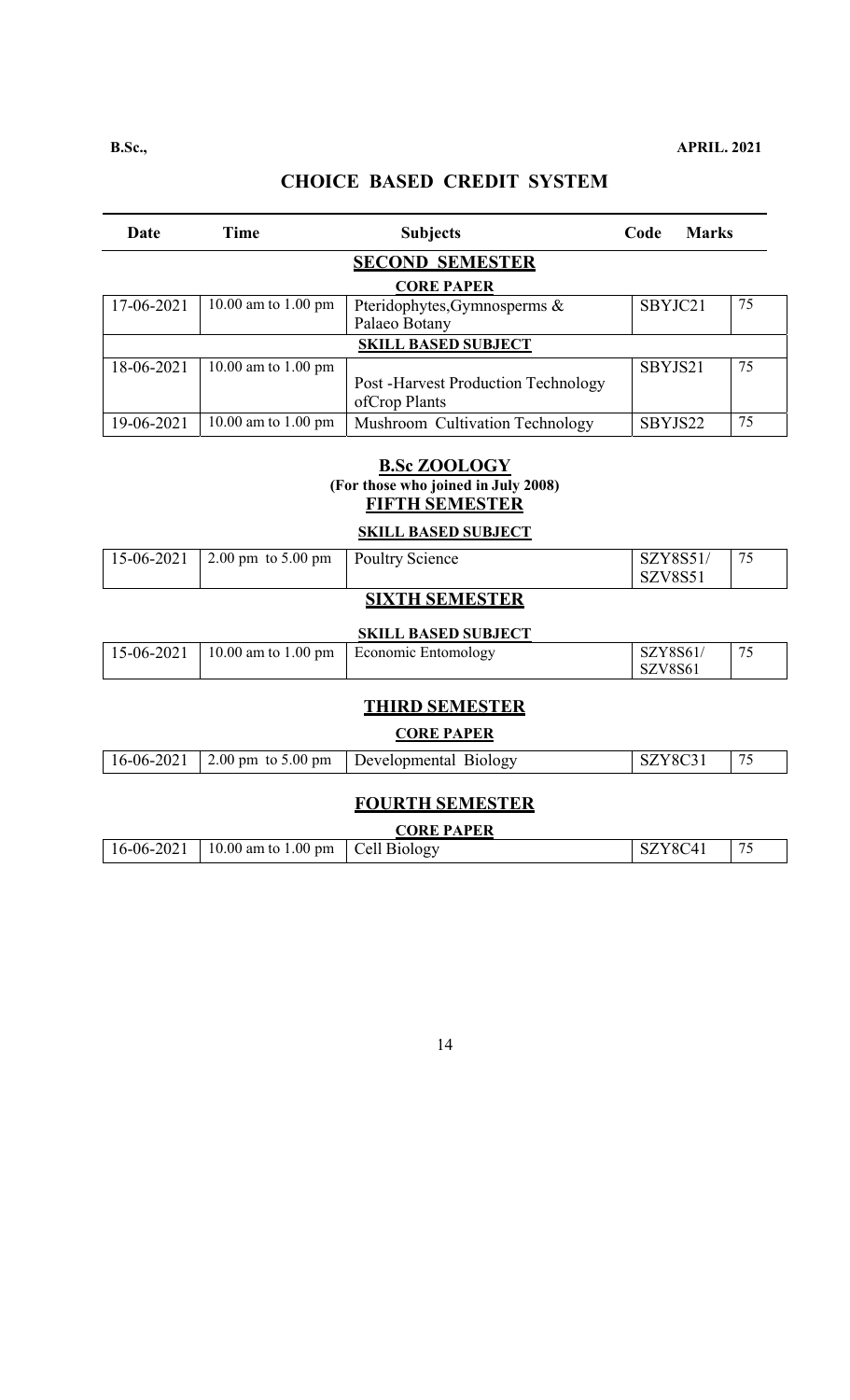#### Date Time Subjects Code Marks **FIRST SEMESTER CORE PAPER**  17-06-2021 2.00 pm to 5.00 pm In vertebrata (Common to B.Sc. Zoology (Gen) and (Vocational) SZY8C11/ SZV8C11 75 **SKILL BASED SUBJECT**  18-06-2021 2.00 pm to 5.00 pm Bio-Statistics (Common to B.Sc.<br>Zoology (Gen) and (Vocational) Zoology (Gen) and SZY8S11/ SZV8S11 75 19-06-2021 2.00 pm to 5.00 pm Computer Applications and IT (Common to B.Sc. Zoology (Gen) and (Vocational) SZY8S12/ SZV8S12 75 **SECOND SEMESTER CORE PAPER**   $17-06-2021$  10.00 am to 1.00 pm Chordata (Common to B.Sc. Zoology (Gen) and (Vocational) (Vocational) SZY8C21/ SZV8C21 75 **SKILL BASED SUBJECT**

|            | эмше разер эсрэес і   |                                   |                |    |  |  |
|------------|-----------------------|-----------------------------------|----------------|----|--|--|
| 18-06-2021 | $10.00$ am to 1.00 pm |                                   | SZY8S21/       | 75 |  |  |
|            |                       | Immunology (Common to B.Sc.       | SZV8S21        |    |  |  |
|            |                       | Zoology (Gen) and<br>(Vocational) |                |    |  |  |
| 19-06-2021 | $10.00$ am to 1.00 pm | <b>Fisheries Biology</b>          | <b>SZY8S22</b> | 75 |  |  |

### **B.SC., ZOOLOGY (For those who joined in July 2018 and after) FIFTH SEMESTER**

# **SKILL BASED SUBJECT**

| $15-06-2021$ | 2.00 pm to 5.00 pm | Economic Zoology | $\overline{\phantom{a}}$ |
|--------------|--------------------|------------------|--------------------------|

#### **SIXTH SEMESTER**

| <b>SKILL BASED SUBJECT</b> |  |                                                                         |         |  |
|----------------------------|--|-------------------------------------------------------------------------|---------|--|
|                            |  | $\mid$ 15-06-2021 $\mid$ 10.00 am to 1.00 pm $\mid$ Economic Entomology | SZYJS61 |  |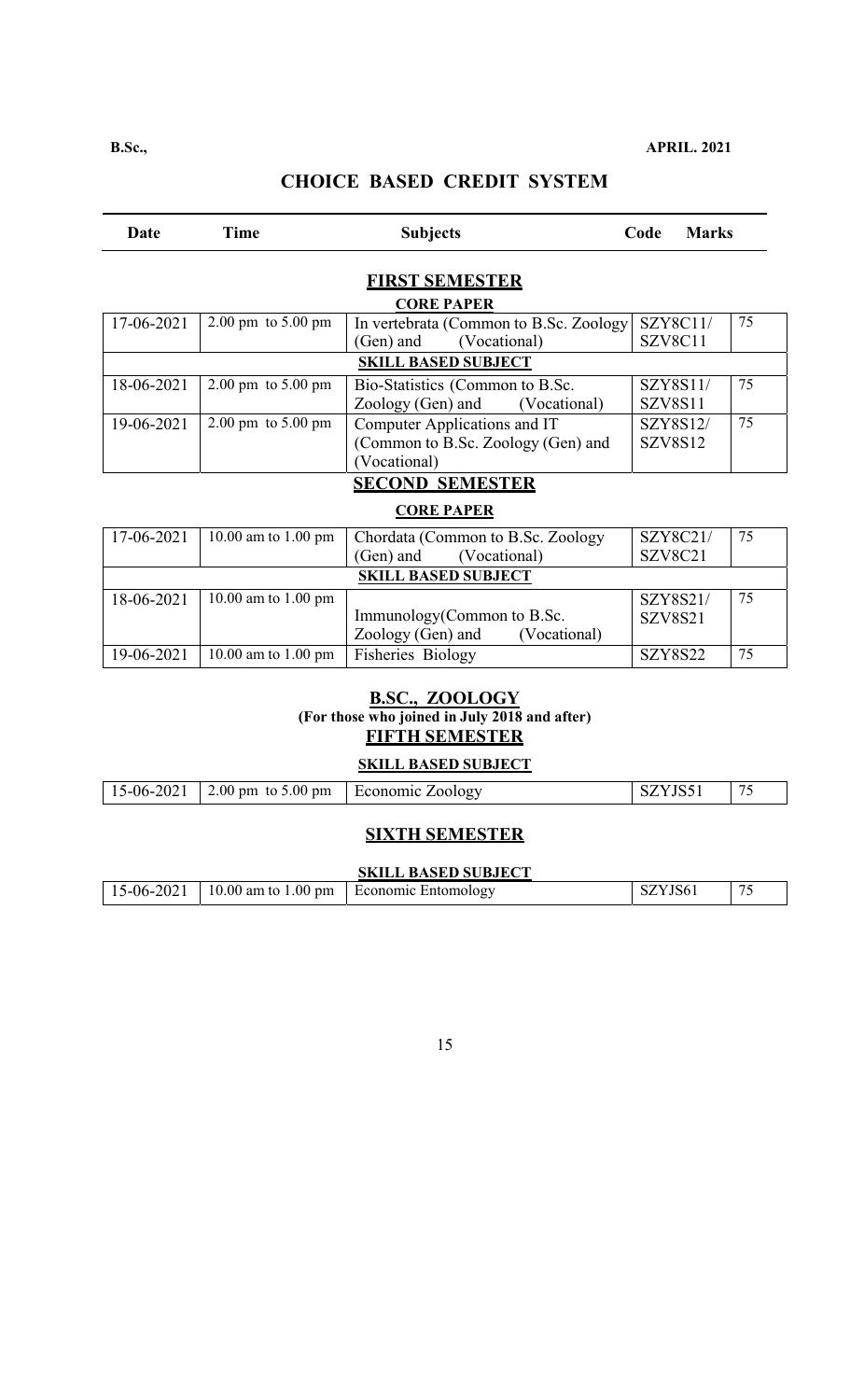| Date                                        | <b>Time</b>                            | <b>Subjects</b>                            | Code    | <b>Marks</b> |    |  |
|---------------------------------------------|----------------------------------------|--------------------------------------------|---------|--------------|----|--|
| <b>THIRD SEMESTER</b><br><b>CORE PAPER</b>  |                                        |                                            |         |              |    |  |
| 16-06-2021                                  | $2.00 \text{ pm}$ to $5.00 \text{ pm}$ | Developmental Biology                      | SZYJC31 |              | 75 |  |
| <b>FOURTH SEMESTER</b><br><b>CORE PAPER</b> |                                        |                                            |         |              |    |  |
| 16-06-2021                                  | 10.00 am to 1.00 pm                    | Cell Biology                               | SZYJC41 |              | 75 |  |
|                                             |                                        | <b>FIRST SEMESTER</b><br><b>CORE PAPER</b> |         |              |    |  |
| 17-06-2021                                  | $2.00 \text{ pm}$ to $5.00 \text{ pm}$ | In-vertebrata                              | SZYJC11 |              | 75 |  |
| <b>SKILL BASED SUBJECT</b>                  |                                        |                                            |         |              |    |  |
| 18-06-2021                                  | $2.00 \text{ pm}$ to $5.00 \text{ pm}$ | Apiculture                                 | SZYJS11 |              | 75 |  |
| 19-06-2021                                  | $2.00 \text{ pm}$ to $5.00 \text{ pm}$ | Sericulture                                | SZYJS12 |              | 75 |  |

#### **SECOND SEMESTER CORE PAPER**

| 17-06-2021 | 10.00 am to 1.00 pm | Chordata                              | SZYJC21 | 75 |
|------------|---------------------|---------------------------------------|---------|----|
|            |                     | <b>SKILL BASED SUBJECT</b>            |         |    |
| 18-06-2021 | 10.00 am to 1.00 pm | Vermiculture                          | SZYJS21 | 75 |
| 19-06-2021 | 10.00 am to 1.00 pm | Bio Statistics & Computer Application | SZYJS22 | 75 |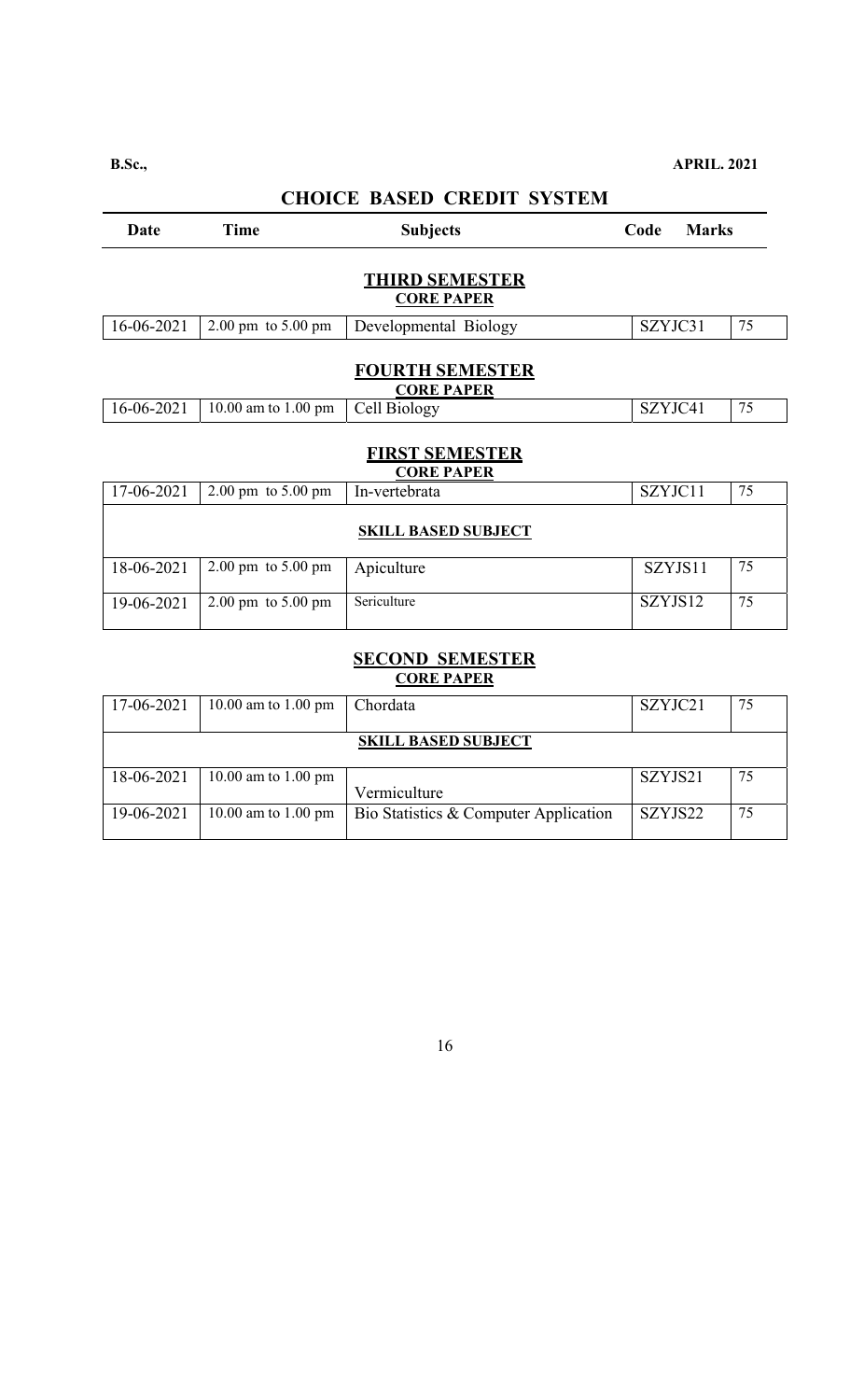| Date             | <b>Time</b>                                | <b>Subjects</b>                                                                                                                                           | Code | <b>Marks</b>               |    |  |  |
|------------------|--------------------------------------------|-----------------------------------------------------------------------------------------------------------------------------------------------------------|------|----------------------------|----|--|--|
|                  |                                            | <b>B.Sc ZOOLOGY (VOCATIONAL - INDUSTRIAL MICRO BIOLOGY)</b><br>(For those who joined in July 2008)<br><b>FIFTH SEMESTER</b><br><b>SKILL BASED SUBJECT</b> |      |                            |    |  |  |
| 15-06-2021       | $2.00 \text{ pm}$ to $5.00 \text{ pm}$     | <b>Poultry Science</b>                                                                                                                                    |      | SZV8S51/<br><b>SZY8S51</b> | 75 |  |  |
|                  |                                            | <b>SIXTH SEMESTER</b><br><b>SKILL BASED SUBJECT</b>                                                                                                       |      |                            |    |  |  |
| 15-06-2021       | 10.00 am to 1.00 pm                        | <b>Economic Entomology</b>                                                                                                                                |      | SZV8S61/<br><b>SZY8S61</b> | 75 |  |  |
|                  |                                            | <b>THIRD SEMESTER</b><br><b>CORE PAPER</b>                                                                                                                |      |                            |    |  |  |
| 16-06-2021       | $2.00 \text{ pm}$ to $5.00 \text{ pm}$     | Developmental Biology& Evolution                                                                                                                          |      | SZV8C31                    | 75 |  |  |
|                  |                                            | <b>FOURTH SEMESTER</b><br><b>CORE PAPER</b>                                                                                                               |      |                            |    |  |  |
| $16 - 06 - 2021$ | 10.00 am to 1.00 pm                        | <b>Fundamentals of Micro Biology</b>                                                                                                                      |      | SZV8C41                    | 75 |  |  |
|                  | <b>FIRST SEMESTER</b><br><b>CORE PAPER</b> |                                                                                                                                                           |      |                            |    |  |  |
| 17-06-2021       | $2.00 \text{ pm}$ to $5.00 \text{ pm}$     | In-vertebrata (Common to B.Sc. Zoology<br>$(Gen)$ and<br>(Vocational)                                                                                     |      | SZY8C11/<br>SZV8C11        | 75 |  |  |

|                            |                                        | (Vocational)<br>(Gen) and          | SZV8C11        |    |  |
|----------------------------|----------------------------------------|------------------------------------|----------------|----|--|
| <b>SKILL BASED SUBJECT</b> |                                        |                                    |                |    |  |
| 18-06-2021                 | $2.00 \text{ pm}$ to 5.00 pm           | Bio-Statistics (Common to B.Sc.)   | SZY8S11/       | 75 |  |
|                            |                                        | Zoology (Gen) and (Vocational)     | <b>SZV8S11</b> |    |  |
| 19-06-2021                 | $2.00 \text{ pm}$ to $5.00 \text{ pm}$ | Computer Applications and IT       | SZY8S12/       | 75 |  |
|                            |                                        | (Common to B.Sc. Zoology (Gen) and | <b>SZV8S12</b> |    |  |
|                            |                                        | (Vocational)                       |                |    |  |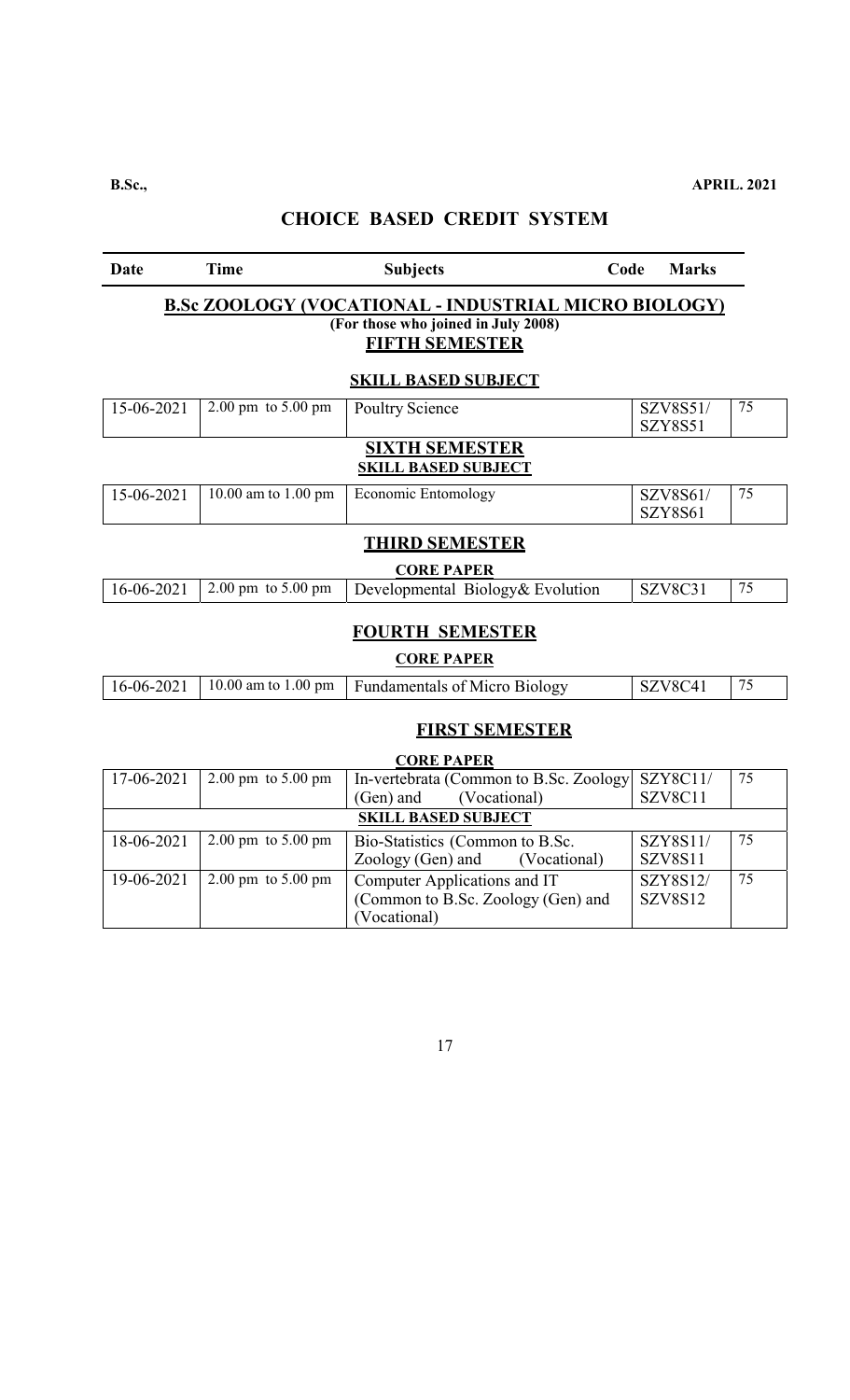| <b>CHOICE BASED CREDIT SYSTEM</b>                                                                                  |                                        |                                             |      |                |    |  |
|--------------------------------------------------------------------------------------------------------------------|----------------------------------------|---------------------------------------------|------|----------------|----|--|
| Date                                                                                                               | <b>Time</b>                            | <b>Subjects</b>                             | Code | <b>Marks</b>   |    |  |
|                                                                                                                    |                                        | <b>SECOND SEMESTER</b>                      |      |                |    |  |
|                                                                                                                    |                                        | <b>CORE PAPER</b>                           |      |                |    |  |
| 17-06-2021                                                                                                         | 10.00 am to 1.00 pm                    | Chordata (Common to B.Sc. Zoology           |      | SZY8C21/       | 75 |  |
|                                                                                                                    |                                        | (Vocational)<br>(Gen) and                   |      | SZV8C21        |    |  |
|                                                                                                                    |                                        | <b>SKILL BASED SUBJECT</b>                  |      |                |    |  |
| 18-06-2021                                                                                                         | 10.00 am to 1.00 pm                    |                                             |      | SZY8S21/       | 75 |  |
|                                                                                                                    |                                        | Immunology(Common to B.Sc.                  |      | <b>SZV8S21</b> |    |  |
|                                                                                                                    |                                        | Zoology (Gen) and<br>(Vocational)           |      |                |    |  |
| 19-06-2021                                                                                                         | 10.00 am to 1.00 pm                    | <b>Agriculture Microbiology</b>             |      | <b>SZV8S22</b> | 75 |  |
| <b>B.Sc., BIO-CHEMISTRY</b><br>(For those who joined in July 2008)<br>FIFTH SEMESTER<br><b>SKILL BASED SUBJECT</b> |                                        |                                             |      |                |    |  |
| 15-06-2021                                                                                                         | 2.00 pm to 5.00 pm                     | <b>Clinical Diagnostics</b>                 |      | <b>SBC8S51</b> | 75 |  |
|                                                                                                                    |                                        | <b>SIXTH SEMESTER</b>                       |      |                |    |  |
| 15-06-2021                                                                                                         | 10.00 am to 1.00 pm                    | Food Technology                             |      | SBC8C64        | 75 |  |
|                                                                                                                    |                                        | <b>SKILL BASED SUBJECT</b>                  |      |                |    |  |
| 16-06-2021                                                                                                         | $\overline{10.00}$ am to 1.00 pm       | Bioinformatics                              |      | <b>SBC8S61</b> | 75 |  |
|                                                                                                                    |                                        | <b>THIRD SEMESTER</b>                       |      |                |    |  |
|                                                                                                                    |                                        | <b>CORE PAPER</b>                           |      |                |    |  |
| 17-06-2021                                                                                                         | $2.00 \text{ pm}$ to $5.00 \text{ pm}$ | Enzymes                                     |      | <b>SBC8C31</b> | 75 |  |
|                                                                                                                    |                                        | <b>FOURTH SEMESTER</b><br><b>CORE PAPER</b> |      |                |    |  |
| 17-06-2021                                                                                                         | 10.00 am to 1.00 pm                    | Metabolism                                  |      | SBC8C41        | 75 |  |
|                                                                                                                    |                                        | <b>FIRST SEMESTER</b><br><b>CORE PAPER</b>  |      |                |    |  |
| 18-06-2021                                                                                                         | $2.00 \text{ pm}$ to $5.00 \text{ pm}$ | <b>Bio Molecules</b>                        |      | SBC8C11        | 75 |  |
|                                                                                                                    |                                        | <b>SKILL BASED SUBJECT</b>                  |      |                |    |  |
| 19-06-2021                                                                                                         | 2.00 pm to 5.00 pm                     | Nutrition                                   |      | SBC8S11        | 75 |  |
| 21-06-2021                                                                                                         | $2.00 \text{ pm}$ to $5.00 \text{ pm}$ | <b>Bio-Statistics</b>                       |      | <b>SBC8S12</b> | 75 |  |
|                                                                                                                    |                                        |                                             |      |                |    |  |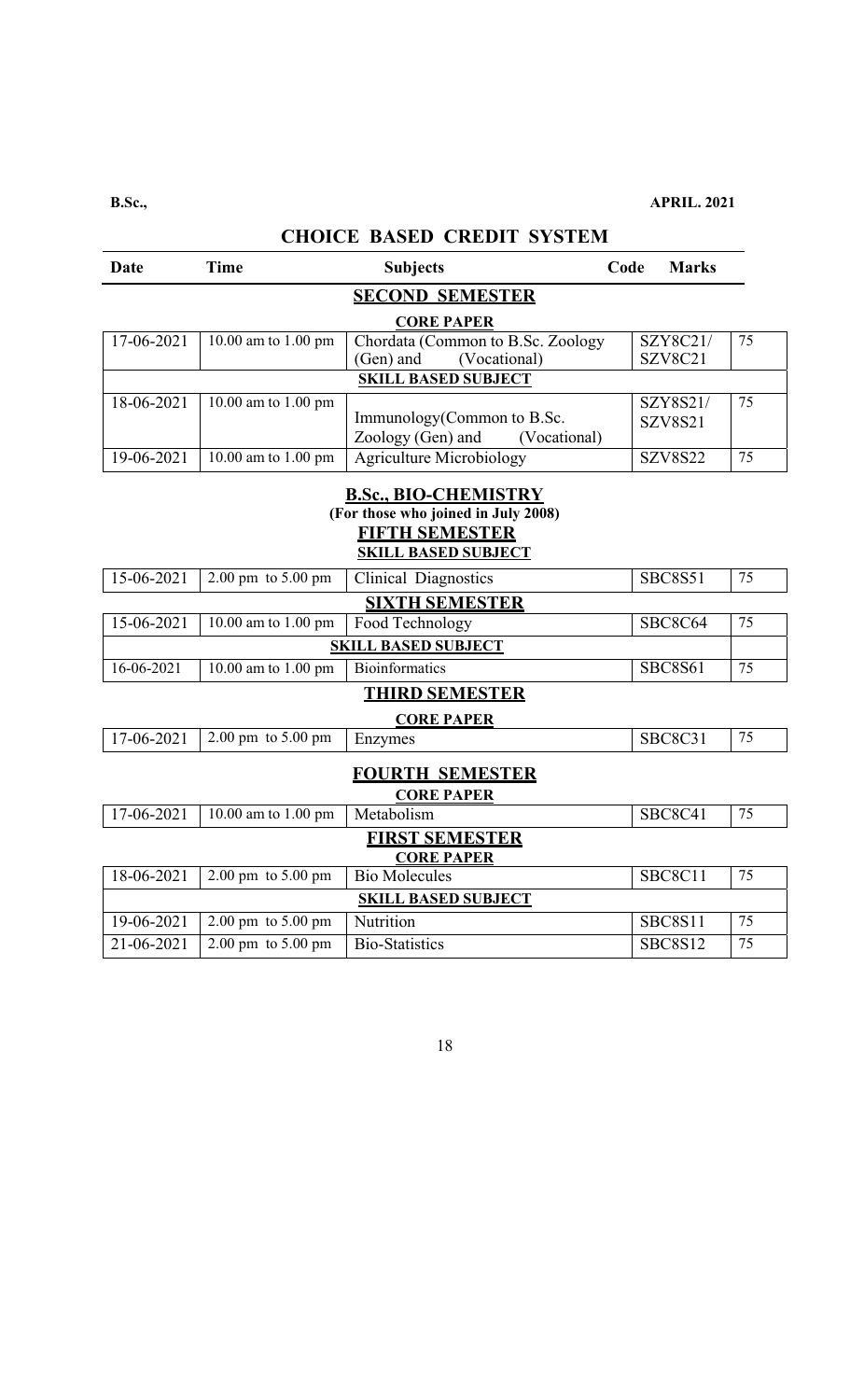| Date                   | <b>Time</b>                            | <b>Subjects</b>                               | Code | <b>Marks</b>   |    |  |  |
|------------------------|----------------------------------------|-----------------------------------------------|------|----------------|----|--|--|
|                        | <b>SECOND SEMESTER</b>                 |                                               |      |                |    |  |  |
| <b>CORE PAPER</b>      |                                        |                                               |      |                |    |  |  |
| 18-06-2021             | 10.00 am to 1.00 pm                    | <b>Bio Chemical Techniques</b>                |      | <b>SBC8C21</b> | 75 |  |  |
|                        |                                        | <b>SKILL BASED SUBJECT</b>                    |      |                |    |  |  |
| 19-06-2021             | 10.00 am to 1.00 pm                    | Medical lab Technology                        |      | <b>SBC8S21</b> | 75 |  |  |
| 21-06-2021             | 10.00 am to 1.00 pm                    | Pharmacology                                  |      | <b>SBC8S22</b> | 75 |  |  |
|                        |                                        | <b>B.Sc. BIO-CHEMISTRY</b>                    |      |                |    |  |  |
|                        |                                        | (For those who joined in July 2018 and after) |      |                |    |  |  |
|                        |                                        | <b>FIFTH SEMESTER</b>                         |      |                |    |  |  |
|                        |                                        | <b>SKILL BASED SUBJECT</b>                    |      |                |    |  |  |
| 15-06-2021             | $2.00 \text{ pm}$ to $5.00 \text{ pm}$ | Medical Lab Technology                        |      | SBCJS51        | 75 |  |  |
| 16-06-2021             | $2.00 \text{ pm}$ to $5.00 \text{ pm}$ | Bio - Informatics                             |      | SBCJS52        | 75 |  |  |
|                        |                                        | <b>SIXTH SEMESTER</b>                         |      |                |    |  |  |
| 15-06-2021             | 10.00 am to 1.00 pm                    | <b>SKILL BASED SUBJECT</b><br>Endocrinology   |      | SBCJS61        | 75 |  |  |
|                        |                                        | <b>ELECTIVE</b>                               |      |                |    |  |  |
| 16-06-2021             | $\overline{10.00}$ am to 1.00 pm       | Food Technology                               |      | SBCJT61        | 75 |  |  |
|                        |                                        | <b>THIRD SEMESTER</b>                         |      |                |    |  |  |
|                        |                                        | <b>CORE PAPER</b>                             |      |                |    |  |  |
| 17-06-2021             | 2.00 pm to 5.00 pm                     | Metabolism                                    |      | SBCJC31        | 75 |  |  |
|                        |                                        | <b>FOURTH SEMESTER</b>                        |      |                |    |  |  |
|                        |                                        | <b>CORE PAPER</b>                             |      |                |    |  |  |
| 17-06-2021             | $\overline{10.00}$ am to 1.00 pm       | Microbiology                                  |      | SBCJC41        | 75 |  |  |
|                        |                                        | <b>FIRST SEMESTER</b>                         |      |                |    |  |  |
|                        |                                        | <b>CORE PAPER</b>                             |      |                |    |  |  |
| 18-06-2021             | 2.00 pm to 5.00 pm                     | <b>Bio Molecules</b>                          |      | SBCJC11        | 75 |  |  |
| 19-06-2021             | $2.00 \text{ pm}$ to $5.00 \text{ pm}$ | Enzymes                                       |      | SBCJC12        | 75 |  |  |
| <b>SECOND SEMESTER</b> |                                        |                                               |      |                |    |  |  |
| <b>CORE PAPER</b>      |                                        |                                               |      |                |    |  |  |
| 18-06-2021             | 10.00 am to 1.00 pm                    | <b>Bio Chemical Techniques</b>                |      | SBCJC21        | 75 |  |  |
|                        |                                        | <b>SKILL BASED SUBJECT</b>                    |      |                |    |  |  |
| 19-06-2021             | 10.00 am to 1.00 pm                    | <b>Bio Statistics</b>                         |      | SBCJS21        | 75 |  |  |
| 21-06-2021             | 10.00 am to 1.00 pm                    | Nutrition                                     |      | SBCJS22        | 75 |  |  |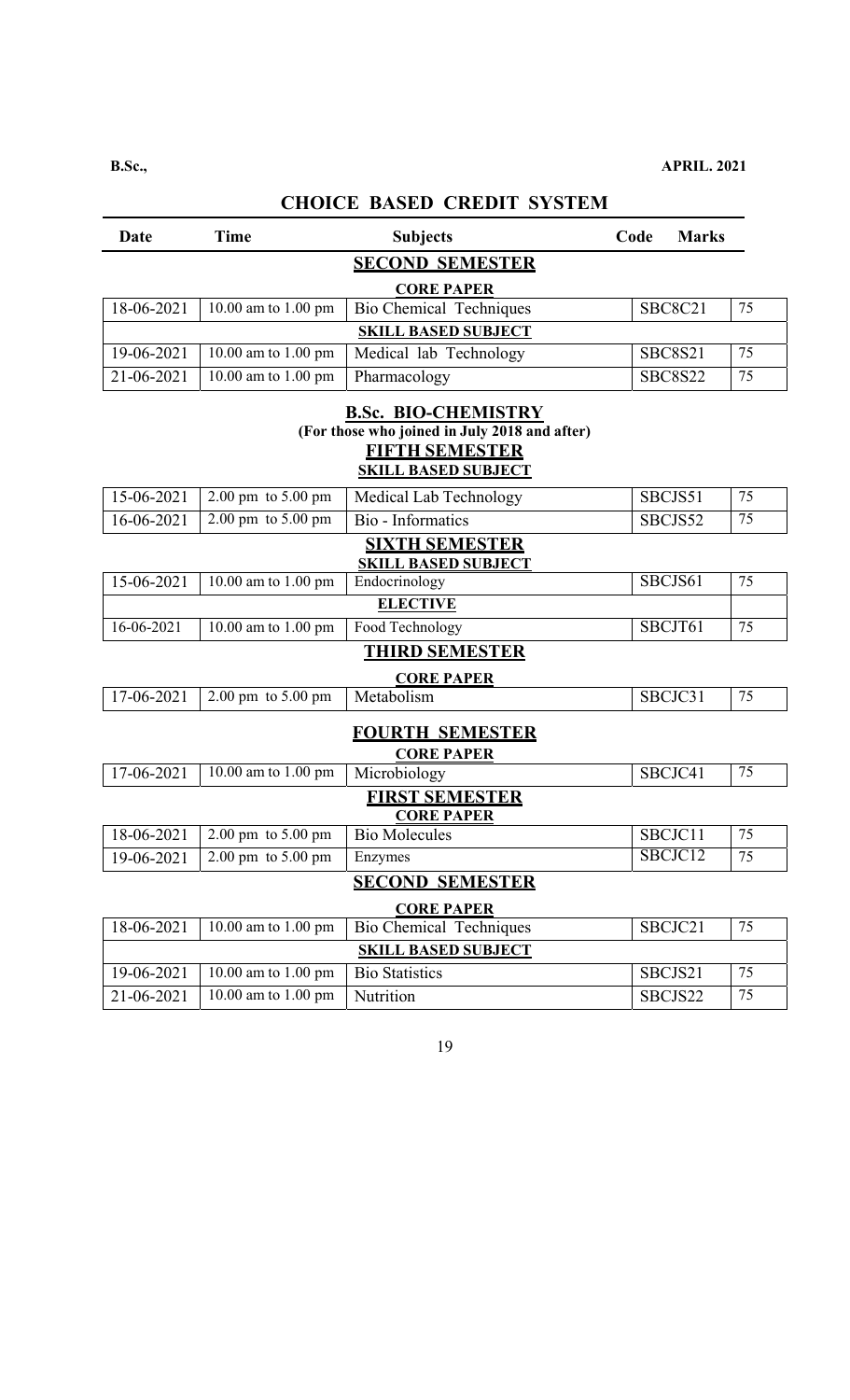| <b>Date</b>                                                                                                        | <b>Time</b>                            | <b>Subjects</b>                                    | <b>Marks</b><br>Code |    |  |  |
|--------------------------------------------------------------------------------------------------------------------|----------------------------------------|----------------------------------------------------|----------------------|----|--|--|
| <b>B.Sc. BIO-TECHNOLOGY</b><br>(For those who joined in July 2008)<br>FIFTH SEMESTER<br><b>SKILL BASED SUBJECT</b> |                                        |                                                    |                      |    |  |  |
| 15-06-2021                                                                                                         | 2.00 pm to 5.00 pm                     | <b>Bioinformatics</b>                              | <b>SBT8S51</b>       | 75 |  |  |
|                                                                                                                    |                                        | <b>SIXTH SEMESTER</b>                              |                      |    |  |  |
| 15-06-2021                                                                                                         | 10.00 am to 1.00 pm                    | Genomics and Proteomics                            | SBT8C64              | 75 |  |  |
|                                                                                                                    |                                        | <b>SKILL BASED SUBJECT</b>                         |                      |    |  |  |
| 16-06-2021                                                                                                         | am to $1.00$ pm<br>10.00               | <b>DNA Finger Printing</b>                         | <b>SBT8S61</b>       | 75 |  |  |
|                                                                                                                    |                                        | <b>THIRD SEMESTER</b>                              |                      |    |  |  |
|                                                                                                                    |                                        | <b>CORE PAPER</b>                                  |                      |    |  |  |
| 17-06-2021                                                                                                         | 2.00 pm to 5.00 pm                     | Fundamentals of Microbiology                       | <b>SBT8C31</b>       | 75 |  |  |
|                                                                                                                    |                                        | <b>FOURTH SEMESTER</b><br><b>CORE PAPER</b>        |                      |    |  |  |
| 17-06-2021                                                                                                         | $\overline{10.00}$ am to 1.00 pm       | <b>Molecular Genetics</b>                          | <b>SBT8C41</b>       | 75 |  |  |
|                                                                                                                    |                                        | <b>FIRST SEMESTER</b>                              |                      |    |  |  |
|                                                                                                                    |                                        | <b>CORE PAPER</b>                                  |                      |    |  |  |
| 18-06-2021                                                                                                         | 2.00 pm to 5.00 pm                     | General Bio-Chemistry                              | SBT8C11              | 75 |  |  |
|                                                                                                                    |                                        | <b>SKILL BASED SUBJECT</b>                         |                      |    |  |  |
| 19-06-2021                                                                                                         | 2.00 pm to 5.00 pm                     | Computer Application and Bio-<br><b>Statistics</b> | <b>SBT8S11</b>       | 75 |  |  |
| 21-06-2021                                                                                                         | $2.00 \text{ pm}$ to $5.00 \text{ pm}$ | <b>Natural Products (Secondary</b><br>Metabolites) | <b>SBT8S12</b>       | 75 |  |  |
|                                                                                                                    |                                        | <b>SECOND SEMESTER</b>                             |                      |    |  |  |
|                                                                                                                    |                                        | <b>CORE PAPER</b>                                  |                      |    |  |  |
| 18-06-2021                                                                                                         | 10.00 am to 1.00 pm                    | Physiological Chemistry                            | <b>SBT8C21</b>       | 75 |  |  |
|                                                                                                                    |                                        | <b>SKILL BASED SUBJECT</b>                         |                      |    |  |  |
| 19-06-2021                                                                                                         | 10.00 am to 1.00 pm                    | <b>Immunology Vaccines</b>                         | <b>SBT8S21</b>       | 75 |  |  |
| 21-06-2021                                                                                                         | 10.00 am to 1.00 pm                    | Genetics                                           | <b>SBT8S22</b>       | 75 |  |  |

# **CHOICE BASED CREDIT SYSTEM**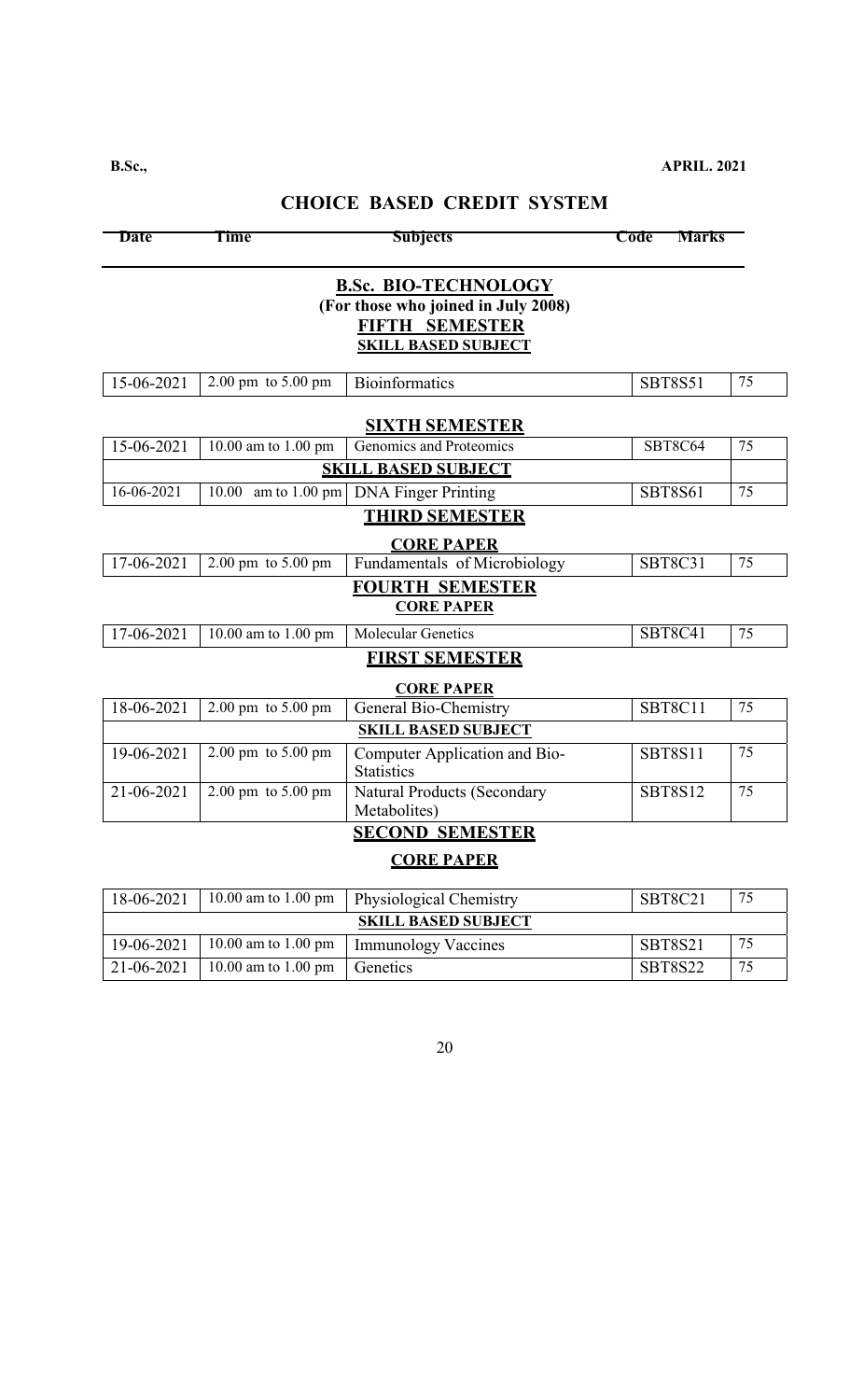| <b>CHOICE BASED CREDIT SYSTEM</b>                                                                     |                                             |                                                      |      |              |    |  |  |
|-------------------------------------------------------------------------------------------------------|---------------------------------------------|------------------------------------------------------|------|--------------|----|--|--|
| Date                                                                                                  | <b>Time</b>                                 | <b>Subjects</b>                                      | Code | <b>Marks</b> |    |  |  |
| <b>B.Sc. BIO-TECHNOLOGY</b><br>(For those who joined in July 2018 and after)<br><b>FIFTH SEMESTER</b> |                                             |                                                      |      |              |    |  |  |
|                                                                                                       |                                             | <b>SKILL BASED SUBJECT</b>                           |      |              |    |  |  |
| $15 - 06 - 2021$                                                                                      | $2.00 \text{ pm}$ to $5.00 \text{ pm}$      | Advanced Bio - Technology                            |      | SBTJS51      | 75 |  |  |
|                                                                                                       |                                             | <b>SIXTH SEMESTER</b><br><b>SKILL BASED SUBJECT</b>  |      |              |    |  |  |
| 15-06-2021                                                                                            | 10.00 am to 1.00 pm                         | Bioethics Bios Safety & IPR                          |      | SBTJS61      | 75 |  |  |
|                                                                                                       |                                             | <b>THIRD SEMESTER</b><br><b>CORE PAPER</b>           |      |              |    |  |  |
| 17-06-2021                                                                                            | $2.00 \text{ pm}$ to $5.00 \text{ pm}$      | Fundamentals of Microbiology                         |      | SBTJC31      | 75 |  |  |
| <b>FOURTH SEMESTER</b><br><b>CORE PAPER</b>                                                           |                                             |                                                      |      |              |    |  |  |
| 17-06-2021                                                                                            | 10.00 am to 1.00 pm                         | Immunology & Immune Technology                       |      | SBTJC41      | 75 |  |  |
|                                                                                                       |                                             | <b>FIRST SEMESTER</b><br><b>CORE PAPER</b>           |      |              |    |  |  |
| 18-06-2021                                                                                            | $2.00$ pm to 5.00 pm                        | General Bio-Chemistry                                |      | SBTJC11      | 75 |  |  |
|                                                                                                       |                                             | <b>SKILL BASED SUBJECT</b>                           |      |              |    |  |  |
| 19-06-2021                                                                                            | $2.00 \text{ pm}$ to $5.00 \text{ pm}$      | Basics of Computer Application & Bio-<br>Informatics |      | SBTJS11      | 75 |  |  |
| 21-06-2021                                                                                            | $2.00 \text{ pm}$ to $5.00 \text{ pm}$      | <b>Natural Products (Secondary</b><br>Metabolites)   |      | SBTJS12      | 75 |  |  |
|                                                                                                       | <b>SECOND SEMESTER</b><br><b>CORE PAPER</b> |                                                      |      |              |    |  |  |
| 18-06-2021                                                                                            | 10.00 am to 1.00 pm                         | <b>Fundamentals of Microbiology</b>                  |      | SBTJC21      | 75 |  |  |

|                            |                     | $18-06-2021$   10.00 am to 1.00 pm   Fundamentals of Microbiology | SBTJC21 |    |  |  |  |
|----------------------------|---------------------|-------------------------------------------------------------------|---------|----|--|--|--|
| <b>SKILL BASED SUBJECT</b> |                     |                                                                   |         |    |  |  |  |
| 19-06-2021                 | 10.00 am to 1.00 pm | Tissue Culture Techniques                                         | SBTJS21 | 75 |  |  |  |
| 21-06-2021                 | 10.00 am to 1.00 pm | <b>Food Technology</b>                                            | SBTJS22 | 75 |  |  |  |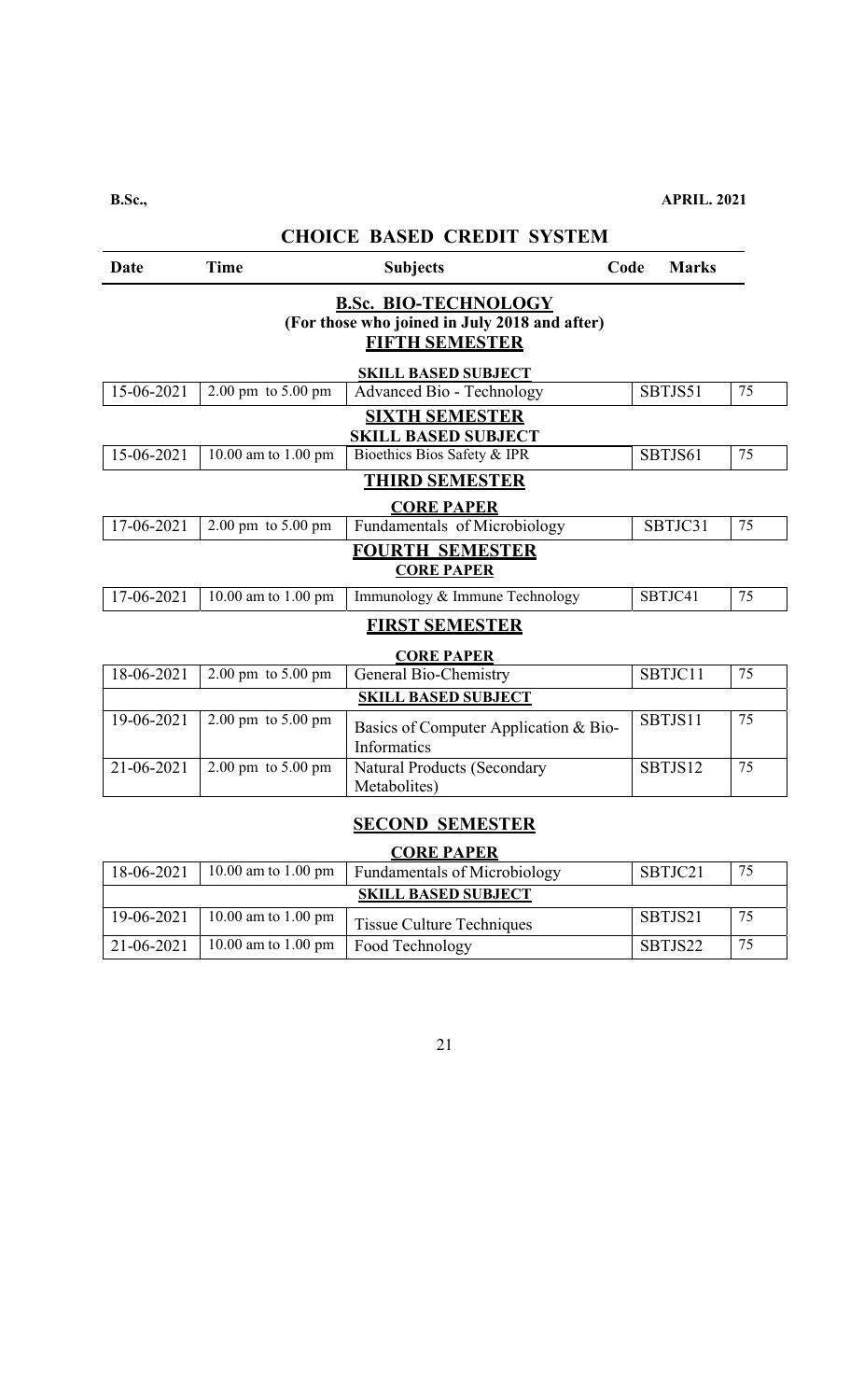| Date             | <b>Time</b>                                                      | <b>Subjects</b>                                     | Code | <b>Marks</b>   |    |  |  |
|------------------|------------------------------------------------------------------|-----------------------------------------------------|------|----------------|----|--|--|
|                  | <b>B.Sc. MICROBIOLOGY</b><br>(For those who joined in July 2008) |                                                     |      |                |    |  |  |
|                  |                                                                  | <b>FIFTH SEMESTER</b><br><b>SKILL BASED SUBJECT</b> |      |                |    |  |  |
| 15-06-2021       | $2.00 \text{ pm}$ to $5.00 \text{ pm}$                           | <b>Computer Applications in Biology</b>             |      | <b>SMV8S51</b> | 75 |  |  |
|                  |                                                                  | <b>SIXTH SEMESTER</b>                               |      |                |    |  |  |
| 15-06-2021       | 10.00 am to 1.00 pm                                              | Bio informatics                                     |      | SMV8C64        | 75 |  |  |
|                  |                                                                  | <b>SKILL BASED SUBJECT</b>                          |      |                |    |  |  |
| 16-06-2021       | 10.00 am to 1.00 pm                                              | <b>Bioprocess Technology</b>                        |      | <b>SMV8S61</b> | 75 |  |  |
|                  |                                                                  | <b>THIRD SEMESTER</b>                               |      |                |    |  |  |
|                  |                                                                  | <b>CORE PAPER</b>                                   |      |                |    |  |  |
| $17 - 06 - 2021$ | $2.00 \text{ pm}$ to $5.00 \text{ pm}$                           | Molecular Biology and Microbial<br>Genetics         |      | <b>SMV8C31</b> | 75 |  |  |
|                  |                                                                  | <b>FOURTH SEMESTER</b><br><b>CORE PAPER</b>         |      |                |    |  |  |
| 17-06-2021       | 10.00 am to 1.00 pm                                              | Industrial Microbiology                             |      | SMV8C41        | 75 |  |  |
|                  |                                                                  | <b>FIRST SEMESTER</b><br><b>CORE PAPER</b>          |      |                |    |  |  |
| 18-06-2021       | 2.00 pm to 5.00 pm                                               | <b>General Microbiology</b>                         |      | SMV8C11        | 75 |  |  |
|                  |                                                                  | <b>SKILL BASED SUBJECT</b>                          |      |                |    |  |  |
| 19-06-2021       | 2.00 pm to 5.00 pm                                               | Mushroom Technology                                 |      | <b>SMV8S11</b> | 75 |  |  |
| 21-06-2021       | 2.00 pm to 5.00 pm                                               | Bio-Control                                         |      | <b>SMV8S12</b> | 75 |  |  |
|                  | <b>SECOND SEMESTER</b><br><b>CORE PAPER</b>                      |                                                     |      |                |    |  |  |
| 18-06-2021       | 10.00 am to 1.00 pm                                              | Microbial Physiology & Taxonomy                     |      | SMV8C21        | 75 |  |  |
|                  |                                                                  | <b>SKILL BASED SUBJECT</b>                          |      |                |    |  |  |
| 19-06-2021       | 10.00 am to 1.00 pm                                              | Cosmetic Microbiology                               |      | <b>SMV8S21</b> | 75 |  |  |
| 21-06-2021       | 10.00 am to 1.00 pm                                              | Diagnostic Microbiology                             |      | <b>SMV8S22</b> | 75 |  |  |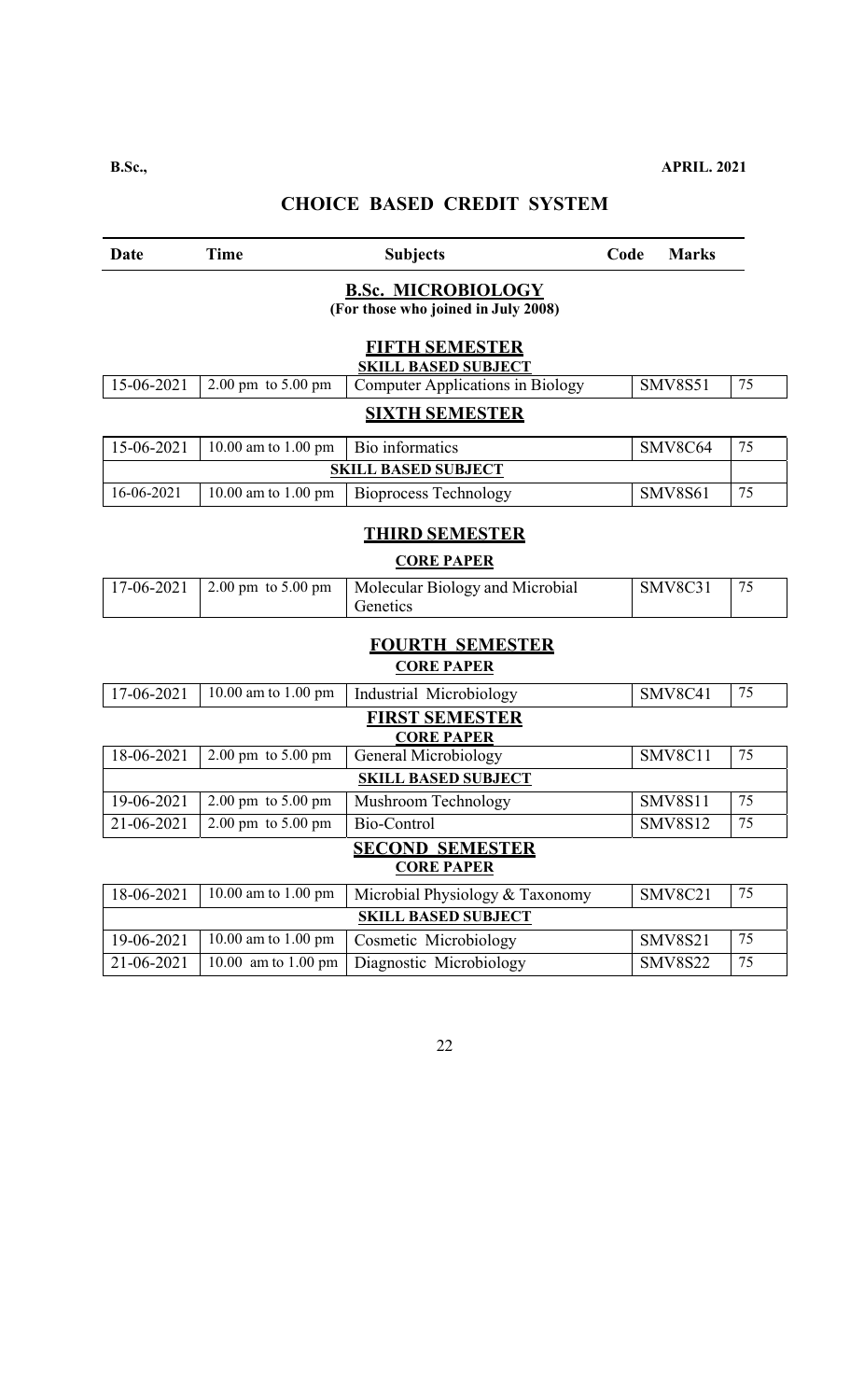| Date                                                                                                                              | Time                                   | <b>Subjects</b>                                 | Code | <b>Marks</b> |    |  |  |
|-----------------------------------------------------------------------------------------------------------------------------------|----------------------------------------|-------------------------------------------------|------|--------------|----|--|--|
| <b>B.Sc. MICROBIOLOGY</b><br>(For those who joined in July 2018 and after)<br><b>SIXTH SEMESTER</b><br><b>SKILL BASED SUBJECT</b> |                                        |                                                 |      |              |    |  |  |
| 15-06-2021                                                                                                                        | 10.00 am to 1.00 pm                    | Medical laboratory Technology                   |      | SMVJS61      | 75 |  |  |
|                                                                                                                                   |                                        | <b>ELECTIVE</b>                                 |      |              |    |  |  |
| 16-06-2021                                                                                                                        | 10.00 am to $1.00 \text{ pm}$          | R DNA Technology & Tissue Culture<br>Technology |      | SMVJT61      | 75 |  |  |
| <b>THIRD SEMESTER</b><br><b>CORE PAPER</b>                                                                                        |                                        |                                                 |      |              |    |  |  |
| 17-06-2021                                                                                                                        | $2.00 \text{ pm}$ to $5.00 \text{ pm}$ | Molecular Biology and Microbial<br>Genetics     |      | SMVJC31      | 75 |  |  |
| <b>FOURTH SEMESTER</b><br><b>CORE PAPER</b>                                                                                       |                                        |                                                 |      |              |    |  |  |
| 17-06-2021                                                                                                                        | 10.00 am to 1.00 pm                    | Industrial Microbiology                         |      | SMVJC41      | 75 |  |  |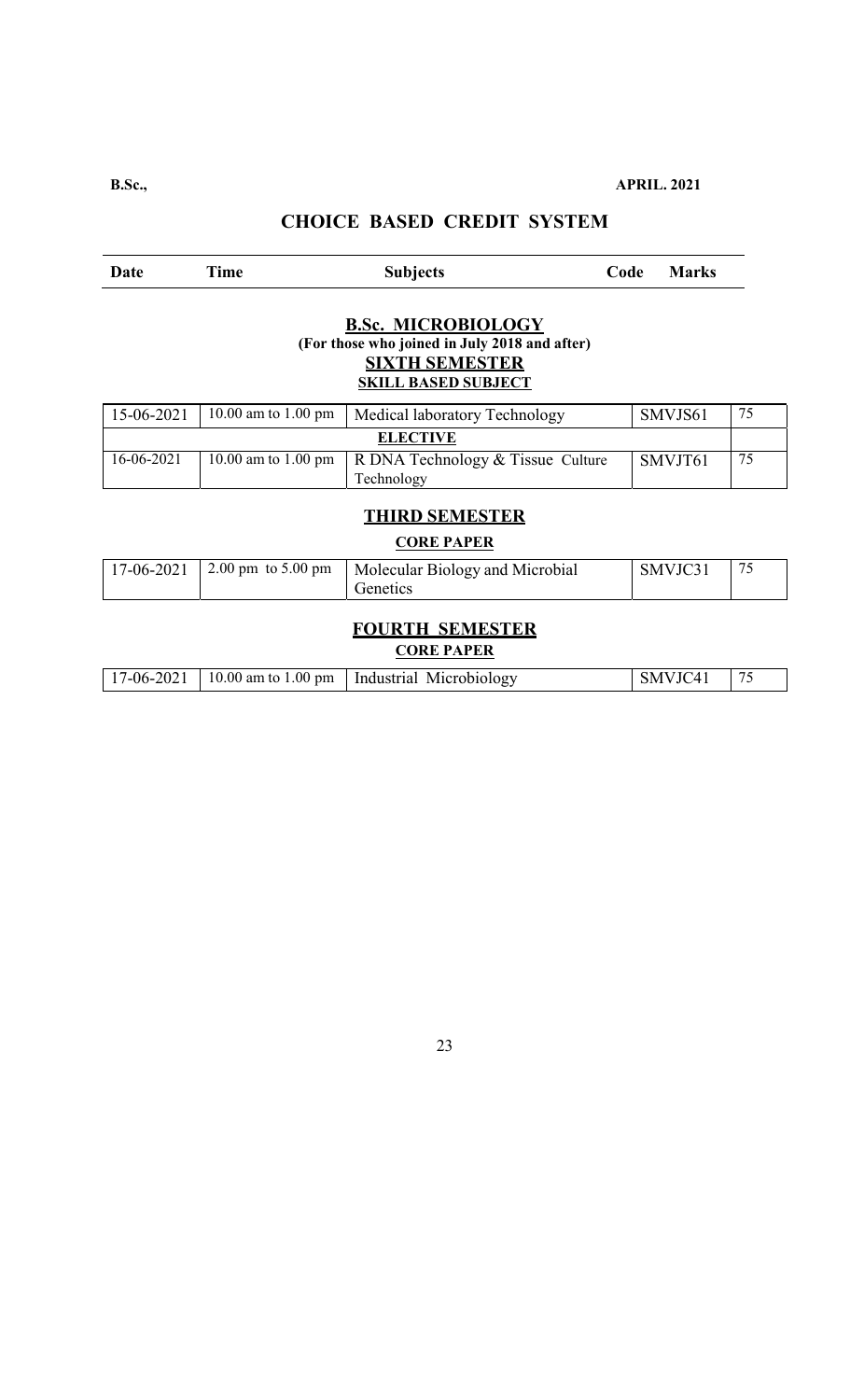| Date       | <b>Time</b>                            | <b>Subjects</b>                 | Code | <b>Marks</b> |    |
|------------|----------------------------------------|---------------------------------|------|--------------|----|
|            |                                        | <b>FIRST SEMESTER</b>           |      |              |    |
|            |                                        | <b>CORE PAPER</b>               |      |              |    |
| 18-06-2021 | $2.00 \text{ pm}$ to $5.00 \text{ pm}$ | General Microbiology            |      | SMVJC11      | 75 |
| 19-06-2021 | $2.00 \text{ pm}$ to $5.00 \text{ pm}$ | Microbial Physiology & Taxonomy |      | SMVJC12      | 75 |
|            |                                        | <b>SECOND SEMESTER</b>          |      |              |    |
|            |                                        | <b>CORE PAPER</b>               |      |              |    |
| 18-06-2021 | 10.00 am to 1.00 pm                    | <b>Bio Chemistry</b>            |      | SMVJC21      | 75 |
|            |                                        | <b>SKILL BASED SUBJECT</b>      |      |              |    |
| 19-06-2021 | 10.00 am to 1.00 pm                    | Mushroom Technology             |      | SMVJS21      | 75 |
| 21-06-2021 | 10.00 am to 1.00 pm                    | <b>Bio Control</b>              |      | SMVJS22      | 75 |

# **B.Sc MATHEMATICS (For those who joined in July 2008)**

## **FIFTH SEMESTER**

| 15-06-2021                 | $2.00 \text{ pm}$ to $5.00 \text{ pm}$ | Modern Algebra                        | SMT8C54                    | 75 |  |  |  |
|----------------------------|----------------------------------------|---------------------------------------|----------------------------|----|--|--|--|
| <b>SKILL BASED SUBJECT</b> |                                        |                                       |                            |    |  |  |  |
| 16-06-2021                 | $2.00 \text{ pm}$ to $5.00 \text{ pm}$ | Application of Differential Equations | <b>SMT8S51/</b><br>SMC8S51 | 75 |  |  |  |

### **SIXTH SEMESTER**

| 15-06-2021                 | 10.00 am to 1.00 pm | Linear Algebra        | SMT8C64                    | 75 |  |  |
|----------------------------|---------------------|-----------------------|----------------------------|----|--|--|
| <b>SKILL BASED SUBJECT</b> |                     |                       |                            |    |  |  |
| 16-06-2021                 | 10.00 am to 1.00 pm | Mathematical Modeling | <b>SMT8S61/</b><br>SMC8S61 | 75 |  |  |

## **THIRD SEMESTER**

#### **CORE PAPER**

| $-2021$<br>$17-06-$ | to $5.00 \text{ pm}$<br>$2.00 \text{ pm}$ | Mechanics | SMT8C3 | $\overline{\phantom{a}}$ |
|---------------------|-------------------------------------------|-----------|--------|--------------------------|
|---------------------|-------------------------------------------|-----------|--------|--------------------------|

#### **FOURTH SEMESTER CORE PAPER**

|  | 17-06-2021   10.00 am to 1.00 pm   3D Analytical Geometry and Vector | SMT8C41 |  |
|--|----------------------------------------------------------------------|---------|--|
|  | Calculus                                                             |         |  |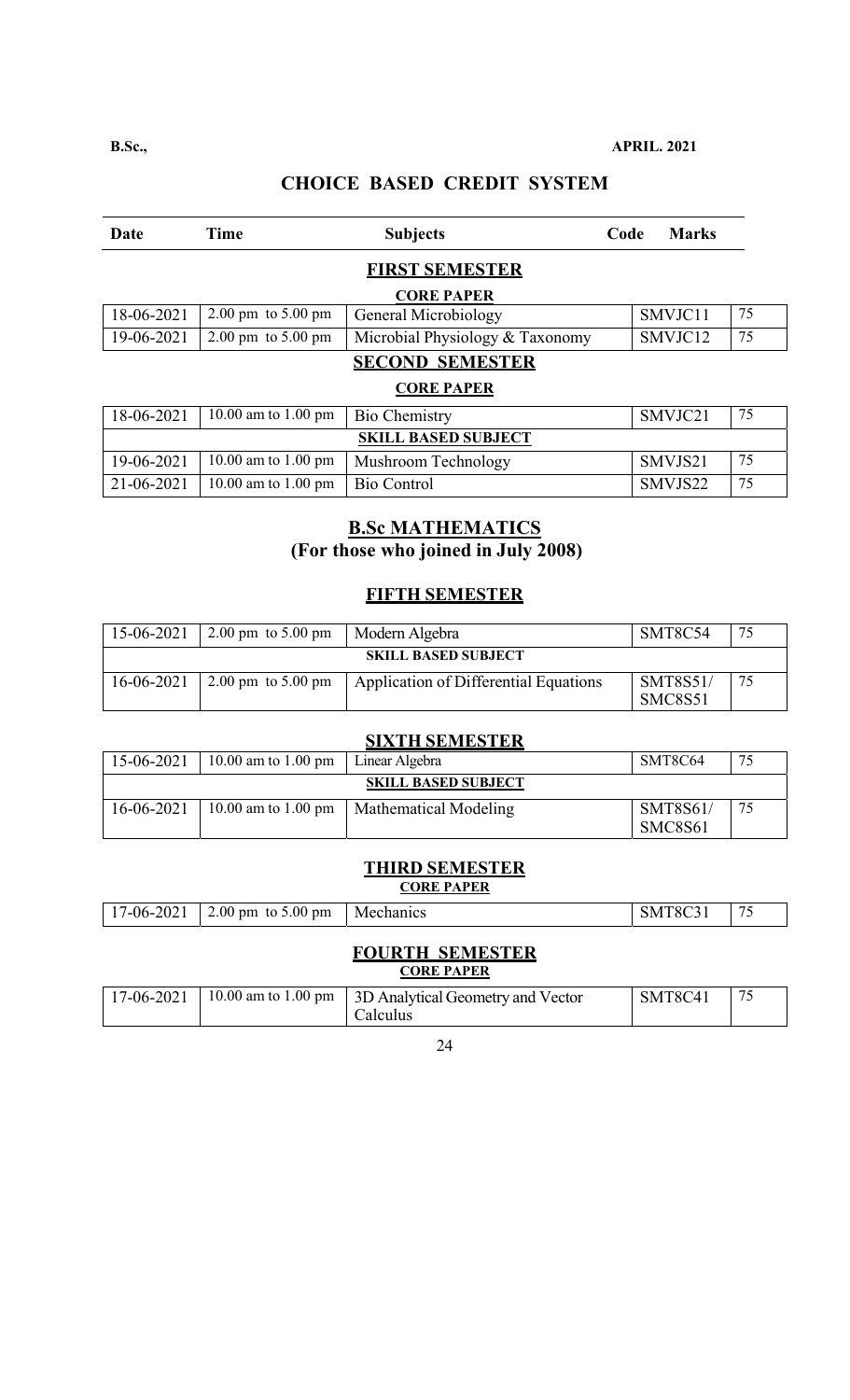# **CHOICE BASED CREDIT SYSTEM**

| Date                                       | Time                                   | <b>Subjects</b>                              | Code                       | <b>Marks</b> |  |  |  |
|--------------------------------------------|----------------------------------------|----------------------------------------------|----------------------------|--------------|--|--|--|
| <b>FIRST SEMESTER</b><br><b>CORE PAPER</b> |                                        |                                              |                            |              |  |  |  |
| 18-06-2021                                 | $2.00 \text{ pm}$ to $5.00 \text{ pm}$ | Calculus                                     | SMT8C11                    | 75           |  |  |  |
|                                            |                                        | <b>SKILL BASED SUBJECT</b>                   |                            |              |  |  |  |
| 19-06-2021                                 | $2.00 \text{ pm}$ to $5.00 \text{ pm}$ | M.S. Office                                  | <b>SMT8S11</b>             | 75           |  |  |  |
| 21-06-2021                                 | $2.00 \text{ pm}$ to $5.00 \text{ pm}$ | Arithmetic Ability                           | <b>SMT8S12</b>             | 75           |  |  |  |
|                                            |                                        | <b>SECOND SEMESTER</b>                       |                            |              |  |  |  |
|                                            |                                        | <b>CORE PAPER</b>                            |                            |              |  |  |  |
| 18-06-2021                                 | 10.00 am to 1.00 pm                    | Theory of Equation and Trigonometry          | <b>SMT8C21</b>             | 75           |  |  |  |
|                                            |                                        | <b>SKILL BASED SUBJECT</b>                   |                            |              |  |  |  |
| 19-06-2021                                 | 10.00 am to 1.00 pm                    | <b>DBMS</b>                                  | SMT8S21/<br>SMC9S21        | 75           |  |  |  |
| 21-06-2021                                 | 10.00 am to 1.00 pm                    | Astronomy<br>(Those who joined in July 2008) | <b>SMT8S22</b>             | 75           |  |  |  |
| 21-06-2021                                 | 10.00 am to 1.00 pm                    | Astronomy<br>(Those who joined in July 2008) | <b>SMT9S22/</b><br>SMC9S22 | 75           |  |  |  |

## **MATHEMATICS (COMPUTER APPLICATIONS) (For those who joined in July 2008)**

# **FIFTH SEMESTER**

#### **SKILL BASED SUBJECT**

|  |  | $\vert$ 16-06-2021 $\vert$ 2.00 pm to 5.00 pm $\vert$ Application of Differential Equations | <b>SMT8S51/</b> |  |  |
|--|--|---------------------------------------------------------------------------------------------|-----------------|--|--|
|  |  |                                                                                             | SMC8S51         |  |  |

### **SIXTH SEMESTER**

# **SKILL BASED SUBJECT**

|  | 15-06-2021   10.00 am to 1.00 pm   Mathematical Modeling | <b>SMT8S61/</b> | 75 |
|--|----------------------------------------------------------|-----------------|----|
|  |                                                          | SMC8S61         |    |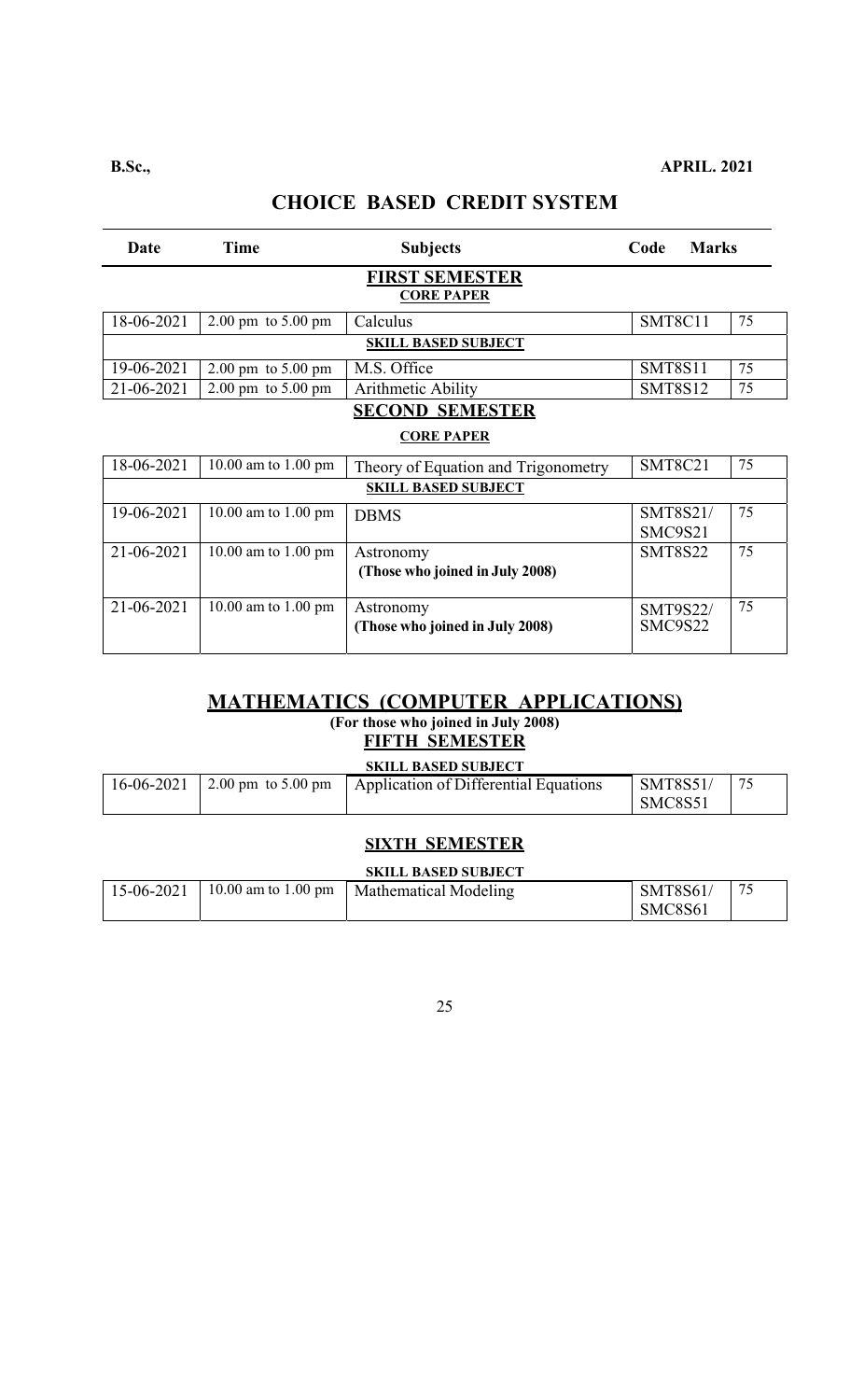| Date             | <b>Time</b>                                                                       | <b>Subjects</b>                                                                     | Code<br><b>Marks</b>       |                 |  |  |
|------------------|-----------------------------------------------------------------------------------|-------------------------------------------------------------------------------------|----------------------------|-----------------|--|--|
|                  | <b>MATHEMATICS (COMPUTER APPLICATIONS)</b><br>(For those who joined in July 2008) |                                                                                     |                            |                 |  |  |
|                  |                                                                                   | <b>THIRD SEMESTER</b>                                                               |                            |                 |  |  |
|                  |                                                                                   | <b>CORE PAPER</b>                                                                   |                            |                 |  |  |
| 17-06-2021       | 2.00 pm to 5.00 pm                                                                | Analytical Geometry                                                                 | SMC8C31                    | 75              |  |  |
|                  |                                                                                   | <b>FOURTH SEMESTER</b>                                                              |                            |                 |  |  |
|                  |                                                                                   | <b>CORE PAPER</b>                                                                   |                            |                 |  |  |
| 17-06-2021       | 10.00 am to 1.00 pm                                                               | Modern Algebra                                                                      | SMC8C41                    | 75              |  |  |
|                  |                                                                                   | <b>FIRST SEMESTER</b><br><b>CORE PAPER</b>                                          |                            |                 |  |  |
| 18-06-2021       | $2.00 \text{ pm}$ to $5.00 \text{ pm}$                                            | Calculus                                                                            | SMC8C11                    | 75              |  |  |
|                  |                                                                                   | <b>SKILL BASED SUBJECT</b>                                                          |                            |                 |  |  |
| 19-06-2021       | $2.00 \text{ pm}$ to $5.00 \text{ pm}$                                            | <b>Arithmetic Ability</b>                                                           | <b>SMC8S11</b>             | 75              |  |  |
| $21 - 06 - 2021$ | $2.00 \text{ pm}$ to $5.00 \text{ pm}$                                            | Trigonometry                                                                        | <b>SMC8S12</b>             | $\overline{75}$ |  |  |
|                  |                                                                                   | <b>SECOND SEMESTER</b><br><b>CORE PAPER</b>                                         |                            |                 |  |  |
| 18-06-2021       | 10.00 am to 1.00 pm                                                               | Classical Algebra                                                                   | SMC8C21                    | 75              |  |  |
|                  |                                                                                   | <b>SKILL BASED SUBJECT</b>                                                          |                            |                 |  |  |
| 19-06-2021       | 10.00 am to 1.00 pm                                                               | Data Base Management System<br>(Those who joined in July 2006)                      | <b>SMC8S21</b>             | 75              |  |  |
| 19-06-2021       | 10.00 am to 1.00 pm                                                               | DBMS(Those who joined in July 2007)                                                 | SMC9S21/<br><b>SMT8S21</b> |                 |  |  |
| 21-06-2021       | 10.00 am to 1.00 pm                                                               | Astronomy<br>(Those who joined in July 2006)                                        | <b>SMC8S22</b>             | 75              |  |  |
| 21-06-2021       | 10.00 am to 1.00 pm                                                               | Astronomy<br>(Those who joined in July 2007)<br>(Common to B.Sc. Maths & Maths (CA) | SMT9S22/<br>SMC9S22        | 75              |  |  |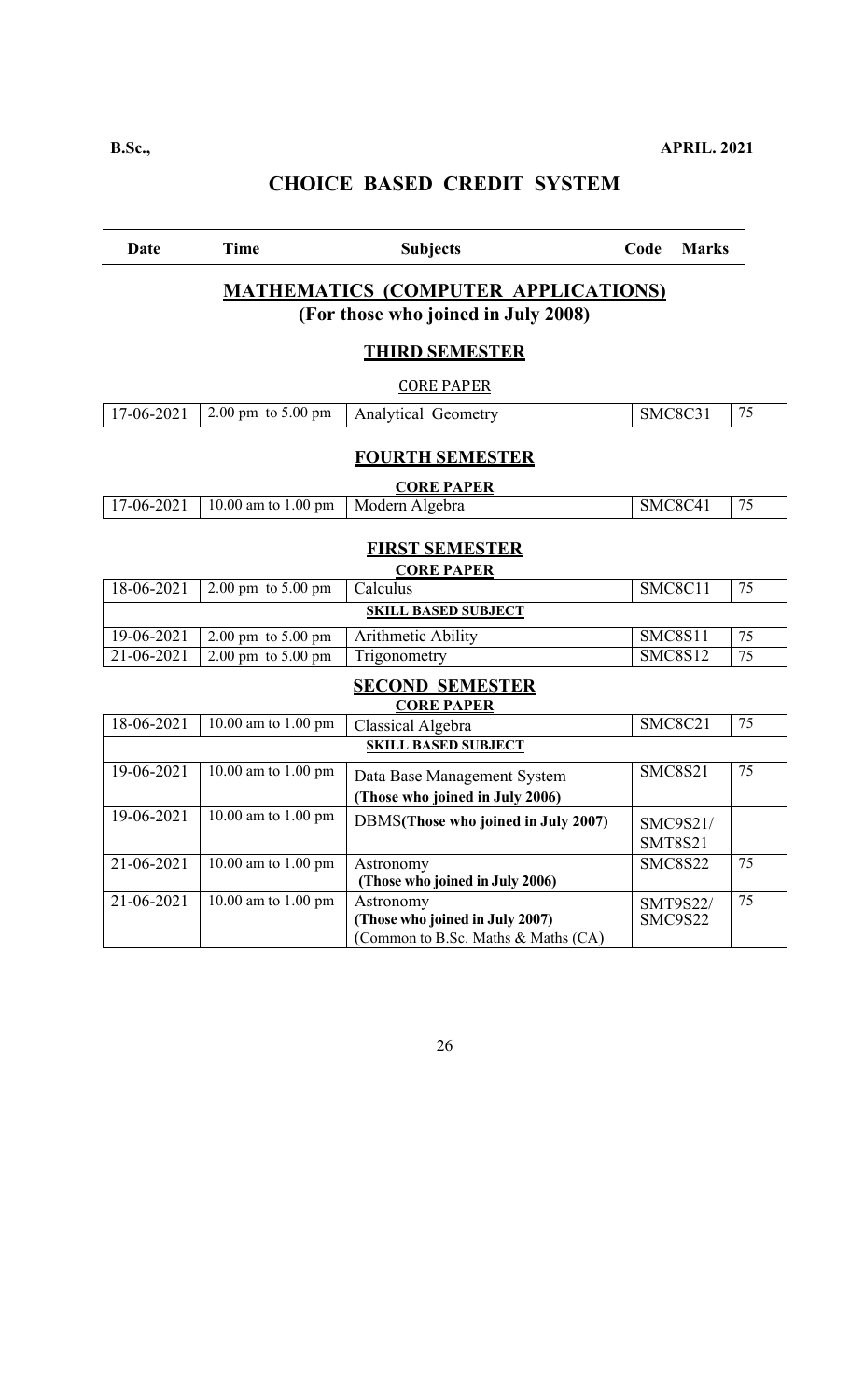| <b>Date</b> | Time                                   | <b>Subjects</b>                           | Code | <b>Marks</b>        |    |  |
|-------------|----------------------------------------|-------------------------------------------|------|---------------------|----|--|
|             |                                        | <b>B.Sc., MATHEMATICS</b>                 |      |                     |    |  |
|             |                                        | (Those who joined in July 2013 and after) |      |                     |    |  |
|             | <b>FIFTH SEMESTER</b>                  |                                           |      |                     |    |  |
|             |                                        |                                           |      |                     |    |  |
| 15-06-2021  | $2.00 \text{ pm}$ to $5.00 \text{ pm}$ | Modern Algebra                            |      | SMTDC54/            | 75 |  |
|             |                                        |                                           |      | SMCDC54             |    |  |
|             |                                        | <b>SKILL BASED SUBJECT</b>                |      |                     |    |  |
| 16-06-2021  | 2.00 pm to 5.00 pm                     | Laplace Transforms & Fourier series       |      | SMTDS51/            | 75 |  |
|             |                                        |                                           |      | SMCDS51             |    |  |
|             |                                        |                                           |      |                     |    |  |
|             |                                        | <b>SIXTH SEMESTER</b>                     |      |                     |    |  |
| 15-06-2021  | 10.00 am to 1.00 pm                    | Linear Algebra                            |      | SMTDC64/            | 75 |  |
|             |                                        | <b>SKILL BASED SUBJECT</b>                |      |                     |    |  |
| 16-06-2021  | 10.00 am to 1.00 pm                    | Boolean Algebra & Logic                   |      | SMTDS61/            | 75 |  |
|             |                                        |                                           |      | SMCDS61             |    |  |
|             |                                        | <b>THIRD SEMESTER</b>                     |      |                     |    |  |
|             |                                        | <b>CORE PAPER</b>                         |      |                     |    |  |
|             |                                        |                                           |      |                     | 75 |  |
| 17-06-2021  | $2.00 \text{ pm}$ to $5.00 \text{ pm}$ | Mechanics                                 |      | SMTDC31/<br>SMCDC31 |    |  |
|             |                                        |                                           |      |                     |    |  |
|             |                                        | <b>FOURTH SEMESTER</b>                    |      |                     |    |  |
|             |                                        |                                           |      |                     |    |  |
|             |                                        | <b>CORE PAPER</b>                         |      |                     |    |  |
| 17-06-2021  | 10.00 am to 1.00 pm                    | Analytical Geometry & Three Dimension     |      | SMTDC41/            | 75 |  |
|             |                                        | <b>Vector Calculus</b>                    |      | SMCDC41             |    |  |

# **FIRST SEMESTER**

|            | <b>CORE PAPER</b>                      |                      |          |     |  |  |
|------------|----------------------------------------|----------------------|----------|-----|--|--|
| 18-06-2021 | $2.00 \text{ pm}$ to $5.00 \text{ pm}$ | Calculus             | SMTDC11/ | -75 |  |  |
|            |                                        |                      | SMCDC11  |     |  |  |
|            | <b>SKILL BASED SUBJECT</b>             |                      |          |     |  |  |
| 19-06-2021 | $2.00 \text{ pm}$ to $5.00 \text{ pm}$ | Arithmetic ability   | SMTDS11/ | 75  |  |  |
|            |                                        |                      | SMCDS11  |     |  |  |
| 21-06-2021 | $2.00 \text{ pm}$ to $5.00 \text{ pm}$ | Sequences and Series | SMTDS12/ | 75  |  |  |
|            |                                        |                      | SMCDS12  |     |  |  |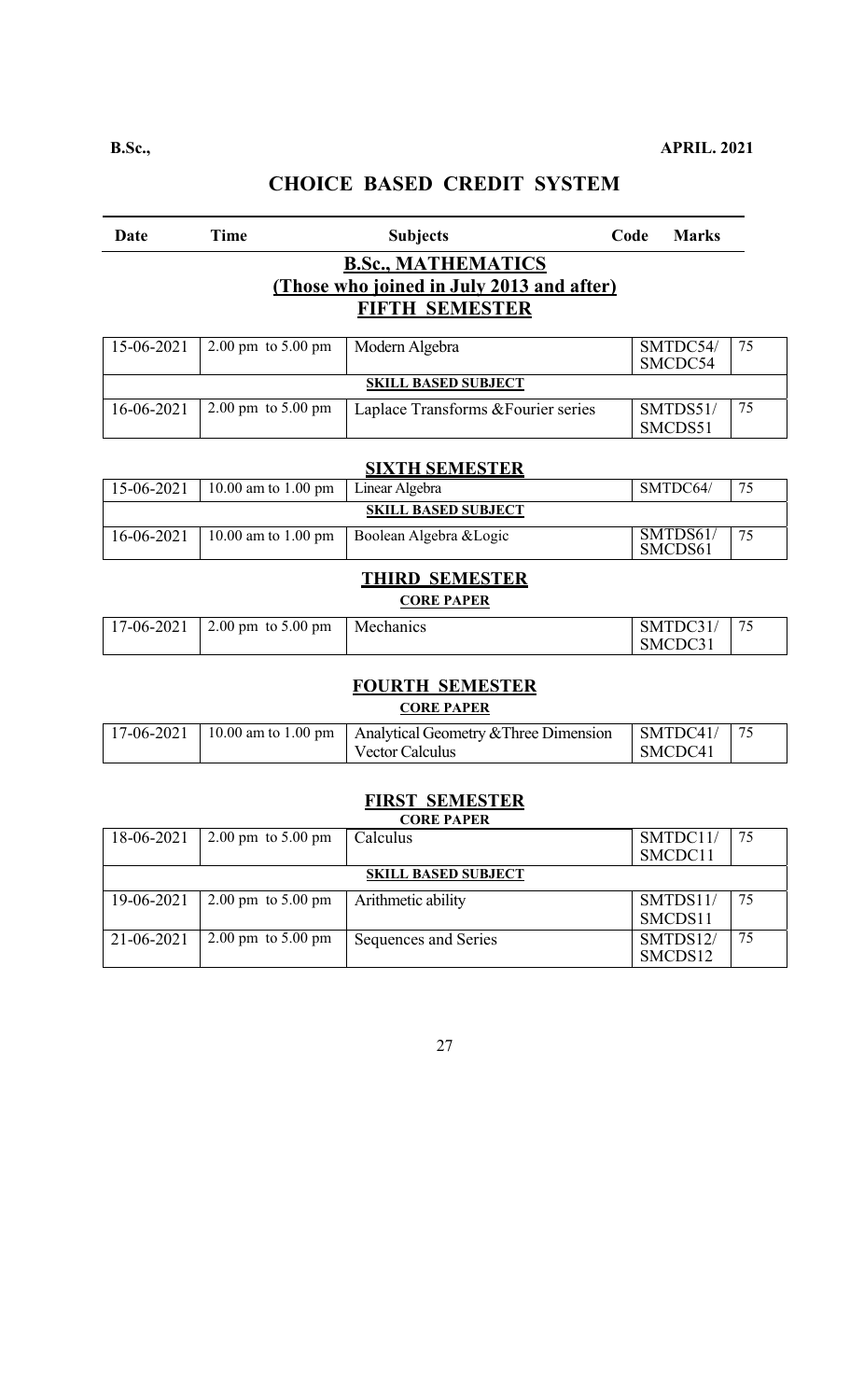# **CHOICE BASED CREDIT SYSTEM**

| Date                       | Time                          | <b>Subjects</b>                     | Code | <b>Marks</b> |    |  |
|----------------------------|-------------------------------|-------------------------------------|------|--------------|----|--|
|                            |                               | <b>SECOND SEMESTER</b>              |      |              |    |  |
|                            | <b>CORE PAPER</b>             |                                     |      |              |    |  |
| 18-06-2021                 | 10.00 am to 1.00 pm           | Theory of Equation and Trigonometry |      | SMTDC21/     | 75 |  |
|                            |                               |                                     |      | SMCDC21      |    |  |
| <b>SKILL BASED SUBJECT</b> |                               |                                     |      |              |    |  |
| 19-06-2021                 | 10.00 am to $1.00 \text{ pm}$ | Office Automation                   |      | SMTDS21/     | 75 |  |
|                            |                               |                                     |      | SMCDS21      |    |  |

### **B.Sc., MATHEMATICS (Those who joined in July 2018 and after) FIFTH SEMESTER**

| ГИГТИН ЭРМИРЭТЕЙ |                                        |                                     |          |    |  |  |
|------------------|----------------------------------------|-------------------------------------|----------|----|--|--|
| 15-06-2021       | $2.00 \text{ pm}$ to $5.00 \text{ pm}$ | <b>Operation Research</b>           | SMTJC54/ | 75 |  |  |
|                  |                                        |                                     | SMCJC54  |    |  |  |
|                  |                                        |                                     |          |    |  |  |
|                  | <b>SKILL BASED SUBJECT</b>             |                                     |          |    |  |  |
| 16-06-2021       | 2.00 pm to $5.00$ pm                   | Fourier series & Laplace Transforms | SMTJS51/ | 75 |  |  |
|                  |                                        |                                     | SMCJS51  |    |  |  |
| 25-06-2021       | $2.00 \text{ pm}$ to $5.00 \text{ pm}$ | <b>Graph Theory</b>                 | SMCJA51/ | 75 |  |  |
|                  |                                        |                                     | SMTJA51  |    |  |  |

### **SIXTH SEMESTER SKILL BASED SUBJECT**

| 15-06-2021 | 10.00 am to 1.00 pm      | Boolean Algebra & Logic    | SMTJS61/<br>SMCJS61 | 75 |  |
|------------|--------------------------|----------------------------|---------------------|----|--|
|            | <b>ELECTIVE SUBJECTS</b> |                            |                     |    |  |
| 23-06-2021 | 10.00 am to 1.00 pm      | Fuzzy Sets and Fuzzy Logic | SMTJT61/<br>SMCJT61 | 75 |  |
| 23-06-2021 | 10.00 am to 1.00 pm      | Mathematic Modeling        | SMTJT62/<br>SMCJT62 | 75 |  |
| 23-06-2021 | 10.00 am to 1.00 pm      | Number Theory              | SMTJT63/<br>SMCJT63 | 75 |  |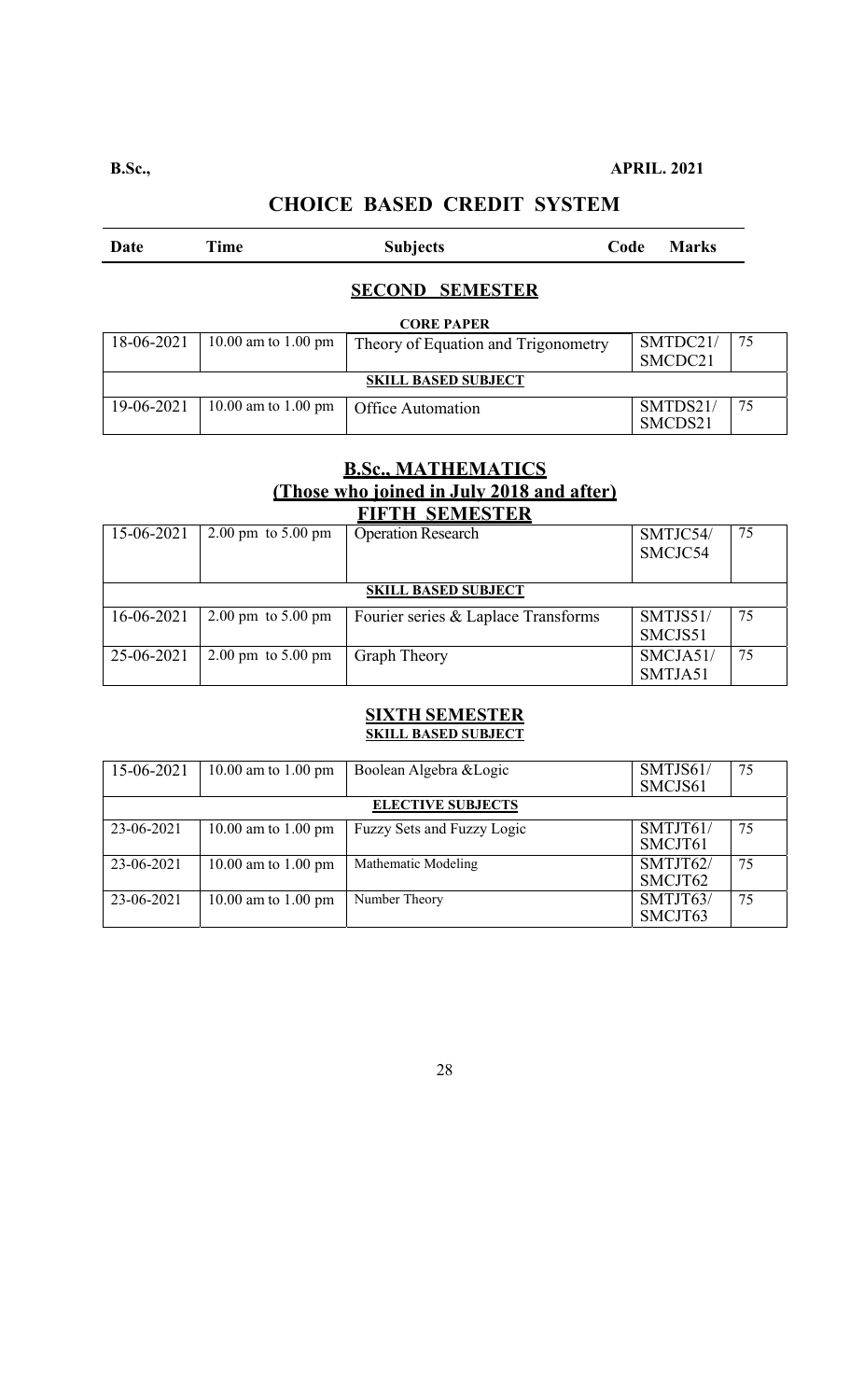# **CHOICE BASED CREDIT SYSTEM**

| Date                  | Time                | <b>Subjects</b>    | <b>Marks</b><br>Code       |  |  |
|-----------------------|---------------------|--------------------|----------------------------|--|--|
| <b>ALLIED SUBJECT</b> |                     |                    |                            |  |  |
| 25-06-2021            | 10.00 am to 1.00 pm | Numerical Analysis | SMCJA61/<br>-75<br>SMTJA61 |  |  |

# **THIRD SEMESTER**

### **CORE PAPER**

| 17-06-2021   2.00 pm to 5.00 pm | Mechanics | SMTJC31 | 76 |
|---------------------------------|-----------|---------|----|
|                                 |           | SMCJC31 |    |

### **FOURTH SEMESTER CORE PAPER**

| 17-06-2021   10.00 am to 1.00 pm   Basic of Analysis | SMTJC41/ | 75 |
|------------------------------------------------------|----------|----|
|                                                      | SMCJC41  |    |

### **FIRST SEMESTER CORE PAPER**

| 18-06-2021 | $2.00 \text{ pm}$ to 5.00 pm           | Calculus                            | SMTJC11/<br>SMCJC11             | 75 |  |
|------------|----------------------------------------|-------------------------------------|---------------------------------|----|--|
| 19-06-2021 | $2.00 \text{ pm}$ to $5.00 \text{ pm}$ | Theory of Equation $&$ Trigonometry | SMTJC12/<br>SMCJC <sub>12</sub> | 75 |  |

# **SECOND SEMESTER**

| <b>CORE PAPER</b> |                     |                                      |          |    |
|-------------------|---------------------|--------------------------------------|----------|----|
| 18-06-2021        | 10.00 am to 1.00 pm | Differential Equations               | SMTJC21/ | 75 |
|                   |                     |                                      | SMCJC21  |    |
| 19-06-2021        | 10.00 am to 1.00 pm | Analytical Geometry of 3D and Vector | SMTJC22/ | 75 |
|                   |                     | Calculus                             | SMCJC22  |    |
|                   |                     |                                      |          |    |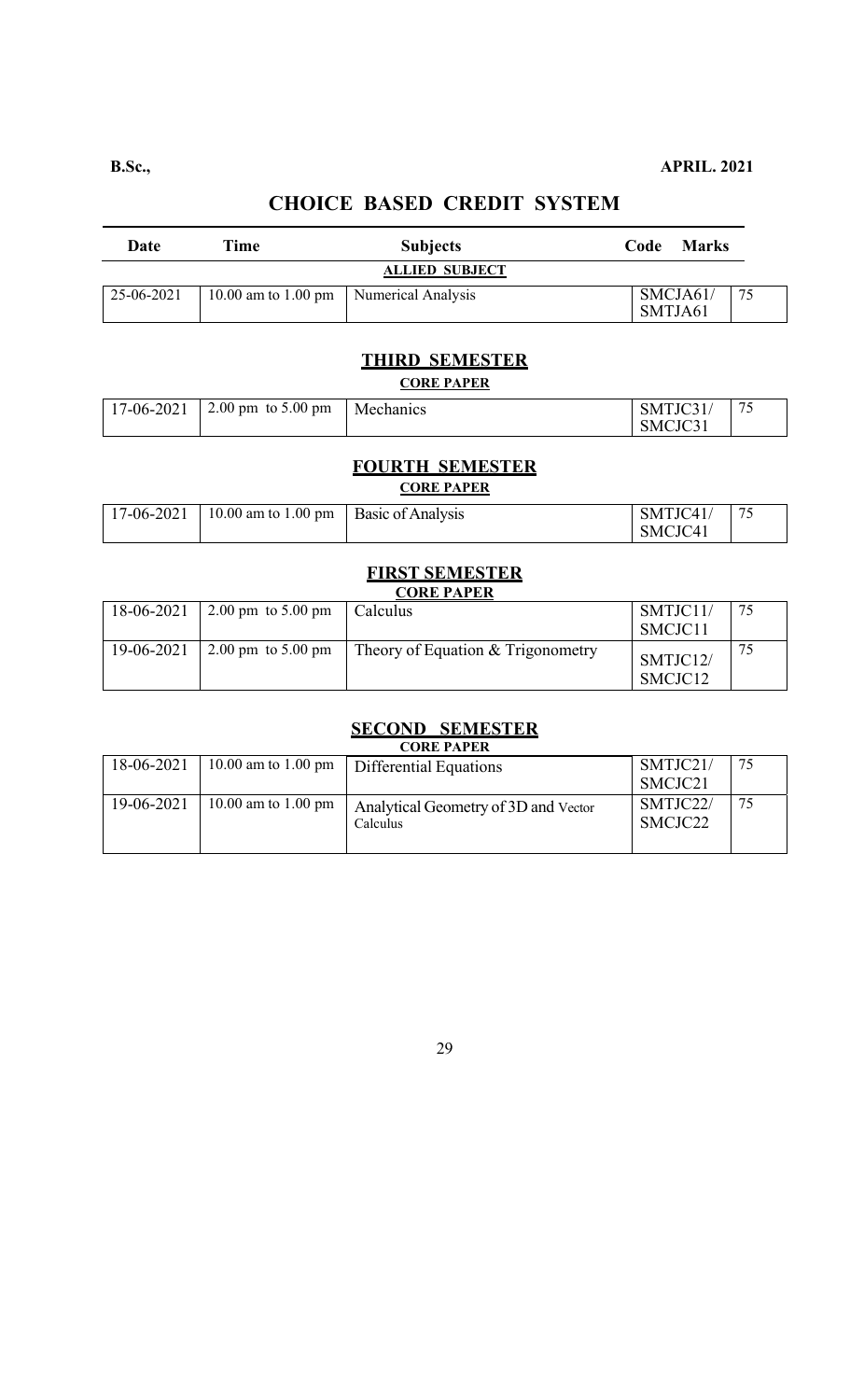| Date | Time | <b>Subjects</b>                                 | Code Marks |
|------|------|-------------------------------------------------|------------|
|      |      |                                                 |            |
|      |      | <b>B.SC. MATHEMATICS (COMPUTER APPLICATION)</b> |            |
|      |      | (Those who joined in July 2013 and after)       |            |
|      |      | <b>FIFTH SEMESTER</b>                           |            |

| 15-06-2021                 | $2.00 \text{ pm}$ to 5.00 pm           | Modern Algebra                      | SMCDC54/<br>SMTDC54 | 75 |  |  |
|----------------------------|----------------------------------------|-------------------------------------|---------------------|----|--|--|
| <b>SKILL BASED SUBJECT</b> |                                        |                                     |                     |    |  |  |
| 16-06-2021                 | $2.00 \text{ pm}$ to $5.00 \text{ pm}$ | Laplace Transforms & Fourier series | SMCDS51/            |    |  |  |
|                            |                                        |                                     | SMTDS51             |    |  |  |

### **SIXTH SEMESTER**

| 15-06-2021                 | 10.00 am to 1.00 pm | Linear Algebra          | SMCDC64/<br>SMTDC64 | 75 |  |  |
|----------------------------|---------------------|-------------------------|---------------------|----|--|--|
| <b>SKILL BASED SUBJECT</b> |                     |                         |                     |    |  |  |
| $16 - 06 - 2021$           | 10.00 am to 1.00 pm | Boolean Algebra & Logic | SMCDS61/<br>SMTDS61 | 75 |  |  |

### **THIRD SEMESTER**

|            | <b>CORE PAPER</b>                      |           |          |  |  |
|------------|----------------------------------------|-----------|----------|--|--|
| 17-06-2021 | $2.00 \text{ pm}$ to $5.00 \text{ pm}$ | Mechanics | SMCDC31/ |  |  |
|            |                                        |           | SMTDC31  |  |  |
|            |                                        |           |          |  |  |

## **FOURTH SEMESTER**

#### **CORE PAPER**

| 17-06-2021   10.00 am to 1.00 pm   Basic of Analysis |  | SMCDC41/ | 75 |  |
|------------------------------------------------------|--|----------|----|--|
|                                                      |  | SMTDC41  |    |  |

### **FIRST SEMESTER**

|                            | <b>CORE PAPER</b>                      |                      |                     |    |  |
|----------------------------|----------------------------------------|----------------------|---------------------|----|--|
| 18-06-2021                 | $2.00 \text{ pm}$ to $5.00 \text{ pm}$ | Calculus             | SMCDC11/            | 75 |  |
|                            |                                        |                      | SMTDC11             |    |  |
| <b>SKILL BASED SUBJECT</b> |                                        |                      |                     |    |  |
| 19-06-2021                 | $2.00 \text{ pm}$ to $5.00 \text{ pm}$ | Arithmetic ability   | SMCDS11/<br>SMTDS11 | 75 |  |
| 21-06-2021                 | $2.00 \text{ pm}$ to $5.00 \text{ pm}$ | Sequences and Series | SMTDS12/<br>SMCDS12 | 75 |  |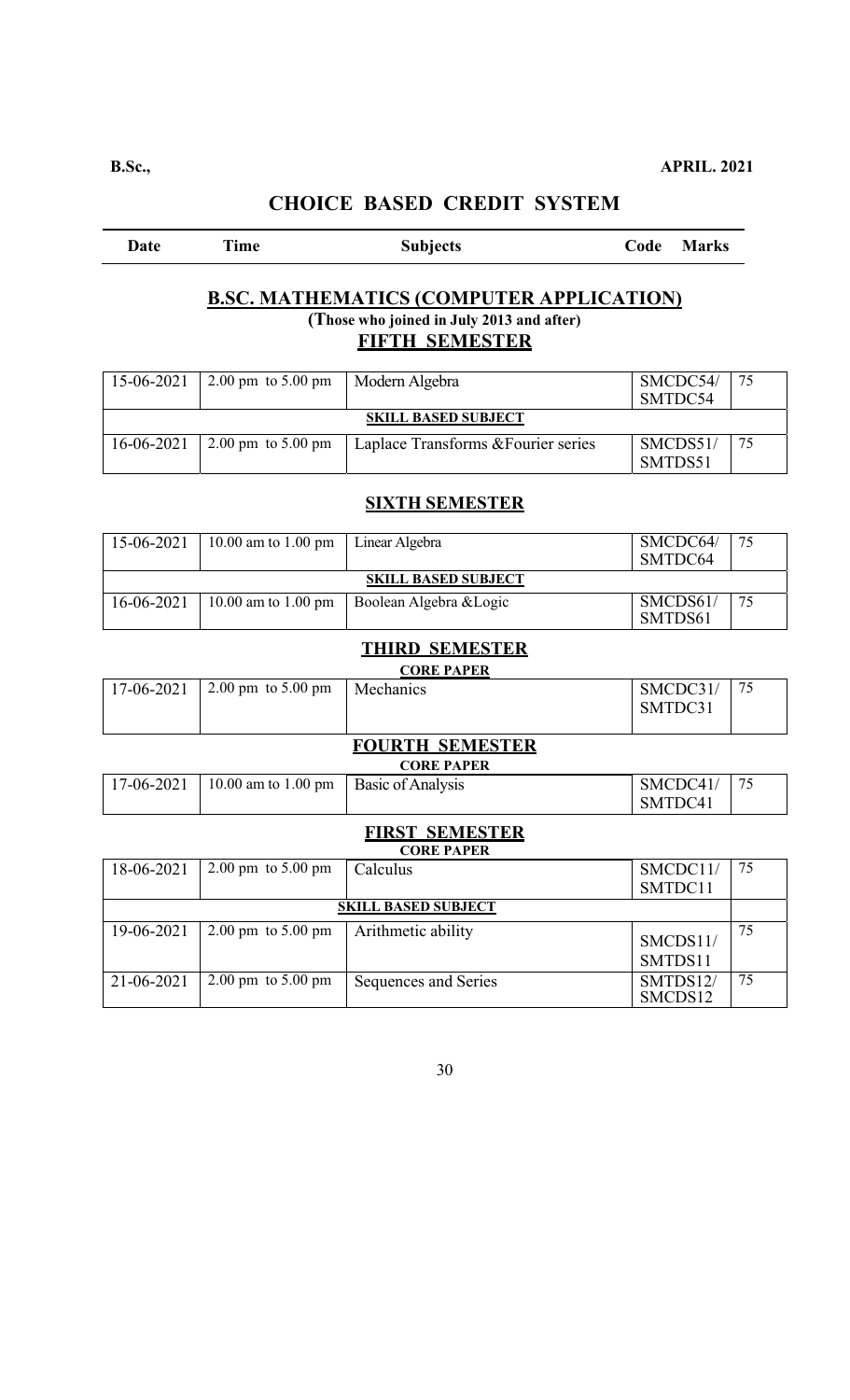# **CHOICE BASED CREDIT SYSTEM**

| Date                       | <b>Time</b>         | <b>Subjects</b>                             | Code    | <b>Marks</b>        |    |
|----------------------------|---------------------|---------------------------------------------|---------|---------------------|----|
|                            |                     | <b>SECOND SEMESTER</b><br><b>CORE PAPER</b> |         |                     |    |
| 18-06-2021                 | 10.00 am to 1.00 pm | Theory of Equation and Trigonometry         |         | SMCDC21/<br>SMTDC21 | 75 |
| <b>SKILL BASED SUBJECT</b> |                     |                                             |         |                     |    |
| 19-06-2021                 | 10.00 am to 1.00 pm | Office Automation                           | SMTDS21 | SMCDS21/            | 75 |

# **B.SC. MATHEMATICS (COMPUTER APPLICATION)**

| (Those who joined in July 2018 and after) |                                        |                                     |          |    |  |
|-------------------------------------------|----------------------------------------|-------------------------------------|----------|----|--|
| 15-06-2021                                | $2.00 \text{ pm}$ to $5.00 \text{ pm}$ | <b>Operation Research</b>           | SMCJC54/ | 75 |  |
|                                           |                                        |                                     | SMTJC54  |    |  |
| <b>SKILL BASED SUBJECT</b>                |                                        |                                     |          |    |  |
| 16-06-2021                                | $2.00 \text{ pm}$ to $5.00 \text{ pm}$ | Fourier series & Laplace Transforms | SMCJS51/ | 75 |  |
|                                           |                                        |                                     | SMTJS51  |    |  |
| 25-06-2021                                | $2.00 \text{ pm}$ to $5.00 \text{ pm}$ | Graph Theory                        | SMCJA51/ |    |  |
|                                           |                                        |                                     | SMTJA51  |    |  |

#### *SIXTH SEMESTER*  **SKILL BASED SUBJECT**

| 15-06-2021 | 10.00 am to 1.00 pm   | Boolean Algebra & Logic    | SMCJS61/                    | 75 |  |  |
|------------|-----------------------|----------------------------|-----------------------------|----|--|--|
|            |                       |                            | SMTJS61                     |    |  |  |
|            |                       | <b>ELECTIVE SUBJECTS</b>   |                             |    |  |  |
| 23-06-2021 | 10.00 am to 1.00 pm   | Fuzzy Sets and Fuzzy Logic | SMCJT61/                    | 75 |  |  |
|            |                       |                            | SMTJT61                     |    |  |  |
| 23-06-2021 | 10.00 am to 1.00 pm   | Mathematic Modeling        | $\overline{\text{SMTJT62}}$ | 75 |  |  |
|            |                       |                            | SMCJT62                     |    |  |  |
| 23-06-2021 | 10.00 am to 1.00 pm   | Number Theory              | SMTJT63/                    | 75 |  |  |
|            |                       |                            | SMCJT63                     |    |  |  |
|            | <b>ALLIED SUBJECT</b> |                            |                             |    |  |  |
| 25-06-2021 | 10.00 am to 1.00 pm   | Numerical Analysis         | SMCJA61/                    |    |  |  |
|            |                       |                            | SMTJA61                     |    |  |  |

# **THIRD SEMESTER**

| <b>CORE PAPER</b> |                        |                   |          |    |  |
|-------------------|------------------------|-------------------|----------|----|--|
| 17-06-2021        | 2.00 pm to $5.00$ pm   | Mechanics         | SMCJC31/ | 75 |  |
|                   |                        |                   | SMTJC31  |    |  |
|                   | <b>FOURTH SEMESTER</b> |                   |          |    |  |
|                   | <b>CORE PAPER</b>      |                   |          |    |  |
| 17-06-2021        | 10.00 am to 1.00 pm    | Basic of Analysis | SMTJC41/ | 75 |  |
|                   |                        |                   | SMCJC41  |    |  |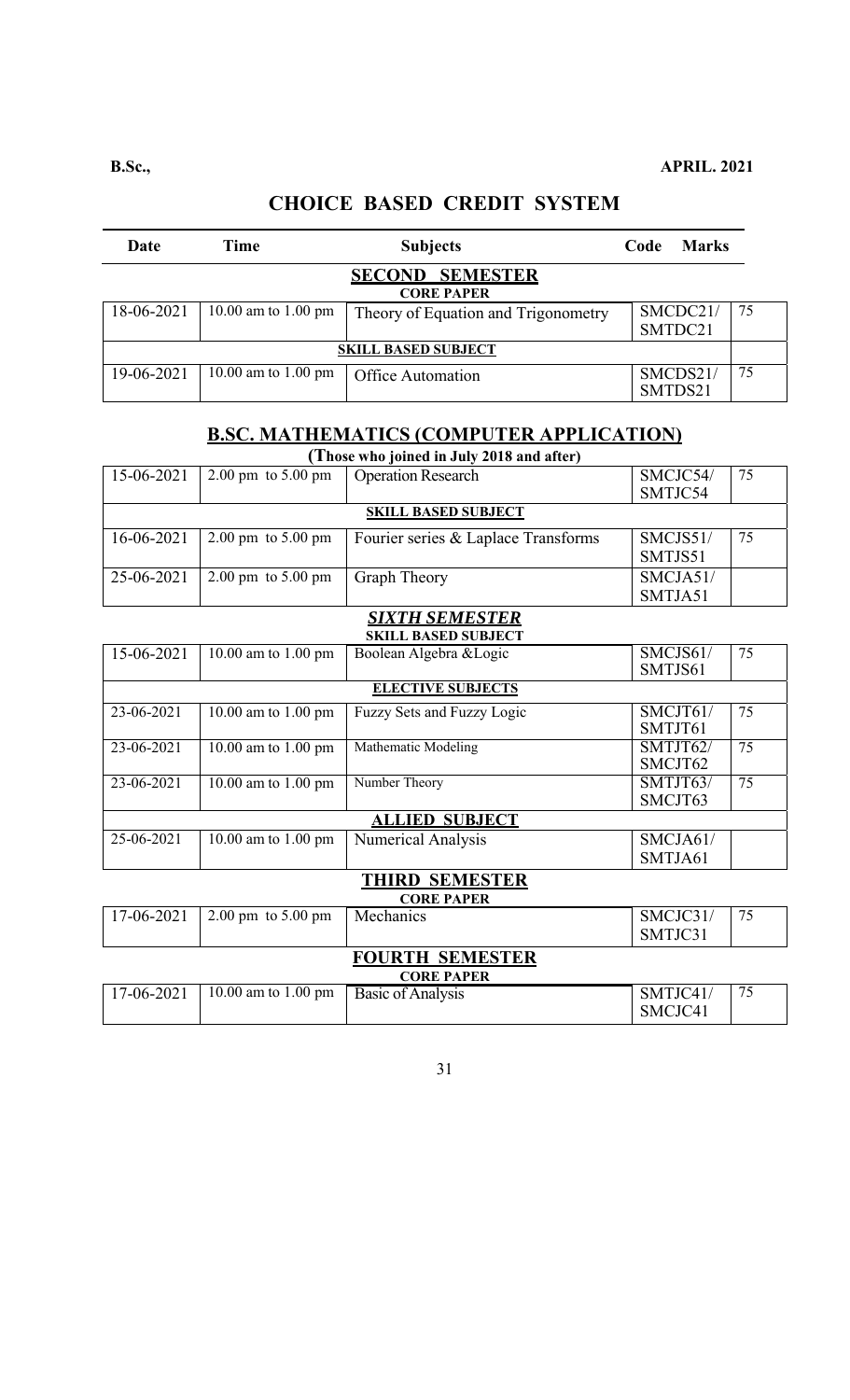# **CHOICE BASED CREDIT SYSTEM**

| Date                                                  | <b>Time</b>                            | <b>Subjects</b>                                | <b>Marks</b><br>Code |    |  |  |  |
|-------------------------------------------------------|----------------------------------------|------------------------------------------------|----------------------|----|--|--|--|
| <b>FIRST SEMESTER</b><br><b>CORE PAPER</b>            |                                        |                                                |                      |    |  |  |  |
| 18-06-2021                                            | $2.00 \text{ pm}$ to $5.00 \text{ pm}$ | Calculus                                       | SMCJC11/<br>SMTJC11  | 75 |  |  |  |
| 19-06-2021                                            | $2.00 \text{ pm}$ to $5.00 \text{ pm}$ | Theory of Equation & Trigonometry              | SMCJC12/<br>SMTJC12  | 75 |  |  |  |
| <b>SECOND</b><br><b>SEMESTER</b><br><b>CORE PAPER</b> |                                        |                                                |                      |    |  |  |  |
| 18-06-2021                                            | 10.00 am to 1.00 pm                    | Differential Equations                         | SMCJC21/<br>SMTJC21  | 75 |  |  |  |
| 19-06-2021                                            | 10.00 am to 1.00 pm                    | Analytical geometry of 3D & Vector<br>calculus | SMCJC22/<br>SMTJC22  | 75 |  |  |  |

### **B.Sc. COMPUTER SCIENCE (For those who joined in July 2008) FIFTH SEMESTER**

| <b>(ANY ONE OF THE FOLLOWING - ELECTIVE)</b> |  |                                    |                 |    |  |
|----------------------------------------------|--|------------------------------------|-----------------|----|--|
|                                              |  | Web Technology                     | SCS8A51/        | 75 |  |
|                                              |  |                                    | SCS9A51         |    |  |
|                                              |  | <b>Computer Networks</b>           | <b>SCS8A52/</b> | 75 |  |
| .2.00 pm to $5.00$ pm<br>15-06-2021          |  | SCS9A52                            |                 |    |  |
|                                              |  | Assembly<br>Microprocessors<br>and | <b>SCS8A53/</b> | 75 |  |
|                                              |  | Language Programming               | SCS9A53         |    |  |
|                                              |  |                                    |                 |    |  |
|                                              |  |                                    |                 |    |  |

### .**SIXTH SEMESTER (ANY ONE OF THE FOLLOWING - ELECTIVE)**

|            |                     | Multimedia Technology          | SCS8A61/<br>SCS9A61        | 75 |
|------------|---------------------|--------------------------------|----------------------------|----|
| 15-06-2021 | 10.00 am to 1.00 pm | Computer Algorithms            | SCS8A62/<br>SCS9A62        | 75 |
|            |                     | <b>Client Server Computing</b> | <b>SCS8A63/</b><br>SCS9A63 | 75 |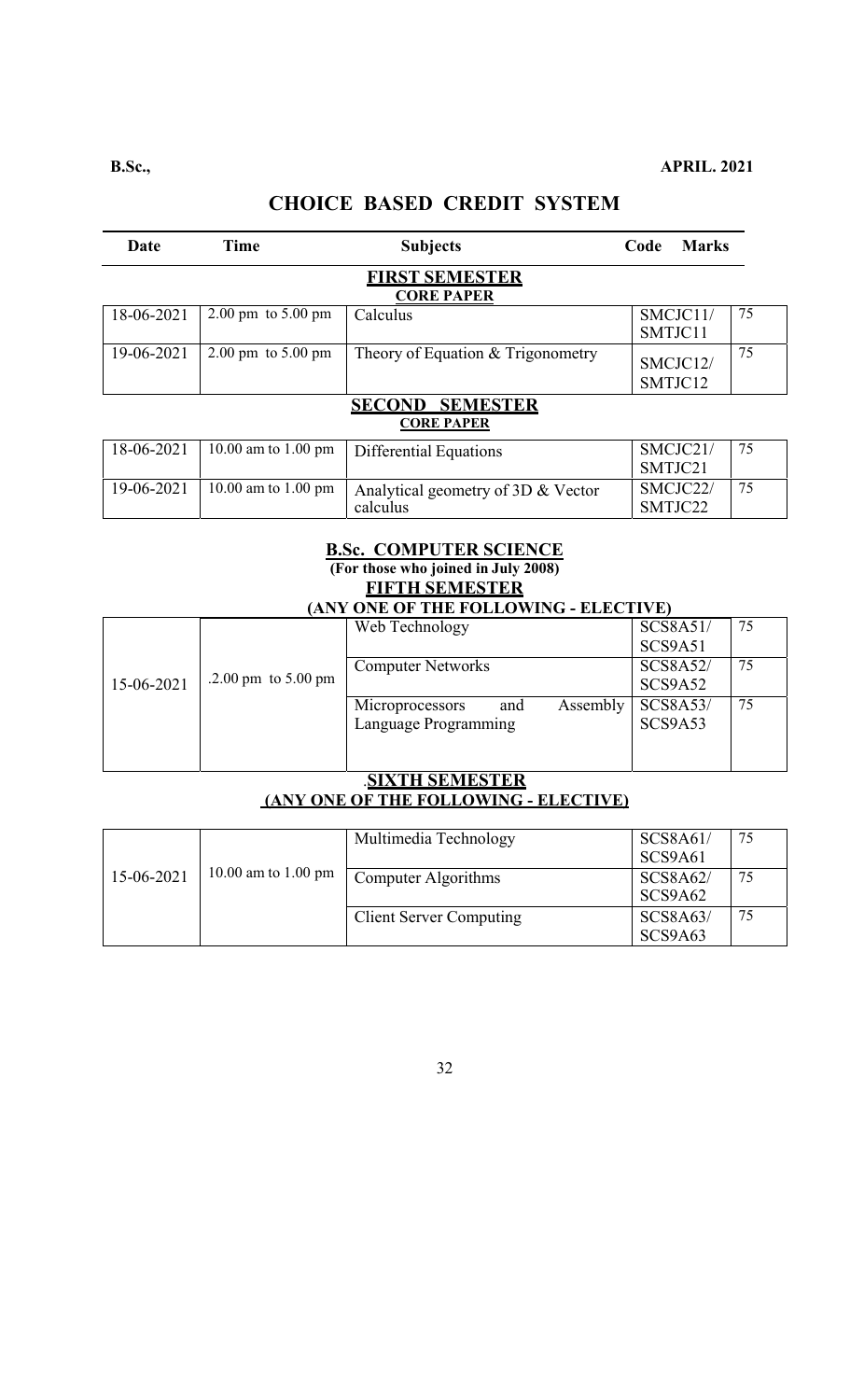# **CHOICE BASED CREDIT SYSTEM**

| <b>Date</b> | <b>Time</b>         | <b>Subjects</b>                                                                              | Code<br><b>Marks</b>       |                 |  |  |
|-------------|---------------------|----------------------------------------------------------------------------------------------|----------------------------|-----------------|--|--|
|             |                     | <b>THIRD SEMESTER</b>                                                                        |                            |                 |  |  |
|             |                     | <b>CORE PAPER</b>                                                                            |                            |                 |  |  |
| 16-06-2021  | 2.00 pm to 5.00 pm  | Data Structures and C++ Programming<br>(Those who joined in July 2008)                       | SCS8C31/                   | 75              |  |  |
| 16-06-2021  | 2.00 pm to 5.00 pm  | Data Structures and C++ Programming<br>(Those who joined in July 2009)                       | <b>SCS9C31</b>             | 75              |  |  |
|             |                     | <b>ALLIED SUBJECTS</b>                                                                       |                            |                 |  |  |
| 17-06-2021  | 2.00 pm to 5.00 pm  | Resource Management Techniques<br>(Those who joined in July 2008)                            | <b>SCS8A32/</b><br>SCS9A31 | 75              |  |  |
|             |                     |                                                                                              |                            |                 |  |  |
|             |                     | <b>FOURTH SEMESTER</b><br><b>CORE PAPER</b>                                                  |                            |                 |  |  |
| 16-06-2021  | 10.00 am to 1.00 pm | <b>Object Oriented Programming Using</b><br>Java                                             | SCS8C41/<br>SCS9C41        | 75              |  |  |
|             |                     | <b>ALLIED SUBJECTS</b>                                                                       |                            |                 |  |  |
| 17-06-2021  | 10.00 am to 1.00 pm | Numeric Methods<br>(Those who joined in July 2008)                                           | <b>SCS8A42/</b><br>SCS9A41 | 75              |  |  |
|             |                     | <b>SKILL BASED SUBJECT</b>                                                                   |                            |                 |  |  |
| 18-06-2021  | 10.00 am to 1.00 pm | <b>System Software</b>                                                                       | SCS8S41/<br><b>SCS9S41</b> | 75              |  |  |
|             |                     | <b>FIRST SEMESTER</b>                                                                        |                            |                 |  |  |
|             |                     | <b>CORE PAPER</b>                                                                            |                            |                 |  |  |
| 19-06-2021  | 2.00 pm to 5.00 pm  | Programming in C<br>(Those who joined in July 2008)                                          | <b>SCS8C11</b>             | 75              |  |  |
| 19-06-2021  | 2.00 pm to 5.00 pm  | Programming in C<br>(Those who joined in July 2009)                                          | <b>SCS9C11</b>             | $\overline{75}$ |  |  |
|             |                     | <b>ALLIED SUBJECTS</b>                                                                       |                            |                 |  |  |
| 21-06-2021  | 2.00 pm to 5.00 pm  | Mathematical Foundation -I<br>(Those who joined in July 2008)<br>(Common to Comp.Sci. & I.T) | <b>SMT8A12</b>             | 75              |  |  |
| 22-06-2021  | 2.00 pm to 5.00 pm  | Mathematical Foundation -I<br>(Those who joined in July 2009)                                | SCS9A11                    | 75              |  |  |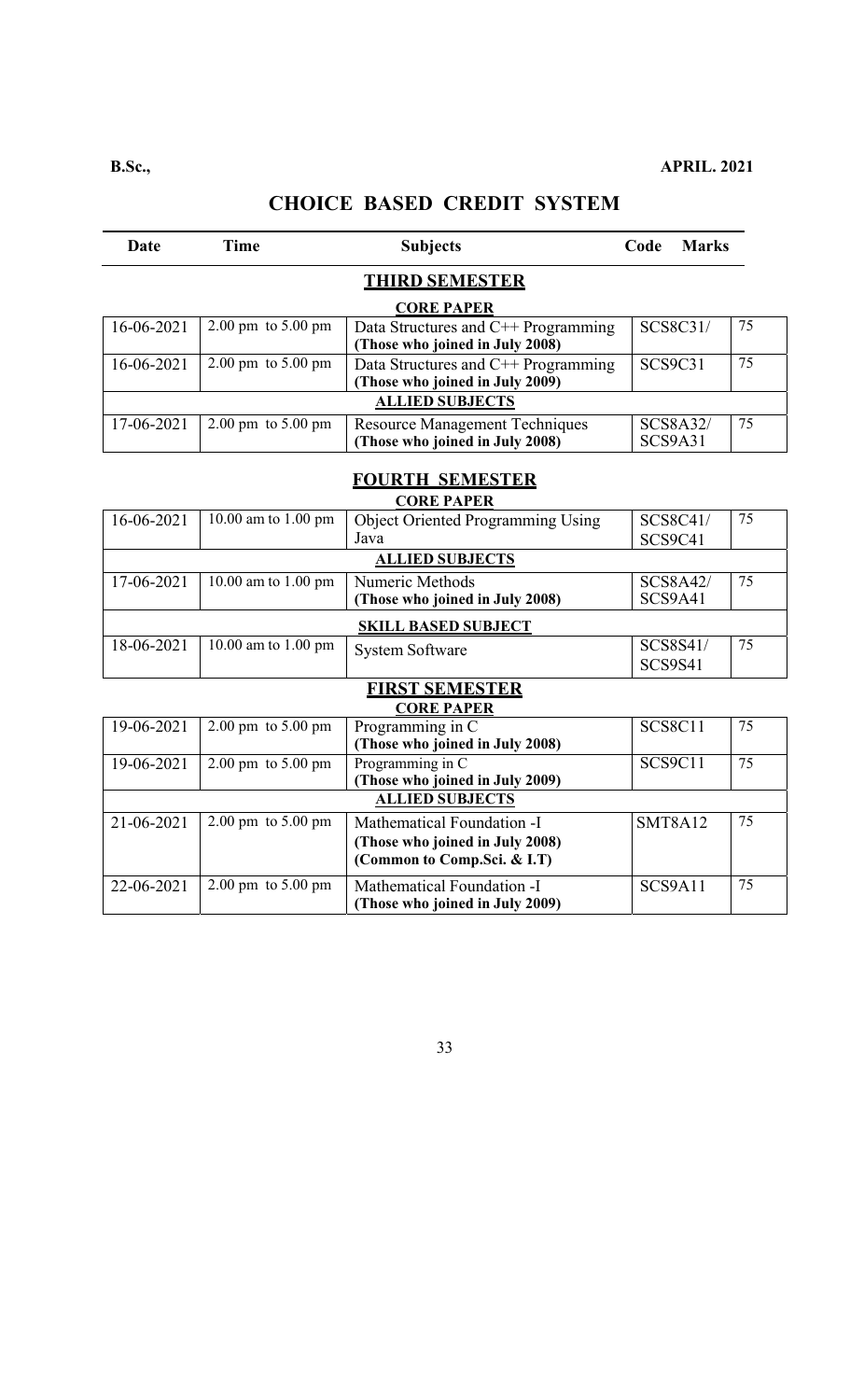| Date              | Time                   | <b>Subjects</b>                                                                               | <b>Marks</b><br>Code |    |  |  |  |
|-------------------|------------------------|-----------------------------------------------------------------------------------------------|----------------------|----|--|--|--|
|                   | <b>SECOND SEMESTER</b> |                                                                                               |                      |    |  |  |  |
| <b>CORE PAPER</b> |                        |                                                                                               |                      |    |  |  |  |
| 19-06-2021        | 10.00 am to 1.00 pm    | Digital Principles & Computer<br>Organization<br>(Those who joined in July 2008)              | <b>SCS8C21</b>       | 75 |  |  |  |
| 19-06-2021        | 10.00 am to 1.00 pm    | Digital Principles & Computer<br>Organization<br>(Those who joined in July 2009)              | SCS9C21              | 75 |  |  |  |
|                   |                        | <b>ALLIED SUBJECTS</b>                                                                        |                      |    |  |  |  |
| 21-06-2021        | 10.00 am to 1.00 pm    | Mathematical Foundation -II<br>(Those who joined in July 2008)<br>(Common to Comp.Sci. & I.T) | <b>SMT8A22</b>       | 75 |  |  |  |
| 22-06-2021        | 10.00 am to 1.00 pm    | Mathematical Foundation -II<br>(Those who joined in July 2009)                                | SCS9A21              | 75 |  |  |  |

### **B.Sc. COMPUTER SCIENCE (For those who joined in July 2016 onwards) FIFTH SEMESTER**

### **(ANY ONE OF THE FOLLOWING - ELECTIVE)**

|            |                                        | <b>Client Server Computing</b> | SCSGA51 | 75 |
|------------|----------------------------------------|--------------------------------|---------|----|
| 15-06-2021 | $2.00 \text{ pm}$ to $5.00 \text{ pm}$ | Android Programming            | SCSGA52 | 75 |
|            |                                        | Theory of Computation          | SCSGA53 | 75 |

### **SIXTH SEMESTER**

### **(ANY ONE OF THE FOLLOWING - ELECTIVE) ALLIED PAPER**

|            |                     | Computer Graphics           | SCSGA61             | $\overline{\phantom{a}}$ |
|------------|---------------------|-----------------------------|---------------------|--------------------------|
| 15-06-2021 | 10.00 am to 1.00 pm | Complier Design             | SCSGA <sub>62</sub> | 75                       |
|            |                     | <b>Information Security</b> | SCSGA <sub>63</sub> | 75                       |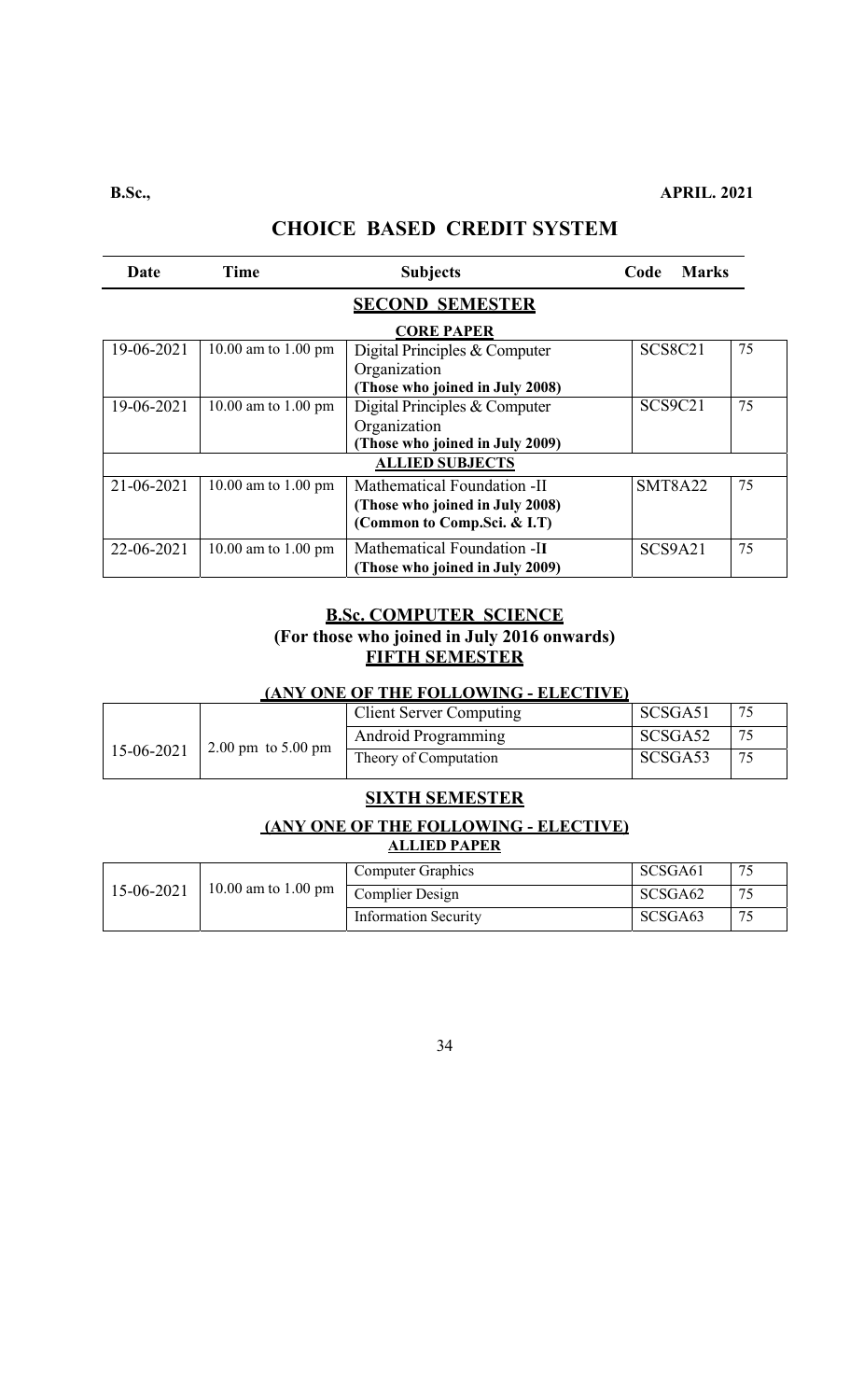# **CHOICE BASED CREDIT SYSTEM**

| Date                   | Time                                   | <b>Subjects</b>                                                                | <b>Marks</b><br>Code |    |  |  |  |
|------------------------|----------------------------------------|--------------------------------------------------------------------------------|----------------------|----|--|--|--|
| <b>THIRD SEMESTER</b>  |                                        |                                                                                |                      |    |  |  |  |
|                        | <b>CORE PAPER</b>                      |                                                                                |                      |    |  |  |  |
| 16-06-2021             | $2.00 \text{ pm}$ to $5.00 \text{ pm}$ | Data Structures and C++ Programming<br>(Those who joined in July 2017)         | SCSGC31              | 75 |  |  |  |
| 17-06-2021             | $2.00 \text{ pm}$ to $5.00 \text{ pm}$ | Digital Principal & Computer<br>Organization (Those who joined in July<br>2009 | SCSGC <sub>32</sub>  | 75 |  |  |  |
| <b>ALLIED SUBJECTS</b> |                                        |                                                                                |                      |    |  |  |  |
| 18-06-2021             | $2.00 \text{ pm}$ to $5.00 \text{ pm}$ | <b>Resource Management Techniques</b><br>(Those who joined in July 2016)       | SCSGA31              | 75 |  |  |  |

### **FOURTH SEMESTER**

#### **CORE PAPER**  16-06-2021 10.00 am to 1.00 pm Java Programming SCSGC41 75 17-06-2021 10.00 am to 1.00 pm Systems Software SCSGC42 75 **ALLIED SUBJECTS** 18-06-2021 10.00 am to 1.00 pm Numerical Methods **(Those who joined in July 2016)**  SCSGA41 75

#### **FIRST SEMESTER CORE PAPER**

| 19-06-2021             | $2.00 \text{ pm}$ to $5.00 \text{ pm}$ | Programming in C                                              | SCSGC <sub>11</sub> | 75 |  |  |
|------------------------|----------------------------------------|---------------------------------------------------------------|---------------------|----|--|--|
| <b>ALLIED SUBJECTS</b> |                                        |                                                               |                     |    |  |  |
| 21-06-2021             | $2.00 \text{ pm}$ to 5.00 pm           | Mathematical Foundation -I<br>(Those who joined in July 2016) | SCSGA11             | 75 |  |  |

# **SECOND SEMESTER**

| <b>CORE PAPER</b>      |                     |                                  |         |    |  |
|------------------------|---------------------|----------------------------------|---------|----|--|
| 19-06-2021             | 10.00 am to 1.00 pm | Object Oriented Programming with | SCSGC21 | 75 |  |
|                        |                     |                                  |         |    |  |
| <b>ALLIED SUBJECTS</b> |                     |                                  |         |    |  |
| 21-06-2021             | 10.00 am to 1.00 pm | Mathematical Foundation -II      | SCSGA21 | 75 |  |
|                        |                     | (Those who joined in July 2016)  |         |    |  |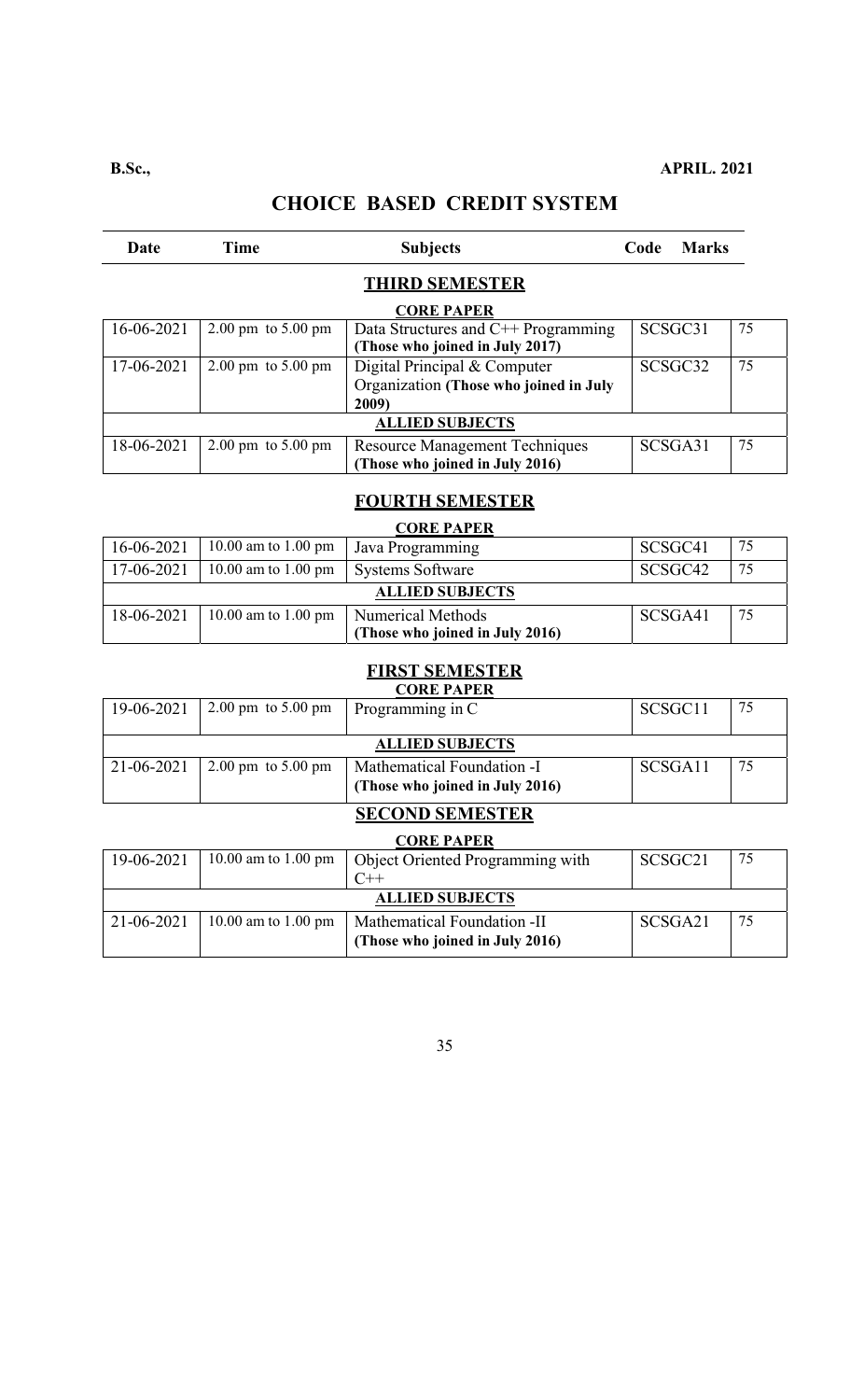## Date Time Subjects Code Marks **B.Sc. COMPUTER SCIENCE (For those who joined in July 2018 onwards) FIFTH SEMESTER**  (ANY ONE OF THE FOLLOWING - ELECTIVE) Г T Client Server Computing SCSJA51 75

| 15-06-2021 |                                        | <b>Client Server Computing</b> | SCSJA51 | 75 |
|------------|----------------------------------------|--------------------------------|---------|----|
|            | $2.00 \text{ pm}$ to $5.00 \text{ pm}$ | Mobile Application Development | SCSJA52 | 75 |
|            |                                        | Theory of Computation          | SCSJA53 | 75 |

#### **SIXTH SEMESTER (ANY ONE OF THE FOLLOWING - ELECTIVE) ALLIED PAPER**

| 15-06-2021 |                                                                               | <b>Computer Graphics</b>    | SCSJA61 | 75 |
|------------|-------------------------------------------------------------------------------|-----------------------------|---------|----|
|            | $10.00$ am to 1.00 pm $\sqrt{\frac{\text{Complier}}{\text{Complier}}}$ Design |                             | SCSJA62 | 75 |
|            |                                                                               | <b>Information Security</b> | SCSJA63 | 75 |

### **THIRD SEMESTER**

### **CORE PAPER**

| $\sim$                 |                                        |                                              |         |    |  |  |
|------------------------|----------------------------------------|----------------------------------------------|---------|----|--|--|
| 16-06-2021             | $2.00 \text{ pm}$ to $5.00 \text{ pm}$ | Data Structures and $C++$ Programming        | SCSJC31 | 75 |  |  |
| 17-06-2021             | $2.00 \text{ pm}$ to $5.00 \text{ pm}$ | Digital Principal & Computer<br>Organization | SCSJC32 | 75 |  |  |
| <b>ALLIED SUBJECTS</b> |                                        |                                              |         |    |  |  |
| 18-06-2021             | $2.00 \text{ pm}$ to $5.00 \text{ pm}$ | <b>Resource Management Techniques</b>        | SCSJA31 | 75 |  |  |

# **FOURTH SEMESTER CORE PAPER**

| 16-06-2021             | 10.00 am to 1.00 pm | Java Programming                | SCSJC41 | 75 |
|------------------------|---------------------|---------------------------------|---------|----|
| 17-06-2021             | 10.00 am to 1.00 pm | Systems Software                | SCSJC42 | 75 |
| <b>ALLIED SUBJECTS</b> |                     |                                 |         |    |
| 18-06-2021             | 10.00 am to 1.00 pm | Numerical Methods               | SCSJA41 | 75 |
|                        |                     | (Those who joined in July 2016) |         |    |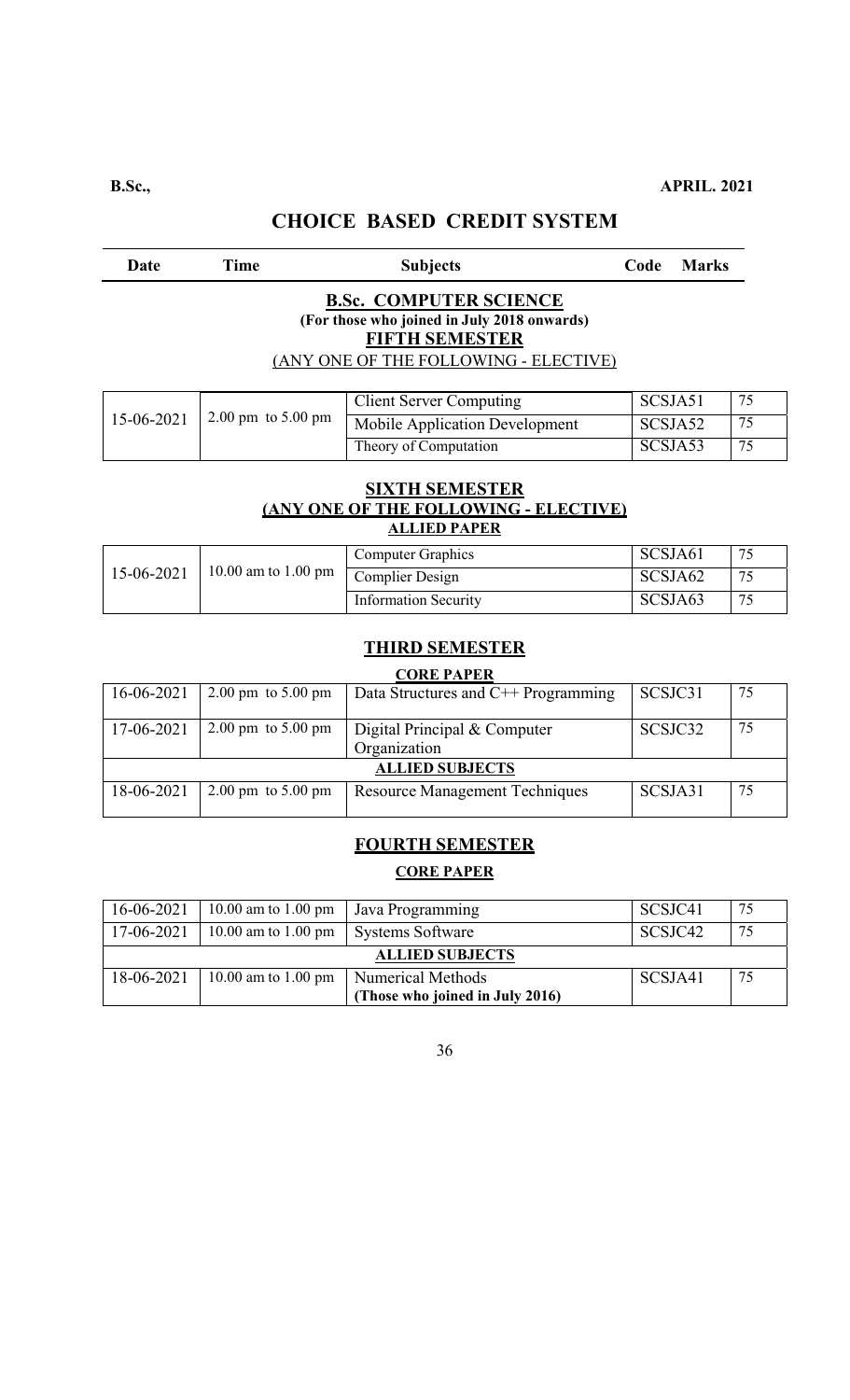| Date                     | <b>Time</b>                            | <b>Subjects</b>                                                                       | Code<br><b>Marks</b>                   |    |
|--------------------------|----------------------------------------|---------------------------------------------------------------------------------------|----------------------------------------|----|
|                          |                                        | <b>FIRST SEMESTER</b>                                                                 |                                        |    |
|                          |                                        | <b>CORE PAPER</b>                                                                     |                                        |    |
| 19-06-2021               | 2.00 pm to 5.00 pm                     | Programming in C                                                                      | SCSJC11                                | 75 |
|                          |                                        | <b>ALLIED SUBJECTS</b>                                                                |                                        |    |
| 21-06-2021               | 2.00 pm to 5.00 pm                     | Mathematical Foundation -I                                                            | SCSJA11                                | 75 |
|                          |                                        | <b>SECOND SEMESTER</b>                                                                |                                        |    |
|                          |                                        | <b>CORE PAPER</b>                                                                     |                                        |    |
| 19-06-2021               | 10.00 am to 1.00 pm                    | Object Oriented Programming with<br>$C++$                                             | SCSJC21                                | 75 |
|                          |                                        | <b>ALLIED SUBJECTS</b>                                                                |                                        |    |
| 21-06-2021               | 10.00 am to 1.00 pm                    | Mathematical Foundation -II                                                           | SCSJA21                                | 75 |
|                          |                                        | <b>B.Sc. SOFTWARE</b><br>(For those who joined in July 2008)<br><b>FIFTH SEMESTER</b> |                                        |    |
|                          | 2.00 pm to 5.00 pm                     | <b>SKILL BASED SUBJECT</b><br><b>Biometrics</b>                                       | <b>SST8S51</b>                         | 75 |
|                          |                                        | <b>(ANY ONE OF THE FOLLOWING - ELECTIVE)</b>                                          |                                        |    |
|                          |                                        | Software Project Management                                                           | <b>SST8A51</b>                         | 75 |
|                          | $2.00 \text{ pm}$ to $5.00 \text{ pm}$ | <b>Client Server Computing</b>                                                        | <b>SST8A52</b>                         | 75 |
|                          |                                        | <b>Computer Algorithms</b>                                                            | <b>SST8A53</b>                         | 75 |
| 15-06-2021<br>16-06-2021 |                                        | <b>SIXTH SEMESTER</b>                                                                 |                                        |    |
|                          | 10.00 am to 1.00 pm                    | Data Mining                                                                           | SST8S63                                | 75 |
|                          |                                        | (ANY ONE OF THE FOLLOWING - ELECTIVE)                                                 |                                        |    |
|                          |                                        | <b>Wireless Computing</b>                                                             | SST8A61                                | 75 |
| 15-06-2021<br>16-06-2021 | 10.00 am to 1.00 pm                    | <b>Software Testing</b><br>Component Architecture and Programming                     | SST <sub>8</sub> A62<br><b>SST8A63</b> | 75 |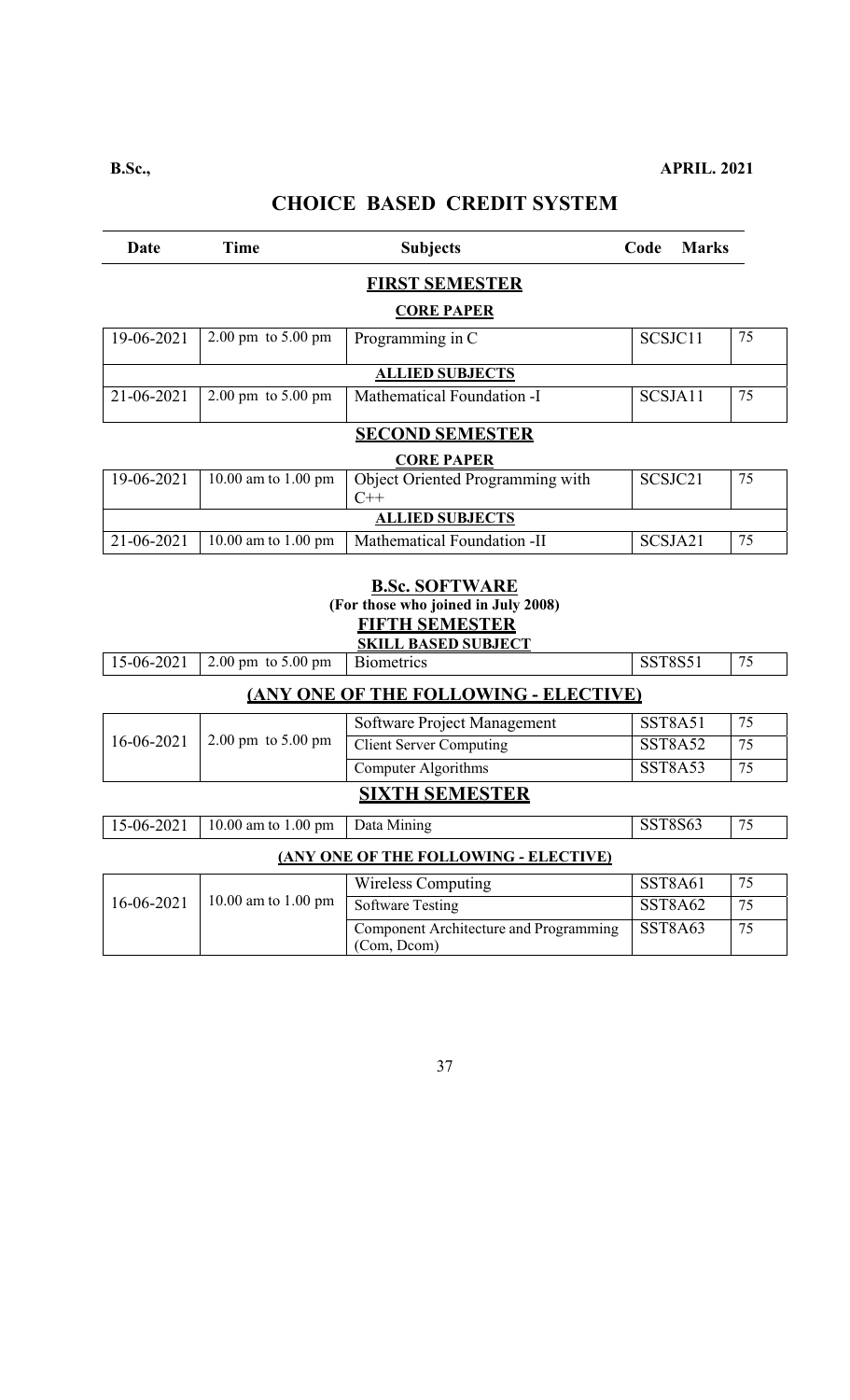| Date       | <b>Time</b>                            | <b>Subjects</b>                       | Code | <b>Marks</b>   |    |
|------------|----------------------------------------|---------------------------------------|------|----------------|----|
|            |                                        | (ANY ONE OF THE FOLLOWING - ELECTIVE) |      |                |    |
|            |                                        | <b>THIRD SEMESTER</b>                 |      |                |    |
|            |                                        | <b>CORE PAPER</b>                     |      |                |    |
| 17-06-2021 | $2.00 \text{ pm}$ to $5.00 \text{ pm}$ | Data Structures and C++ Programming   |      | <b>SST8C31</b> | 75 |
|            |                                        | <b>SKILL BASED SUBJECT</b>            |      |                |    |
| 18-06-2021 | $2.00 \text{ pm}$ to $5.00 \text{ pm}$ | Data Security                         |      | <b>SST8S31</b> | 75 |
|            |                                        | <b>ALLIED SUBJECTS</b>                |      |                |    |
| 19-06-2021 | $2.00 \text{ pm}$ to $5.00 \text{ pm}$ | <b>System Software</b>                |      | SST8A31        | 75 |

# **FOURTH SEMESTER**

|            | <b>CORE PAPER</b>             |                                          |                                  |    |
|------------|-------------------------------|------------------------------------------|----------------------------------|----|
| 17-06-2021 | 10.00 am to $1.00 \text{ pm}$ | <b>Object Oriented Programming Using</b> | SST <sub>8</sub> C <sub>41</sub> | 75 |
|            |                               | Java                                     |                                  |    |
|            |                               | <b>SKILL BASED SUBJECT</b>               |                                  |    |
| 18-06-2021 | 10.00 am to $1.00 \text{ pm}$ | <b>Office Automation</b>                 | <b>SST8S41</b>                   | 75 |
|            | <b>ALLIED SUBJECTS</b>        |                                          |                                  |    |
| 19-06-2021 | 10.00 am to 1.00 pm           | <b>Computer Graphics</b>                 | SST8A41                          | 75 |

## **FIRST SEMESTER**

|            |                                        | <b>CORE PAPER</b>            |         |    |
|------------|----------------------------------------|------------------------------|---------|----|
| 21-06-2021 | $2.00 \text{ pm}$ to $5.00 \text{ pm}$ | Unix and C Programming       | SST8C11 | 75 |
|            |                                        |                              |         |    |
|            |                                        | <b>ALLIED SUBJECTS</b>       |         |    |
|            |                                        |                              |         |    |
| 22-06-2021 | $2.00 \text{ pm}$ to $5.00 \text{ pm}$ | Analog & Digital Electronics | SST8A11 | 75 |
|            |                                        |                              |         |    |
|            |                                        |                              |         |    |

## **SECOND SEMESTER**

|            |                        | <b>CORE PAPER</b>                                 |         |    |
|------------|------------------------|---------------------------------------------------|---------|----|
| 21-06-2021 | 10.00 am to 1.00 pm    | Computer System Architecture                      | SST8C21 | 75 |
|            | <b>ALLIED SUBJECTS</b> |                                                   |         |    |
| 22-06-2021 | 10.00 am to 1.00 pm    | Microprocessor & Assembly Language<br>Programming | SST8A21 | 75 |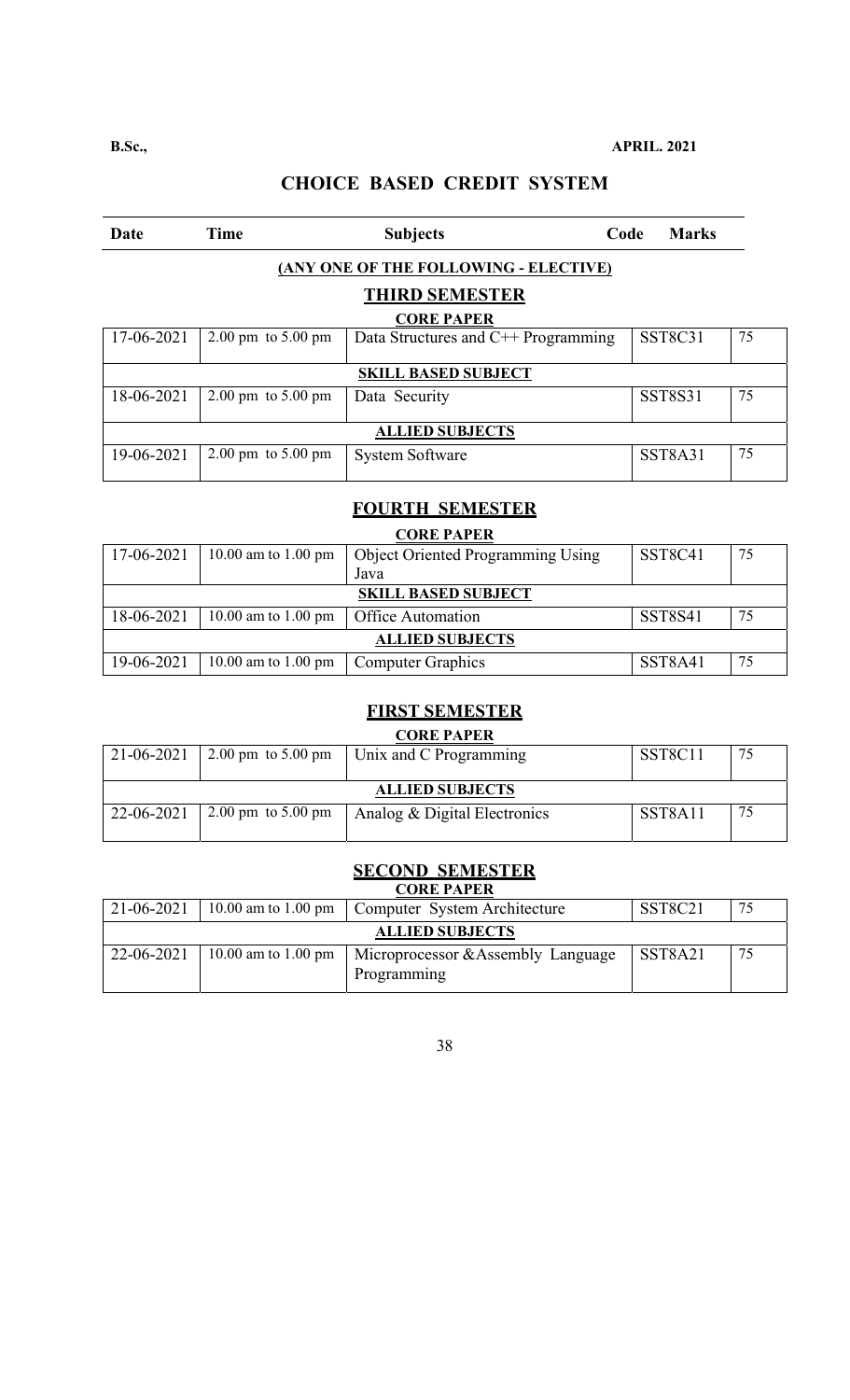| Date       | <b>Time</b>                            | <b>Subjects</b>                                                                                                                              | Code<br><b>Marks</b>              |    |
|------------|----------------------------------------|----------------------------------------------------------------------------------------------------------------------------------------------|-----------------------------------|----|
|            |                                        | <b>B.Sc. INFORMATION TECHNOLOGY</b><br>(For those who joined in July 2008)<br><b>FIFTH SEMESTER</b><br>(ANY ONE OF THE FOLLOWING - ELECTIVE) |                                   |    |
| 15-06-2021 | $2.00 \text{ pm}$ to $5.00 \text{ pm}$ | <b>Client Server Computing</b>                                                                                                               | SNT8A51                           | 75 |
|            |                                        | PC Maintenance and Trouble Shooting                                                                                                          | <b>SNT8A52</b>                    | 75 |
|            |                                        | Microprocessors and Assembly Language<br>Programming                                                                                         | <b>SNT8A53</b>                    | 75 |
|            |                                        | <b>SIXTH SEMESTER</b>                                                                                                                        |                                   |    |
| 15-06-2021 | 10.00 am to 1.00 pm                    | <b>Computer Networks</b>                                                                                                                     | <b>SNT8A61</b>                    | 75 |
|            |                                        | System Software                                                                                                                              | SNT8A62                           | 75 |
|            |                                        | Web Design                                                                                                                                   | <b>SNT8A63</b>                    | 75 |
| 16-06-2021 | 10.00 am to 1.00 pm                    | <b>Embedded Systems</b>                                                                                                                      | <b>SNT8S63</b>                    | 75 |
|            |                                        | <b>THIRD SEMESTER</b>                                                                                                                        |                                   |    |
|            |                                        | <b>CORE PAPER</b>                                                                                                                            |                                   |    |
| 17-06-2021 | 2.00 pm to 5.00 pm                     | Visual Programming                                                                                                                           | <b>SNT8C31</b>                    | 75 |
|            |                                        | <b>SKILL BASED SUBJECT</b>                                                                                                                   |                                   |    |
| 18-06-2021 | $2.00 \text{ pm}$ to $5.00 \text{ pm}$ | <b>Bio-Metrics</b>                                                                                                                           | <b>SCS8A32/</b><br><b>SCS9A31</b> | 75 |
|            |                                        | <b>ALLIED SUBJECTS</b>                                                                                                                       |                                   |    |
| 19-06-2021 | $2.00 \text{ pm}$ to $5.00 \text{ pm}$ | <b>Resource Management Techniques</b>                                                                                                        | <b>SNT8A31</b>                    | 75 |

39

**(Those who joined in July 2008)**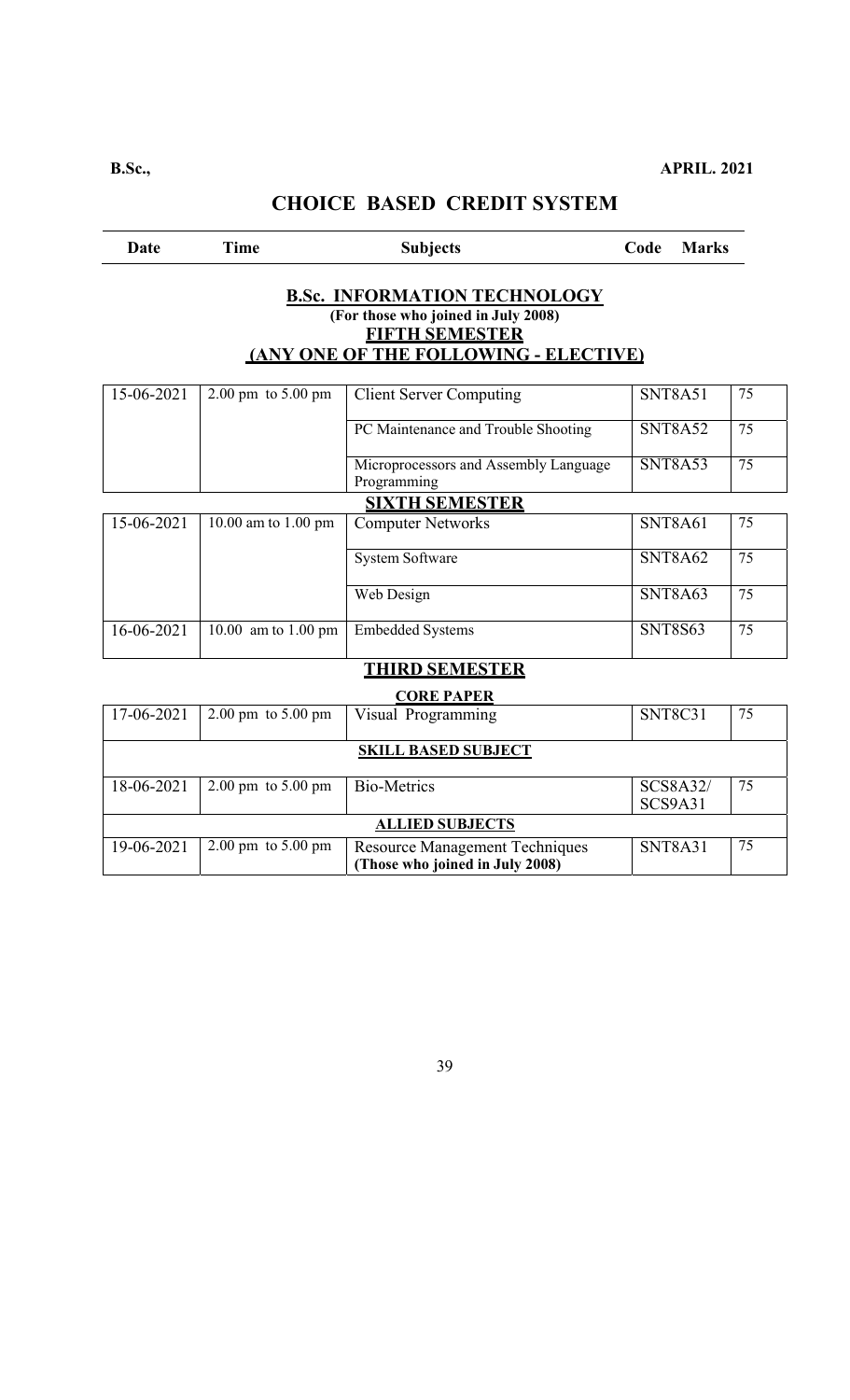| Date       | <b>Time</b>                            | <b>Subjects</b>                                               | Code<br><b>Marks</b> |    |
|------------|----------------------------------------|---------------------------------------------------------------|----------------------|----|
|            |                                        | <b>FOURTH SEMESTER</b>                                        |                      |    |
| 17-06-2021 | 10.00 am to 1.00 pm                    | <b>CORE PAPER</b><br><b>DBMS</b>                              | SNT8C41              | 75 |
|            |                                        | <b>SKILL BASED SUBJECT</b>                                    |                      |    |
| 18-06-2021 | 10.00 am to 1.00 pm                    | P.C. Software                                                 | <b>SNT8S41</b>       | 75 |
|            |                                        | <b>ALLIED SUBJECTS</b>                                        |                      |    |
| 19-06-2021 | 10.00 am to 1.00 pm                    | <b>Numerical Methods</b><br>(Those who joined in July 2008)   | SNT8A31              | 75 |
|            |                                        | <b>FIRST SEMESTER</b>                                         |                      |    |
|            |                                        | <b>CORE PAPER</b>                                             |                      |    |
| 22-06-2021 | $2.00 \text{ pm}$ to $5.00 \text{ pm}$ | Programming in C and $C++$                                    | SNT8C11              | 75 |
|            |                                        | <b>ALLIED SUBJECTS</b>                                        |                      |    |
| 21-06-2021 | $2.00 \text{ pm}$ to $5.00 \text{ pm}$ | Mathematical Foundation -I<br>(Those who joined in July 2008) | <b>SMT8A12</b>       | 75 |
|            |                                        | (Common to Comp. Sci. & I.T)<br><b>SECOND SEMESTER</b>        |                      |    |
|            |                                        | <b>CORE PAPER</b>                                             |                      |    |

| 22-06-2021 | $10.00$ am to 1.00 pm $\vert$ Data Structures |                                                         | SNT8C21 | 75 |  |  |
|------------|-----------------------------------------------|---------------------------------------------------------|---------|----|--|--|
|            | <b>ALLIED SUBJECTS</b>                        |                                                         |         |    |  |  |
| 21-06-2021 |                                               | 10.00 am to 1.00 pm   Digital Principles & Applications | SNT8A21 | 75 |  |  |

### **B.Sc. INFORMATION TECHNOLOGY**

**(For those who joined in July 2016 onwards)** 

# **FIFTH SEMESTER**

#### **(ANY ONE OF THE FOLLOWING - ELECTIVE)**

|            |                                        | Mobile Computing            | SNTGA51 |  |
|------------|----------------------------------------|-----------------------------|---------|--|
| 15-06-2021 | $2.00 \text{ pm}$ to $5.00 \text{ pm}$ | <b>Computer Graphics</b>    | SNTGA52 |  |
|            |                                        | <b>Information Security</b> | SNTGA53 |  |
|            |                                        | CIVERTI CENTROFIED          |         |  |

#### **SIXTH SEMESTER**

#### **(ANY ONE OF THE FOLLOWING - ELECTIVE)**

| 15-06-2021 | 10.00 am to 1.00 pm | Introduction to unified Modeling<br>language | SNTGA61 | 75 |
|------------|---------------------|----------------------------------------------|---------|----|
|            |                     | Compiler Design                              | SNTGA62 | 75 |
|            |                     | Cryptography & Network Security              | SNTGA63 | 75 |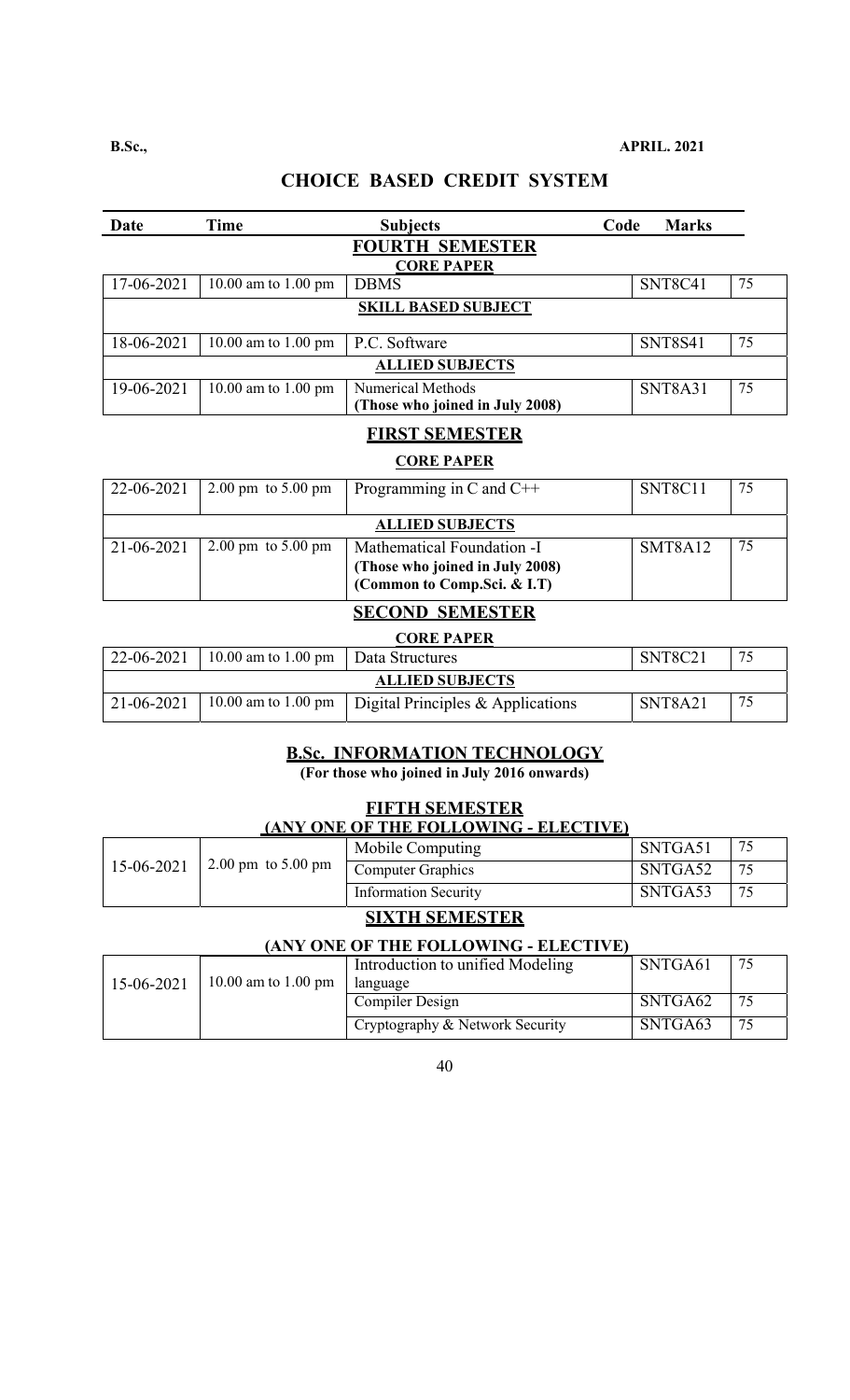**B.Sc., APRIL. 2021** 

# **CHOICE BASED CREDIT SYSTEM**

| <b>Date</b> | <b>Time</b>                            | <b>Subjects</b>                                                                 | Code | <b>Marks</b> |                 |
|-------------|----------------------------------------|---------------------------------------------------------------------------------|------|--------------|-----------------|
|             |                                        | <b>THIRD SEMESTER</b><br><b>CORE PAPER</b>                                      |      |              |                 |
| 16-06-2021  | $2.00 \text{ pm}$ to $5.00 \text{ pm}$ | (Those who joined in July 2016)<br><b>Object Oriented Programming Using</b>     |      | SNTGC31      | 75              |
|             |                                        | $C++$                                                                           |      |              |                 |
| 17-06-2021  | 2.00 pm to 5.00 pm                     | Data Structures & Computer<br>Algorithms                                        |      | SNTGC32      | 75              |
|             |                                        | <b>ALLIED SUBJECTS</b>                                                          |      |              |                 |
| 18-06-2021  | 2.00 pm to 5.00 pm                     | Digital Principal & Computer<br>Organization<br>(Those who joined in July 2016) |      | SNTGA31      | 75              |
|             |                                        | <b>FOURTH SEMESTER</b><br><b>CORE PAPER</b>                                     |      |              |                 |
| 16-06-2021  | 10.00am to 1.00 pm                     | Relational Database Management<br>Systems                                       |      | SNTGC41      | 75              |
| 17-06-2021  | 10.00am to 1.00 pm                     | <b>Operating Systems</b>                                                        |      | SNTGC42      | 75              |
|             |                                        | <b>ALLIED SUBJECTS</b>                                                          |      |              |                 |
| 18-06-2021  | 10.00am to 1.00 pm                     | Numerical Methods<br>(Those who joined in July 2016)                            |      | SNTGA41      | 75              |
|             |                                        | <b>FIRST SEMESTER</b><br><b>CORE PAPER</b>                                      |      |              |                 |
| 21-06-2021  | 2.00 pm to 5.00 pm                     | Introduction to IT & HTML                                                       |      | SNTGC11      | 75              |
|             |                                        | <b>ALLIED SUBJECTS</b>                                                          |      |              |                 |
| 22-06-2021  | 2.00 pm to 5.00 pm                     | Mathematical foundations                                                        |      | SNTGA11      | 75              |
|             |                                        | <b>SECOND SEMESTER</b><br><b>CORE PAPER</b>                                     |      |              |                 |
| 21-06-2021  | 10.00 am to 1.00 pm                    | Programming in $C++$<br>(Those who joined in July 2016)                         |      | SNTGC21      | 75              |
|             |                                        | <b>ALLIED SUBJECTS</b>                                                          |      |              |                 |
| 22-06-2021  | 10.00 am to 1.00 pm                    | <b>Resource Management Techniques</b>                                           |      | SNTGA21      | $\overline{75}$ |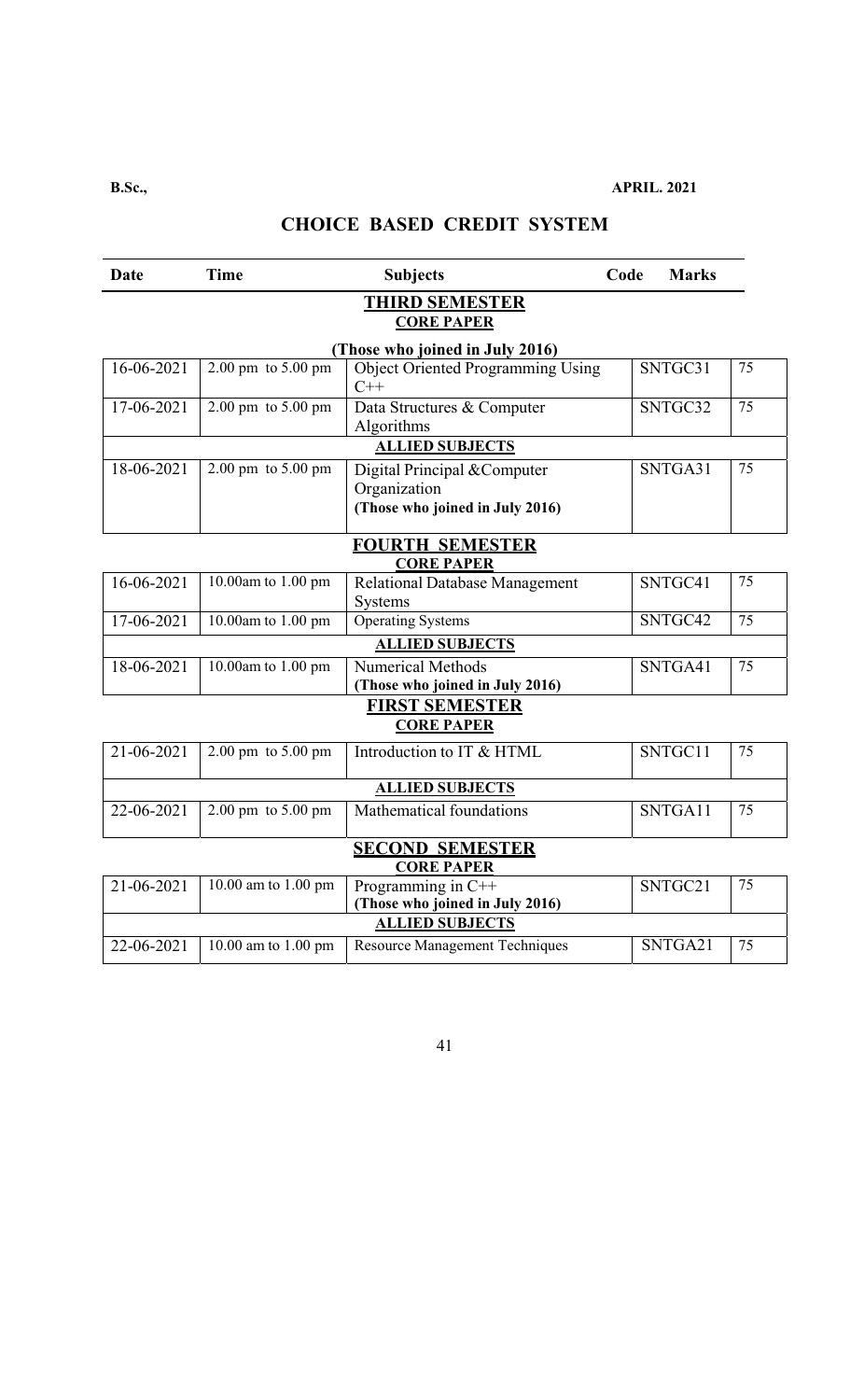| Date             | <b>Time</b>                            | <b>Subjects</b>                                                                                                                              | Code | <b>Marks</b> |                 |
|------------------|----------------------------------------|----------------------------------------------------------------------------------------------------------------------------------------------|------|--------------|-----------------|
|                  |                                        | <b>B.Sc. INFORMATION TECHNOLOGY</b><br>(For those who joined in July 2018)<br><b>FIFTH SEMESTER</b><br>(ANY ONE OF THE FOLLOWING - ELECTIVE) |      |              |                 |
|                  |                                        | Mobile Computing                                                                                                                             |      | SNTJA51      | 75              |
| 15-06-2021       | $2.00$ pm to $5.00$ pm                 | <b>Softer Testing</b>                                                                                                                        |      | SNTJA52      | 75              |
|                  |                                        | Bio - Metrics                                                                                                                                |      | SNTJA53      | 75              |
|                  |                                        | <b>SIXTH SEMESTER</b>                                                                                                                        |      |              |                 |
|                  |                                        | (ANY ONE OF THE FOLLOWING - ELECTIVE)                                                                                                        |      |              |                 |
|                  |                                        | Artificial Intelligence                                                                                                                      |      | SNTJA61      | 75              |
| 15-06-2021       | 10.00 am to 1.00 pm                    | <b>Compiler Design</b>                                                                                                                       |      | SNTJA62      | $\overline{75}$ |
|                  |                                        | <b>Python Programming</b>                                                                                                                    |      | SNTJA63      | $\overline{75}$ |
|                  |                                        | <b>THIRD SEMESTER</b>                                                                                                                        |      |              |                 |
|                  |                                        | <b>CORE PAPER</b>                                                                                                                            |      |              |                 |
| 16-06-2021       | $2.00 \text{ pm}$ to $5.00 \text{ pm}$ | NET Programming Using ASP                                                                                                                    |      | SNTJC31      | 75              |
| 17-06-2021       | 2.00 pm to 5.00 pm                     | Data Structures & Computer<br>Algorithms                                                                                                     |      | SNTJC32      | 75              |
|                  |                                        | <b>ALLIED SUBJECTS</b>                                                                                                                       |      |              |                 |
| 18-06-2021       | $2.00 \text{ pm}$ to $5.00 \text{ pm}$ | Digital Principal &Computer<br>Organization                                                                                                  |      | SNTJA31      | 75              |
|                  |                                        | <b>FOURTH SEMESTER</b><br><b>CORE PAPER</b>                                                                                                  |      |              |                 |
| 16-06-2021       | $\overline{10.00}$ am to 1.00 pm       | Java Programming                                                                                                                             |      | SNTJC41      | 75              |
| $17 - 06 - 2021$ | 10.00 am to 1.00 pm                    | Operating Systems Concepts                                                                                                                   |      | SNTJC42      | 75              |
|                  |                                        | <b>ALLIED SUBJECTS</b>                                                                                                                       |      |              |                 |
| 18-06-2021       | 10.00 am to 1.00 pm                    | <b>Numerical Methods</b><br>(Those who joined in July 2018)                                                                                  |      | SNTJA41      | 75              |
|                  |                                        | <b>FIRST SEMESTER</b>                                                                                                                        |      |              |                 |
|                  |                                        | <b>CORE PAPER</b>                                                                                                                            |      |              |                 |
| 19-06-2021       | $2.00 \text{ pm}$ to $5.00 \text{ pm}$ | Introduction to Information Technology<br>& Programming in C                                                                                 |      | SNTJC11      | 75              |
|                  |                                        | <b>ALLIED SUBJECTS</b>                                                                                                                       |      |              |                 |
| 21-06-2021       | $2.00 \text{ pm}$ to $5.00 \text{ pm}$ | Mathematical Foundation - I                                                                                                                  |      | SNTJA11      | 75              |
|                  |                                        |                                                                                                                                              |      |              |                 |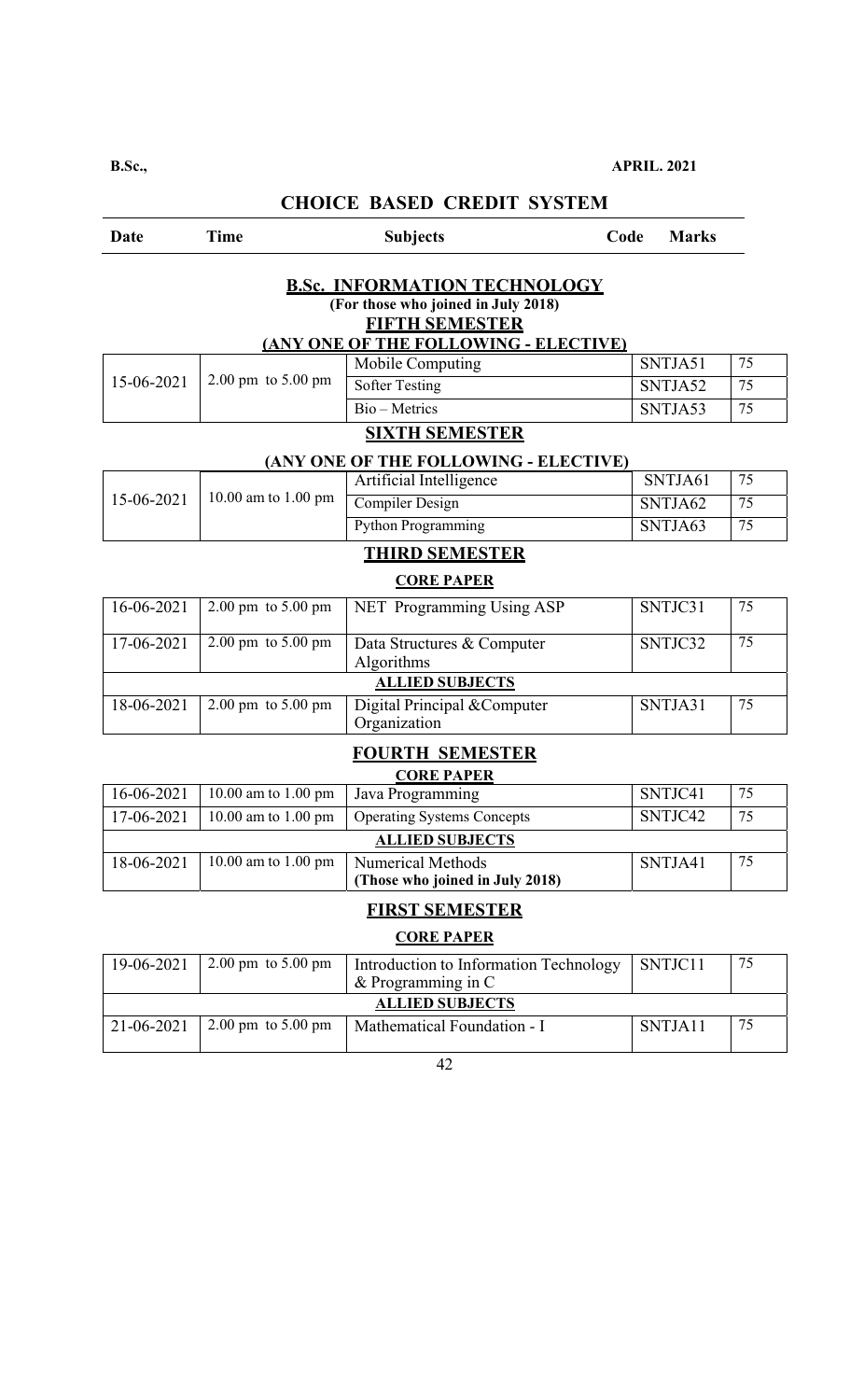| Date                   | Time                          | <b>Subjects</b>                  | Code | <b>Marks</b> |    |
|------------------------|-------------------------------|----------------------------------|------|--------------|----|
|                        |                               | <b>SECOND SEMESTER</b>           |      |              |    |
|                        |                               | <b>CORE PAPER</b>                |      |              |    |
| 19-06-2021             | 10.00 am to $1.00 \text{ pm}$ | Object Oriented Programming with |      | SNTJC21      | 75 |
|                        |                               | $C++$                            |      |              |    |
| <b>ALLIED SUBJECTS</b> |                               |                                  |      |              |    |
| 21-06-2021             | 10.00 am to 1.00 pm           | Resource Management Techniques   |      | SNTJA21      | 75 |

#### **BACHELOR OF COMPUTER APPLICATIONS (B.C.A.)**

**(For those who joined in July 2008)** 

**FIFTH SEMESTER** 

|                                              | <b>SKILL BASED SUBJECT</b> |                                 |         |    |  |
|----------------------------------------------|----------------------------|---------------------------------|---------|----|--|
| 15-06-2021                                   | 2.00 pm to 5.00 pm         | System Software                 | SCA8S51 | 75 |  |
| <b>(ANY ONE OF THE FOLLOWING - ELECTIVE)</b> |                            |                                 |         |    |  |
|                                              |                            | Multimedia and its Applications | SCA8A51 | 75 |  |
| $16-06-2021$                                 | 2.00 pm to $5.00$ pm       | Introduction to Unix and Shell  | SCA8A52 | 75 |  |

# **SIXTH SEMESTER**

Data Mining SCA8A53 75

Programming

| 15-06-2021   10.00 am to 1.00 pm   Cryptography     | SCASS62 |  |
|-----------------------------------------------------|---------|--|
| 16-06-2021   10.00 am to 1.00 pm   Embedded Systems | SCA8S63 |  |

#### **(ANY ONE OF THE FOLLOWING - ELECTIVE)**

|                            |                                        | Web Technology                  | SCA8A61                          | 75 |  |
|----------------------------|----------------------------------------|---------------------------------|----------------------------------|----|--|
| 17-06-2021                 | 10.00 am to 1.00 pm                    | <b>Digital Image Processing</b> | SCA8A62                          | 75 |  |
|                            |                                        | Mobile Computing                | SCA8A63                          | 75 |  |
| <b>THIRD SEMESTER</b>      |                                        |                                 |                                  |    |  |
|                            | <b>CORE PAPER</b>                      |                                 |                                  |    |  |
| 18-06-2021                 | $2.00 \text{ pm}$ to $5.00 \text{ pm}$ | <b>DBMS</b>                     | SCA8C32                          | 75 |  |
|                            |                                        |                                 |                                  |    |  |
| 19-06-2021                 | $2.00 \text{ pm}$ to $5.00 \text{ pm}$ | Introduction to Object Oriented | SCA <sub>8</sub> C <sub>31</sub> | 75 |  |
|                            |                                        | Programming & $C++$             |                                  |    |  |
| <b>SKILL BASED SUBJECT</b> |                                        |                                 |                                  |    |  |
| 21-06-2021                 | $2.00 \text{ pm}$ to $5.00 \text{ pm}$ | Office Automation               | <b>SCA8S31</b>                   | 75 |  |
|                            |                                        |                                 |                                  |    |  |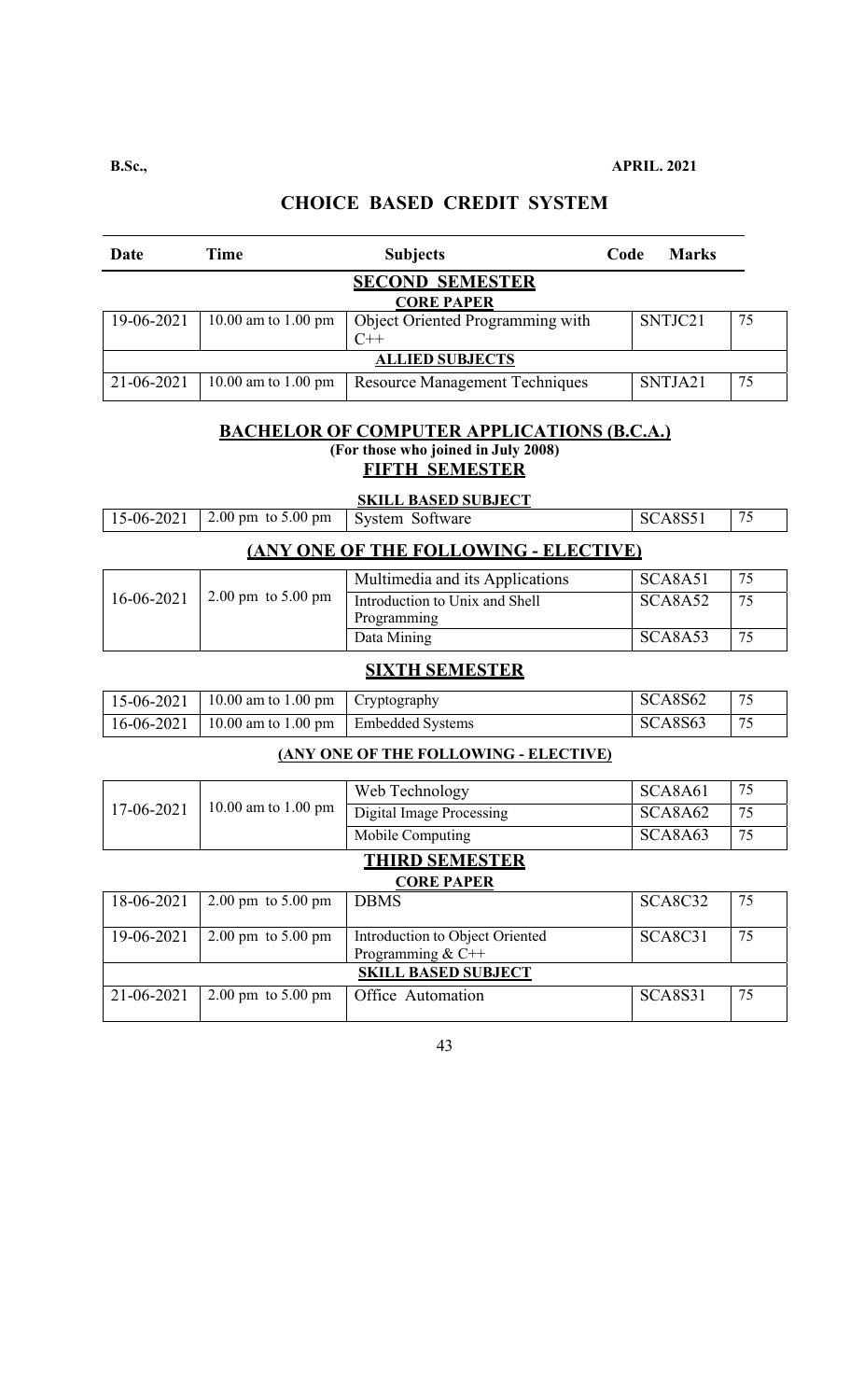| Date              | <b>Time</b>                            | <b>Subjects</b>                            | Code | <b>Marks</b>   |    |  |
|-------------------|----------------------------------------|--------------------------------------------|------|----------------|----|--|
|                   |                                        |                                            |      |                |    |  |
|                   | <b>ALLIED SUBJECTS</b>                 |                                            |      |                |    |  |
| 22-06-2021        | $2.00 \text{ pm}$ to $5.00 \text{ pm}$ | <b>Computer Based Financial Accounting</b> |      | SCA8A31        | 75 |  |
|                   |                                        | <b>FOURTH SEMESTER</b>                     |      |                |    |  |
|                   |                                        | <b>CORE PAPER</b>                          |      |                |    |  |
| 18-06-2021        | 10.00am to 1.00 pm                     | Java Programming                           |      | <b>SCA8C41</b> | 75 |  |
| 19-06-2021        | 10.00 am to 1.00 pm                    | <b>Computer Graphics</b>                   |      | <b>SCA8C42</b> | 75 |  |
|                   | <b>SKILL BASED SUBJECT</b>             |                                            |      |                |    |  |
| 21-06-2021        | 10.00 am to 1.00 pm                    | Numerical Aptitude                         |      | <b>SCA8S41</b> | 75 |  |
|                   |                                        | <b>ALLIED SUBJECTS</b>                     |      |                |    |  |
| 22-06-2021        | 10.00 am to 1.00 pm                    | Principles of Costing                      |      | SCA8A41        | 75 |  |
|                   |                                        | <b>FIRST SEMESTER</b>                      |      |                |    |  |
|                   |                                        | <b>CORE PAPER</b>                          |      |                |    |  |
| $23 - 06 - 2021$  | $2.00$ pm to 5.00 pm                   | Programming in C                           |      | SCA8C11        | 75 |  |
|                   |                                        | <b>ALLIED SUBJECTS</b>                     |      |                |    |  |
| 24-06-2021        | $2.00 \text{ pm}$ to $5.00 \text{ pm}$ | <b>Discrete Mathematics</b>                |      | <b>SMT8A13</b> | 75 |  |
|                   |                                        | <b>SECOND SEMESTER</b>                     |      |                |    |  |
| <b>CORE PAPER</b> |                                        |                                            |      |                |    |  |
| 23-06-2021        | 10.00 am to 1.00 pm                    | <b>Digital Computer Architecture</b>       |      | <b>SCA8C21</b> | 75 |  |
|                   |                                        | <b>ALLIED SUBJECTS</b>                     |      |                |    |  |
| 24-06-2021        | 10.00 am to 1.00 pm                    | <b>Resource Management Techniques</b>      |      | <b>SCA8A21</b> | 75 |  |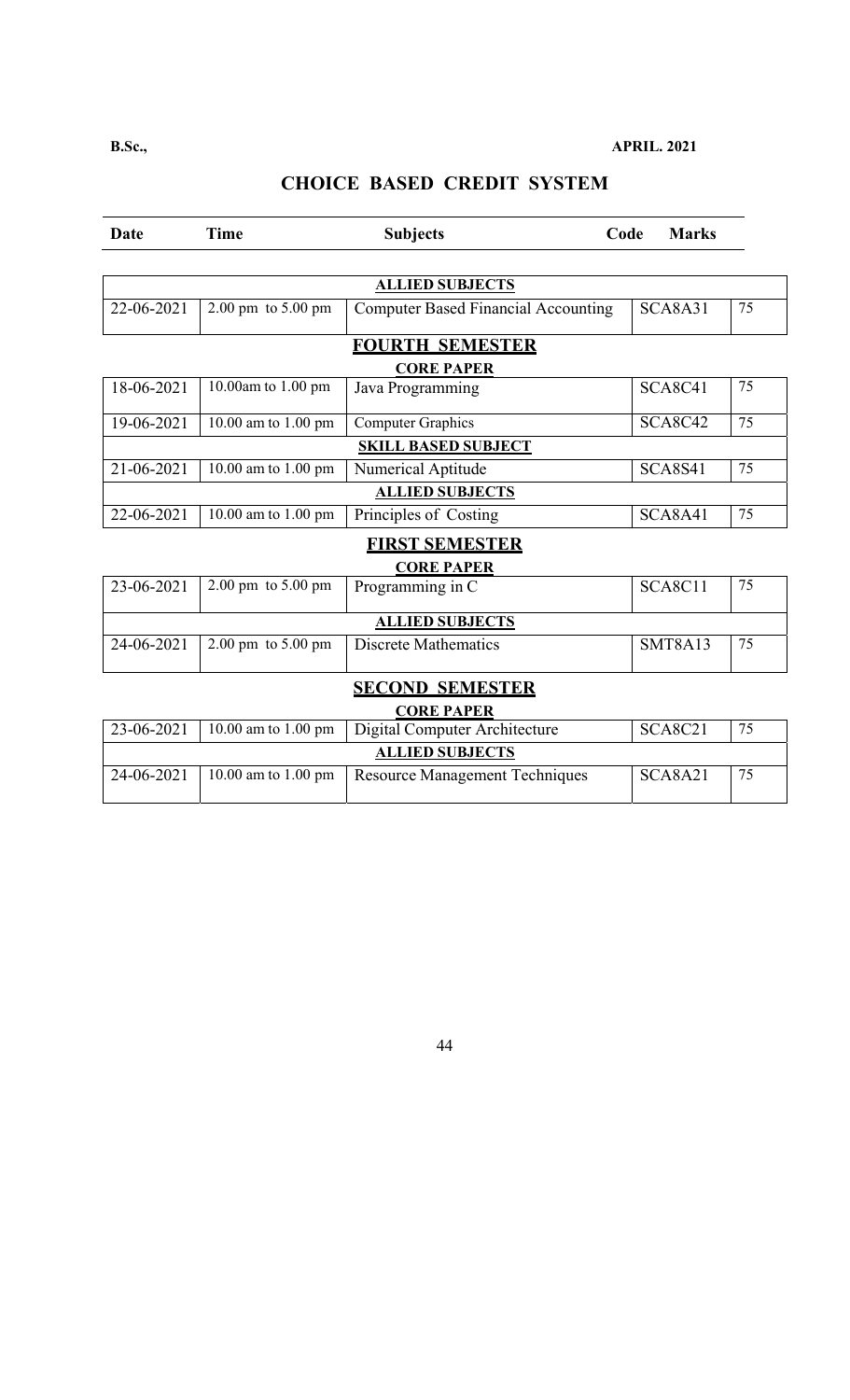#### Date Time Subjects Code Marks

#### **BACHELOR OF COMPUTER APPLICATIONS (B.C.A.)**

**(For those who joined in July 2016 onwards)** 

#### **FIFTH SEMESTER**

# **(ANY ONE OF THE FOLLOWING - ELECTIVE)**

|            |                                        | Mobile Computing                              | SCAGA51 | 75 |
|------------|----------------------------------------|-----------------------------------------------|---------|----|
| 15-06-2021 | $2.00 \text{ pm}$ to $5.00 \text{ pm}$ | Web Technology                                | SCAGA52 | 75 |
|            |                                        | <b>Information Security</b>                   | SCAGA53 | 75 |
|            |                                        | <b>SIXTH SEMESTER</b>                         |         |    |
|            |                                        | <b>CORE PAPER</b>                             |         |    |
|            |                                        | (ANY ONE OF THE FOLLOWING - ELECTIVE)         |         |    |
|            |                                        | Data Mining                                   | SCAGA61 | 75 |
| 15-06-2021 | 10.00 am to 1.00 pm                    | Compiler Design                               | SCAGA62 | 75 |
|            |                                        | Cryptography & Network Security               | SCAGA63 | 75 |
|            |                                        | <b>THIRD SEMESTER</b>                         |         |    |
|            |                                        | <b>CORE PAPER</b>                             |         |    |
| 16-06-2021 | $2.00 \text{ pm}$ to $5.00 \text{ pm}$ | Java Programming                              | SCAGC31 | 75 |
|            |                                        |                                               |         |    |
| 17-06-2021 | $2.00 \text{ pm}$ to $5.00 \text{ pm}$ | Digital Principles & Computer<br>Organization | SCAGC32 | 75 |
|            |                                        | <b>ALLIED SUBJECTS</b>                        |         |    |
| 18-06-2021 | $2.00 \text{ pm}$ to $5.00 \text{ pm}$ | <b>Computer Based Financial Accounting</b>    | SCAGA31 | 75 |
|            |                                        |                                               |         |    |
|            |                                        | <b>FOURTH SEMESTER</b>                        |         |    |
|            |                                        | <b>CORE PAPER</b>                             |         |    |
| 16-06-2021 | 10.00 am to 1.00 pm                    | Data Structure & Computer Algorithms          | SCAGC41 | 75 |
| 17-06-2021 | 10.00 am to 1.00 pm                    | <b>Computer Graphics</b>                      | SCAGC42 | 75 |
|            |                                        | <b>ALLIED SUBJECTS</b>                        |         |    |
| 18-06-2021 | 10.00 am to 1.00 pm                    | Principles of Costing                         | SCAGA41 | 75 |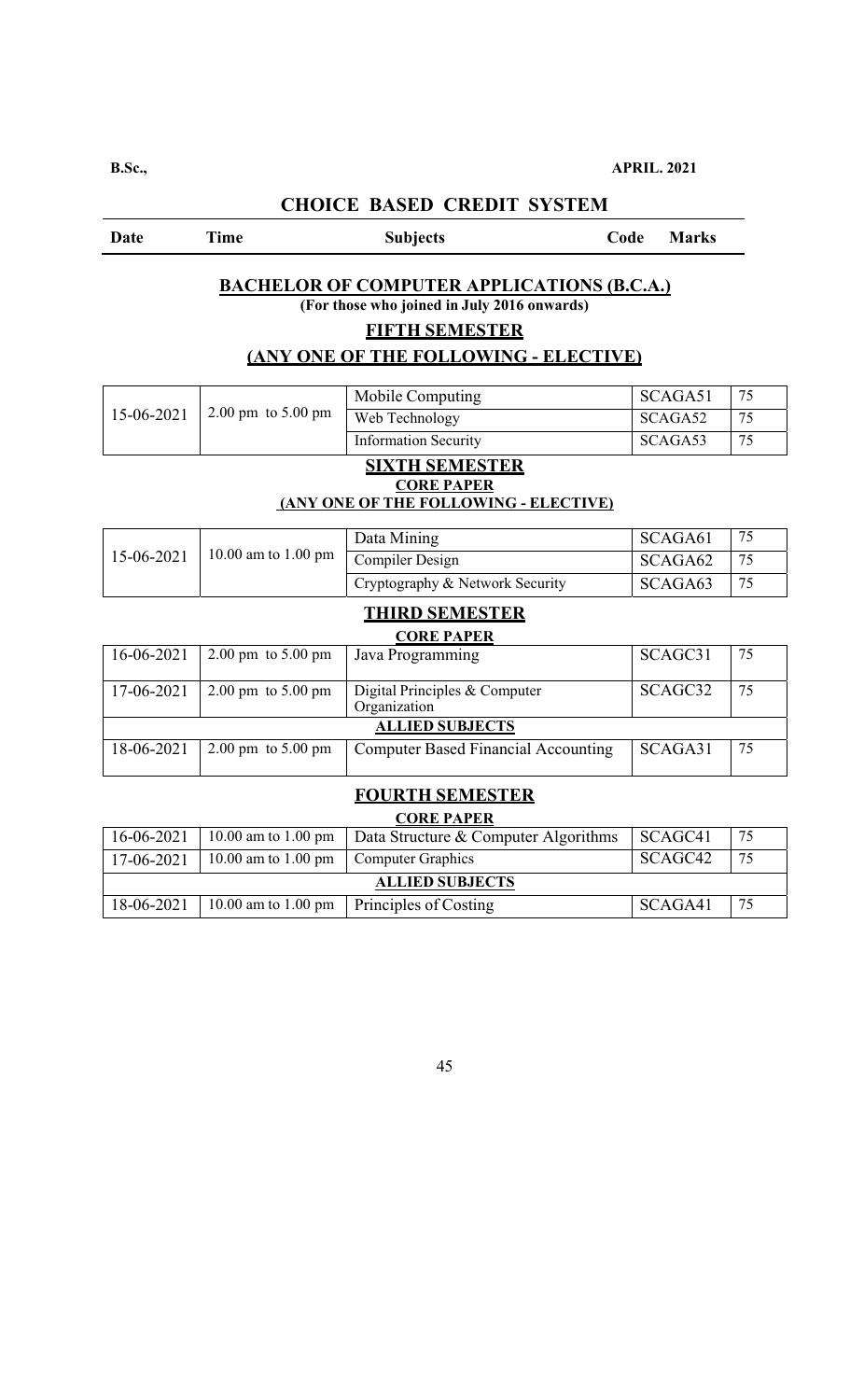$\sim$ 

| Date                                       | Time                                   | <b>Subjects</b>        | Code | <b>Marks</b> |    |
|--------------------------------------------|----------------------------------------|------------------------|------|--------------|----|
| <b>FIRST SEMESTER</b><br><b>CORE PAPER</b> |                                        |                        |      |              |    |
| 19-06-2021                                 | $2.00 \text{ pm}$ to $5.00 \text{ pm}$ | Programming in C       |      | SCAGC11      | 75 |
| <b>ALLIED SUBJECTS</b>                     |                                        |                        |      |              |    |
| 21-06-2021                                 | $2.00 \text{ pm}$ to $5.00 \text{ pm}$ | Discrete Mathematics   |      | SCAGA11      | 75 |
|                                            |                                        | <b>CECOND CEMECTED</b> |      |              |    |

# **CHOICE BASED CREDIT SYSTEM**

#### **SECOND SEMESTER CORE PAPER**

| CORE PAPER             |                     |                                  |                     |    |  |
|------------------------|---------------------|----------------------------------|---------------------|----|--|
| 19-06-2021             | 10.00 am to 1.00 pm | Object Oriented Programming with | SCAGC <sub>21</sub> | 75 |  |
|                        |                     |                                  |                     |    |  |
| <b>ALLIED SUBJECTS</b> |                     |                                  |                     |    |  |
| 21-06-2021             | 10.00 am to 1.00 pm | Resource Management Techniques   | SCAGA21             | 75 |  |
|                        |                     |                                  |                     |    |  |

## **BACHELOR OF COMPUTER APPLICATIONS (B.C.A.)**

**(For those who joined in July 2018)** 

#### **FIFTH SEMESTER**

#### **(ANY ONE OF THE FOLLOWING - ELECTIVE)**

|            |                              | Client Server System        | SCAJA51 |     |
|------------|------------------------------|-----------------------------|---------|-----|
| 15-06-2021 | $2.00 \text{ pm}$ to 5.00 pm | Soft Computing              | SCAJA52 |     |
|            |                              | <b>Information Security</b> | SCAJA53 | -75 |

## **SIXTH SEMESTER**

#### **(ANY ONE OF THE FOLLOWING - ELECTIVE)**

| 15-06-2021 | Mobile Computing                                                                        | SCAJA62 |  |
|------------|-----------------------------------------------------------------------------------------|---------|--|
|            | $\frac{1}{1}$ 10.00 am to 1.00 pm $\sqrt{\text{Software Testing}} \&$ quality Assurance | SCAJA63 |  |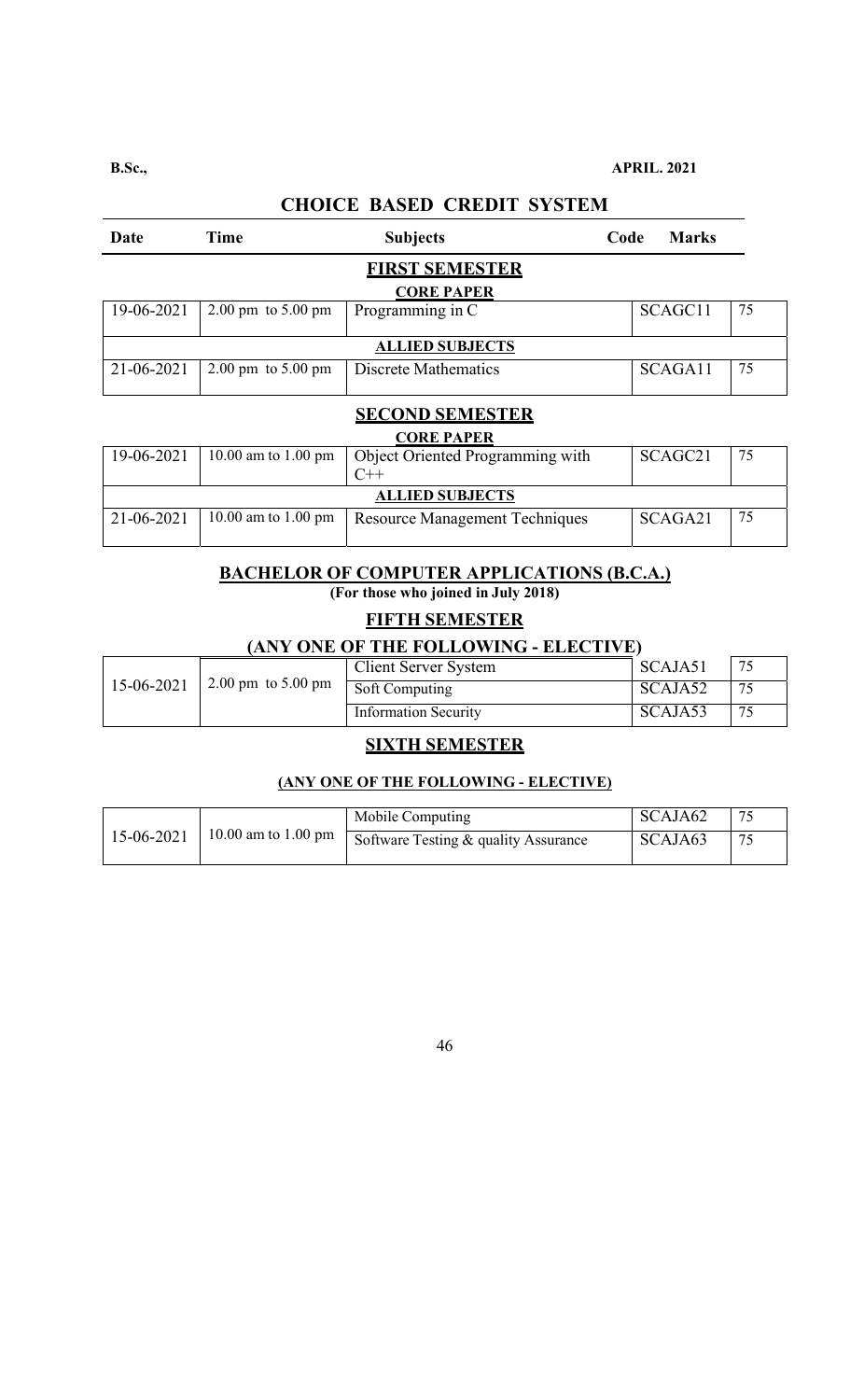#### **B.Sc., APRIL. 2021**

# Date Time Subjects Code Marks **THIRD SEMESTER CORE PAPER**  16-06-2021 2.00 pm to 5.00 pm Java Programming SCAJC31 75 17-06-2021 2.00 pm to 5.00 pm Digital Principles & Computer Organization SCAJC32 75 **ALLIED SUBJECTS**   $18-06-2021$  2.00 pm to 5.00 pm E – commerce SCAJA31 75

#### **CHOICE BASED CREDIT SYSTEM**

| <b>CORE PAPER</b> |  |
|-------------------|--|
|-------------------|--|

| 16-06-2021             |                                        | 10.00 am to 1.00 pm   Data Structure & Computer Algorithms | SCAJC41 | 75 |  |
|------------------------|----------------------------------------|------------------------------------------------------------|---------|----|--|
| 17-06-2021             | 10.00 am to 1.00 pm   Operating System |                                                            | SCAJC42 | 75 |  |
| <b>ALLIED SUBJECTS</b> |                                        |                                                            |         |    |  |
| 18-06-2021             |                                        | 10.00 am to 1.00 pm   Computer Graphics & Multimedia       | SCAJA41 | 75 |  |

#### **FIRST SEMESTER CORE PAPER**

| UUKE FAFEK             |                                                             |                                |         |    |  |
|------------------------|-------------------------------------------------------------|--------------------------------|---------|----|--|
| 19-06-2021             | $\vert 2.00 \text{ pm} \, \text{to } 5.00 \text{ pm} \vert$ | Fundamentals of Computer $& C$ | SCAJC11 | 75 |  |
|                        |                                                             | Programming                    |         |    |  |
| <b>ALLIED SUBJECTS</b> |                                                             |                                |         |    |  |
| 21-06-2021             | 2.00 pm to 5.00 pm                                          | Discrete Mathematics           | SCAJA11 | 75 |  |
|                        |                                                             |                                |         |    |  |

#### **SECOND SEMESTER**

**CORE PAPER** 

| $\sim$                 |                     |                                     |         |    |  |  |
|------------------------|---------------------|-------------------------------------|---------|----|--|--|
| 19-06-2021             | 10.00 am to 1.00 pm | Object Oriented Programming with    | SCAJC21 | 75 |  |  |
|                        |                     |                                     |         |    |  |  |
| <b>ALLIED SUBJECTS</b> |                     |                                     |         |    |  |  |
| 21-06-2021             | 10.00 am to 1.00 pm | Computer Based Financial Accounting | SCAJA21 | 75 |  |  |
|                        |                     |                                     |         |    |  |  |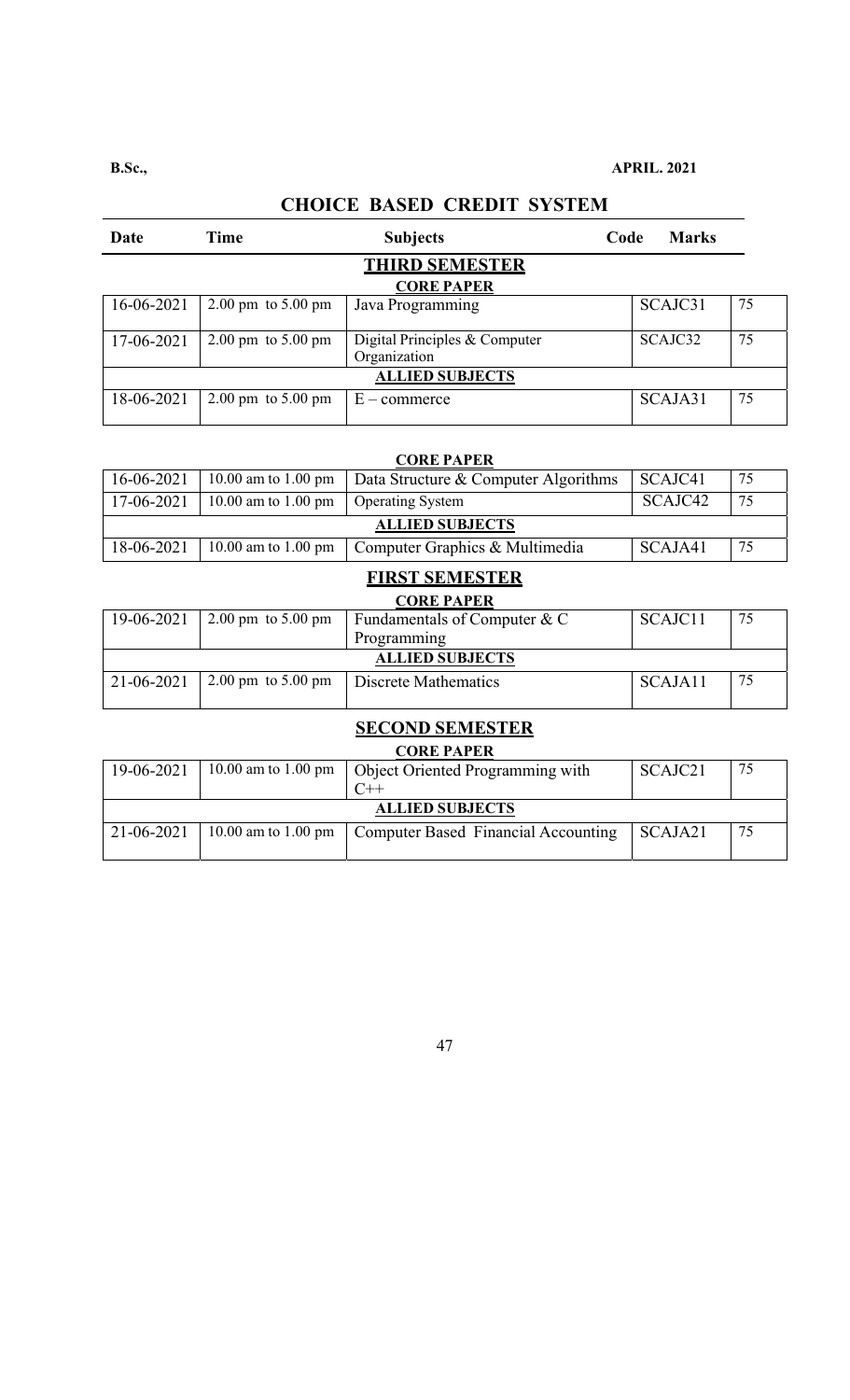| Date                                                                                                                  | <b>Time</b>                                 | <b>Subjects</b>                                | Code | <b>Marks</b>   |    |  |  |
|-----------------------------------------------------------------------------------------------------------------------|---------------------------------------------|------------------------------------------------|------|----------------|----|--|--|
| <b>B.Sc. COSTUME DESIGNING AND FASHION TECHNOLOGY</b><br>(For those who joined in July 2008)<br><b>FIFTH SEMESTER</b> |                                             |                                                |      |                |    |  |  |
|                                                                                                                       |                                             | <b>SKILL BASED SUBJECT</b>                     |      |                |    |  |  |
| 15-06-2021                                                                                                            | $2.00 \text{ pm}$ to $5.00 \text{ pm}$      | Computer Application in clothing               |      | <b>SCF8S51</b> | 75 |  |  |
|                                                                                                                       |                                             | <b>SIXTH SEMESTER</b><br><b>OPTIONAL</b>       |      |                |    |  |  |
|                                                                                                                       |                                             | <b>Home Textiles</b>                           |      | SCF8C64        | 75 |  |  |
| 15-06-2021                                                                                                            | 10.00 am to 1.00 pm                         | <b>Technical Textiles</b>                      |      | <b>SCF8C65</b> | 75 |  |  |
|                                                                                                                       |                                             | Accounting & Business Management               |      | SCF8C66        | 75 |  |  |
|                                                                                                                       |                                             | <b>THIRD SEMESTER</b>                          |      |                |    |  |  |
|                                                                                                                       |                                             | <b>CORE PAPER</b>                              |      |                |    |  |  |
| 16-06-2021                                                                                                            | $2.00 \text{ pm}$ to $5.00 \text{ pm}$      | Designing & Constructing Children's<br>Apparel |      | <b>SCF8C31</b> | 75 |  |  |
|                                                                                                                       |                                             | <b>FOURTH SEMESTER</b>                         |      |                |    |  |  |
|                                                                                                                       |                                             | <b>CORE PAPER</b>                              |      |                |    |  |  |
| $16 - 06 - 2021$                                                                                                      | 10.00 am to 1.00 pm                         | Designing & Constructing Women's<br>Apparel    |      | <b>SCF8C41</b> | 75 |  |  |
|                                                                                                                       |                                             | <b>FIRST SEMESTER</b>                          |      |                |    |  |  |
|                                                                                                                       |                                             | <b>CORE PAPER</b>                              |      |                |    |  |  |
| 17-06-2021                                                                                                            | 2.00 pm to 5.00 pm                          | Introduction to Fashion Designing              |      | <b>SCF8C11</b> | 75 |  |  |
|                                                                                                                       |                                             | <b>SKILL BASED SUBJECT</b>                     |      |                |    |  |  |
| 18-06-2021                                                                                                            | 2.00 pm to 5.00 pm                          | Sewing Technology                              |      | <b>SCF8S11</b> | 75 |  |  |
| 19-06-2021                                                                                                            | $2.00 \text{ pm}$ to $5.00 \text{ pm}$      | Fashion Illustration - I                       |      | <b>SCF8S12</b> | 75 |  |  |
|                                                                                                                       | <b>SECOND SEMESTER</b><br><b>CORE PAPER</b> |                                                |      |                |    |  |  |
| 17-06-2021                                                                                                            | 10.00 am to 1.00 pm                         | History of Costume & Textiles of India         |      | <b>SCF8C21</b> | 75 |  |  |
|                                                                                                                       |                                             | <b>SKILL BASED SUBJECT</b>                     |      |                |    |  |  |
| 18-06-2021                                                                                                            | 10.00 am to 1.00 pm                         | Pattern Making & Grading                       |      | <b>SCF8S21</b> | 75 |  |  |
| 19-06-2021                                                                                                            | 10.00 am to 1.00 pm                         | Fashion Illustration - II                      |      | <b>SCF8S22</b> | 75 |  |  |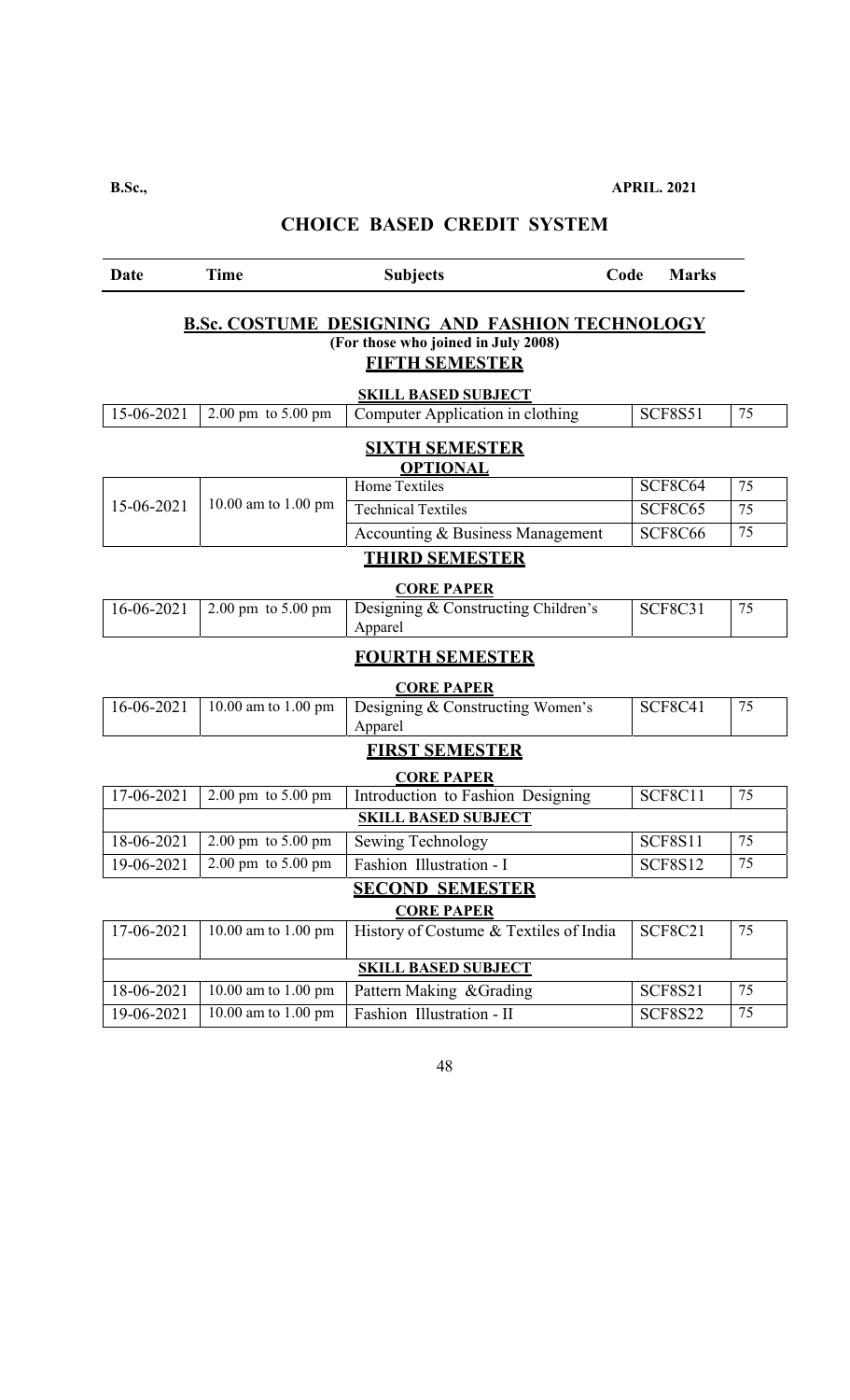| Ð<br>٠ |  |
|--------|--|
|--------|--|

| Date       | <b>Time</b>                            | <b>Subjects</b>                                                                                                       | Code<br><b>Marks</b> |    |  |  |  |
|------------|----------------------------------------|-----------------------------------------------------------------------------------------------------------------------|----------------------|----|--|--|--|
|            |                                        | <b>B.Sc. COSTUME DESIGNING AND FASHION TECHNOLOGY</b><br>(For those who joined in July 2018)<br><b>FIFTH SEMESTER</b> |                      |    |  |  |  |
|            |                                        | <b>SKILL BASED SUBJECT</b>                                                                                            |                      |    |  |  |  |
| 15-06-2021 | $2.00 \text{ pm}$ to $5.00 \text{ pm}$ | <b>Advanced Computer Application in</b><br>clothing                                                                   | SCFJS51              | 75 |  |  |  |
|            |                                        | <b>SIXTH SEMESTER</b><br><b>OPTIONAL</b>                                                                              |                      |    |  |  |  |
|            |                                        | <b>Home Textiles</b>                                                                                                  | SCFJC64              | 75 |  |  |  |
| 15-06-2021 | 10.00 am to 1.00 pm                    | <b>Technical Textiles</b>                                                                                             | SCFJC65              | 75 |  |  |  |
|            |                                        | Accounting & Business Management                                                                                      | SCFJC66              | 75 |  |  |  |
|            |                                        | <b>THIRD SEMESTER</b>                                                                                                 |                      |    |  |  |  |
|            |                                        | <b>CORE PAPER</b>                                                                                                     |                      |    |  |  |  |
| 16-06-2021 | $2.00 \text{ pm}$ to $5.00 \text{ pm}$ | Designing & Constructing Children's<br>Apparel                                                                        | SCFJC31              | 75 |  |  |  |
|            |                                        | <b>FOURTH SEMESTER</b>                                                                                                |                      |    |  |  |  |
|            |                                        | <b>CORE PAPER</b>                                                                                                     |                      |    |  |  |  |
| 16-06-2021 | 10.00 am to 1.00 pm                    | Designing & Constructing Women's<br>Apparel                                                                           | SCFJC41              | 75 |  |  |  |
|            |                                        | <b>FIRST SEMESTER</b>                                                                                                 |                      |    |  |  |  |
|            |                                        | <b>CORE PAPER</b>                                                                                                     |                      |    |  |  |  |
| 17-06-2021 | 2.00 pm to 5.00 pm                     | Introduction to Fashion Designing                                                                                     | SCFJC11              | 75 |  |  |  |
|            |                                        | <b>SKILL BASED SUBJECT</b>                                                                                            |                      |    |  |  |  |
| 18-06-2021 | 2.00 pm to 5.00 pm                     | Clothing Machinery & Equipment                                                                                        | SCFJS11              | 75 |  |  |  |
| 19-06-2021 | $2.00 \text{ pm}$ to $5.00 \text{ pm}$ | Fashion Sketching                                                                                                     | SCFJS12              | 75 |  |  |  |
|            |                                        | <b>SECOND SEMESTER</b>                                                                                                |                      |    |  |  |  |
|            |                                        | <b>CORE PAPER</b>                                                                                                     |                      |    |  |  |  |
| 17-06-2021 | 10.00 am to 1.00 pm                    | History of Costume & Textiles of India                                                                                | SCFJC21              | 75 |  |  |  |
|            | <b>SKILL BASED SUBJECT</b>             |                                                                                                                       |                      |    |  |  |  |
| 18-06-2021 | 10.00 am to 1.00 pm                    | Fabric Care                                                                                                           | SCFJS21              | 75 |  |  |  |
| 19-06-2021 | 10.00 am to 1.00 pm                    | Design Studio and Fashion Presentation                                                                                | SCFJS22              | 75 |  |  |  |
|            |                                        |                                                                                                                       |                      |    |  |  |  |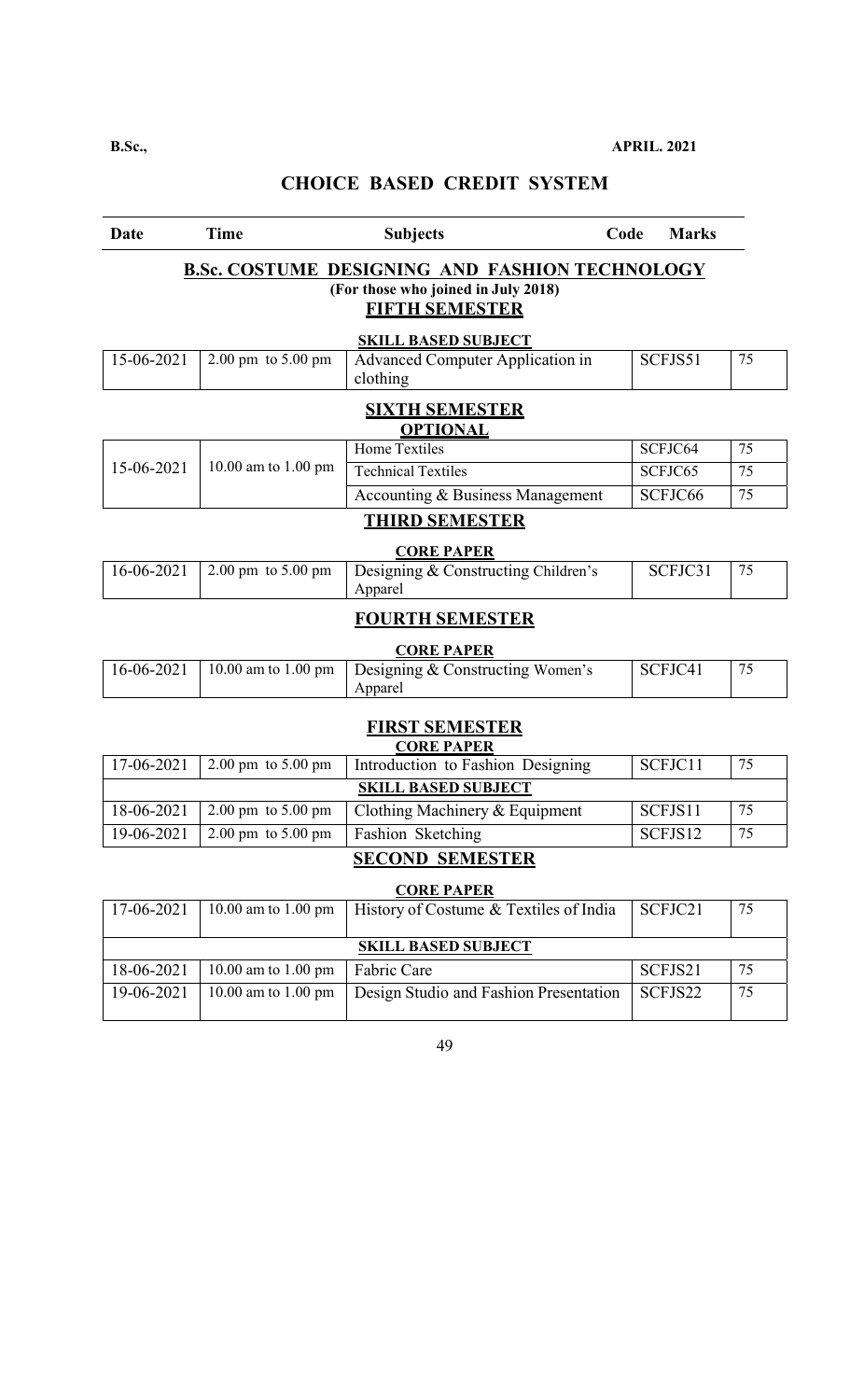| Date                    | Time                                   | <b>Subjects</b>                      | Code | <b>Marks</b>         |    |  |  |
|-------------------------|----------------------------------------|--------------------------------------|------|----------------------|----|--|--|
|                         | <b>ALLIED SUBJECT</b>                  |                                      |      |                      |    |  |  |
| 23-06-2021              | $2.00 \text{ pm}$ to $5.00 \text{ pm}$ | Concept of Apparel Designing         |      | SCF8A11              | 75 |  |  |
| 23-06-2021              | $10.00$ am to $1.00$ pm                | <b>Fiber Science</b>                 |      | <b>SCF8A21</b>       | 75 |  |  |
| $24 - 06 - 2021$        | $2.00 \text{ pm}$ to $5.00 \text{ pm}$ | <b>Textile Science Weaving</b>       |      | <b>SCF8A31</b>       | 75 |  |  |
| 24-06-2021              | 10.00 am to 1.00 pm                    | <b>Textile Science Knitting</b>      |      | SCF8A41              | 75 |  |  |
| $\overline{25-06-20}21$ | $2.00 \text{ pm}$ to $5.00 \text{ pm}$ | <b>Textile Wet Processing Dying</b>  |      | SCF8A32              | 75 |  |  |
| $25 - 06 - 2021$        | $10.00$ am to $1.00$ pm                | <b>Approval Marketing</b>            |      | $\overline{SCF8A42}$ | 75 |  |  |
| 26-06-2021              | $2.00 \text{ pm}$ to $5.00 \text{ pm}$ | <b>Fashion Apparel Merchandising</b> |      | SCF8A51              | 75 |  |  |
| 26-06-2021              | 10.00 am to $1.00 \text{ pm}$          | <b>Entrepreneurship Development</b>  |      | <b>SCF8A61</b>       | 75 |  |  |

## **COSTUME DESIGNING & FASHION TECHNOLOGY**

| (For those who joined in July 2018) |                                        |                                        |         |    |  |  |
|-------------------------------------|----------------------------------------|----------------------------------------|---------|----|--|--|
| 23-06-2021                          | $2.00 \text{ pm}$ to $5.00 \text{ pm}$ | Concept of Apparel Designing           | SCFJA11 | 75 |  |  |
| 23-06-2021                          | 10.00 am to 1.00 pm                    | Technology of fiber Science & Yarn     | SCFJA21 | 75 |  |  |
|                                     |                                        | Manufacturing                          |         |    |  |  |
| 24-06-2021                          | $2.00 \text{ pm}$ to $5.00 \text{ pm}$ | Textile Weaving& Fabric Structure      | SCFJA31 | 75 |  |  |
| 24-06-2021                          | 10.00 am to 1.00 pm                    | <b>Textile Science Knitting Fabric</b> | SCFJA41 | 75 |  |  |
| 25-06-2021                          | $2.00 \text{ pm}$ to $5.00 \text{ pm}$ | Textile Dying & Printing               | SCFJA32 | 75 |  |  |
| 25-06-2021                          | 10.00 am to 1.00 pm                    | <b>Apparel Marketing Merchandising</b> | SCFJA42 | 75 |  |  |
| 26-06-2021                          | $2.00 \text{ pm}$ to $5.00 \text{ pm}$ | Apparel Industrial Engineering         | SCFJA51 | 75 |  |  |
| 26-06-2021                          | 10.00 am to 1.00 pm                    | <b>Entrepreneurship Development</b>    | SCFJA61 | 75 |  |  |

#### **B.Sc. HOME SCIENCE**

#### **(NUTRITION, FOOD SERVICE MANAGEMENT AND DIETETICS WITH CA) (For those who joined in July 2008) FIFTH SEMESTER SKILL BASED SUBJECT**

|  | $\mid$ 15-06-2021 $\mid$ 2.00 pm to 5.00 pm $\mid$ Crèche Management | <b>SNF8S51</b><br>SNCAS51 |  |
|--|----------------------------------------------------------------------|---------------------------|--|
|  |                                                                      |                           |  |

#### **SIXTH SEMESTER**

#### **SKILL BASED SUBJECT**

|  | 15-06-2021   10.00 am to 1.00 pm   Medical Transcription | <b>SNF8S61</b> | 75 |
|--|----------------------------------------------------------|----------------|----|
|  |                                                          | SNCAS61        |    |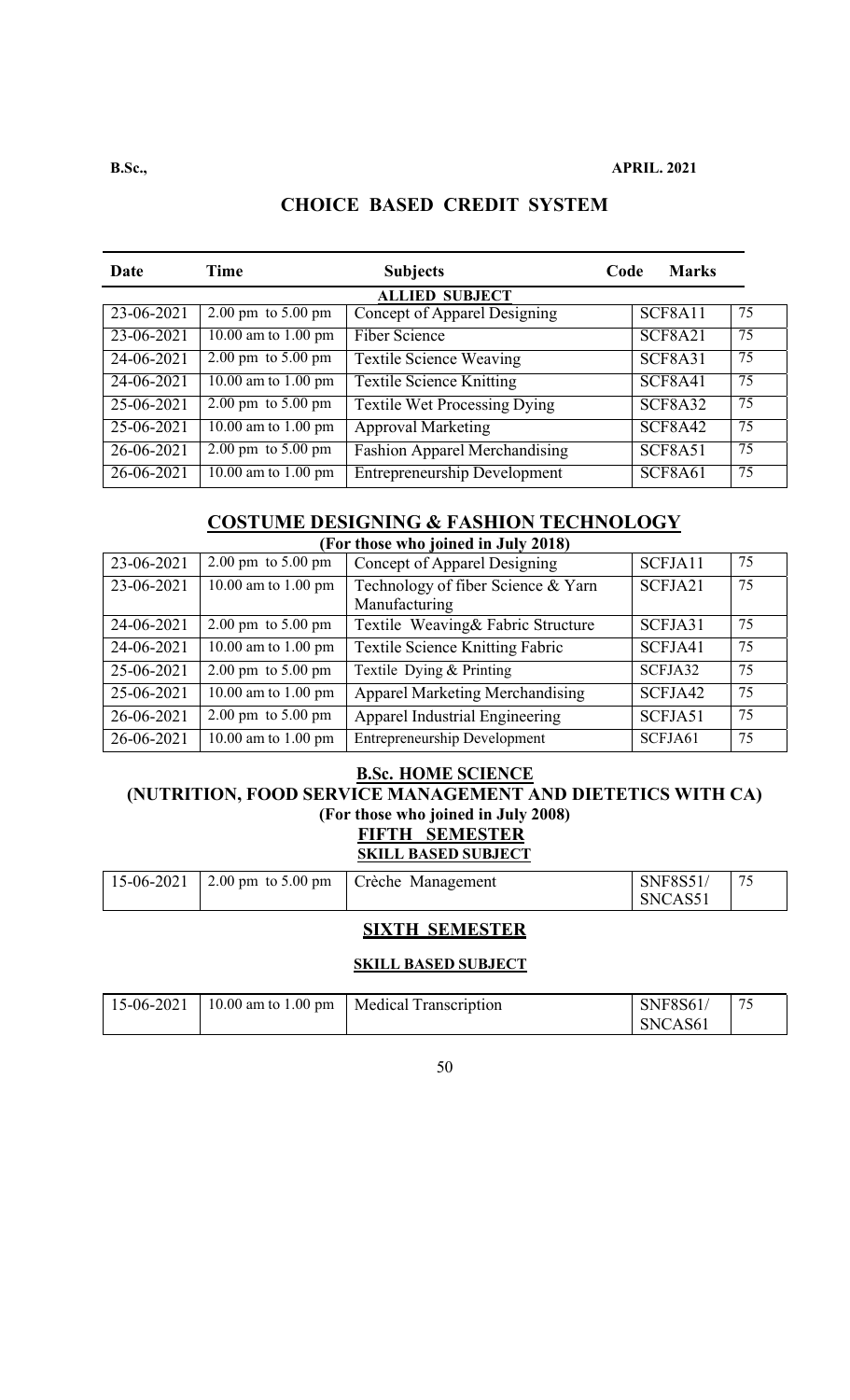#### **B.Sc., APRIL. 2021**

# **CHOICE BASED CREDIT SYSTEM**

| Date       | <b>Time</b>                            | <b>Subjects</b>                   | Code | <b>Marks</b>    |    |
|------------|----------------------------------------|-----------------------------------|------|-----------------|----|
|            |                                        | <b>THIRD SEMESTER</b>             |      |                 |    |
|            |                                        | <b>CORE PAPER</b>                 |      |                 |    |
| 16-06-2021 | $2.00 \text{ pm}$ to $5.00 \text{ pm}$ | Food Microbiology                 |      | SNF8C31/        | 75 |
|            |                                        |                                   |      | SNF8C31/        |    |
|            |                                        | <b>FOURTH SEMESTER</b>            |      |                 |    |
|            |                                        | <b>CORE PAPER</b>                 |      |                 |    |
| 16-06-2021 | 10.00 am to 1.00 pm                    | Food Service Equipment Layout and |      | <b>SNF8C41/</b> | 75 |
|            |                                        | Quantity Cookery                  |      | SNCAC41         |    |
|            |                                        | <b>FIRST SEMESTER</b>             |      |                 |    |
|            |                                        | <b>CORE PAPER</b>                 |      |                 |    |
| 17-06-2021 | $2.00 \text{ pm}$ to $5.00 \text{ pm}$ | <b>Fundamentals of Nutrition</b>  |      | <b>SNF8C11/</b> | 75 |
|            |                                        |                                   |      | SNCAC11         |    |
|            |                                        | <b>SKILL BASED SUBJECT</b>        |      |                 |    |
| 18-06-2021 | $2.00 \text{ pm}$ to $5.00 \text{ pm}$ | Family Resource Management - I    |      | <b>SNF8S11/</b> | 75 |
|            |                                        |                                   |      | SNCAS11/        |    |
|            |                                        |                                   |      | <b>SND8S51</b>  |    |
| 19-06-2021 | $2.00 \text{ pm}$ to $5.00 \text{ pm}$ | Women Entrepreneurship            |      | <b>SNF8S11/</b> | 75 |
|            |                                        |                                   |      | SNCAS11         |    |
|            |                                        | <b>SECOND SEMESTER</b>            |      |                 |    |
|            |                                        | <b>CORE PAPER</b>                 |      |                 |    |
| 17-06-2021 | $\overline{10.00}$ am to 1.00 pm       | Food Science                      |      | SNF8C21/        | 75 |
|            |                                        |                                   |      | SNCAC21         |    |
|            |                                        | <b>SKILL BASED SUBJECT</b>        |      |                 |    |
| 18-06-2021 | 10.00 am to 1.00 pm                    |                                   |      | <b>SNF8S22/</b> | 75 |
|            |                                        | Family Resource Management - II   |      | SNCAS21         |    |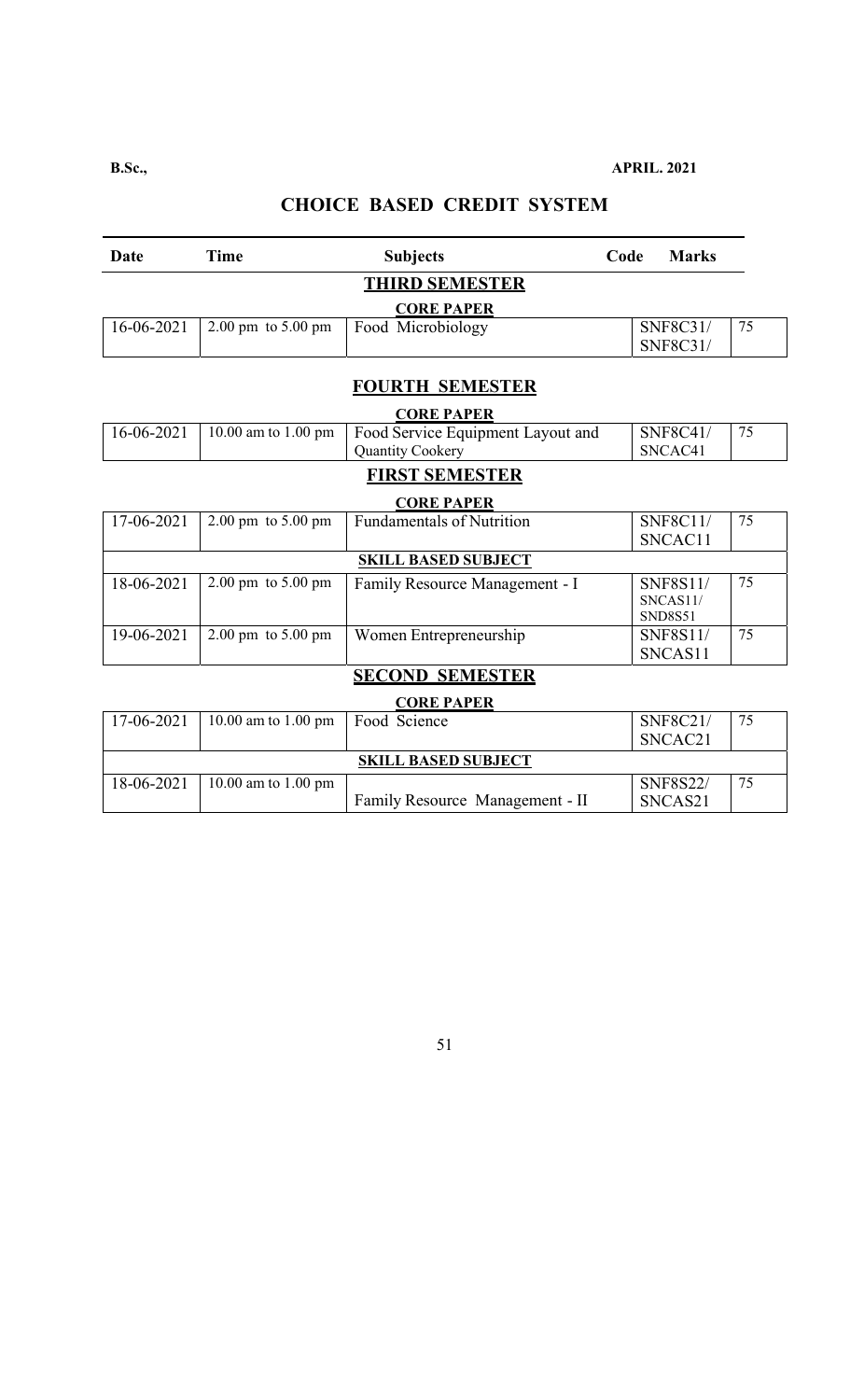**B.Sc., APRIL. 2021**

| <b>CHOICE BASED CREDIT SYSTEM</b>                                                                                                                                                                  |                                        |                                                       |      |              |    |  |
|----------------------------------------------------------------------------------------------------------------------------------------------------------------------------------------------------|----------------------------------------|-------------------------------------------------------|------|--------------|----|--|
| Date                                                                                                                                                                                               | <b>Time</b>                            | <b>Subjects</b>                                       | Code | <b>Marks</b> |    |  |
| <b>B.Sc. HOME SCIENCE</b><br>(NUTRITION, FOOD SERVICE MANAGEMENT AND<br><b>DIETETICS WITH CA)</b><br>(For those who joined in July 2018 and after)<br>FIFTH SEMESTER<br><b>SKILL BASED SUBJECT</b> |                                        |                                                       |      |              |    |  |
| 15-06-2021                                                                                                                                                                                         | 2.00 pm to 5.00 pm                     | Crèche Management                                     |      | SNCJS51      | 75 |  |
| <b>SIXTH SEMESTER</b><br><b>SKILL BASED SUBJECT</b>                                                                                                                                                |                                        |                                                       |      |              |    |  |
| 15-06-2021                                                                                                                                                                                         | 10.00 am to 1.00 pm                    | Fundamentals of Textiles& Clothing                    |      | SNCJS61      | 75 |  |
|                                                                                                                                                                                                    |                                        | <b>THIRD SEMESTER</b><br><b>CORE PAPER</b>            |      |              |    |  |
| 16-06-2021                                                                                                                                                                                         | 2.00 pm to 5.00 pm                     | Food Microbiology                                     |      | SNCJC31      | 75 |  |
|                                                                                                                                                                                                    |                                        | <b>FOURTH SEMESTER</b><br><b>CORE PAPER</b>           |      |              |    |  |
| 16-06-2021                                                                                                                                                                                         | 10.00 am to 1.00 pm                    | Food Service Equipment Layout and<br>Quantity Cookery |      | SNCJC41      | 75 |  |
|                                                                                                                                                                                                    |                                        | <b>FIRST SEMESTER</b><br><b>CORE PAPER</b>            |      |              |    |  |
| 17-06-2021                                                                                                                                                                                         | 2.00 pm to 5.00 pm                     | <b>Basics of Nutrition</b>                            |      | SNCJC11      | 75 |  |
|                                                                                                                                                                                                    |                                        | <b>SKILL BASED SUBJECT</b>                            |      |              |    |  |
| 18-06-2021                                                                                                                                                                                         | 2.00 pm to 5.00 pm                     | Family Resource Management - I                        |      | SNCJS11      | 75 |  |
| 19-06-2021                                                                                                                                                                                         | $2.00 \text{ pm}$ to $5.00 \text{ pm}$ | Women Entrepreneurship                                |      | SNCJS12      | 75 |  |
|                                                                                                                                                                                                    |                                        | <b>SECOND SEMESTER</b><br><b>CORE PAPER</b>           |      |              |    |  |
| 17-06-2021                                                                                                                                                                                         | $\overline{10.00}$ am to 1.00 pm       | Food Science                                          |      | SNCJC21      | 75 |  |
|                                                                                                                                                                                                    |                                        | <b>SKILL BASED SUBJECT</b>                            |      |              |    |  |
| 18-06-2021                                                                                                                                                                                         | 10.00 am to 1.00 pm                    | Family Resource Management - II                       |      | SNCJS21      | 75 |  |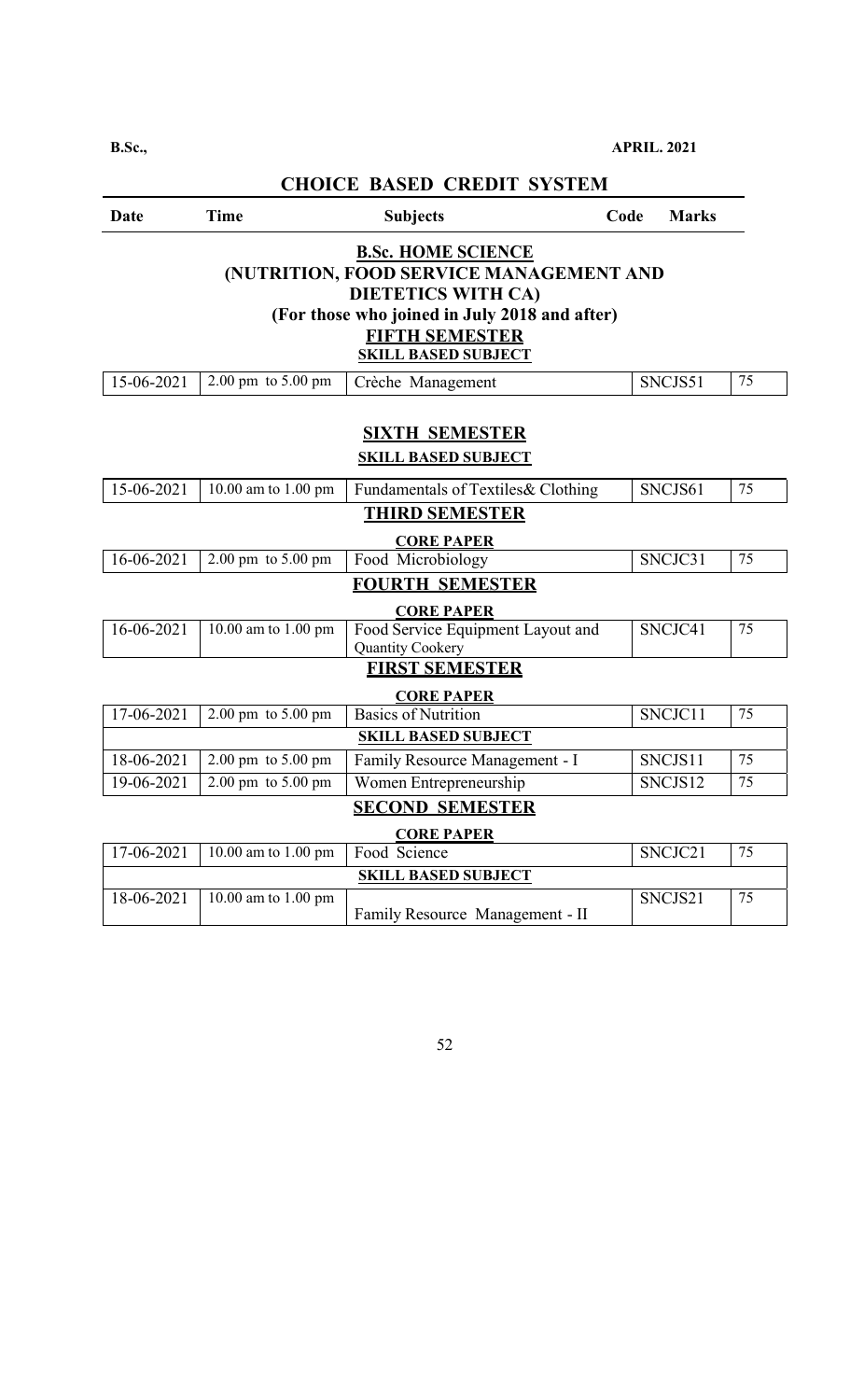| Date       | Time                                   | <b>Subjects</b>                                                         | Code | <b>Marks</b>               |    |
|------------|----------------------------------------|-------------------------------------------------------------------------|------|----------------------------|----|
|            |                                        |                                                                         |      |                            |    |
| 21-06-2021 | $2.00 \text{ pm}$ to $5.00 \text{ pm}$ | Fundamentals of Computer & MS Office<br>(Those who joined in July 2010) |      | SNCAA11                    | 75 |
| 21-06-2021 | 10.00 am to 1.00 pm                    | Internet and Web Design                                                 |      | SNCAA21                    | 75 |
| 22-06-2021 | $2.00 \text{ pm}$ to $5.00 \text{ pm}$ | <b>Human Physiology</b>                                                 |      | <b>SNF8A31/</b><br>SNCAA32 | 75 |
| 22-06-2021 | 10.00 am to 1.00 pm                    | Human Development                                                       |      | <b>SNF8A42/</b><br>SNCAA42 | 75 |
| 23-06-2021 | $2.00 \text{ pm}$ to $5.00 \text{ pm}$ | Desk Top Publishing                                                     |      | SNCAA31                    | 75 |
| 23-06-2021 | $2.00 \text{ pm}$ to $5.00 \text{ pm}$ | Food Chemistry                                                          |      | SCH8A32                    | 75 |
| 23-06-2021 | 10.00 am to 1.00 pm                    | Human Development                                                       |      | <b>SNF8A42/</b><br>SNCAA42 | 75 |
| 24-06-2021 | $2.00 \text{ pm}$ to $5.00 \text{ pm}$ | Food Toxicology                                                         |      | <b>SNF8A51</b>             | 75 |
| 24-06-2021 | 10.00 am to 1.00 pm                    | Food Packaging                                                          |      | SNCAA51                    | 75 |
| 24-06-2021 | 10.00 am to 1.00 pm                    | Food Preservation and Bakery                                            |      | <b>SNF8A61</b>             | 75 |
| 24-06-2021 | 10.00 am to 1.00 pm                    | 'C' Programming                                                         |      | SNCAA61                    | 75 |

# **(Those who joined in July 2018)**

| 21-06-2021 | $2.00 \text{ pm}$ to $5.00 \text{ pm}$ | Fundamentals of Computer & MS Office | SNCJA11 | 75 |
|------------|----------------------------------------|--------------------------------------|---------|----|
| 21-06-2021 | 10.00 am to 1.00 pm                    | Internet & Web Designing             | SNCJA21 | 75 |
| 22-06-2021 | $2.00 \text{ pm}$ to $5.00 \text{ pm}$ | Multimedia                           | SNCJA31 | 75 |
| 22-06-2021 | 10.00 am to 1.00 pm                    | Nutritional Bio Chemistry            | SNCJA41 | 75 |
| 23-06-2021 | $2.00 \text{ pm}$ to $5.00 \text{ pm}$ | Human Physiology                     | SNCJA32 | 75 |
| 23-06-2021 | 10.00 am to 1.00 pm                    | Human Development                    | SNCJA42 | 75 |
| 24-06-2021 | $2.00 \text{ pm}$ to $5.00 \text{ pm}$ | <b>Extension Education</b>           | SNCJA51 | 75 |
| 24-06-2021 | 10.00am to 1.00 pm                     | C Programming                        | SNCJA61 | 75 |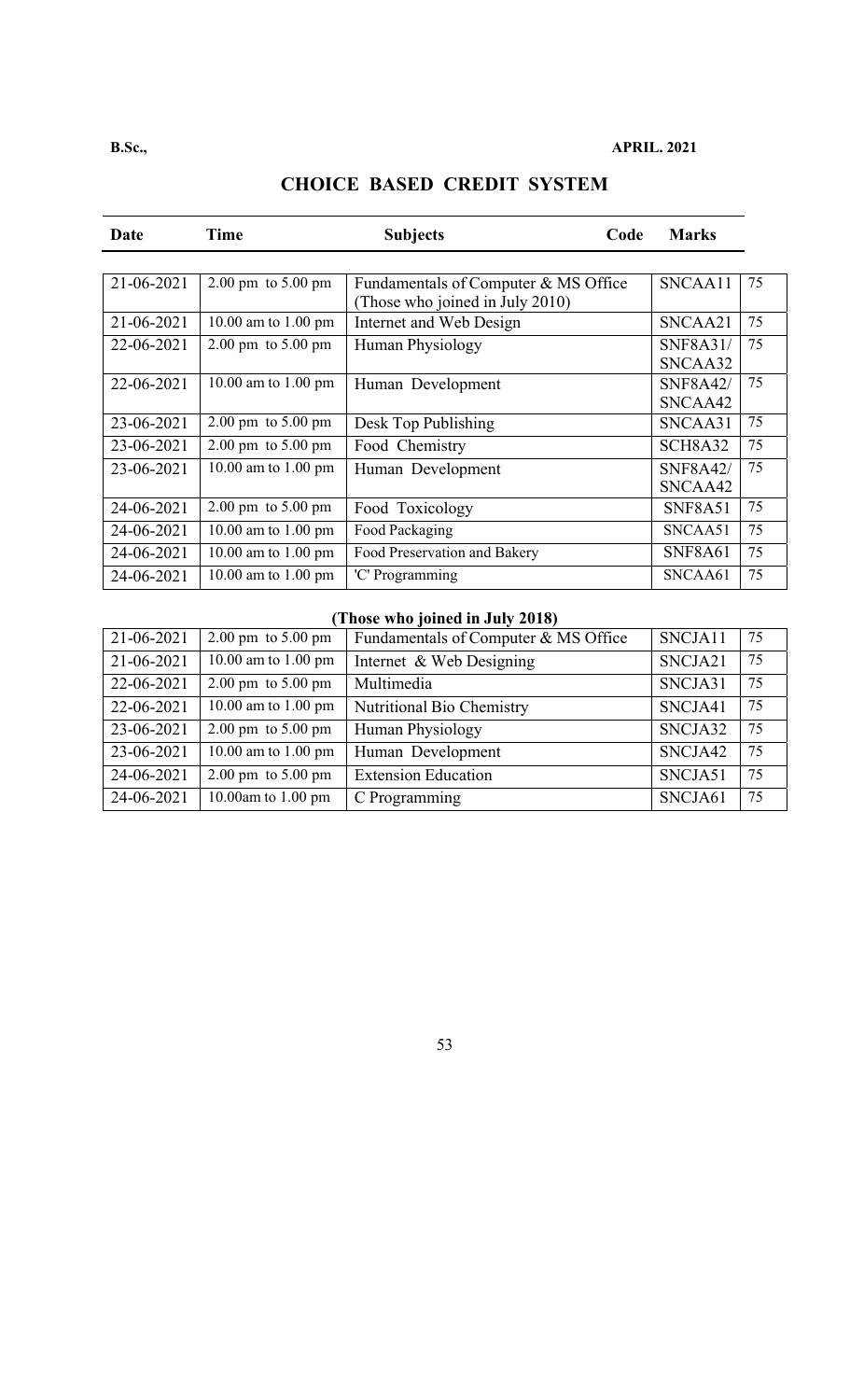#### **B.Sc., APRIL. 2021**

**CHOICE BASED CREDIT SYSTEM** 

| <b>Marks</b>                                                                                               | Code           | <b>Subjects</b>                                                                             | Time                                   | Date       |  |  |
|------------------------------------------------------------------------------------------------------------|----------------|---------------------------------------------------------------------------------------------|----------------------------------------|------------|--|--|
| <b>B.Sc. ELECTRONICS AND COMMUNICATION</b><br>(For those who joined in July 2008)<br><b>FIFTH SEMESTER</b> |                |                                                                                             |                                        |            |  |  |
|                                                                                                            |                | <b>SKILL BASED SUBJECT</b>                                                                  |                                        |            |  |  |
| 75                                                                                                         | <b>SEC8S51</b> | <b>Medical Electronics</b>                                                                  | $2.00 \text{ pm}$ to $5.00 \text{ pm}$ | 15-06-2021 |  |  |
| 75                                                                                                         | <b>SEC8S61</b> | <b>SIXTH SEMESTER</b><br><b>SKILL BASED SUBJECT</b><br>Microcontroller 8051                 | 10.00 am to 1.00 pm                    | 15-06-2021 |  |  |
| <b>THIRD SEMESTER</b>                                                                                      |                |                                                                                             |                                        |            |  |  |
| 75                                                                                                         |                | <b>CORE PAPER</b>                                                                           |                                        |            |  |  |
|                                                                                                            | <b>SEC8C31</b> |                                                                                             |                                        |            |  |  |
|                                                                                                            |                | <b>CORE PAPER</b>                                                                           |                                        |            |  |  |
| 75                                                                                                         | SEC8C41        | Antennas and Wave Propagation                                                               | 10.00 am to 1.00 pm                    | 16-06-2021 |  |  |
|                                                                                                            |                | Digital Electronics<br><b>FOURTH SEMESTER</b><br><b>FIRST SEMESTER</b><br><b>CORE PAPER</b> | $2.00 \text{ pm}$ to $5.00 \text{ pm}$ | 16-06-2021 |  |  |

| 17-06-2021                 | $2.00 \text{ pm}$ to $5.00 \text{ pm}$ | <b>Electronic Devices</b>      | SEC8C11             | 75 |
|----------------------------|----------------------------------------|--------------------------------|---------------------|----|
| <b>SKILL BASED SUBJECT</b> |                                        |                                |                     |    |
| 18-06-2021                 | $2.00 \text{ pm}$ to $5.00 \text{ pm}$ | <b>Electronic Measurements</b> | SEC8S <sub>12</sub> | 75 |
| 19-06-2021                 | $2.00 \text{ pm}$ to $5.00 \text{ pm}$ | Opto Electronics               | <b>SEC8S11/</b>     | 75 |
|                            |                                        | (Common to E&C and Electronics | SEL8S12             |    |
|                            |                                        | <b>Major</b> )                 |                     |    |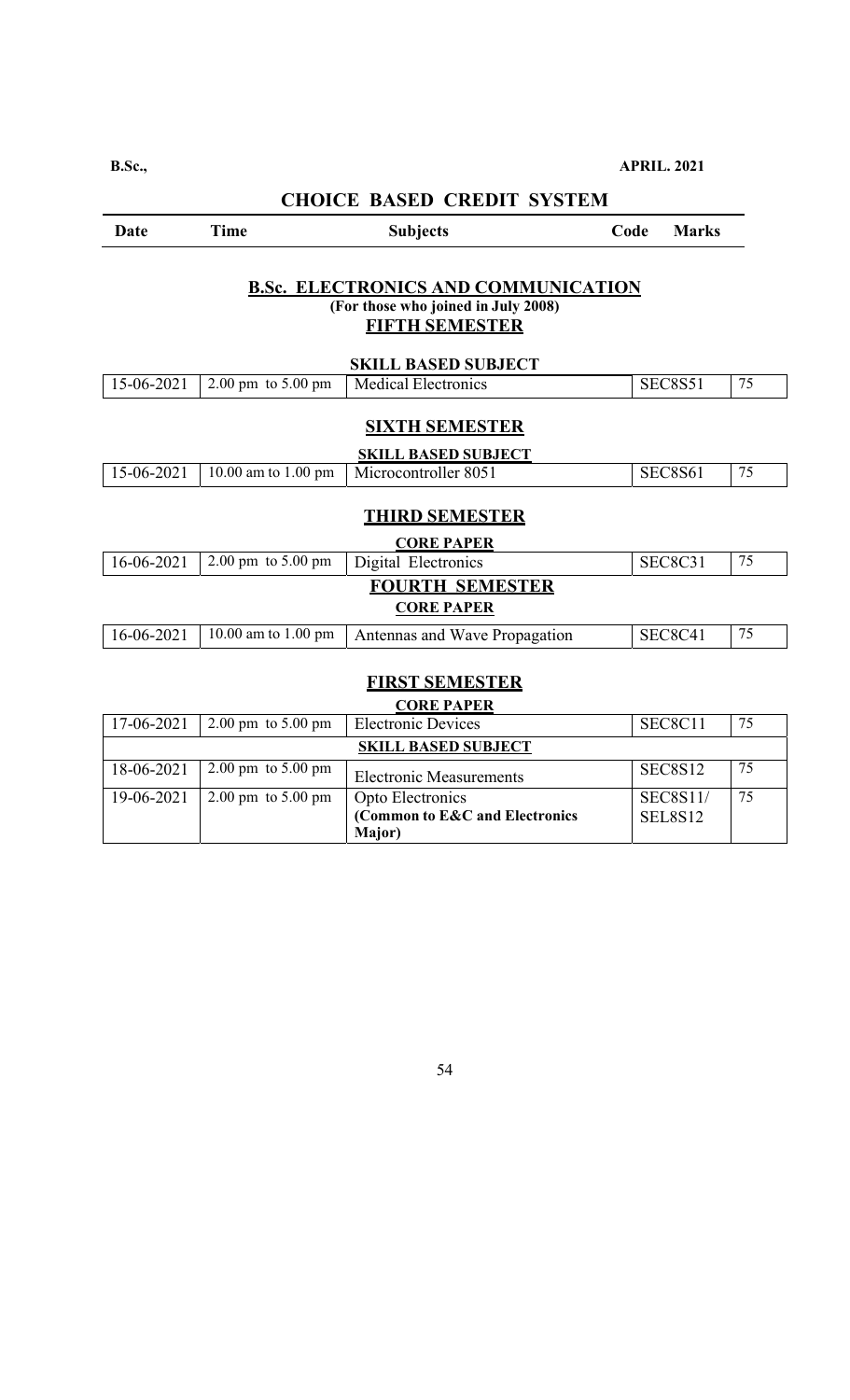| Date                       | Time                | <b>Subjects</b>                      | Code | <b>Marks</b>   |    |
|----------------------------|---------------------|--------------------------------------|------|----------------|----|
|                            |                     | <b>SECOND SEMESTER</b>               |      |                |    |
|                            |                     | <b>CORE PAPER</b>                    |      |                |    |
| 17-06-2021                 | 10.00 am to 1.00 pm | Electronic Circuits                  |      | SEC8C21        | 75 |
| <b>SKILL BASED SUBJECT</b> |                     |                                      |      |                |    |
| 18-06-2021                 | 10.00 am to 1.00 pm | <b>Electronic Switching Circuits</b> |      | SEC8S21        | 75 |
| 19-06-2021                 | 10.00 am to 1.00 pm | Satellite Communication              |      | <b>SEC8S22</b> | 75 |

#### **B.Sc. HOTEL MANAGEMENT AND CATERING SCIENCE (For those who joined in July 2008) FIFTH SEMESTER**

#### **SKILL BASED SUBJECT**

| 15-06-2021        | $2.00 \text{ pm}$ to $5.00 \text{ pm}$ | Human Resources Management                          | <b>SHM8S51</b> | 75 |  |
|-------------------|----------------------------------------|-----------------------------------------------------|----------------|----|--|
|                   |                                        | <b>SIXTH SEMESTER</b><br><b>SKILL BASED SUBJECT</b> |                |    |  |
| 15-06-2021        | 10.00 am to 1.00 pm                    | <b>Entrepreneurship Development</b>                 | <b>SHM8S61</b> | 75 |  |
|                   |                                        | <b>THIRD SEMESTER</b>                               |                |    |  |
| <b>CORE PAPER</b> |                                        |                                                     |                |    |  |
|                   |                                        |                                                     |                |    |  |
| 16-06-2021        | $2.00 \text{ pm}$ to $5.00 \text{ pm}$ | <b>Quantity Food Production</b>                     | SHM8C31        | 75 |  |
| 17-06-2021        | $2.00 \text{ pm}$ to $5.00 \text{ pm}$ | <b>Hospitality Marketing</b>                        | SHM8C32        | 75 |  |

## **FOURTH SEMESTER**

#### **CORE PAPER**

|  | $16-06-2021$   10.00 am to 1.00 pm   Bakery and Confectionary | SHM8C41 |  |
|--|---------------------------------------------------------------|---------|--|
|  | 17-06-2021   10.00 am to 1.00 pm   Financial Management       | SHM8C42 |  |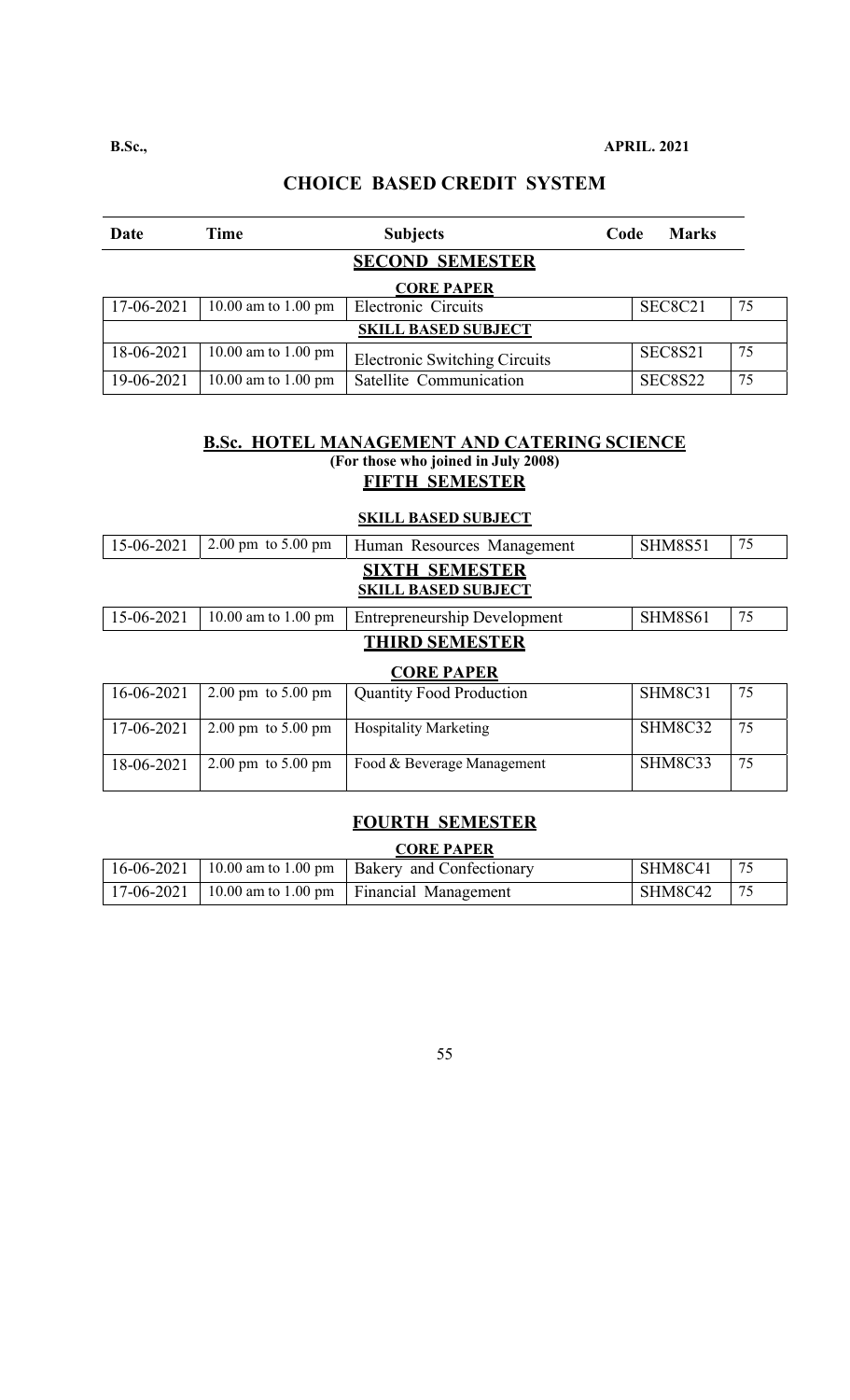**B.Sc., APRIL. 2021** 

# **CHOICE BASED CREDIT SYSTEM**

| Date                   | <b>Time</b>                            | <b>Subjects</b>              | Code | <b>Marks</b>   |    |  |
|------------------------|----------------------------------------|------------------------------|------|----------------|----|--|
|                        |                                        | <b>FIRST SEMESTER</b>        |      |                |    |  |
|                        |                                        | <b>CORE PAPER</b>            |      |                |    |  |
| 19-06-2021             | $2.00 \text{ pm}$ to $5.00 \text{ pm}$ | <b>Basic Culinary Arts</b>   |      | SHM8C11        | 75 |  |
|                        |                                        | <b>SKILL BASED SUBJECT</b>   |      |                |    |  |
| 21-06-2021             | $2.00 \text{ pm}$ to $5.00 \text{ pm}$ | Nutrition and Food Science   |      | <b>SHM8S11</b> | 75 |  |
| 22-06-2021             | $2.00 \text{ pm}$ to $5.00 \text{ pm}$ | <b>Tourism Management</b>    |      | <b>SHM8S12</b> | 75 |  |
| <b>SECOND SEMESTER</b> |                                        |                              |      |                |    |  |
|                        |                                        | <b>CORE PAPER</b>            |      |                |    |  |
| 19-06-2021             | 10.00am to $1.00$ pm                   | Hotel Accounts               |      | SHM8C21        | 75 |  |
|                        |                                        | <b>SKILL BASED SUBJECT</b>   |      |                |    |  |
| 21-06-2021             | 10.00am to $1.00$ pm                   | Basic Front Office Operation |      | <b>SHM8S21</b> | 75 |  |

#### **B.Sc. HOTEL MANAGEMENT AND CATERING SCIENCE (For those who joined in July 2016)**

## **FIFTH SEMESTER**

|  | $_{\odot}$ -06- $^{\circ}$<br>204 | $0.00~\mathrm{pm}$<br>$\angle 00 \text{ pm}$ to 5' | Event<br>Management | M | $ -$<br>ت |
|--|-----------------------------------|----------------------------------------------------|---------------------|---|-----------|
|--|-----------------------------------|----------------------------------------------------|---------------------|---|-----------|

#### **SIXTH SEMESTER**

|  |  | 15-06-2021   10.00 am to 1.00 pm   Human Resource Management | SHMGA62 |  |
|--|--|--------------------------------------------------------------|---------|--|
|--|--|--------------------------------------------------------------|---------|--|

### **FOURTH SEMESTER**

|  | $16-06-2021$   10.00 am to 1.00 pm   Quantity Food Production   | SHMGC41   75 |  |
|--|-----------------------------------------------------------------|--------------|--|
|  | 17-06-2021   10.00 am to 1.00 pm   Food & Beverage Service - II | SHMGC42   75 |  |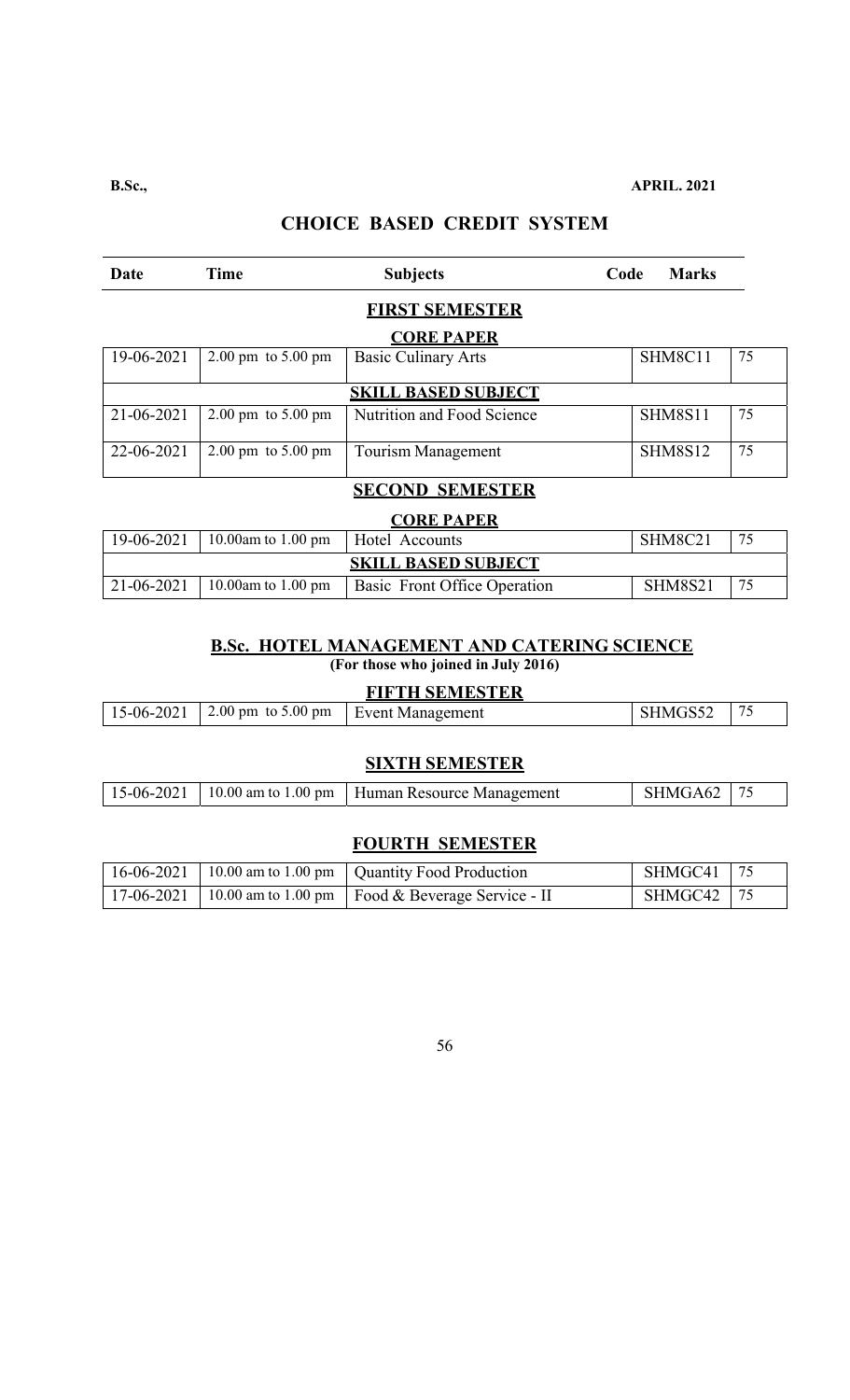| Date       | Time                                   | <b>Subjects</b>                            | Code | <b>Marks</b> |    |
|------------|----------------------------------------|--------------------------------------------|------|--------------|----|
|            |                                        | <b>FIRST SEMESTER</b><br><b>CORE PAPER</b> |      |              |    |
| 18-06-2021 | $2.00 \text{ pm}$ to $5.00 \text{ pm}$ | Food production& Patisserie                |      | SHMGC11      | 75 |
| 19-06-2021 | $2.00 \text{ pm}$ to $5.00 \text{ pm}$ | Basic front office operation               |      | SHMGS11      | 75 |
| 21-06-2021 | $2.00 \text{ pm}$ to $5.00 \text{ pm}$ | Hygiene & Sanitation                       |      | SHMGS22      | 75 |

| 18-06-2021   10.00 am to 1.00 pm   Hotel Accounts |                                                         | SHMGS21 | <u>75</u> |
|---------------------------------------------------|---------------------------------------------------------|---------|-----------|
|                                                   | 19-06-2021   10.00 am to 1.00 pm   Hygiene & Sanitation | SHMGS22 | 175       |

#### **B.Sc. HOTEL MANAGEMENT AND CATERING SCIENCE**

**(For those who joined in July 2018)** 

#### **FIFTH SEMESTER**

| $\overline{\phantom{a}}$<br>$2.00$ pm to 5<br>$5.00 \text{ pm}$<br>2021<br>$15-06-2$<br><u>чм.</u><br>– Event<br>Managemen<br>$\overline{\phantom{0}}$<br>$\sim$ $\sim$ $\sim$ $\sim$ $\sim$ $\sim$ |
|-----------------------------------------------------------------------------------------------------------------------------------------------------------------------------------------------------|
|-----------------------------------------------------------------------------------------------------------------------------------------------------------------------------------------------------|

#### **SIXTH SEMESTER**

|                                                          | 15-06-2021   10.00 am to 1.00 pm   Human Resource Management | SHMJA62 | 75              |
|----------------------------------------------------------|--------------------------------------------------------------|---------|-----------------|
| $16-06-2021$   10.00 am to 1.00 pm   Business Statistics |                                                              | SHMJA63 | $\frac{175}{2}$ |

#### **FOURTH SEMESTER**

|  | 17-06-2021   10.00 am to 1.00 pm   Quantity Food Production     | SHMJC41              |  |
|--|-----------------------------------------------------------------|----------------------|--|
|  | 18-06-2021   10.00 am to 1.00 pm   Food & Beverage Service - II | <sup>1</sup> SHMJC42 |  |

#### **FIRST SEMESTER CORE PAPER**

| 19-06-2021 | $2.00 \text{ pm}$ to $5.00 \text{ pm}$ | <b>Food production &amp; Patisserie</b> | SHMJC11 | 75 |
|------------|----------------------------------------|-----------------------------------------|---------|----|
|            |                                        |                                         |         |    |
|            |                                        | <b>SKILL BASED SUBJECT</b>              |         |    |
| 21-06-2021 | $2.00 \text{ pm}$ to $5.00 \text{ pm}$ | Basic front office Operation -I         | SHMJS11 | 75 |
|            |                                        |                                         |         |    |
| 22-06-2021 | $2.00 \text{ pm}$ to $5.00 \text{ pm}$ | Basic Accommodation Operation-I         | SHMJS12 | 75 |
|            |                                        |                                         |         |    |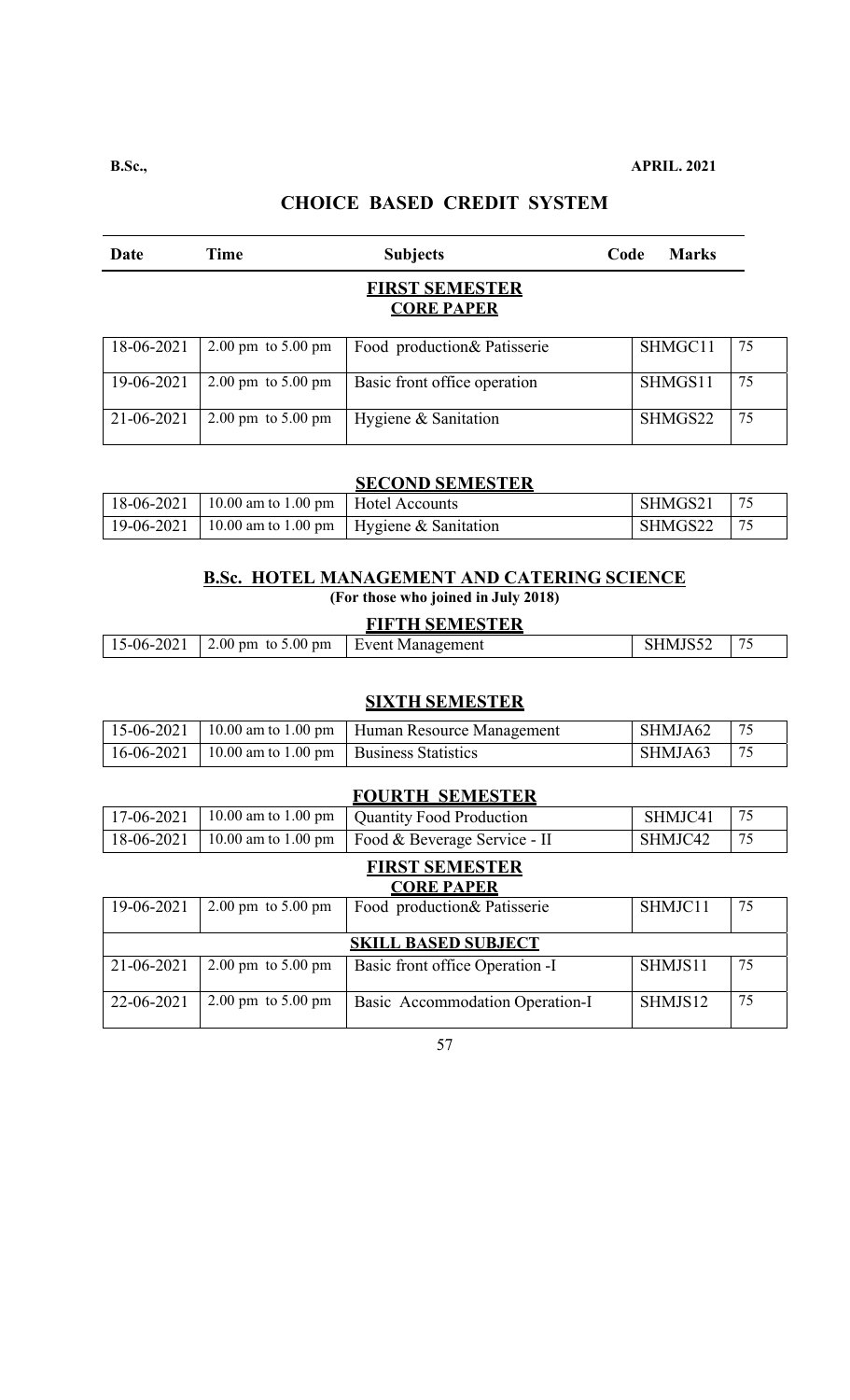# **Date** Time Subjects Code Marks **SECOND SEMESTER SKILL BASED SUBJECT**  19-06-2021 10.00 am to 1.00 pm Hotel Accounts SHMJS21 75 21-06-2021 | 10.00 am to 1.00 pm | Hygiene & Sanitation | SHMJS22 | 75 **HOTEL MANAGEMENT ALLIED SUBJECTS**  23-06-2021 2.00 pm to 5.00 pm Basic Food& Beverage Service I SHM8A11 75 23-06-2021 | 10.00 am to 1.00 pm | Hotel Engineering | SHM8A21 | 75

| 24-06-2021 | $2.00 \text{ pm}$ to $5.00 \text{ pm}$ | Food Beverage Service         | SHM8A31        | 75 |
|------------|----------------------------------------|-------------------------------|----------------|----|
| 24-06-2021 | 10.00 am to 1.00 pm                    | Interior Designing            | SHM8A41        | 75 |
| 25-06-2021 | $2.00 \text{ pm}$ to $5.00 \text{ pm}$ | Basic Accommodation Operating | <b>SHM8A32</b> | 75 |
| 25-06-2021 | 10.00 am to 1.00 pm                    | Principles of Management      | <b>SHM8A42</b> | 75 |
| 26-06-2021 | $2.00 \text{ pm}$ to $5.00 \text{ pm}$ | <b>Advanced Accommodation</b> | <b>SHM8A51</b> | 75 |
|            |                                        | Management                    |                |    |

#### **(For those who joined in July 2016 onwards)**

| 23-06-2021 | 2.00 pm to $5.00$ pm                   | Food & Beverage Service I                 | SHMGA11 | 75 |
|------------|----------------------------------------|-------------------------------------------|---------|----|
| 23-06-2021 | $\sqrt{10.00}$ am to 1.00 pm           | Front Office Management                   | SHMGA51 | 75 |
| 24-06-2021 | 2.00 pm to 5.00 pm                     | <b>Accommodation Management</b>           | SHMGA52 | 75 |
| 24-06-2021 | 10.00am to 1.00 pm                     | Front Office Operation                    | SHMGA41 | 75 |
| 25-06-2021 | $2.00 \text{ pm}$ to $5.00 \text{ pm}$ | Food & Beverage Management - II           | SHMGA53 | 75 |
| 25-06-2021 | 10.00am to 1.00 pm                     | <b>Accommodation Operation</b>            | SHMGA42 | 75 |
| 26-06-2021 | 2.00 pm to $5.00$ pm                   | Principles of Management                  | SHMGA54 | 75 |
| 26-06-2021 | 10.00 am to 1.00 pm                    | Food& Beverage Service Management-I       | SHMGA43 | 75 |
|            |                                        |                                           |         |    |
| 28-06-2021 |                                        | 10.00 am to 1.00 pm Hospitality Marketing | SHMGA44 | 75 |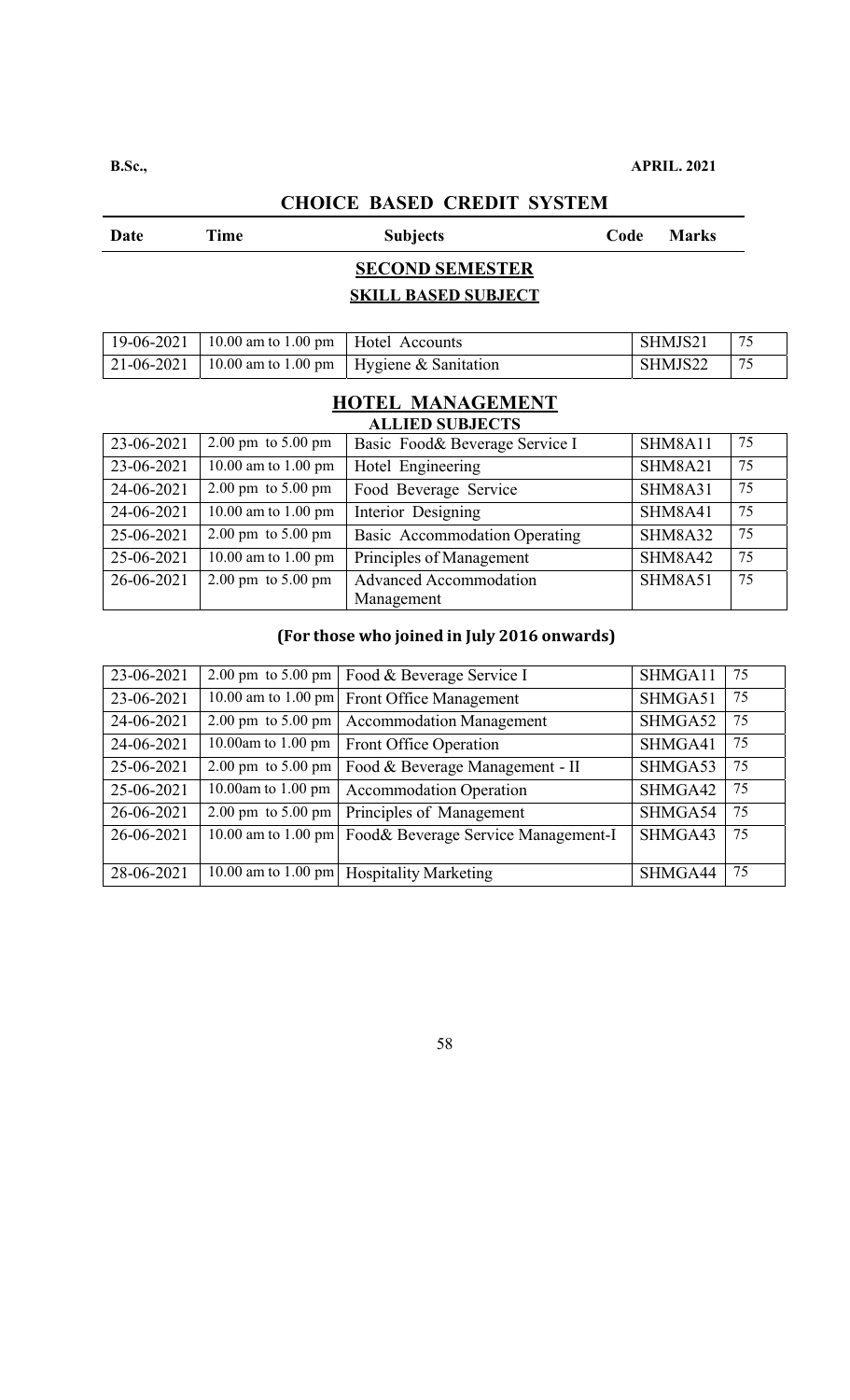# Date Time Subjects Code Marks **HOTEL MANAGEMENT (For those who joined in July 2018 onwards)**  23-06-2021 2.00 pm to 5.00 pm Food & Beverage Service I SHMJA11 75 24-06-2021 2.00 pm to 5.00 pm Front Office Management SHMJA51 75 24-06-2021 | 10.00 am to 1.00 pm | Front Office Operation | SHMJA41 | 75 25-06-2021 2.00 pm to 5.00 pm Accommodation Management SHMJA52 75 25-06-2021 10.00 am to 1.00 pm Accommodation Operation SHMJA42 75 26-06-2021 2.00 pm to 5.00 pm | Food & Beverage Management - II | SHMJA53 75 26-06-2021 10.00 am to 1.00 pm Food & Beverage Service Management-I SHMJA43 75 28-06-2021 | 10.00 am to 1.00 pm | Hospitality Marketing | SHMJA44 | 75 28-06-2021 2.00 pm to 5.00 pm Principles of Management SHMJA54 75

# **CHOICE BASED CREDIT SYSTEM**

#### **B.Sc., HOSPITALITY MANAGEMENT**

| 15-06-2021 | $10.00$ am to 1.00 pm              | Human Resource Management  | 75<br>SHTDC64 |    |
|------------|------------------------------------|----------------------------|---------------|----|
|            |                                    | <b>SKILL BASED SUBJECT</b> |               |    |
| 16-06-2021 | 10.00 am to 1.00 pm   Business Law |                            | SHTDS61       | 75 |

#### **THIRD SEMESTER**

| <b>CORE PAPER</b> |                                        |                            |         |    |  |
|-------------------|----------------------------------------|----------------------------|---------|----|--|
| 17-06-2021        | $2.00 \text{ pm}$ to $5.00 \text{ pm}$ | <b>Food Production</b>     | SHTDC31 | 75 |  |
| 18-06-2021        | 2.00 pm to 5.00 pm                     | Hotel Economics            | SHTDC32 | 75 |  |
| 19-06-2021        | $2.00 \text{ pm}$ to 5.00 pm           | Hotel Accounting & Finance | SHTDC33 | 75 |  |

#### **FOURTH SEMESTER**

| <b>CORE PAPER</b> |  |                                                              |         |    |  |
|-------------------|--|--------------------------------------------------------------|---------|----|--|
| $17-06-2021$      |  | 10.00 am to 1.00 pm   Bakery and Confectionery               | SHTDC41 | 75 |  |
|                   |  | 18-06-2021   10.00 am to 1.00 pm   Food and Beverage Service | SHTDC42 |    |  |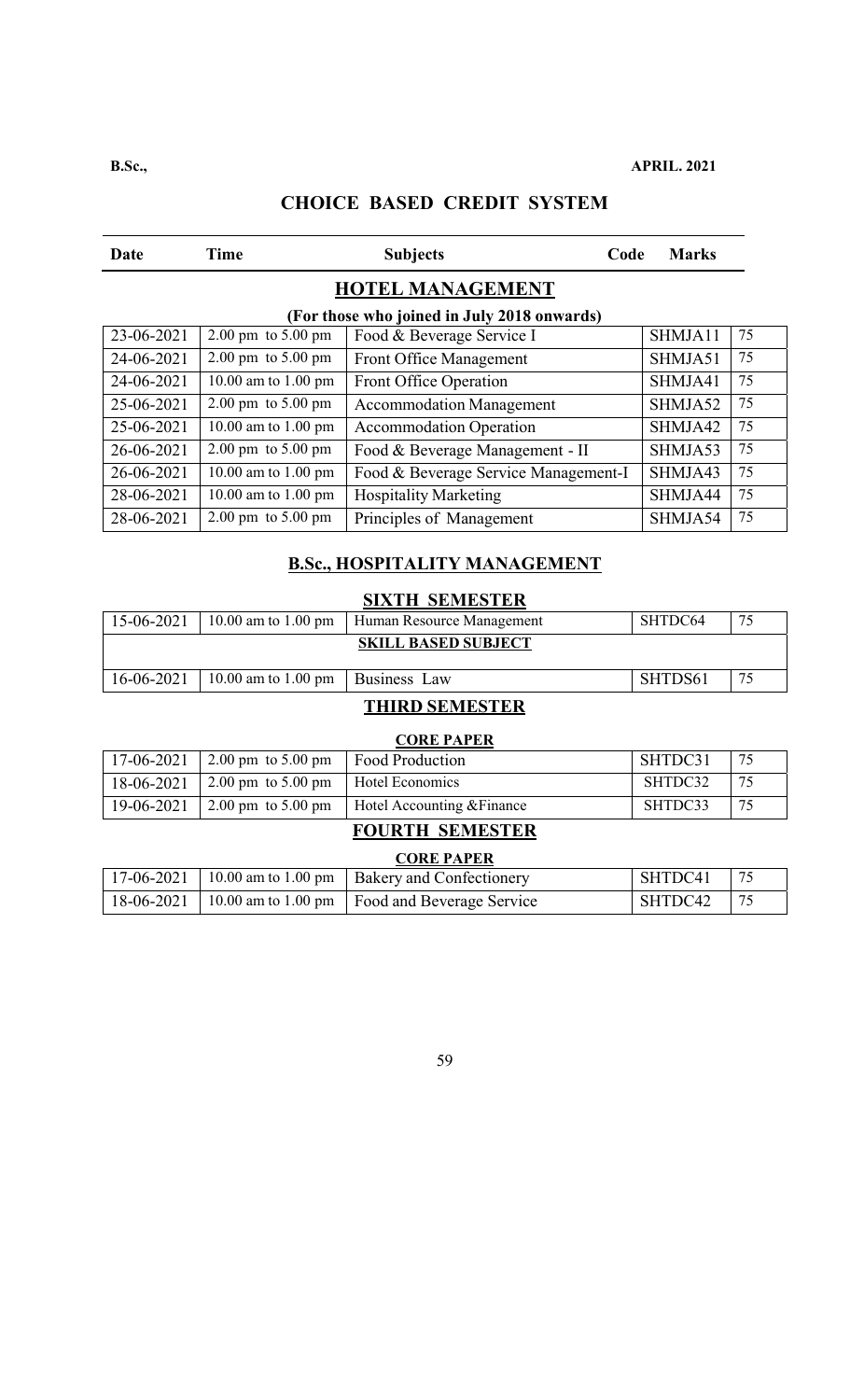| Date                                       | Time                                   | <b>Subjects</b>                        | Code    | <b>Marks</b> |    |  |
|--------------------------------------------|----------------------------------------|----------------------------------------|---------|--------------|----|--|
| <b>FIRST SEMESTER</b><br><b>CORE PAPER</b> |                                        |                                        |         |              |    |  |
| 21-06-2021                                 | $2.00 \text{ pm}$ to $5.00 \text{ pm}$ | Food Production                        | SHTDC11 |              | 75 |  |
|                                            |                                        | <b>SKILL BASED SUBJECT</b>             |         |              |    |  |
| 22-06-2021                                 | 2.00 pm to $5.00$ pm                   | Nutrition and Food Services            | SHTDS11 |              | 75 |  |
| 23-06-2021                                 | $2.00 \text{ pm}$ to $5.00 \text{ pm}$ | Tourism and Cultural Heritage of India | SHTDS12 |              | 75 |  |
| CEOQUE CEMECTED                            |                                        |                                        |         |              |    |  |

#### **SECOND SEMESTER CORE PAPER**

| 21-06-2021                 |  | UUKE FAFEK<br>$10.00$ am to 1.00 pm $\vert$ Food production – II | SHTDC21 | 75 |  |  |
|----------------------------|--|------------------------------------------------------------------|---------|----|--|--|
| <b>SKILL BASED SUBJECT</b> |  |                                                                  |         |    |  |  |
| 22-06-2021                 |  | $\vert$ 10.00 am to 1.00 pm $\vert$ Accommodation Operation      | SHTDS21 | 75 |  |  |

#### **B.Sc., HOSPITALITY MANAGEMENT (For those who joined in July 2018 and after) THIRD SEMESTER**

#### **CORE PAPER**

| $17-06-2021$ |                                                    | 2.00 pm to 5.00 pm   Food Production $-$ III    | SHTJC31 | -75 |
|--------------|----------------------------------------------------|-------------------------------------------------|---------|-----|
| 18-06-2021   | $\vert$ 2.00 pm to 5.00 pm $\vert$ Hotel Economics |                                                 | SHTJC32 | 75  |
| 19-06-2021   |                                                    | 2.00 pm to 5.00 pm   Hotel Accounting & Finance | SHTJC33 | -75 |

# **FOURTH SEMESTER**

#### **CORE PAPER**

|  | $17-06-2021$   10.00 am to 1.00 pm   Bakery and Confectionery                 | SHTJC41 |  |
|--|-------------------------------------------------------------------------------|---------|--|
|  | $\mid$ 18-06-2021 $\mid$ 10.00 am to 1.00 pm $\mid$ Food and Beverage Service | SHTJC42 |  |

### **FIRST SEMESTER**

| <b>CORE PAPER</b>          |                                                   |                                    |         |    |  |  |
|----------------------------|---------------------------------------------------|------------------------------------|---------|----|--|--|
|                            | 21-06-2021   2.00 pm to 5.00 pm   Food Production |                                    | SHTJC11 | 75 |  |  |
| <b>SKILL BASED SUBJECT</b> |                                                   |                                    |         |    |  |  |
| 22-06-2021                 | 2.00 pm to 5.00 pm                                | $\vert$ Front Office Operation – I | SHTJS11 | 75 |  |  |

#### **SECOND SEMESTER CORE PAPER**

| <b>CORE PAPER</b>          |  |                                                         |         |    |  |  |
|----------------------------|--|---------------------------------------------------------|---------|----|--|--|
| 21-06-2021                 |  | 10.00 am to 1.00 pm Food production $-$ II              | SHTJC21 | 75 |  |  |
| <b>SKILL BASED SUBJECT</b> |  |                                                         |         |    |  |  |
| 22-06-2021                 |  | 10.00 am to 1.00 pm $\vert$ Accommodation Operation – I | SHTJS21 | 75 |  |  |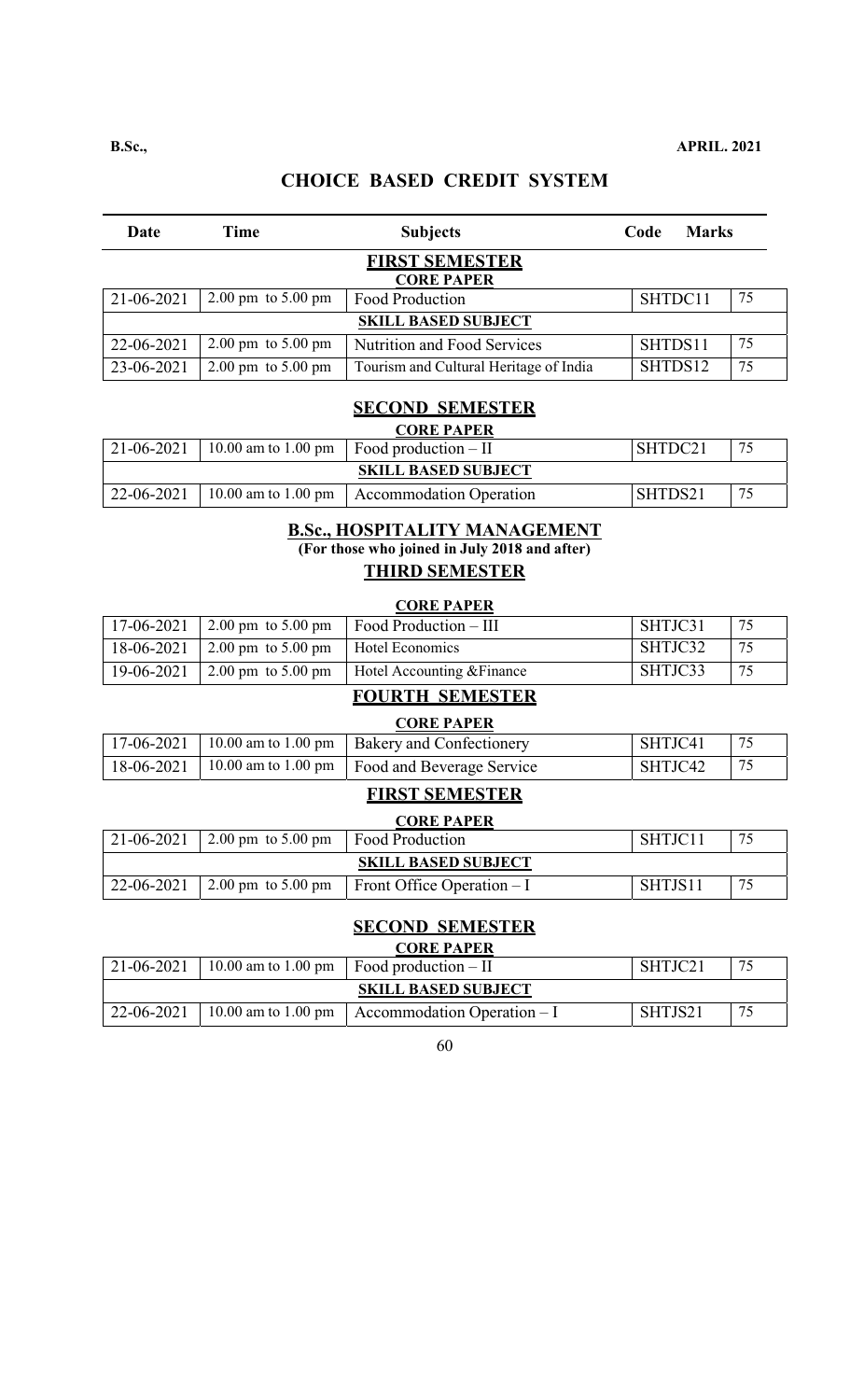# Date Time Subjects Code Marks **ALLIED SUBJECT**  24-06-2021 2.00 pm to 5.00 pm Food and Beverage Services  $-1$  SHTDA11 75 24-06-2021 10.00 am to 1.00 pm Hotel Engineering & Maintenance SHTDA21 75  $25-06-2021$  2.00 pm to 5.00 pm Food and Beverage Services – II SHTDA31 75 25-06-2021 | 10.00 am to 1.00 pm | House Keeping Management | SHTDA41 | 75 26-06-2021 2.00 pm to 5.00 pm Front Office Operations SHTDA32 75 26-06-2021 | 10.00 am to 1.00 pm | Hospitality Marketing Management | SHTDA42 | 75 28-06-2021 2.00 pm to 5.00 pm Event Management SHTDA33 75  $28-06-2021$  10.00 am to 1.00 pm Food and Beverage Services SHTDA43 75 29-06-2021 2.00 pm to 5.00 pm Hotel Information Technology SHTDA34 75 29-06-2021 10.00 am to 1.00 pm Hygiene and Sanitation SHTDA44 75 30-06-2021 10.00 am to 1.00 pm Front Office Management SHTDA61 75

# **CHOICE BASED CREDIT SYSTEM**

# **HOSPITALITY MANAGEMENT ALLIED SUBJECT**

**(For those who joined in July 2018 onwards)** 

| 24-06-2021 | $2.00 \text{ pm}$ to $5.00 \text{ pm}$ | Food and Beverage Services - I          | SHTJA11 | 75 |
|------------|----------------------------------------|-----------------------------------------|---------|----|
| 24-06-2021 | 10.00 am to 1.00 pm                    | Hotel Engineering & Maintenance         | SHTJA21 | 75 |
| 25-06-2021 | $2.00 \text{ pm}$ to $5.00 \text{ pm}$ | Food and Beverage Services - II         | SHTJA31 | 75 |
| 25-06-2021 | 10.00 am to 1.00 pm                    | Accommodation Operation                 | SHTJA41 | 75 |
| 26-06-2021 | $2.00 \text{ pm}$ to $5.00 \text{ pm}$ | Front Office Operations - II            | SHTJA32 | 75 |
| 26-06-2021 | 10.00 am to 1.00 pm                    | <b>Hospitality Marketing Management</b> | SHTJA42 | 75 |
| 28-06-2021 | $2.00 \text{ pm}$ to $5.00 \text{ pm}$ | <b>Event Management</b>                 | SHTJA33 | 75 |
| 28-06-2021 | 10.00 am to 1.00 pm                    | Food & Beverage Management              | SHTJA43 | 75 |
| 29-06-2021 | $2.00 \text{ pm}$ to $5.00 \text{ pm}$ | Hotel Information Technology            | SHTJA34 | 75 |
| 30-06-2021 | $2.00 \text{ pm}$ to $5.00 \text{ pm}$ | Front Office Management                 | SHTJA51 | 75 |
| 30-06-2021 | 10.00 am to 1.00 pm                    | Front Office Management - II            | SHTJA61 | 75 |
| 01-07-2021 | 10.00 am to 1.00 pm                    | Hygiene & sanitation                    | SHTJA62 | 75 |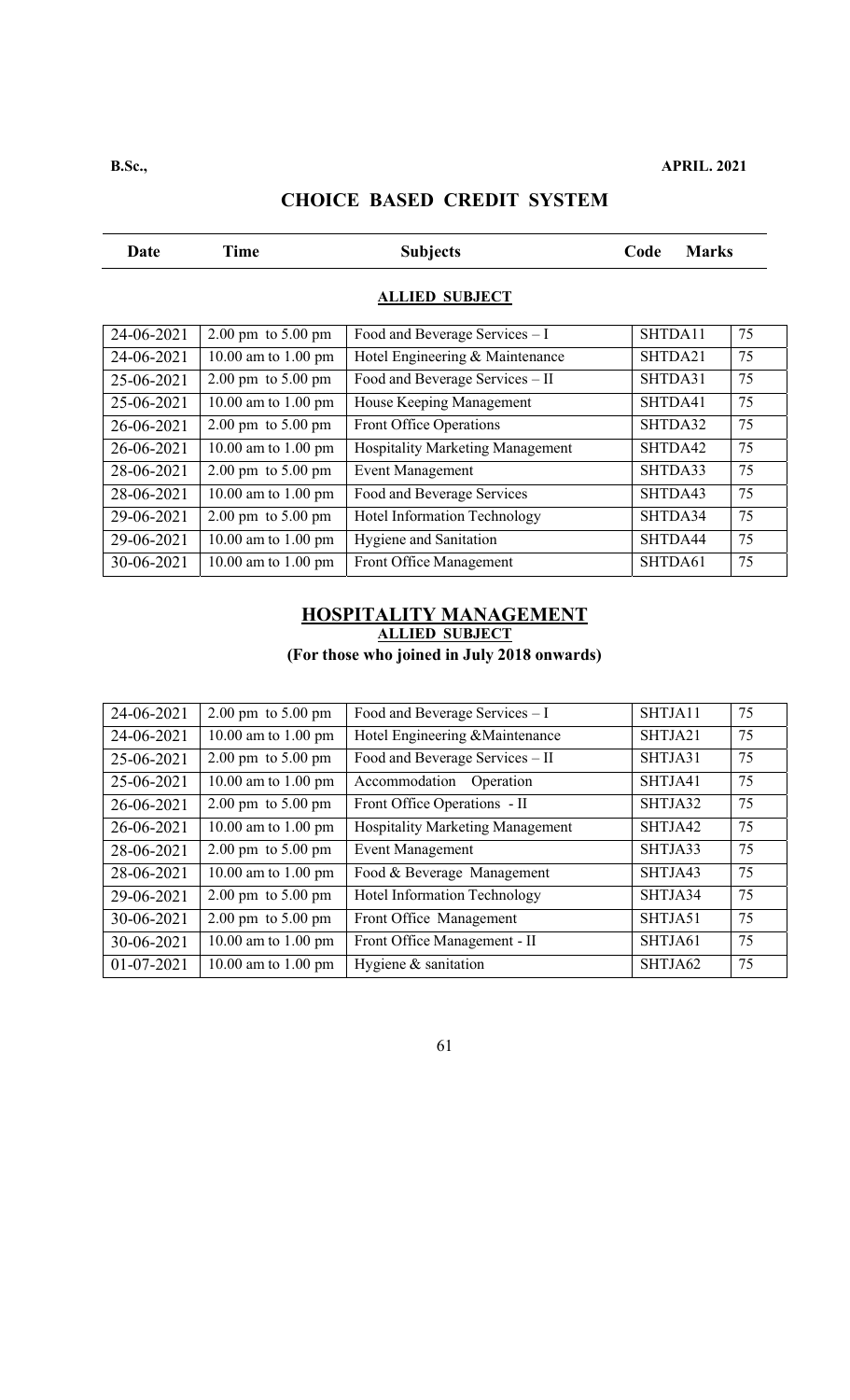| Date                                            | <b>Time</b>                            | <b>Subjects</b>                             | Code | <b>Marks</b>   |    |  |  |
|-------------------------------------------------|----------------------------------------|---------------------------------------------|------|----------------|----|--|--|
| <b>B.Sc. TOURISM AND HOSPITALITY MANAGEMENT</b> |                                        |                                             |      |                |    |  |  |
|                                                 |                                        | (For those who joined in July 2008)         |      |                |    |  |  |
|                                                 |                                        | <b>FIFTH SEMESTER</b>                       |      |                |    |  |  |
|                                                 |                                        | <b>SKILL BASED SUBJECT</b>                  |      |                |    |  |  |
| 15-06-2021                                      | $2.00 \text{ pm}$ to $5.00 \text{ pm}$ | <b>Personality Development</b>              |      | <b>STH8S51</b> | 75 |  |  |
|                                                 |                                        | Elective:                                   |      |                |    |  |  |
| 16-06-2021                                      | $2.00 \text{ pm}$ to $5.00 \text{ pm}$ | <b>Entrepreneurship Studies</b>             |      | STH8A51        | 75 |  |  |
| <b>SIXTH SEMESTER</b>                           |                                        |                                             |      |                |    |  |  |
| 15-06-2021                                      | 10.00 am to 1.00 pm                    | <b>Elective</b> - Public Relations          |      | STH8A61        | 75 |  |  |
| 16-06-2021                                      | 10.00 am to 1.00 pm                    | <b>Elective</b> - Human Resources Practices |      |                | 75 |  |  |
|                                                 |                                        | in Hospitality industry                     |      | STH8A62        |    |  |  |

#### **B.Sc. TOURISM AND HOSPITALITY MANAGEMENT (For those who joined in July 2008) THIRD SEMESTER**

| <b>CORE PAPER</b>          |                                        |                                        |                |    |  |  |
|----------------------------|----------------------------------------|----------------------------------------|----------------|----|--|--|
| 17-06-2021                 | $2.00 \text{ pm}$ to $5.00 \text{ pm}$ | Cultural Heritage of India II          | STH8C31        | 75 |  |  |
|                            |                                        |                                        |                |    |  |  |
| 18-06-2021                 | $2.00 \text{ pm}$ to $5.00 \text{ pm}$ | Travel Management                      | STH8C32        | 75 |  |  |
|                            |                                        |                                        |                |    |  |  |
| <b>SKILL BASED SUBJECT</b> |                                        |                                        |                |    |  |  |
| 19-06-2021                 | $2.00 \text{ pm}$ to $5.00 \text{ pm}$ | Introduction to Information Technology | <b>STH8S31</b> | 75 |  |  |
|                            |                                        |                                        |                |    |  |  |

# **FOURTH SEMESTER**

| <b>CORE PAPER</b>          |  |                                                                  |    |  |  |  |
|----------------------------|--|------------------------------------------------------------------|----|--|--|--|
| 10.00 am to 1.00 pm        |  | STH8C41                                                          | 75 |  |  |  |
| $10.00$ am to 1.00 pm      |  | STH8C42                                                          | 75 |  |  |  |
| <b>SKILL BASED SUBJECT</b> |  |                                                                  |    |  |  |  |
| 10.00 am to 1.00 pm        |  | STH8S41                                                          | 75 |  |  |  |
|                            |  | Tourism Planning<br><b>F</b> and B Service Theory<br>M.S. Office |    |  |  |  |

# **FIRST SEMESTER**

#### **CORE PAPER**

|  | 21-06-2021 2.00 pm to 5.00 pm   Principles of Tourism  | STH8C11 |  |
|--|--------------------------------------------------------|---------|--|
|  | 22-06-2021 2.00 pm to 5.00 pm Communicative French - I | STH8C12 |  |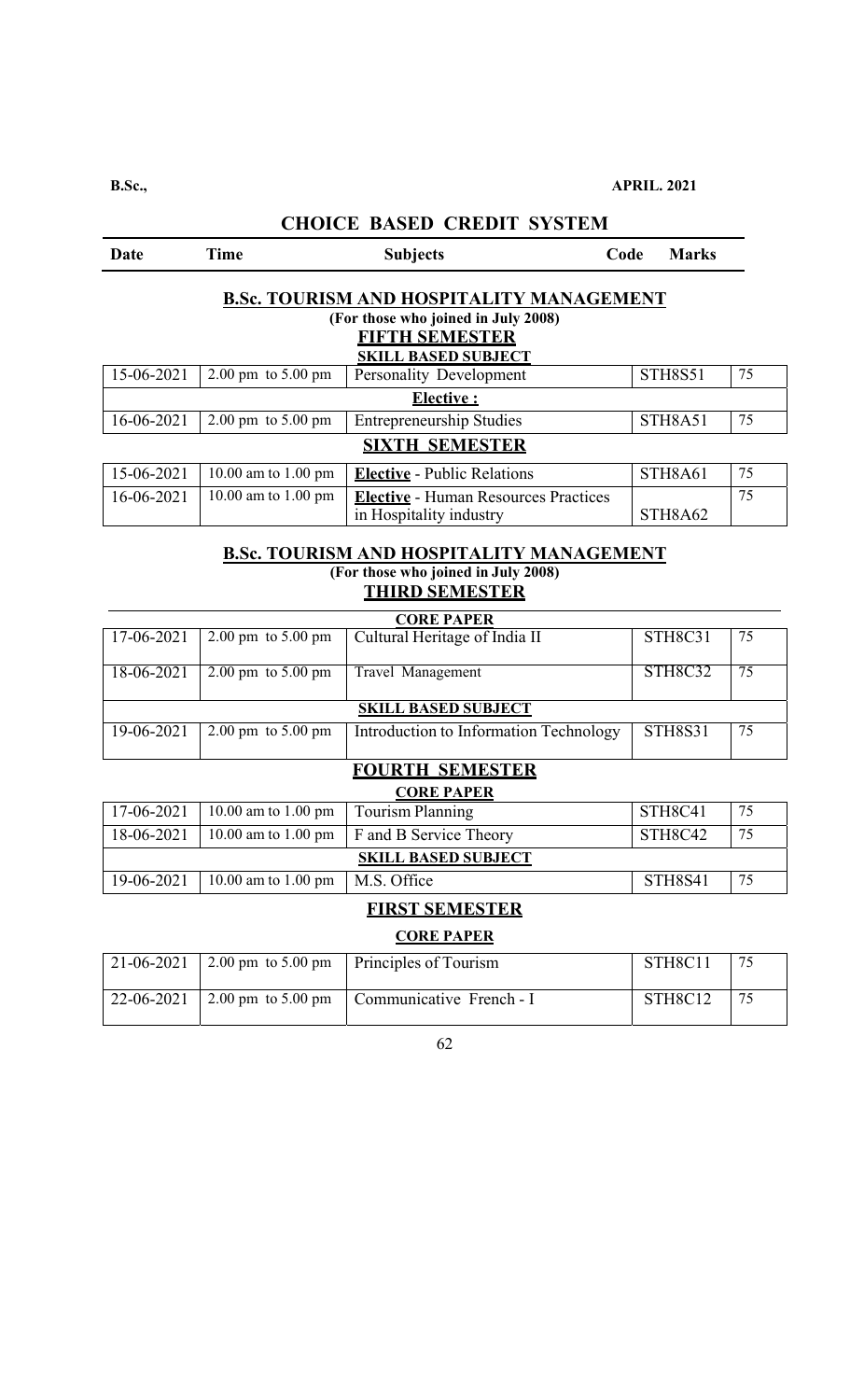| Date              | <b>Time</b>                            | <b>Subjects</b>                                  | Code | <b>Marks</b>   |                 |  |
|-------------------|----------------------------------------|--------------------------------------------------|------|----------------|-----------------|--|
|                   |                                        | <b>SECOND SEMESTER</b>                           |      |                |                 |  |
| <b>CORE PAPER</b> |                                        |                                                  |      |                |                 |  |
| 21-06-2021        | 10.00 am to 1.00 pm                    | Cultural Heritage of India - I                   |      | STH8C21        | 75              |  |
| 22-06-2021        | 10.00 am to 1.00 pm                    | Communicative French - II                        |      | <b>STH8C22</b> | 75              |  |
|                   |                                        | <b>B.Sc., TOURISM AND HOSPITALITY MANAGEMENT</b> |      |                |                 |  |
|                   |                                        | (For those who joined in July 2018)              |      |                |                 |  |
|                   |                                        | <b>FIFTH SEMESTER</b>                            |      |                |                 |  |
| 15-06-2021        | $2.00 \text{ pm}$ to $5.00 \text{ pm}$ | Human Resource Management                        |      | STHJC54        | 75              |  |
|                   |                                        | <b>SKILL BASED SUBJECT</b>                       |      |                |                 |  |
| $16 - 06 - 2021$  | $2.00 \text{ pm}$ to $5.00 \text{ pm}$ | <b>Basic Accounting Concept</b>                  |      | STHJS51        | 75              |  |
| 17-06-2021        | $2.00 \text{ pm}$ to $5.00 \text{ pm}$ | <b>Elective:</b> Technology for Tourism          |      | STHJA51        | 75              |  |
|                   |                                        | <b>SIXTH SEMESTER</b>                            |      |                |                 |  |
| 15-06-2021        | 10.00 am to 1.00 pm                    | <b>Personality Development</b>                   |      | STHJS62        | 75              |  |
|                   |                                        | <b>THIRD SEMESTER</b>                            |      |                |                 |  |
|                   |                                        | <b>CORE PAPER</b>                                |      |                |                 |  |
| 18-06-2021        | 2.00 pm to 5.00 pm                     | Tourism Itinerary planning                       |      | STHJC31        | 75              |  |
| 19-06-2021        | 2.00 pm to 5.00 pm                     | Basic Air Fare & ticketing                       |      | STHJC32        | 75              |  |
|                   |                                        | <b>SKILL BASED SUBJECT</b>                       |      |                |                 |  |
| 21-06-2021        | $2.00 \text{ pm}$ to $5.00 \text{ pm}$ | MS Office                                        |      | STHJS31        | $\overline{75}$ |  |
|                   |                                        | <b>FOURTH SEMESTER</b>                           |      |                |                 |  |
|                   |                                        | <b>CORE PAPER</b>                                |      |                |                 |  |
| 18-06-2021        | 10.00 am to 1.00 pm                    | Eco Tourism                                      |      | STHJC41        | 75              |  |
| 19-06-2021        | 10.00 am to 1.00 pm                    | Food Beverage Service                            |      | STHJC42        | 75              |  |
|                   |                                        | <b>SKILL BASED SUBJECT</b>                       |      |                |                 |  |
| 21-06-2021        | 10.00 am to 1.00 pm                    | <b>Tourism Business Communication</b>            |      | STHJS41        | 75              |  |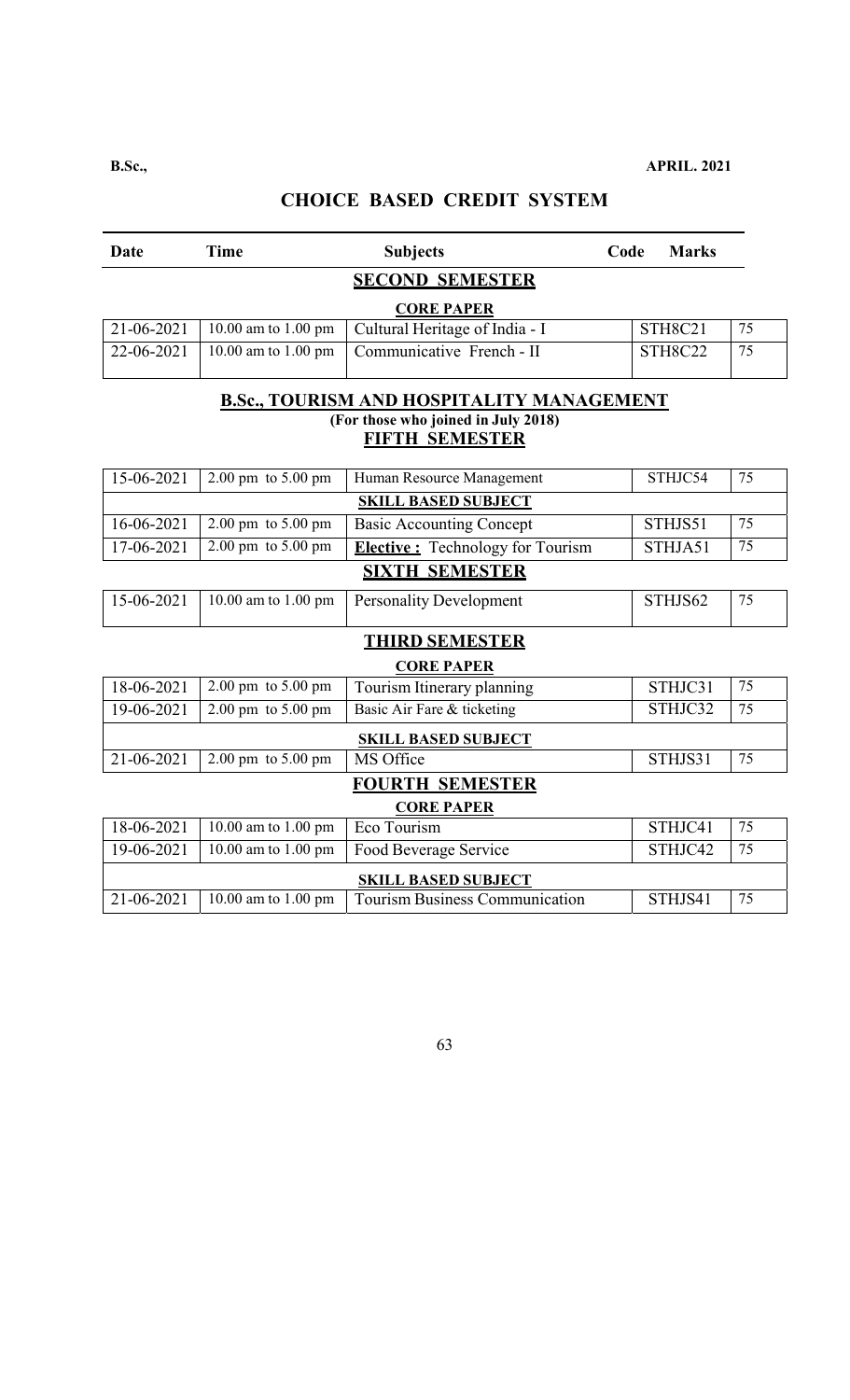| Date                                       | Time                                   | <b>Subjects</b>                     | Code | <b>Marks</b> |    |  |  |
|--------------------------------------------|----------------------------------------|-------------------------------------|------|--------------|----|--|--|
| <b>FIRST SEMESTER</b><br><b>CORE PAPER</b> |                                        |                                     |      |              |    |  |  |
| 22-06-2021                                 | $2.00 \text{ pm}$ to $5.00 \text{ pm}$ | Principles and Practices of Tourism |      | STHJC11      | 75 |  |  |
| 23-06-2021                                 | $2.00 \text{ pm}$ to $5.00 \text{ pm}$ | Tourism Products of India           |      | STHJC12      | 75 |  |  |

#### **SECOND SEMESTER**

| <b>CORE PAPER</b> |  |                                                                                 |         |  |  |
|-------------------|--|---------------------------------------------------------------------------------|---------|--|--|
|                   |  | 22-06-2021   10.00 am to 1.00 pm   Travel Management                            | STHJC21 |  |  |
|                   |  | $\vert$ 23-06-2021 $\vert$ 10.00 am to 1.00 pm $\vert$ Global Tourism Geography | STHJC22 |  |  |

# **TOURISM AND HOSPITALITY MANAGEMENT ALLIED SUBJECT**

## **(For those who joined in July 2018 onwards)**

| 24-06-2021 | $2.00 \text{ pm}$ to $5.00 \text{ pm}$   Front Office Theory | STH8A11 | $\frac{75}{2}$ |
|------------|--------------------------------------------------------------|---------|----------------|
| 24-06-2021 | 10.00 am to 1.00 pm   House Keeping Theory                   | STH8A21 | $\frac{75}{2}$ |
| 25-06-2021 | 2.00 pm to 5.00 pm   Hotel Administration                    | STH8A31 | l 75           |
| 25-06-2021 | 10.00 am to 1.00 pm   Basic Air Fare & Ticketing             | STH8A41 | 75             |

# **TOURISM AND HOSPITALITY MANAGEMENT**

| (Those who joined in July 2018) |                              |                                      |         |     |  |
|---------------------------------|------------------------------|--------------------------------------|---------|-----|--|
| 24-06-2021                      | $2.00 \text{ pm}$ to 5.00 pm | <b>Front Office Theory</b>           | STHJA11 | -75 |  |
| 24-06-2021                      | 10.00am to 1.00 pm           | <b>House Keeping Theory</b>          | STHJA21 | 75  |  |
| 25-06-2021                      | 2.00 pm to $5.00$ pm         | Destination Planning and Development | STHJA31 | 75  |  |
| 25-06-2021                      | 10.00am to 1.00 pm           | Basic Air Fare & Ticketing           | STHJA41 | 75  |  |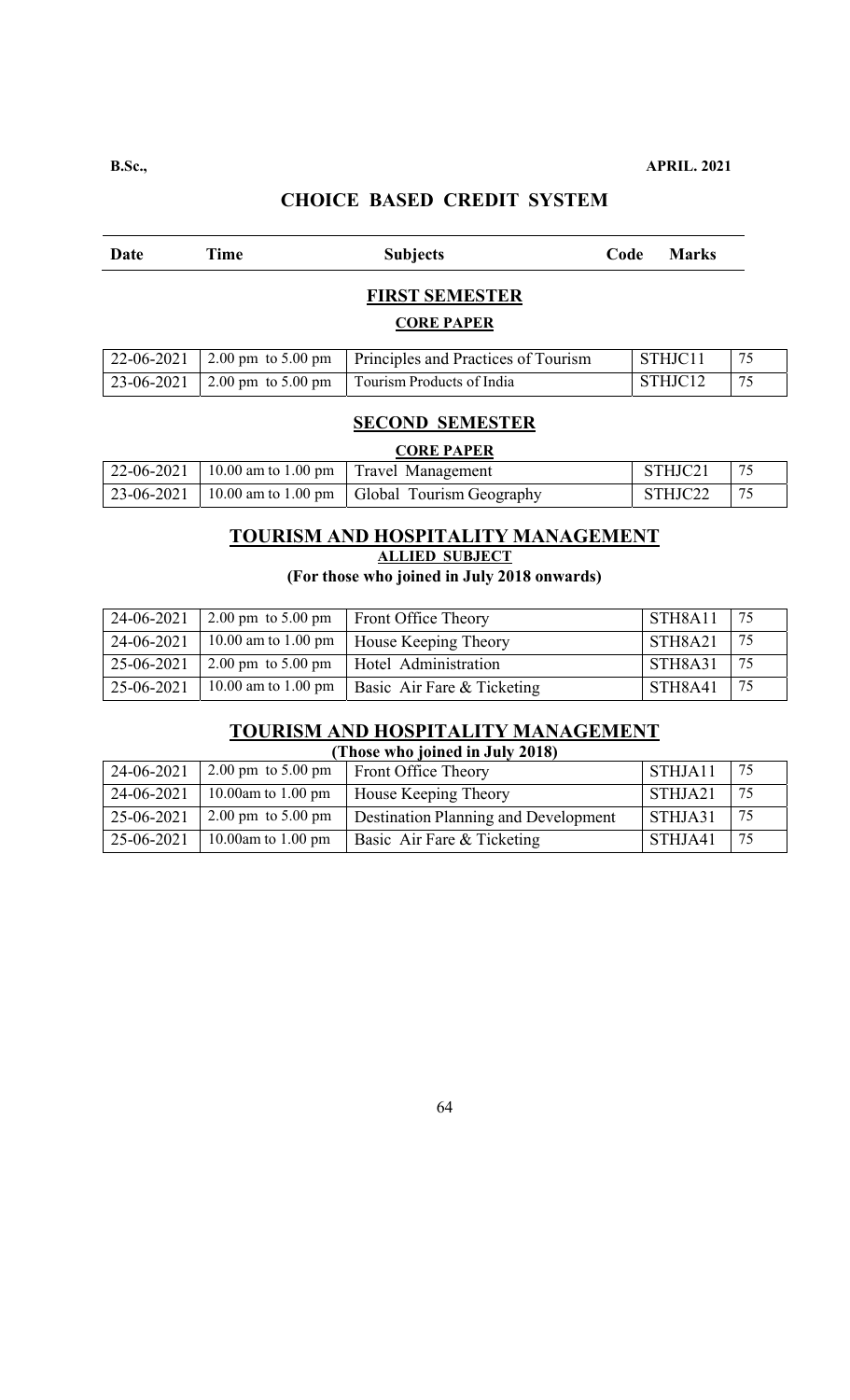# Date Time Subjects Code Marks **B.Sc., HOSPITALITY AND AIRLINE CATERING MANAGEMENT (For those who joined in July 2013) FIFTH SEMESTER SKILL BASED SUBJECT**  15-06-2021 2.00 pm to 5.00 pm | Airline Catering Operation-II SHADS51 75 **THIRD SEMESTER CORE PAPER**  16-06-2021 | 2.00 pm to 5.00 pm | Food Production | SHADC31 | 75 17-06-2021 2.00 pm to 5.00 pm Automation in Airlines Tourism  $\&$ Hospitality Industry SHADC32 |  $75$ 18-06-2021 2.00 pm to 5.00 pm Accommodation Operations SHADC33 75 **FOURTH SEMESTER CORE PAPER**  16-06-2021 10.00 am to 1.00 pm Airlines Management SHADC41 75 17-06-2021 10.00 am to 1.00 pm Tour & Travel Business management SHADC42 75 **FIRST SEMESTER CORE PAPER**  19-06-2021 2.00 pm to 5.00 pm Tourism Product and Service SHADC11 75 **SKILL BASED SUBJECT**  21-06-2021 2.00 pm to 5.00 pm Principles of Management SHADS11 75 22-06-2021 2.00 pm to 5.00 pm Emergency care and First aid Procedure SHADS12  $\vert$  75 **SECOND SEMESTER CORE PAPER**  19-06-2021 10.00am to 1.00 pm Food and Beverage Management SHADC21 75 **SKILL BASED SUBJECT**  21-06-2021 | 10.00am to 1.00 pm | Geographical Perspective of Tourism | SHADS21 | 75 22-06-2021 10.00am to 1.00 pm Basic Accounts SHADS22 75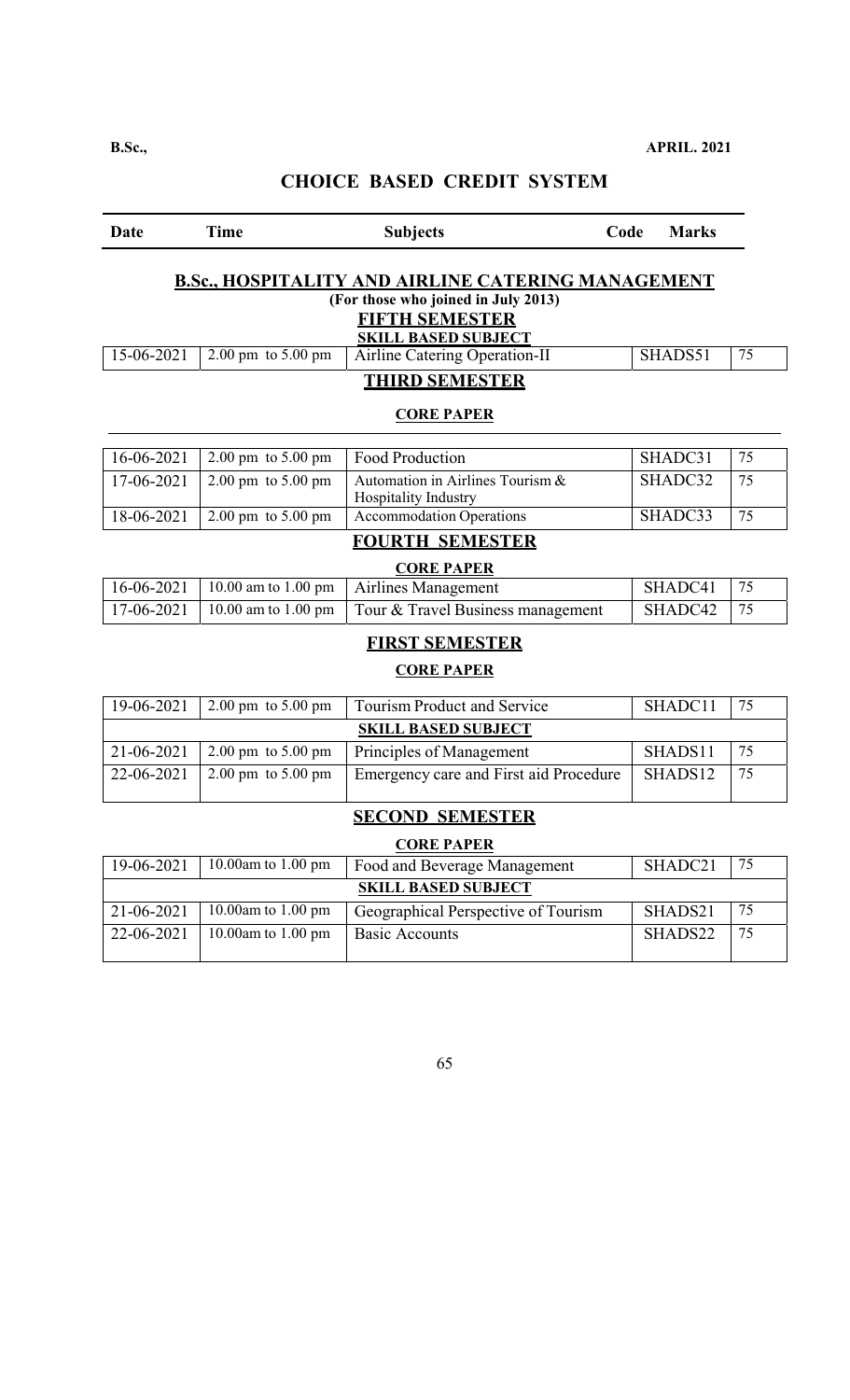| Date                                       | <b>Time</b>                                               | <b>Subjects</b>                                     | Code | <b>Marks</b> |    |  |  |
|--------------------------------------------|-----------------------------------------------------------|-----------------------------------------------------|------|--------------|----|--|--|
|                                            | <b>B.Sc., HOSPITALITY AND AIRLINE CATERING MANAGEMENT</b> |                                                     |      |              |    |  |  |
|                                            |                                                           | (For those who joined in July 2018)                 |      |              |    |  |  |
|                                            |                                                           | <b>FIFTH SEMESTER</b><br><b>SKILL BASED SUBJECT</b> |      |              |    |  |  |
| 15-06-2021                                 | $2.00 \text{ pm}$ to $5.00 \text{ pm}$                    | <b>Managing Global Business</b>                     |      | SHAJS51      | 75 |  |  |
|                                            |                                                           | <b>THIRD SEMESTER</b>                               |      |              |    |  |  |
|                                            |                                                           | <b>CORE PAPER</b>                                   |      |              |    |  |  |
| 16-06-2021                                 | 2.00 pm to 5.00 pm                                        | <b>Aviation Management</b>                          |      | SHAJC31      | 75 |  |  |
| 17-06-2021                                 | $2.00$ pm to 5.00 pm                                      | <b>Airline Catering Management</b>                  |      | SHAJC32      | 75 |  |  |
|                                            |                                                           | <b>SKILL BASED SUBJECT</b>                          |      |              |    |  |  |
| 18-06-2021                                 | 2.00 pm to 5.00 pm                                        | Principles of Management                            |      | SHAJS31      | 75 |  |  |
|                                            |                                                           | <b>FOURTH SEMESTER</b>                              |      |              |    |  |  |
|                                            |                                                           | <b>CORE PAPER</b>                                   |      |              |    |  |  |
| 16-06-2021                                 | 10.00 am to 1.00 pm                                       | food Production - II                                |      | SHAJC41      | 75 |  |  |
| 17-06-2021                                 | 10.00 am to 1.00 pm                                       | Airline & Airport Management                        |      | SHAJC42      | 75 |  |  |
| 18-06-2021                                 | 10.00 am to 1.00 pm                                       | <b>Customer Relation Management</b>                 |      | SHAJC43      | 75 |  |  |
| 19-06-2021                                 | $10.00$ am to $1.00$ pm                                   | Air Transport Safety and Security                   |      | SHAJC44      | 75 |  |  |
| 21-06-2021                                 | 10.00 am to 1.00 pm                                       | <b>Research Methodology</b>                         |      | SHAJS41      | 75 |  |  |
| <b>FIRST SEMESTER</b><br><b>CORE PAPER</b> |                                                           |                                                     |      |              |    |  |  |
| 22-06-2021                                 | 2.00 pm to 5.00 pm                                        | Food Production - I                                 |      | SHAJC11      | 75 |  |  |
| 23-06-2021                                 | 2.00 pm to 5.00 pm                                        | Food & Beverage Service - I                         |      | SHAJC12      | 75 |  |  |
|                                            |                                                           | <b>SKILL BASED SUBJECT</b>                          |      |              |    |  |  |
| 24-06-2021                                 | $2.00 \text{ pm}$ to $5.00 \text{ pm}$                    | Hygiene, Sanitation & Food Safety                   |      | SHAJS11      | 75 |  |  |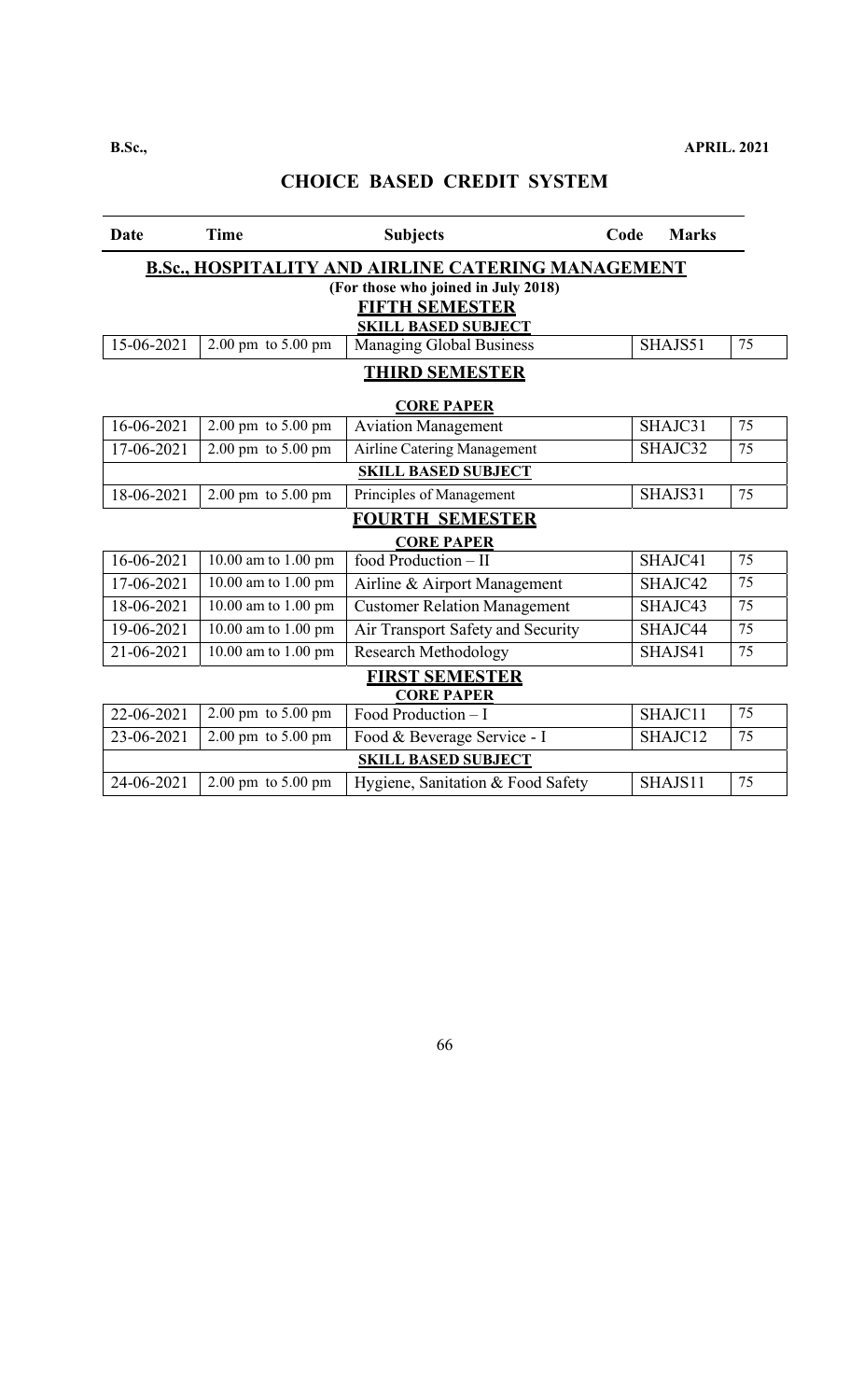| Date                                        | Time                                   | <b>Subjects</b>                               | <b>Marks</b><br>Code |    |  |  |
|---------------------------------------------|----------------------------------------|-----------------------------------------------|----------------------|----|--|--|
| <b>SECOND SEMESTER</b><br><b>CORE PAPER</b> |                                        |                                               |                      |    |  |  |
| 22-06-2021                                  | 10.00 am to 1.00 pm                    | Principles of Tourism & Airline<br>Management | SHAJC21              | 75 |  |  |
| 23-06-2021                                  | 10.00 am to 1.00 pm                    | Accommodation Operation - I                   | SHAJC22              | 75 |  |  |
|                                             | <b>ALLIED</b>                          |                                               |                      |    |  |  |
| 25-06-2021                                  | $2.00 \text{ pm}$ to $5.00 \text{ pm}$ | Food and Beverage Service                     | SHADA11              | 75 |  |  |
| 25-06-2021                                  | 10.00am to $1.00$ pm                   | <b>Customer Care Management</b>               | SHADA21              | 75 |  |  |
| 26-06-2021                                  | $2.00 \text{ pm}$ to $5.00 \text{ pm}$ | Hospitality management                        | SHADA31              | 75 |  |  |
| 26-06-2021                                  | 10.00 am to 1.00 pm                    | <b>Business Communication</b>                 | SHADA22              | 75 |  |  |
| 28-06-2021                                  | $2.00 \text{ pm}$ to $5.00 \text{ pm}$ | Airline Catering Operation - I                | SHADA32              | 75 |  |  |
| 28-06-2021                                  | 10.00 am to 1.00 pm                    | Management Information System                 | SHADA41              | 75 |  |  |
| 29-06-2021                                  | 10.00 am to 1.00 pm                    | <b>Resort Management</b>                      | SHADA42              | 75 |  |  |
| 30-06-2021                                  | 10.00 am to $1.00 \text{ pm}$          | <b>Event Management</b>                       | SHADA43              | 75 |  |  |
| 01-07-2021                                  | 10.00 am to 1.00 pm                    | <b>Front Office Management</b>                | SHADA51              | 75 |  |  |

### **HOSPITALITY AND AIRLINE CATERING MANAGEMENT ALLIED SUBJECT**

**(For those who joined in July 2018 onwards)** 

| 25-06-2021   | $2.00 \text{ pm}$ to $5.00 \text{ pm}$ | Front Office Operation -I                            | SHAJA11 | 75 |
|--------------|----------------------------------------|------------------------------------------------------|---------|----|
| 25-06-2021   | 10.00 am to $1.00$ pm                  | <b>Hospitality Accounts</b>                          | SHAJA21 | 75 |
| 26-06-2021   | $2.00 \text{ pm}$ to $5.00 \text{ pm}$ | Airline Catering Operation                           | SHAJA12 | 75 |
| 26-06-2021   | 10.00 am to 1.00 pm                    | <b>ICAO</b> Management                               | SHAJA51 | 75 |
| 28-06-2021   | $2.00 \text{ pm}$ to $5.00 \text{ pm}$ | Management Information System                        | SHAJA31 | 75 |
| 28-06-2021   | 10.00 am to 1.00 pm                    | Hospitality & Aviation Law                           | SHAJA41 | 75 |
| 29-06-2021   | $2.00 \text{ pm}$ to $5.00 \text{ pm}$ | <b>Hospitality Marketing</b>                         | SHAJA32 | 75 |
| 30-06-2021   | $2.00 \text{ pm}$ to $5.00 \text{ pm}$ | Air Traffic Control                                  | SHAJA33 | 75 |
| 29-06-2021   | 10.00 am to 1.00 pm                    | Airline Marketing and Strategic Airline<br>Alliances | SHAJA61 | 75 |
| $01-07-2021$ | $2.00 \text{ pm}$ to $5.00 \text{ pm}$ | Logistics & Air Cargo Management                     | SHAJA34 | 75 |
| 30-06-2021   | 10.00 am to $1.00 \text{ pm}$          | <b>Personality Development</b>                       | SHAJA62 | 75 |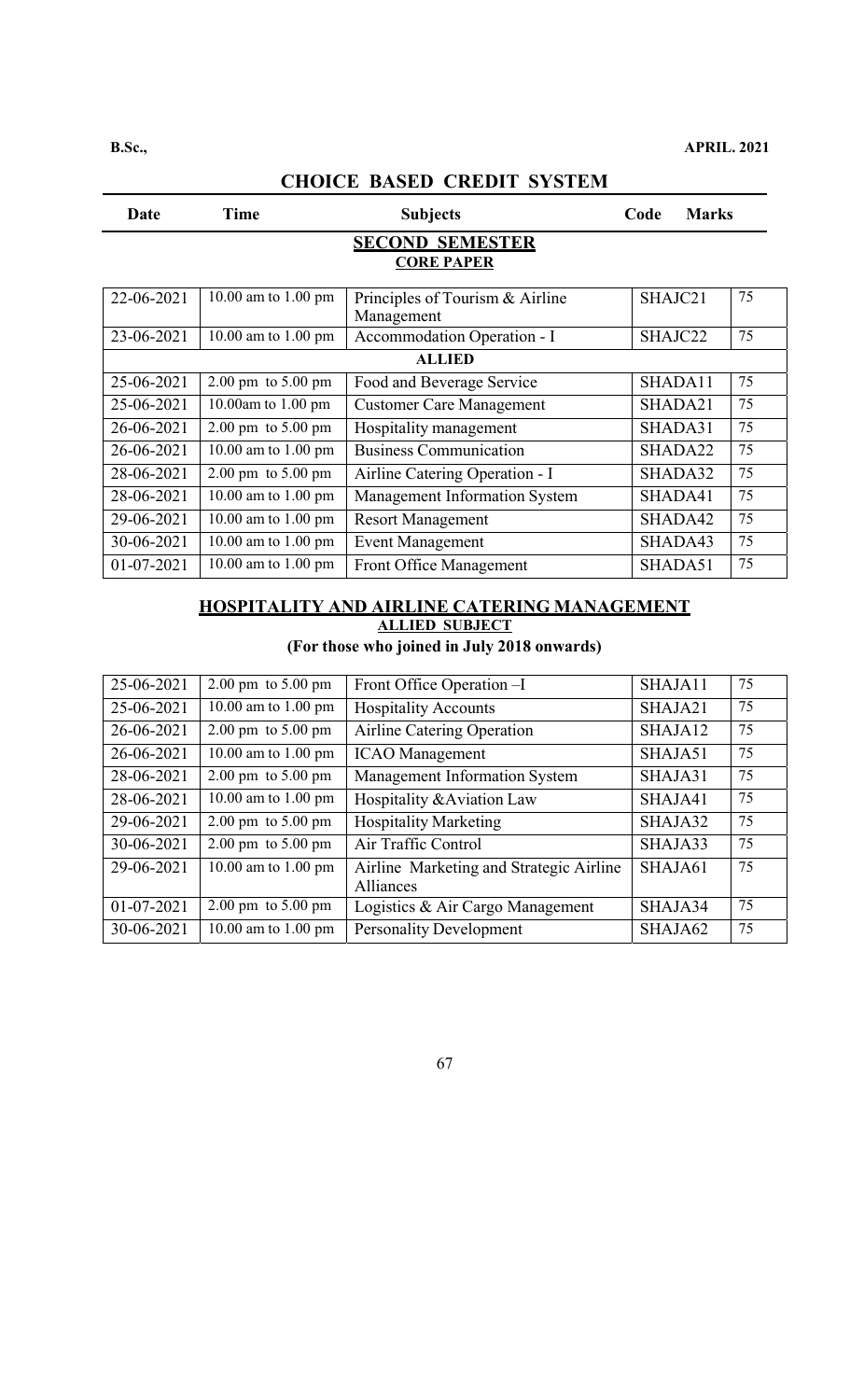| <b>Date</b>                                                                                                            | <b>Time</b>                                | <b>Subjects</b>                        | Code<br><b>Marks</b> |    |  |  |
|------------------------------------------------------------------------------------------------------------------------|--------------------------------------------|----------------------------------------|----------------------|----|--|--|
| <b>B.Sc., HOSPITAL MANAGEMENT</b><br>(For those who joined in July 2016)<br><b>SIXTH SEMESTER</b><br><b>CORE PAPER</b> |                                            |                                        |                      |    |  |  |
| 15-06-2021                                                                                                             | 10.00 am to 1.00 pm                        | <b>Hospital Management</b>             | SHPDC64              | 75 |  |  |
|                                                                                                                        | <b>THIRD SEMESTER</b><br><b>CORE PAPER</b> |                                        |                      |    |  |  |
| $16 - 06 - 2021$                                                                                                       | 2.00 pm to 5.00 pm                         | Organizational behavior                | SHPDC31              | 75 |  |  |
| 17-06-2021                                                                                                             | 2.00 pm to 5.00 pm                         | Material Management                    | SHPDC32              | 75 |  |  |
| 18-06-2021                                                                                                             | 2.00 pm to 5.00 pm                         | Health Management & Information System | SHPDC33              | 75 |  |  |
| <b>FOURTH SEMESTER</b><br><b>CORE PAPER</b>                                                                            |                                            |                                        |                      |    |  |  |
| 16-06-2021                                                                                                             | $10.00$ am to $1.00$ pm                    | Hospital Accounting& Finance           | SHPDC41              | 75 |  |  |
| 17-06-2021                                                                                                             | 10.00 am to 1.00 pm                        | Relation & Health laws                 | SHPDC42              | 75 |  |  |
|                                                                                                                        |                                            | <b>FIRST SEMESTER</b>                  |                      |    |  |  |
| 19-06-2021                                                                                                             | 2.00 pm to 5.00 pm                         | <b>Basic Concept of Health</b>         | SHPDC11              | 75 |  |  |
|                                                                                                                        |                                            | <b>SKILL BASED SUBJECT</b>             |                      |    |  |  |
| 21-06-2021                                                                                                             | $2.00$ pm to $5.00$ pm                     | Hospital Engineering and Management    | SHPDS11              | 75 |  |  |
| 22-06-2021                                                                                                             | 2.00 pm to 5.00 pm                         | Hospital Equipment and Maintenance     | SHPDS12              | 75 |  |  |
| 23-06-2021                                                                                                             | $2.00$ pm to 5.00 pm                       | <b>Health Insurance</b>                | SHPDS11              | 75 |  |  |
| <b>SECOND SEMESTER</b><br><b>CORE PAPER</b>                                                                            |                                            |                                        |                      |    |  |  |
| 19-06-2021                                                                                                             | 10.00 am to 1.00 pm                        | <b>Health Education</b>                | SHPDC21              | 75 |  |  |
|                                                                                                                        |                                            | <b>SKILL BASED SUBJECT</b>             |                      |    |  |  |
| 21-06-2021                                                                                                             | 10.00 am to 1.00 pm                        | Hospital Housekeeping                  | SHPDS21              | 75 |  |  |
| 22-06-2021                                                                                                             | 10.00 am to 1.00 pm                        | <b>Drug Management</b>                 | SHPDS22              | 75 |  |  |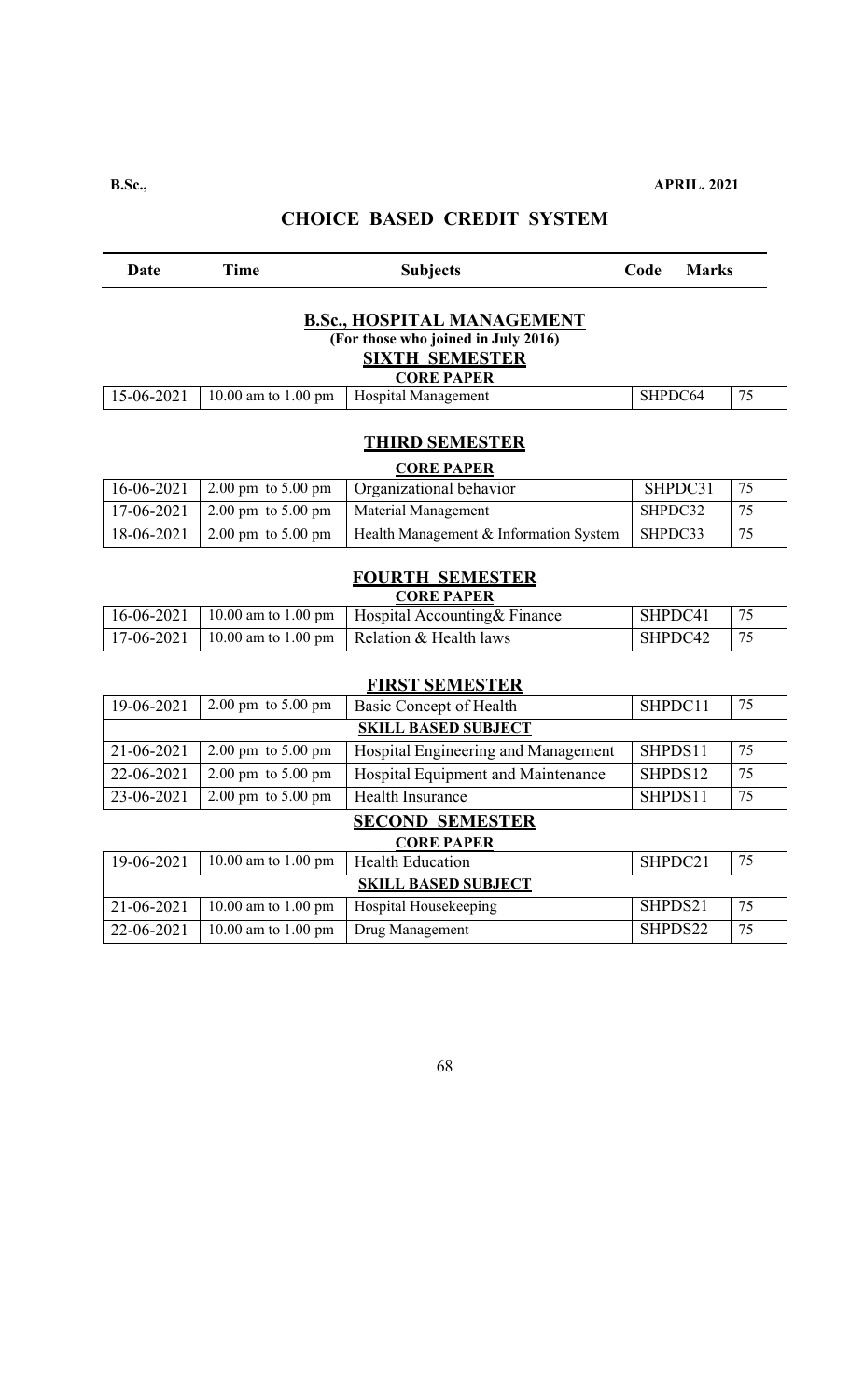**B.Sc., APRIL. 2021** 

# **CHOICE BASED CREDIT SYSTEM**

| Date       | Time                | <b>Subjects</b>             | Code    | <b>Marks</b> |    |
|------------|---------------------|-----------------------------|---------|--------------|----|
|            |                     |                             |         |              |    |
| 15-06-2021 | 10.00 am to 1.00 pm | <b>Strategic Management</b> | SHPJC64 |              | 75 |
|            |                     |                             |         |              |    |

# **THIRD SEMESTER**

| <b>CORE PAPER</b> |                                        |                                                            |         |     |  |
|-------------------|----------------------------------------|------------------------------------------------------------|---------|-----|--|
| 16-06-2021        |                                        | $\vert$ 2.00 pm to 5.00 pm $\vert$ Organizational behavior | SHPJC31 | -75 |  |
| 17-06-2021        | 2.00 pm to 5.00 pm                     | <b>Health Concept</b>                                      | SHPJC32 | -75 |  |
| 18-06-2021        | $2.00 \text{ pm}$ to $5.00 \text{ pm}$ | Hospital Information System                                | SHPJC33 | 75  |  |

# **FOURTH SEMESTER**

| <b>CORE PAPER</b> |                                        |                                         |         |    |  |  |
|-------------------|----------------------------------------|-----------------------------------------|---------|----|--|--|
| 16-06-2021        | 10.00 am to 1.00 pm                    | <b>Accounting for Hospitals</b>         | SHPJC41 | 75 |  |  |
| 17-06-2021        | 10.00 am to 1.00 pm                    | Health laws & Industrial Relation       | SHPJC42 | 75 |  |  |
|                   | <b>FIRST SEMESTER</b>                  |                                         |         |    |  |  |
|                   |                                        | <b>CORE PAPER</b>                       |         |    |  |  |
| 19-06-2021        | $2.00 \text{ pm}$ to $5.00 \text{ pm}$ | Introduction to Hospital Services       | SHPJC11 | 75 |  |  |
|                   | <b>SKILL BASED SUBJECT</b>             |                                         |         |    |  |  |
| 21-06-2021        | $2.00 \text{ pm}$ to $5.00 \text{ pm}$ | Hospital Maintenance                    | SHPJS11 | 75 |  |  |
| 22-06-2021        | $2.00 \text{ pm}$ to $5.00 \text{ pm}$ | Health Insurance                        | SHPJS12 | 75 |  |  |
|                   |                                        | <b>SECOND SEMESTER</b>                  |         |    |  |  |
|                   |                                        | <b>CORE PAPER</b>                       |         |    |  |  |
| 19-06-2021        | 10.00 am to 1.00 pm                    | <b>Economic for Hospital Management</b> | SHPJC21 | 75 |  |  |
|                   | <b>SKILL BASED SUBJECT</b>             |                                         |         |    |  |  |
| 21-06-2021        | 10.00 am to 1.00 pm                    | Hospital Housekeeping                   | SHPJS21 | 75 |  |  |
| 22-06-2021        | 10.00 am to 1.00 pm                    | Drug Management                         | SHPJS22 | 75 |  |  |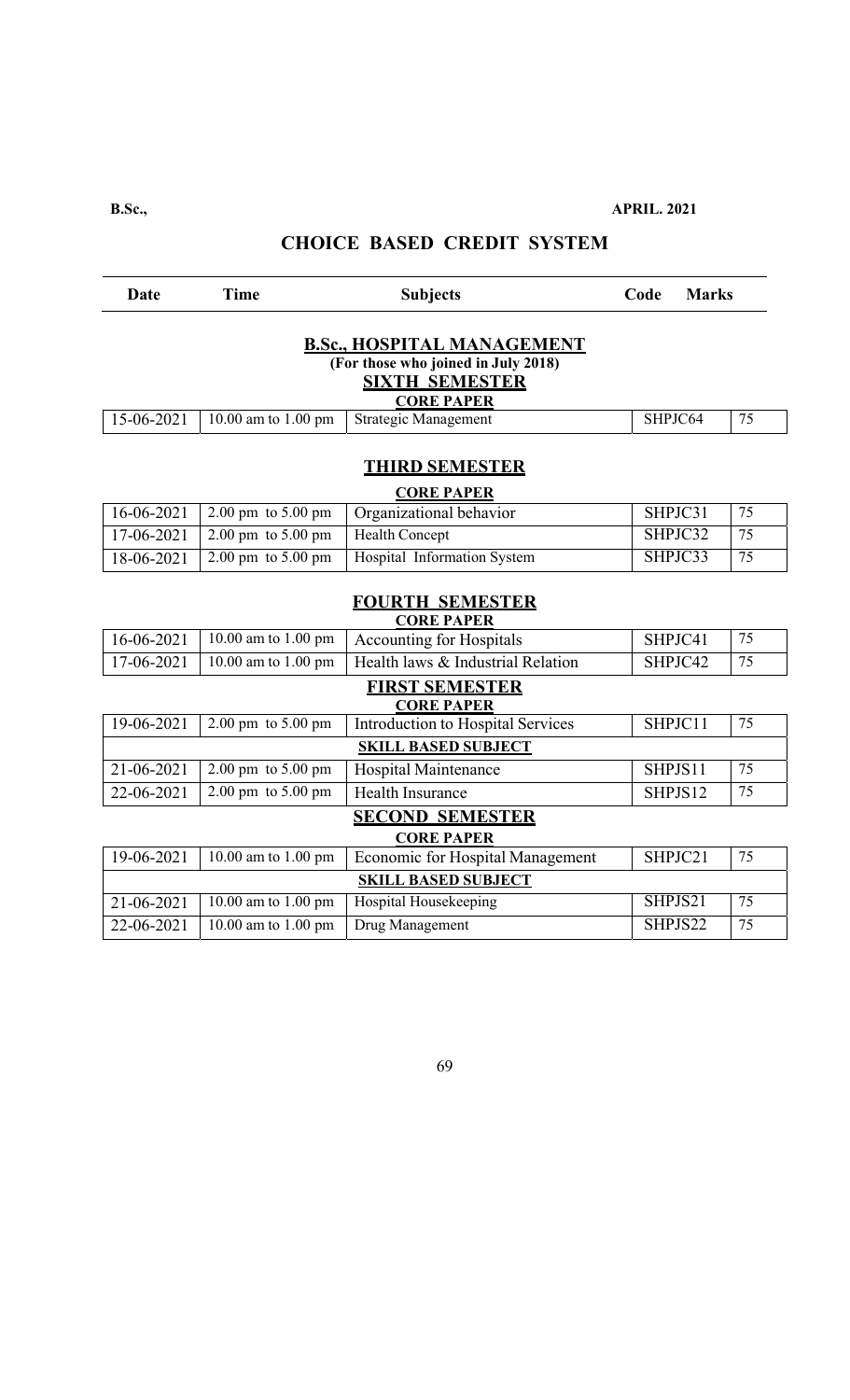| Date                  | Time                                   | <b>Subjects</b>                    | Code    | <b>Marks</b> |    |  |
|-----------------------|----------------------------------------|------------------------------------|---------|--------------|----|--|
| <b>ALLIED SUBJECT</b> |                                        |                                    |         |              |    |  |
| 24-06-2021            | $2.00 \text{ pm}$ to $5.00 \text{ pm}$ | <b>Healthcare Services</b>         | SHPDA11 |              | 75 |  |
| 24-06-2021            | 10.00 am to 1.00 pm                    | <b>Hospital Support Service</b>    | SHPDA21 |              | 75 |  |
| 25-06-2021            | $2.00 \text{ pm}$ to $5.00 \text{ pm}$ | <b>Biomedical Waste Management</b> | SHPDA31 |              | 75 |  |
| 25-06-2021            | 10.00 am to 1.00 pm                    | Front Office Operations            | SHPDA41 |              | 75 |  |
| 26-06-2021            | 10.00 am to 1.00 pm                    | <b>Hygiene and Sanitation</b>      | SHPDA42 |              | 75 |  |
| 28-06-2021            | 10.00 am to 1.00 pm                    | Disaster Management                | SHPDA61 |              | 75 |  |

# **HOSPITAL MANAGEMENT**

#### **(Those who joined in July 2018 and after)**

| 24-06-2021 | $2.00 \text{ pm}$ to $5.00 \text{ pm}$ | Management for Hospital Services        | SHPJA11 | 75 |
|------------|----------------------------------------|-----------------------------------------|---------|----|
| 24-06-2021 | 10.00 am to 1.00 pm                    | <b>Bio Statistics</b>                   | SHPJA21 | 75 |
| 25-06-2021 | $2.00 \text{ pm}$ to $5.00 \text{ pm}$ | <b>Biomedical Waste Management</b>      | SHPJA31 | 75 |
| 25-06-2021 | 10.00 am to 1.00 pm                    | <b>Hospital Front Office Operations</b> | SHPJA41 | 75 |
| 26-06-2021 | 10.00 am to 1.00 pm                    | <b>Infection Control</b>                | SHPJA42 | 75 |
| 28-06-2021 | 10.00 am to 1.00 pm                    | Disaster Management                     | SHPJA61 | 75 |

#### **B.Sc. RURAL DEVELOPMENT SCIENCE (For those who joined in July 2008) FIFTH SEMESTER SKILL BASED SUBJECT**

| 15-06-2021   2.00 pm to 5.00 pm   Plantation and Medicinal Crops<br>SRD8S5 |
|----------------------------------------------------------------------------|
|----------------------------------------------------------------------------|

#### **SIXTH SEMESTER**

#### **SKILL BASED SUBJECT**

| SRD8S61<br>75<br>  15-06-2021   10.00 am to 1.00 pm   Computer Applications in Rural<br>Development |  |
|-----------------------------------------------------------------------------------------------------|--|
|-----------------------------------------------------------------------------------------------------|--|

| <b>THIRD SEMESTER</b> |
|-----------------------|
|                       |

#### **CORE PAPER**

| $16 - 06 - 2021$ |                                                | $\vert$ 2.00 pm to 5.00 pm $\vert$ Population Dynamics | SRD8C31    |    |
|------------------|------------------------------------------------|--------------------------------------------------------|------------|----|
|                  | 17-06-2021   2.00 pm to 5.00 pm   Horticulture |                                                        | SRD8C32 75 |    |
| 18-06-2021       |                                                | 2.00 pm to 5.00 pm   Rural Industries $&$ Management   | SRD8C33    | 75 |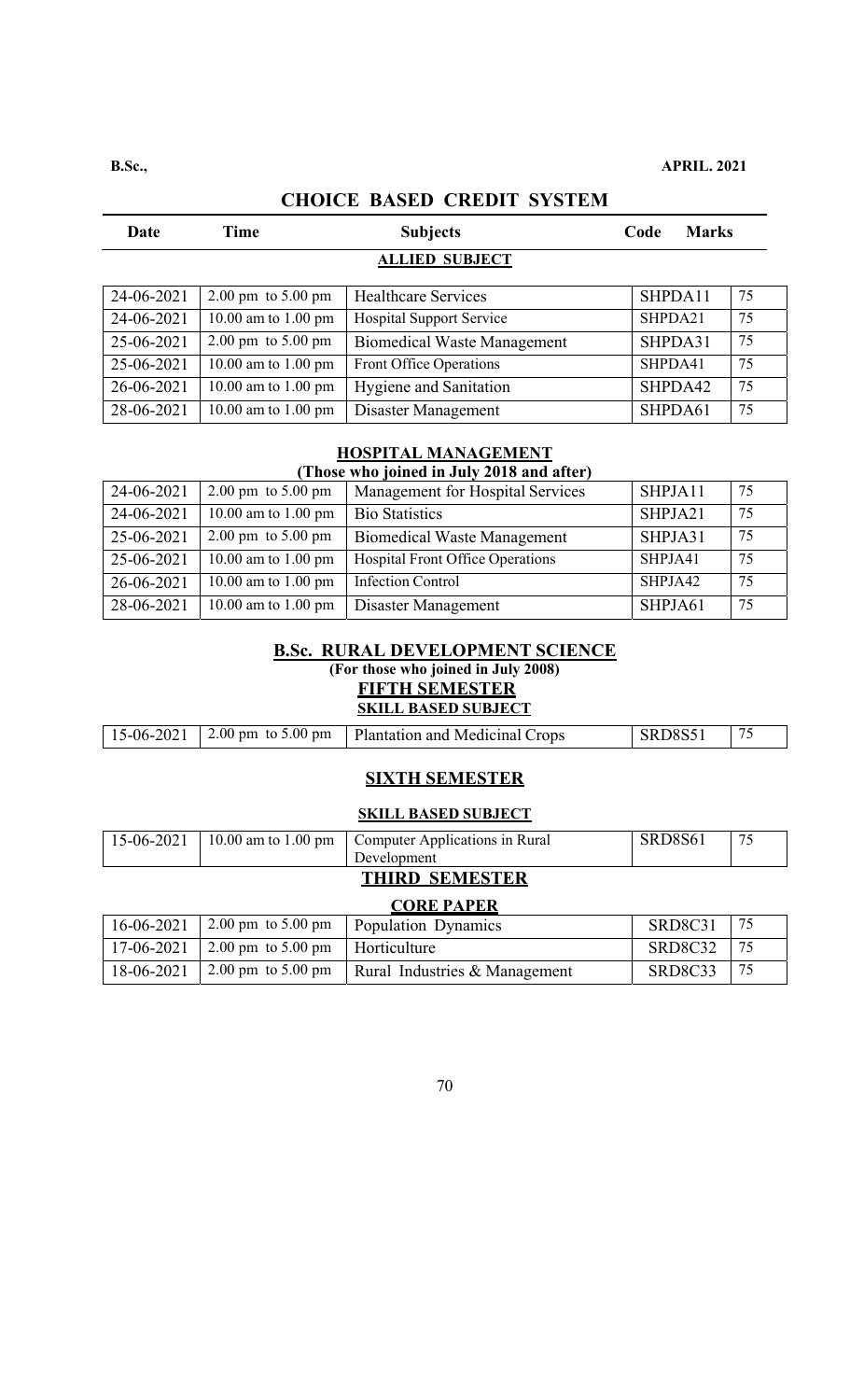| Date       | Time                          | <b>Subjects</b>             | Code | <b>Marks</b> |    |
|------------|-------------------------------|-----------------------------|------|--------------|----|
|            |                               | <b>FOURTH SEMESTER</b>      |      |              |    |
|            |                               | <b>CORE PAPER</b>           |      |              |    |
| 16-06-2021 | 10.00 am to 1.00 pm           | Crop Husbandry              |      | SRD8C41      | 75 |
| 17-06-2021 | 10.00 am to 1.00 pm           | General Psychology          |      | SRD8C42      | 75 |
| 18-06-2021 | 10.00 am to $1.00 \text{ pm}$ | Social Research Methodology |      | SRD8C43      | 75 |

#### **FIRST SEMESTER**

# **CORE PAPER**

| 19-06-2021                 | $2.00 \text{ pm}$ to $5.00 \text{ pm}$ | Rural Society in India - I       | SRD8C11        | 75 |  |
|----------------------------|----------------------------------------|----------------------------------|----------------|----|--|
| <b>SKILL BASED SUBJECT</b> |                                        |                                  |                |    |  |
| 21-06-2021                 | $12.00 \text{ pm}$ to 5.00 pm          | Introduction to Energy Science   | SRD8S11        | 75 |  |
| 22-06-2021                 | $2.00 \text{ pm}$ to $5.00 \text{ pm}$ | Introduction to Animal Husbandry | <b>SRD8S12</b> | 75 |  |

#### **SECOND SEMESTER**

| <b>CORE PAPER</b> |                               |                                    |         |    |  |
|-------------------|-------------------------------|------------------------------------|---------|----|--|
| 19-06-2021        | 10.00 am to 1.00 pm           | Rural Economics                    | SRD8C21 | 75 |  |
|                   | <b>SKILL BASED SUBJECT</b>    |                                    |         |    |  |
| 21-06-2021        | 10.00 am to $1.00 \text{ pm}$ | Live Stock Production & Management | SRD8S21 | 75 |  |
| 22-06-2021        | 10.00 am to 1.00 pm           | <b>Fundamentals of Computer</b>    | SRD8S22 | 75 |  |

# **B.Sc. RURAL DEVELOPMENT SCIENCE**

**(For those who joined in July 2018) THIRD SEMESTER** 

# **CORE PAPER**

| 17-06-2021 | 2.00 pm to 5.00 pm | UVINE 1 A1 EIN<br>Demography               | SRDJC31 | 75 |
|------------|--------------------|--------------------------------------------|---------|----|
| 18-06-2021 |                    | 2.00 pm to 5.00 pm Commercial Horticulture | SRDJC32 | 75 |
| 19-06-2021 | 2.00 pm to 5.00 pm | Rural Industries & Management              | SRDJC33 | 75 |

# **FOURTH SEMESTER**

### **CORE PAPER**

|            | 17-06-2021   10.00 am to 1.00 pm   Agronomy |                                                           | SRDJC41 |    |
|------------|---------------------------------------------|-----------------------------------------------------------|---------|----|
| 18-06-2021 |                                             | $10.00$ am to 1.00 pm $\vert$ General Psychology          | SRDJC42 | 75 |
| 19-06-2021 |                                             | 10.00 am to 1.00 pm   Social Problems and Rural Education | SRDJC43 | 75 |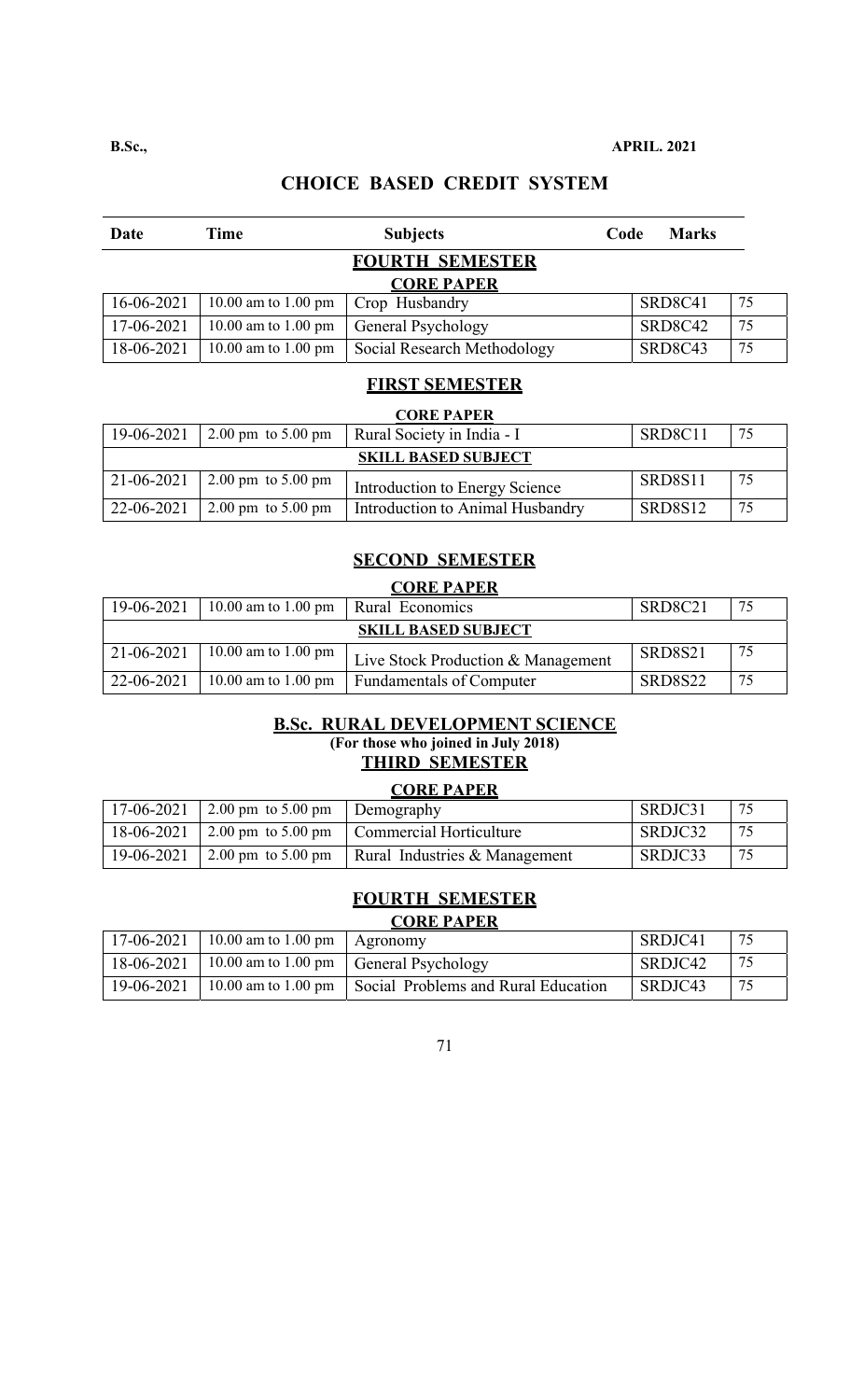| Date       | Time                                   | <b>Subjects</b>                                      | Code | <b>Marks</b> |    |
|------------|----------------------------------------|------------------------------------------------------|------|--------------|----|
|            |                                        | <b>FIRST SEMESTER</b>                                |      |              |    |
|            |                                        | <b>CORE PAPER</b>                                    |      |              |    |
| 21-06-2021 | $2.00 \text{ pm}$ to $5.00 \text{ pm}$ | Rural Society in India - I                           |      | SRDJC11      | 75 |
| 22-06-2021 | $2.00 \text{ pm}$ to $5.00 \text{ pm}$ | <b>Introduction to Animal Husbandry</b>              |      | SRDJC12      | 75 |
|            |                                        | <b>SECOND SEMESTER</b>                               |      |              |    |
|            |                                        | <b>CORE PAPER</b>                                    |      |              |    |
| 21-06-2021 | 10.00 am to 1.00 pm                    | Rural Economic Cooperation                           |      | SRDJC21      | 75 |
| 22-06-2021 | 10.00 am to 1.00 pm                    | <b>Computer Applications in Rural</b><br>Development |      | SRDJC22      | 75 |

#### **RURAL DEVELOPMENT SCIENCE ALLIED SUBJECT**

| 23-06-2021 | $2.00 \text{ pm}$ to $5.00 \text{ pm}$ | Fundamentals of Life Science - I | SRD8A11        | 75 |
|------------|----------------------------------------|----------------------------------|----------------|----|
| 23-06-2021 | 10.00 am to 1.00 pm                    | <b>Applied Botany</b>            | SRD8A21        | 75 |
| 24-06-2021 | $2.00 \text{ pm}$ to $5.00 \text{ pm}$ | Plant Pathology                  | SRD8A31        | 75 |
| 24-06-2021 | 10.00 am to 1.00 pm                    | Crop Entomology                  | SRD8A41        | 75 |
| 25-06-2021 | $2.00 \text{ pm}$ to $5.00 \text{ pm}$ | Agronomy                         | SRD8A32        | 75 |
| 25-06-2021 | 10.00 am to 1.00 pm                    | <b>Commercial Horticulture</b>   | <b>SRD8A42</b> | 75 |
| 26-06-2021 | $2.00 \text{ pm}$ to $5.00 \text{ pm}$ | Dairy Science                    | SRD8A51        | 75 |
| 26-06-2021 | 10.00 am to 1.00 pm                    | <b>Poultry Science</b>           | SRD8A61        | 75 |

# **RURAL DEVELOPMENT SCIENCE**

#### **(Those who joined in July 2018 and after)**

| <b>Elective Paper</b> |
|-----------------------|
|-----------------------|

| 23-06-2021 | $2.00 \text{ pm}$ to $5.00 \text{ pm}$ | Fundamentals of Life Science - I                   | SRDJT11 | 75 |
|------------|----------------------------------------|----------------------------------------------------|---------|----|
| 23-06-2021 | 10.00 am to 1.00 pm                    | Applied Botany - II                                | SRDJT21 | 75 |
| 24-06-2021 | $2.00 \text{ pm}$ to $5.00 \text{ pm}$ | Introduction to Energy Science                     | SRDJT12 | 75 |
| 24-06-2021 | 10.00 am to 1.00 pm                    | Live Stock Production & Management                 | SRDJT22 | 75 |
| 25-06-2021 | $2.00 \text{ pm}$ to $5.00 \text{ pm}$ | Plant Pathology                                    | SRDJT31 | 75 |
| 25-06-2021 | 10.00 am to 1.00 pm                    | Crop Entomology                                    | SRDJT41 | 75 |
| 26-06-2021 | $2.00 \text{ pm}$ to $5.00 \text{ pm}$ | Rural Entrepreneurship Development                 | SRDJT32 | 75 |
| 26-06-2021 | 10.00am to $1.00$ pm                   | Local Water Resource Management                    | SRDJT42 | 75 |
| 28-06-2021 | $2.00 \text{ pm}$ to $5.00 \text{ pm}$ | Dairy Science                                      | SRDJT51 | 75 |
| 28-06-2021 | 10.00 am to 1.00 pm                    | <b>Poultry Science</b>                             | SRDJT61 | 75 |
| 29-06-2021 | $2.00 \text{ pm}$ to $5.00 \text{ pm}$ | Plant and Medicinal Crops                          | SRDJT52 | 75 |
| 29-06-2021 | 10.00 am to 1.00 pm                    | Rural Development Project Planning &<br>Evaluation | SRDJT62 | 75 |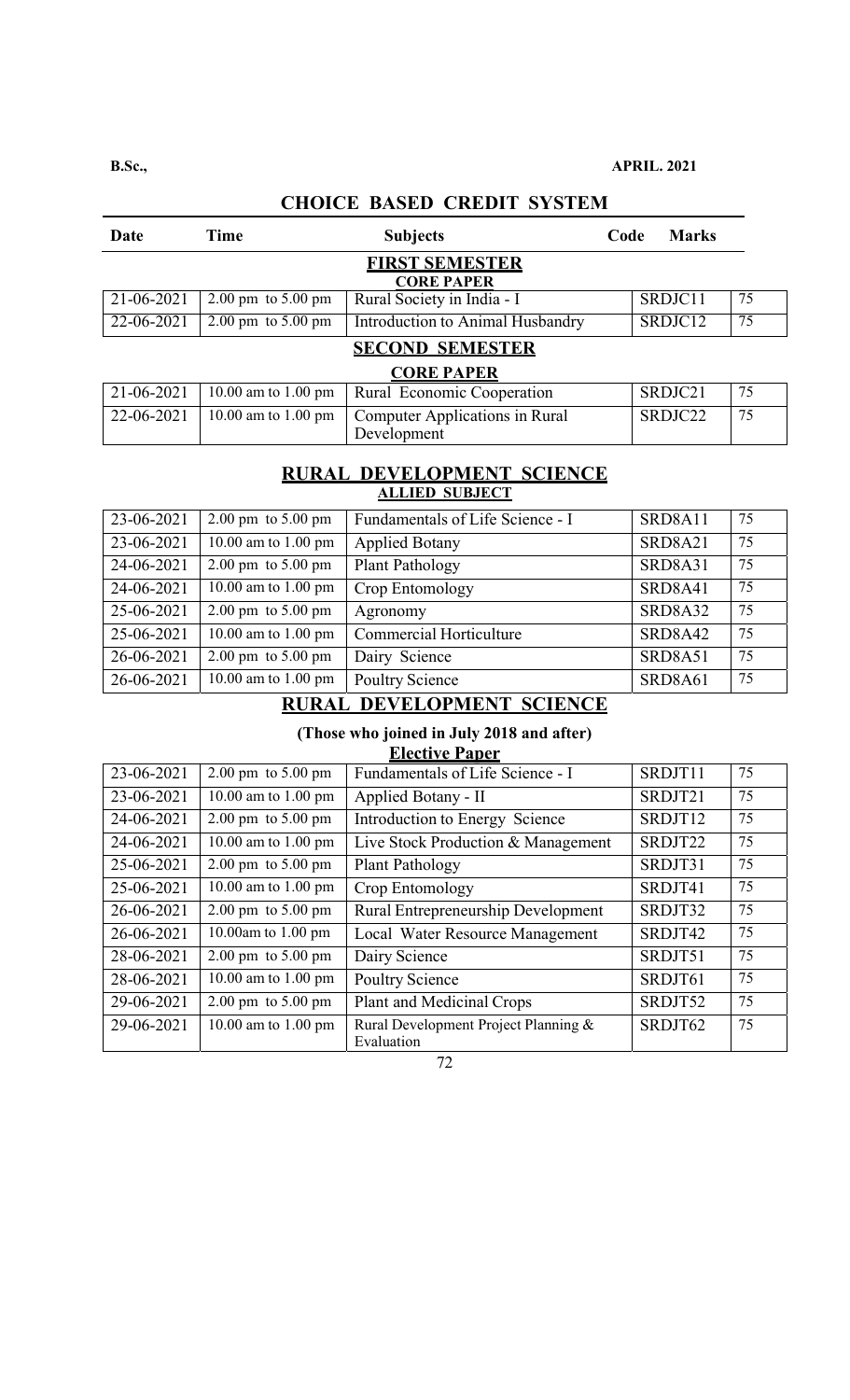| Date                                                                                    | <b>Time</b>                            | <b>Subjects</b>                            | <b>Marks</b><br>Code |    |  |  |  |
|-----------------------------------------------------------------------------------------|----------------------------------------|--------------------------------------------|----------------------|----|--|--|--|
| <b>B.Sc. PSYCHOLOGY</b><br>(For those who joined in July 2012)<br><b>FIFTH SEMESTER</b> |                                        |                                            |                      |    |  |  |  |
| 15-06-2021                                                                              | 2.00 pm to $5.00$ pm                   | Counseling and Guidance                    | SPSCC54              | 75 |  |  |  |
| <b>SKILL BASED SUBJECT</b>                                                              |                                        |                                            |                      |    |  |  |  |
| 16-06-2021                                                                              | $2.00 \text{ pm}$ to $5.00 \text{ pm}$ | <b>NLP</b> Techniques                      | SPSCS51              | 75 |  |  |  |
| <b>SIXTH SEMESTER</b><br><b>SKILL BASED SUBJECT</b>                                     |                                        |                                            |                      |    |  |  |  |
| 15-06-2021                                                                              | 10.00 am to 1.00 pm                    | Personality Profile Through<br>Handwriting | SPSCS61              | 75 |  |  |  |
| 16-06-2021                                                                              | 10.00 am to 1.00 pm                    | Techniques in Handing Emotions             | SPSCS62              | 75 |  |  |  |
|                                                                                         |                                        | <b>THIRD SEMESTER</b><br><b>CORE PAPER</b> |                      |    |  |  |  |
| 17-06-2021                                                                              | $2.00 \text{ pm}$ to $5.00 \text{ pm}$ | Developmental Psychology - I               | SPSCC31              | 75 |  |  |  |
| 18-06-2021                                                                              | 2.00 pm to 5.00 pm                     | Experimental Psychology - I                | SPSCC32              | 75 |  |  |  |
|                                                                                         |                                        | <b>SKILL BASED SUBJECT</b>                 |                      |    |  |  |  |
| 19-06-2021                                                                              | $2.00 \text{ pm}$ to $5.00 \text{ pm}$ | <b>Transactional Analysis</b>              | SPSCS31              | 75 |  |  |  |
| <b>FOURTH SEMESTER</b><br><b>CORE PAPER</b>                                             |                                        |                                            |                      |    |  |  |  |
| 17-06-2021                                                                              | 10.00 am to 1.00 pm                    | Developmental Psychology - II              | SPSCC41              | 75 |  |  |  |
| 18-06-2021                                                                              | 10.00 am to 1.00 pm                    | Experimental Psychology - $II$             | SPSCC42              | 75 |  |  |  |
|                                                                                         |                                        | <b>SKILL BASED SUBJECT</b>                 |                      |    |  |  |  |
| 19-06-2021                                                                              | 10.00 am to 1.00 pm                    | Disaster Management                        | SPSCS41              | 75 |  |  |  |
|                                                                                         |                                        | <b>FIRST SEMESTER</b><br><b>CORE PAPER</b> |                      |    |  |  |  |

|  | 21-06-2021   2.00 pm to 5.00 pm   General Psychology - I                    | SPSCC31             |  |
|--|-----------------------------------------------------------------------------|---------------------|--|
|  | $\mid$ 22-06-2021 $\mid$ 2.00 pm to 5.00 pm $\mid$ Physiological Psychology | SPSCC <sub>12</sub> |  |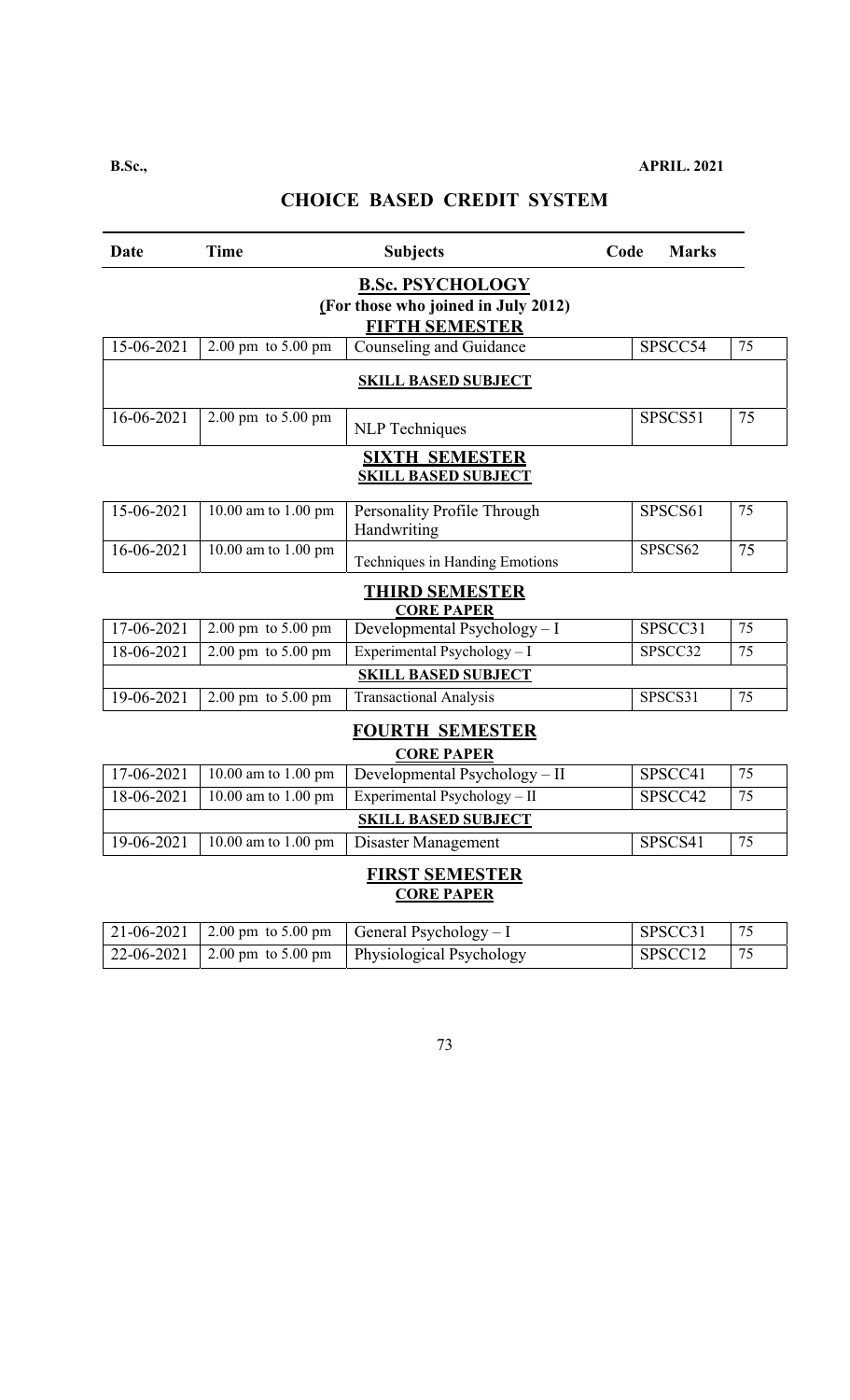# **Date** Time Subjects Code Marks **SECOND SEMESTER CORE PAPER**  21-06-2021 | 10.00 am to 1.00 pm | General Psychology – II | SPSCC21 | 75  $22-06-2021$  | 10.00 am to 1.00 pm | Theories of Personality | SPSCC22 | 75 **B.Sc. PSYCHOLOGY (For those who joined in July 2018) FIFTH SEMESTER SIXTH SEMESTER THIRD SEMESTER CORE PAPER**   $17-06-2021$  2.00 pm to 5.00 pm Developmental Psychology - I SPSJC31 75  $18-06-2021$  2.00 pm to 5.00 pm Experimental Psychology - I SPSJC32 75 **SKILL BASED SUBJECT**  19-06-2021 2.00 pm to 5.00 pm Transactional Analysis SPSJC32 75  **FOURTH SEMESTER CORE PAPER**  17-06-2021 10.00 am to 1.00 pm Social psychology SPSJC41 75 **SKILL BASED SUBJECT**  18-06-2021 | 10.00 am to 1.00 pm | Psychology for Success | SPSJS41 | 75 15-06-2021 2.00 pm to 5.00 pm Guidance &Counseling SPSJC54 75 **SKILL BASED SUBJECT**   $16-06-2021$   $2.00 \text{ pm}$  to 5.00 pm Basic Skills in Counseling SPSJS51  $\frac{1}{5}$ 15-06-2021 | 10.00 am to 1.00 pm | Trauma Psychology | SPSJS62 | 75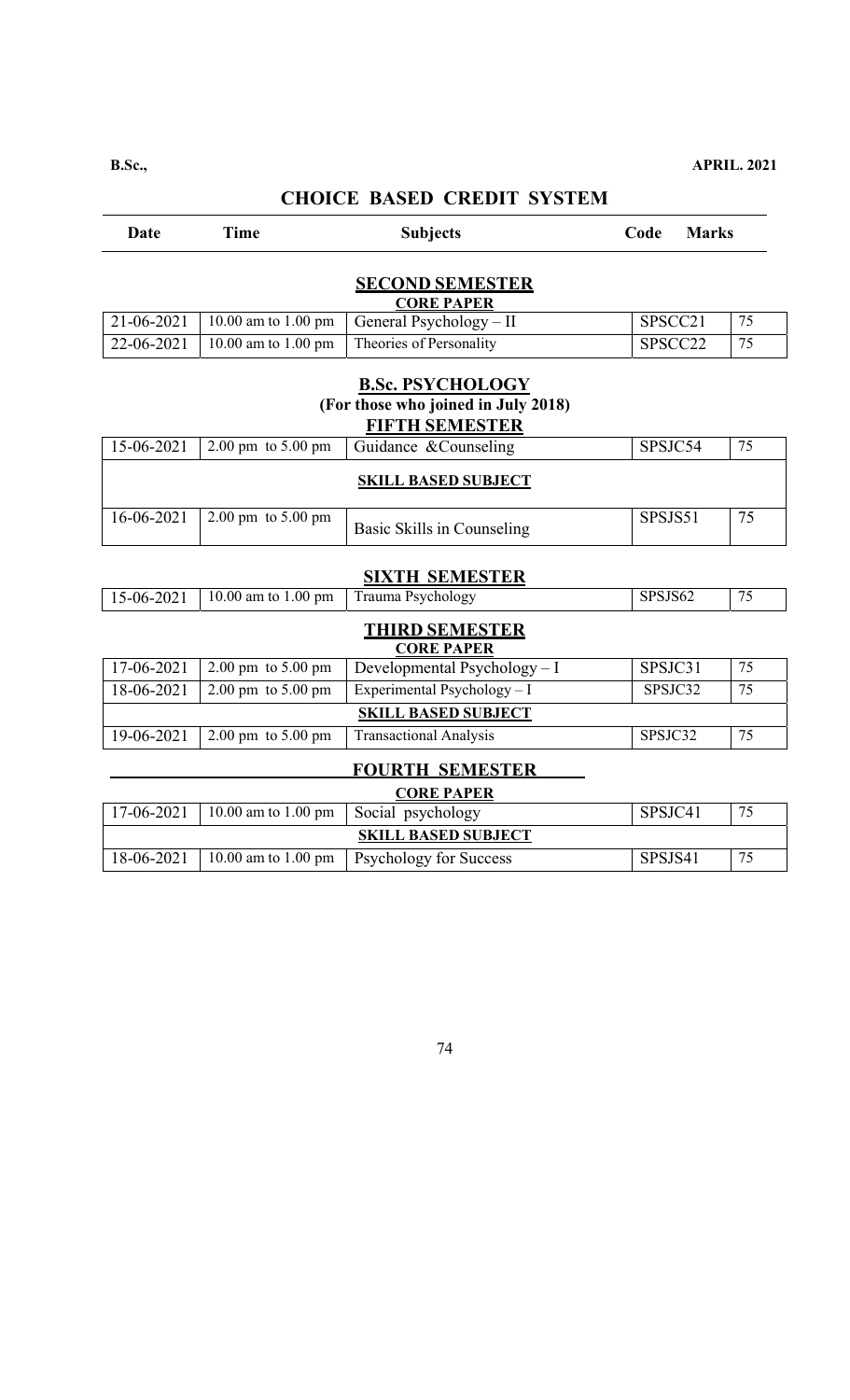# **Date** Time Subjects Code Marks **FIRST SEMESTER CORE PAPER**   $21-06-2021$  2.00 pm to 5.00 pm General Psychology – I SPSJC11 75 22-06-2021 | 2.00 pm to 5.00 pm | Developmental Psychology – I | SPSJC12 |  $75$ **SECOND SEMESTER CORE PAPER**  21-06-2021 | 10.00 am to 1.00 pm | General Psychology – II SPSJC21 | 75  $22-06-2021$  10.00 am to 1.00 pm Developmental Psychology – II SPSJC22 75 **ALLIED SUBJECT**  23-06-2021 2.00 pm to 5.00 pm | Health Psychology | SPSCA11 | 75 23-06-2021 | 10.00am to 1.00 pm | Yoga Psychology | SPSCA21 | 75 24-06-2021 2.00 pm to 5.00 pm Descriptive Statistics for Psychology SPSCA31  $\mid$  75 24-06-2021 10.00 am to 1.00 pm Statistical Reasoning Psychology SPSCA41 75  $25-06-2021$  | 10.00 am to 1.00 pm | Marketing and consumer behavior | SPSCA61 | 75 **B.Sc., PSYCHOLOGY (For those who joined in July 2018)**   $23-06-2021$  2.00 pm to 5.00 pm Theories of Personality SPSJA11 75 23-06-2021 | 10.00 am to 1.00 pm | Family Psychology - II SPSJA21 | 75  $24-06-2021$  2.00 pm to 5.00 pm Descriptive Statistics for Psychology SPSJA31 75 24-06-2021 | 10.00 am to 1.00 pm | Statistical Reasoning Psychology | SPSJA41 |  $75$ **ELECTIVE**  $25-06-2021$  | 10.00 am to 1.00 pm | Marketing and consumer behavior | SPSJT61 | 75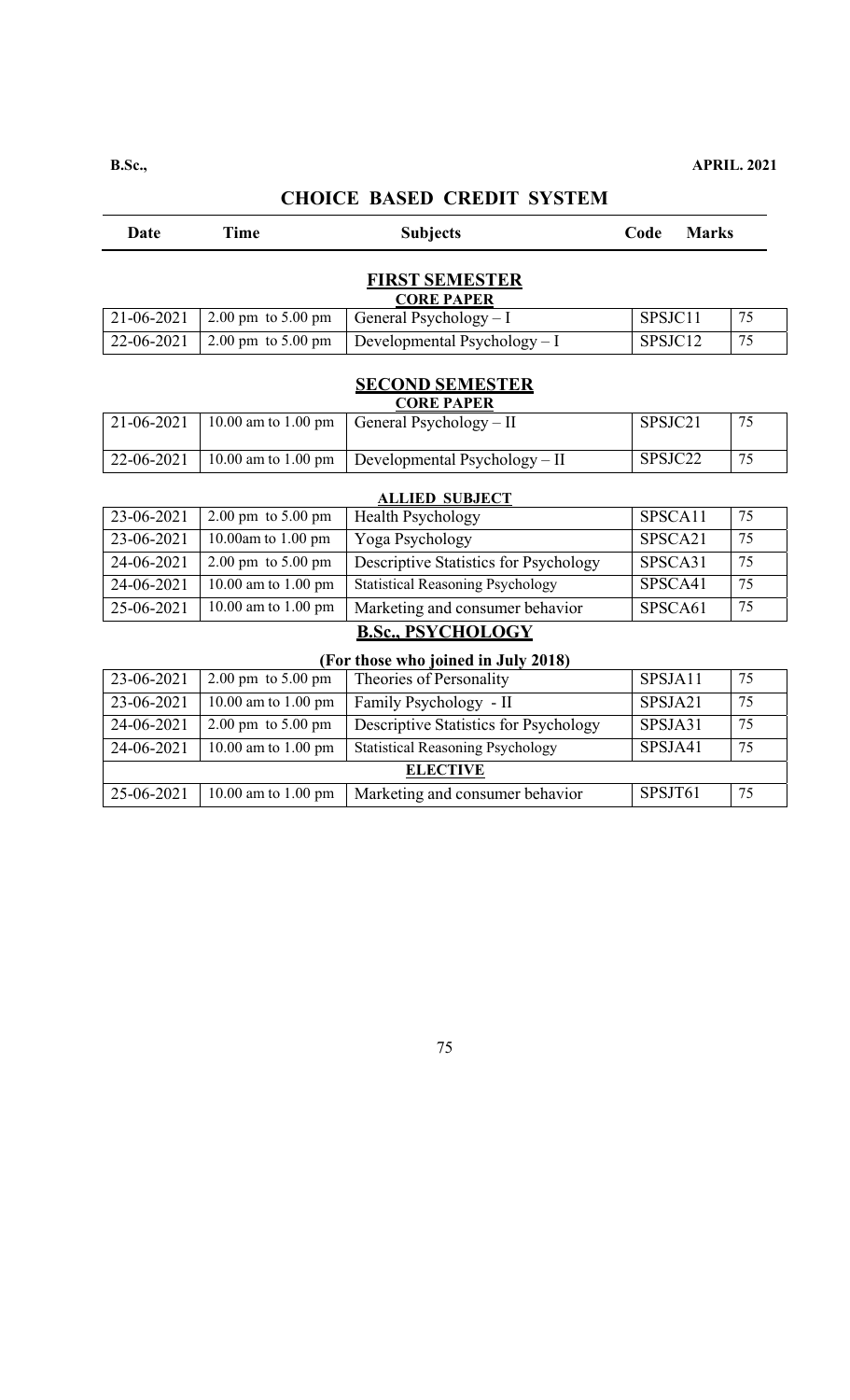| Date                                       | <b>Time</b>                                  | <b>Subjects</b>                                                        | Code    | <b>Marks</b> |    |  |  |
|--------------------------------------------|----------------------------------------------|------------------------------------------------------------------------|---------|--------------|----|--|--|
|                                            |                                              | <b>B.Sc. PHYSICAL EDUCATION</b><br>(For those who joined in July 2012) |         |              |    |  |  |
| FIFTH SEMESTER                             |                                              |                                                                        |         |              |    |  |  |
|                                            |                                              | <b>SKILL BASED SUBJECT</b>                                             |         |              |    |  |  |
| 15-06-2021                                 | $2.00 \overline{pm}$ to $5.00 \overline{pm}$ | Sports Physiotherapy                                                   | SPDCS51 |              | 75 |  |  |
|                                            |                                              | <b>SIXTH SEMESTER</b>                                                  |         |              |    |  |  |
| 15-06-2021                                 | 10.00 am to 1.00 pm                          | <b>Fitness Management</b>                                              | SPDCS63 |              | 75 |  |  |
|                                            | <b>THIRD SEMESTER</b><br><b>CORE PAPER</b>   |                                                                        |         |              |    |  |  |
| $16 - 06 - 2021$                           | $2.00 \text{ pm}$ to $5.00 \text{ pm}$       | Test and Measurement in Physical<br>Education                          |         | SPDCC31      | 75 |  |  |
| 17-06-2021                                 | $2.00 \text{ pm}$ to $5.00 \text{ pm}$       | Anatomy and Physiology                                                 |         | SPDCC32      | 75 |  |  |
|                                            |                                              | <b>SKILL BASED SUBJECT</b>                                             |         |              |    |  |  |
| 18-06-2021                                 | 2.00 pm to 5.00 pm                           | <b>Statistics in Physical Education</b>                                | SPDCS31 |              | 75 |  |  |
|                                            |                                              | <b>FOURTH SEMESTER</b><br><b>CORE PAPER</b>                            |         |              |    |  |  |
| 16-06-2021                                 | $\overline{10.00}$ am to 1.00 pm             | Theories of Major Games - II                                           |         | SPDCC41      | 75 |  |  |
|                                            |                                              | <b>SKILL BASED SUBJECT</b>                                             |         |              |    |  |  |
| $17 - 06 - 2021$                           | 10.00 am to 1.00 pm                          | Introduction to computer Education                                     | SPDCS41 |              | 75 |  |  |
| <b>FIRST SEMESTER</b><br><b>CORE PAPER</b> |                                              |                                                                        |         |              |    |  |  |
| 19-06-2021                                 | 2.00 pm to 5.00 pm                           | Foundation of Physical Education and<br>Sports                         |         | SPDCC11      | 75 |  |  |
| 21-06-2021                                 | $2.00 \text{ pm}$ to $5.00 \text{ pm}$       | Organization and Administration in<br>Physical Education               |         | SPDCC12      | 75 |  |  |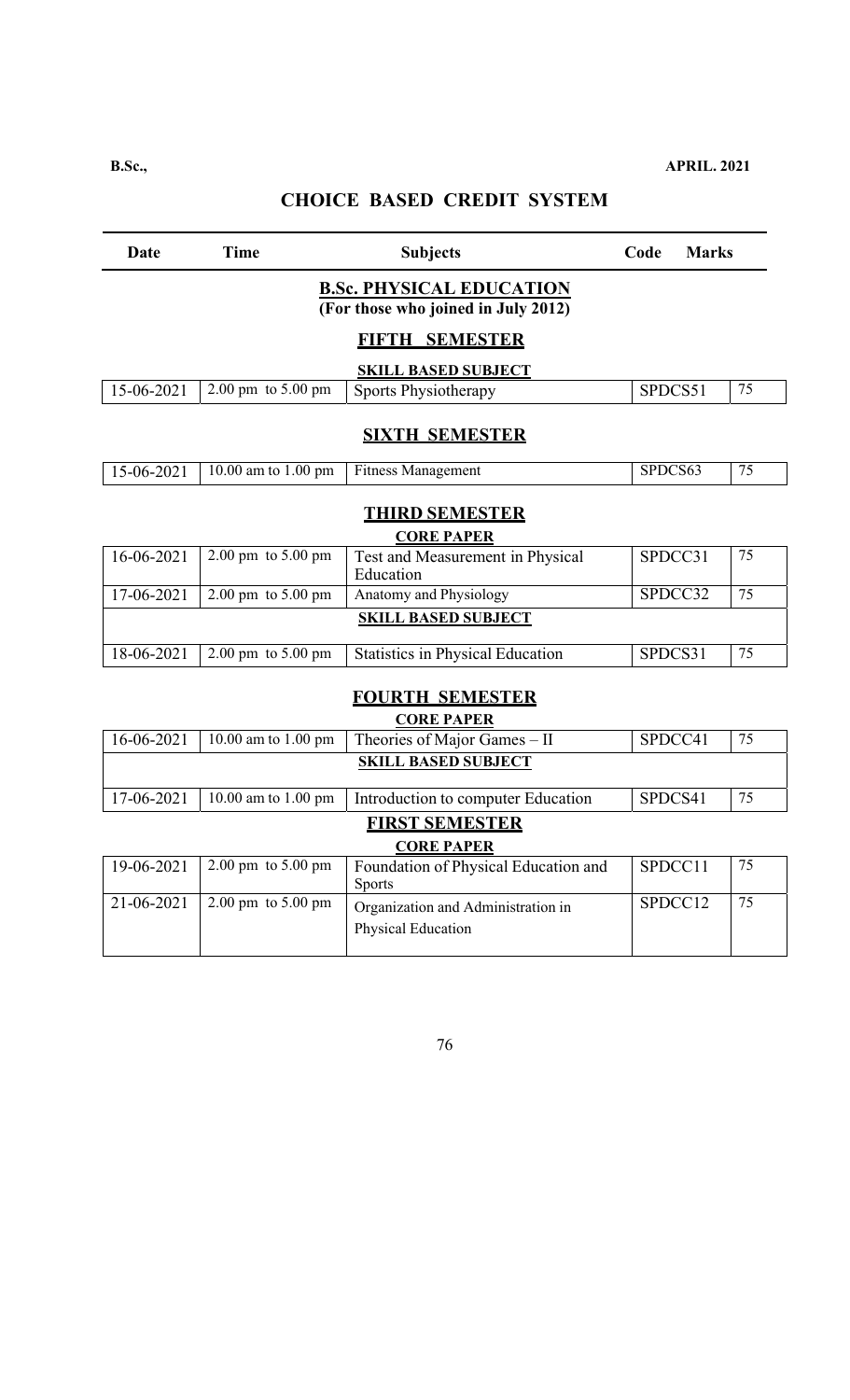| <b>STATE OF STATE OF STATE OF STATE OF STATE OF STATE OF STATE OF STATE OF STATE OF STATE OF STATE OF STATE OF S</b> |  |
|----------------------------------------------------------------------------------------------------------------------|--|
|----------------------------------------------------------------------------------------------------------------------|--|

| Date                   | Time | <b>Subjects</b>                                                                        | Code | <b>Marks</b> |    |  |
|------------------------|------|----------------------------------------------------------------------------------------|------|--------------|----|--|
| <b>SECOND SEMESTER</b> |      |                                                                                        |      |              |    |  |
|                        |      | <b>CORE PAPER</b>                                                                      |      |              |    |  |
| 19-06-2021             |      | 10.00 am to 1.00 pm   Theories of Major Gomes – I and Track   SPDCC21<br>$&$ Field – I |      |              | 75 |  |

### **B.Sc. PHYSICAL EDUCATION (For those who joined in July 2018 and After)**

# **FIFTH SEMESTER**

|                       |                                 | <b>SKILL BASED SUBJECT</b>  |         |    |  |  |
|-----------------------|---------------------------------|-----------------------------|---------|----|--|--|
|                       | 15-06-2021   2.00 pm to 5.00 pm | <b>Sports Physiotherapy</b> | SPDJS51 | 75 |  |  |
| <b>SIXTH SEMESTER</b> |                                 |                             |         |    |  |  |

| $-2021$<br>5-06- | $10.00$ am to<br>$1.00 \text{ pm}$ | Physiology<br>Exercise | DJOV. | $\sim$ $\sim$<br>ب |
|------------------|------------------------------------|------------------------|-------|--------------------|

### **THIRD SEMESTER**

### **CORE PAPER**

| 16-06-2021                 | $2.00 \text{ pm}$ to $5.00 \text{ pm}$ | Theories of Major Games $-1$ & track | SPDJC31 | 75 |  |  |
|----------------------------|----------------------------------------|--------------------------------------|---------|----|--|--|
|                            |                                        | $&$ Field - I                        |         |    |  |  |
| 17-06-2021                 | $2.00 \text{ pm}$ to $5.00 \text{ pm}$ | Anatomy and Physiology               | SPDJC32 | 75 |  |  |
| <b>SKILL BASED SUBJECT</b> |                                        |                                      |         |    |  |  |
| 18-06-2021                 | $2.00 \text{ pm}$ to $5.00 \text{ pm}$ | Methods in Physical Education        | SPDJS31 | 75 |  |  |

### **FOURTH SEMESTER**

# **CORE PAPER**  16-06-2021 10.00 am to 1.00 pm Statistics in Physical Education SPDJC41 75 **SKILL BASED SUBJECT**  17-06-2021 10.00 am to 1.00 pm Computer Education SPDJS41 75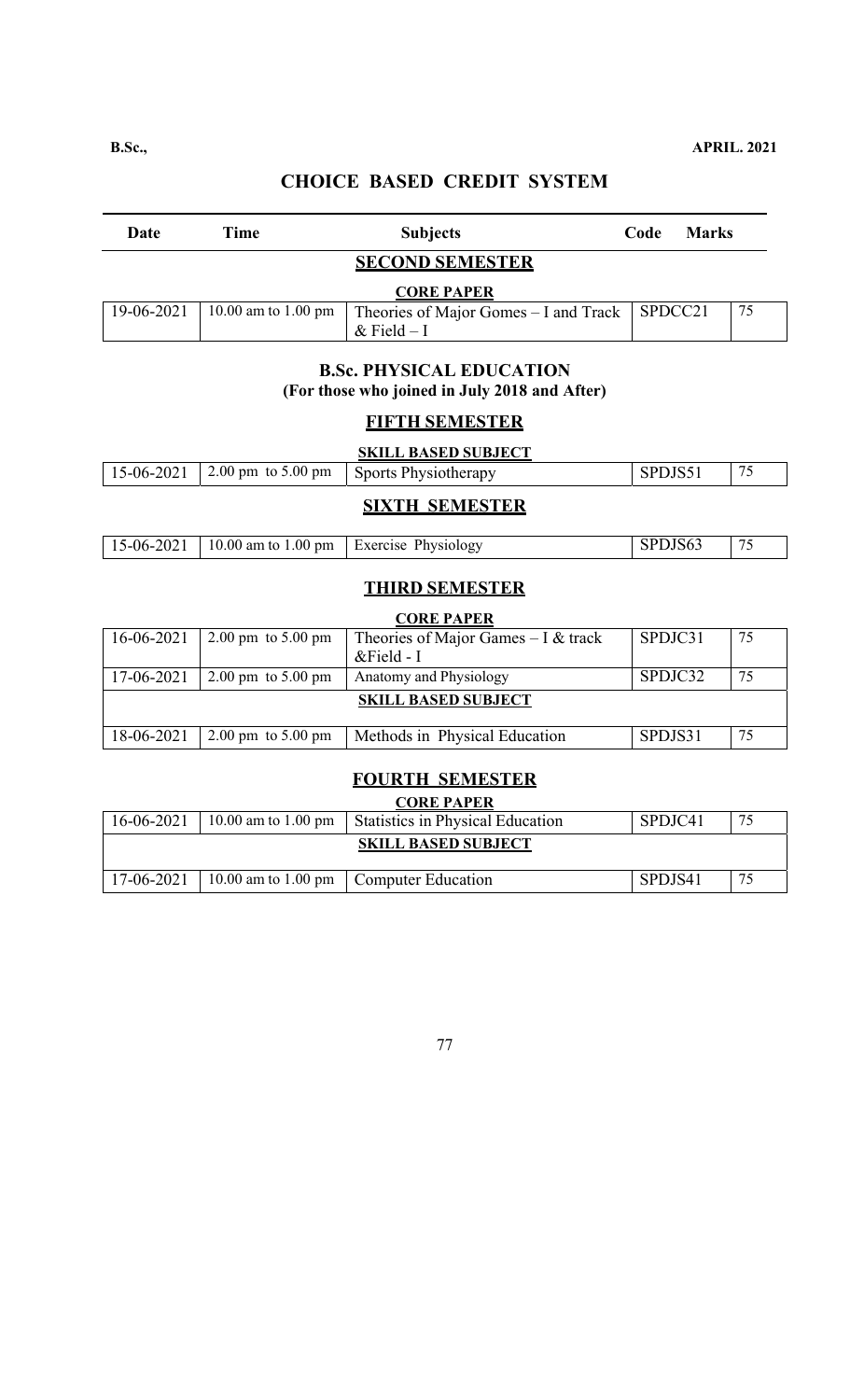| Date                                       | Time                                   | <b>Subjects</b>                                                | Code    | <b>Marks</b> |    |  |
|--------------------------------------------|----------------------------------------|----------------------------------------------------------------|---------|--------------|----|--|
| <b>FIRST SEMESTER</b><br><b>CORE PAPER</b> |                                        |                                                                |         |              |    |  |
| 19-06-2021                                 | $2.00 \text{ pm}$ to $5.00 \text{ pm}$ | Organization Administration &<br>Methods in Physical Education | SPDJC11 |              | 75 |  |
| 21-06-2021                                 | $2.00 \text{ pm}$ to $5.00 \text{ pm}$ | Foundation of Physical Education and<br><b>Sports</b>          | SPDJC12 |              | 75 |  |

### **SECOND SEMESTER**

| <b>CORE PAPER</b> |                                        |                                                                |         |  |  |  |  |
|-------------------|----------------------------------------|----------------------------------------------------------------|---------|--|--|--|--|
| 19-06-2021        | 10.00am to 1.00 pm                     | Test, Measurement & Evaluation in<br><b>Physical Education</b> | SPDJC21 |  |  |  |  |
|                   | <b>NIIVALO LE PINILO LEIONI</b><br>n a |                                                                |         |  |  |  |  |

### **B.Sc., PHYSICAL EDUCATION**

### **ALLIED SUBJECT**

| 23-06-2021 | $12.00 \text{ pm}$ to 5.00 pm | Theories of Yoga and Gymnastics        | SPDCA11 | 75  |
|------------|-------------------------------|----------------------------------------|---------|-----|
| 23-06-2021 | 10.00am to 1.00 pm            | Methods in Physical Education          | SPDCA41 | 75  |
| 24-06-2021 | 2.00 pm to $5.00$ pm          | <b>Sports Training Methods</b>         | SPDCA51 | 75  |
| 24-06-2021 | 10.00am to 1.00 pm            | Theories of Specialization Major games | SPDCA61 | -75 |

### **B.Sc., PHYSICAL EDUCATION**

### **(For those who joined in July 2018 and after)**

| 23-06-2021              | $2.00 \text{ pm}$ to $5.00 \text{ pm}$ | Theories of Yoga and Gymnastics                         | SPDJA11 | 75 |  |  |
|-------------------------|----------------------------------------|---------------------------------------------------------|---------|----|--|--|
| 23-06-2021              | 10.00 am to 1.00 pm                    | Theories of Major Game $-$ II                           | SPDJA41 | 75 |  |  |
| 24-06-2021              | $2.00 \text{ pm}$ to $5.00 \text{ pm}$ | Fundamentals of Kinesiology $\&$<br><b>Biomechanics</b> | SPDJA51 | 75 |  |  |
| <b>ELECTIVE SUBJECT</b> |                                        |                                                         |         |    |  |  |
| 25-06-2021              | 10.00 am to 1.00 pm                    | Theories of Track and Field - III                       | SPDJT61 | 75 |  |  |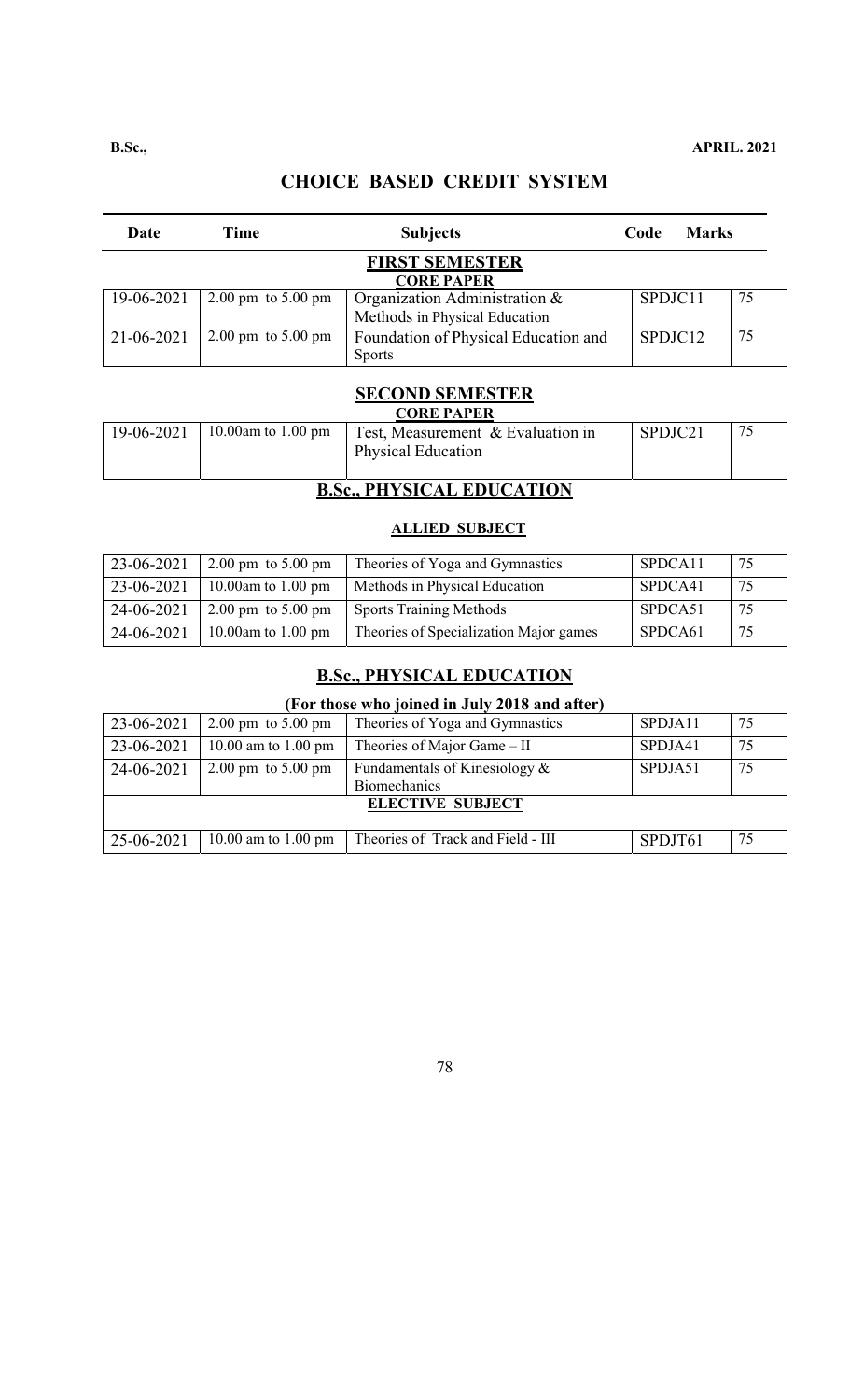### **B.Sc., APRIL. 2021**

| Date       | <b>Time</b>                            | <b>Subjects</b>                                                                                    | Code<br><b>Marks</b> |    |
|------------|----------------------------------------|----------------------------------------------------------------------------------------------------|----------------------|----|
|            |                                        | <b>B.Sc., VISUAL COMMUNICATION</b><br>(For those who joined in July 2015)<br><b>FIFTH SEMESTER</b> |                      |    |
|            |                                        | <b>Allied Subiect</b>                                                                              |                      |    |
| 15-06-2021 | $2.00 \text{ pm}$ to $5.00 \text{ pm}$ | New Media                                                                                          | SVCFA51              | 75 |
|            |                                        | <b>SIXTH SEMESTER</b>                                                                              |                      |    |
| 15-06-2021 | 10.00 am to 1.00 pm                    | <b>Public Relations</b>                                                                            | SVCFC65              | 75 |
|            |                                        | <b>SKILL BASED SUBJECT</b>                                                                         |                      |    |
| 16-06-2021 | 10.00 am to 1.00 pm                    | <b>Climate Changes Communication</b>                                                               | SVCFS61              | 75 |
|            |                                        | <b>Allied Subiect</b>                                                                              |                      |    |
| 17-06-2021 | 10.00 am to 1.00 pm                    | Gender Media and Masculinity                                                                       | SVCFA61              | 75 |
|            |                                        | <b>THIRD SEMESTER</b><br><b>CORE PAPER</b>                                                         |                      |    |
| 18-06-2021 | $2.00 \text{ pm}$ to $5.00 \text{ pm}$ | <b>Television Production</b>                                                                       | SVCFC31              | 75 |
|            |                                        | <b>Allied Subiect</b>                                                                              |                      |    |
| 19-06-2021 | $2.00 \text{ pm}$ to $5.00 \text{ pm}$ | Basics of Video grapy                                                                              | SVCFA31              | 75 |
| 21-06-2021 | $2.00 \text{ pm}$ to $5.00 \text{ pm}$ | Film Appreciation                                                                                  | SVCFA32              | 75 |
|            |                                        | <b>FOURTH SEMESTER</b>                                                                             |                      |    |
|            |                                        | <b>CORE PAPER</b>                                                                                  |                      |    |
| 18-06-2021 | $\overline{10.00}$ am to 1.00 pm       | <b>Script Writing</b>                                                                              | SVCFC41              | 75 |
| 19-06-2021 | 10.00 am to 1.00 pm                    | <b>Communication Research</b>                                                                      | SVCFC42              | 75 |
|            |                                        | <b>Allied Subject</b>                                                                              |                      |    |
|            |                                        |                                                                                                    |                      |    |

### **CHOICE BASED CREDIT SYSTEM**

79

22-06-2021 10.00 am to 1.00 pm Integrated Marketing Communication SVCFA42 75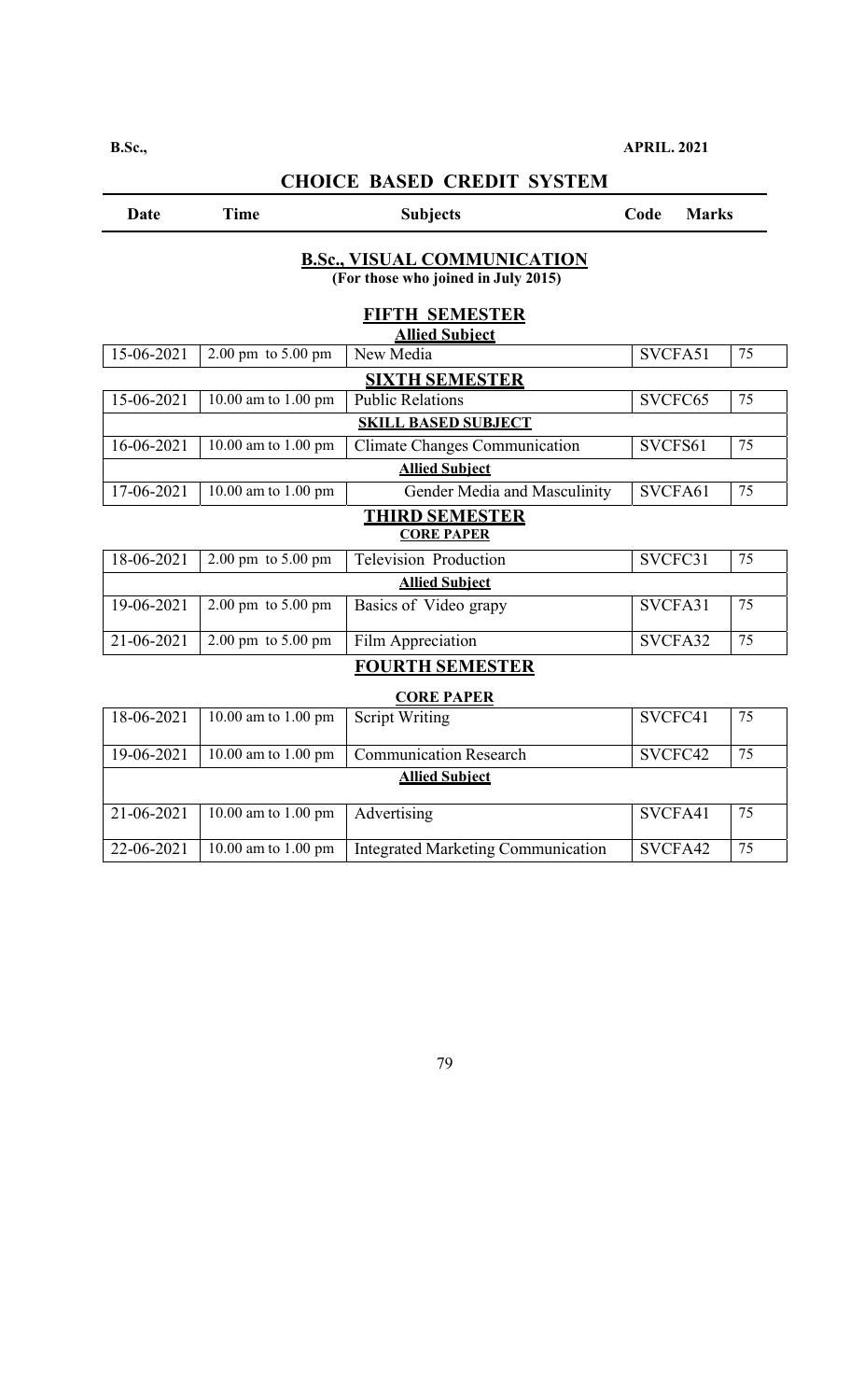#### **B.Sc., APRIL. 2021**

# **CHOICE BASED CREDIT SYSTEM**

| Date       | <b>Time</b>                            | <b>Subjects</b>                      | Code    | <b>Marks</b> |    |
|------------|----------------------------------------|--------------------------------------|---------|--------------|----|
|            |                                        | FIRST SEMESTER<br><b>CORE PAPER</b>  |         |              |    |
| 23-06-2021 | $2.00 \text{ pm}$ to $5.00 \text{ pm}$ | Introduction to Visual Communication | SVCFC11 |              | 75 |
|            |                                        | <b>SKILL BASED SUBJECT</b>           |         |              |    |
| 24-06-2021 | $2.00 \text{ pm}$ to $5.00 \text{ pm}$ | Communication Media & Society        | SVCFS11 |              | 75 |
| 25-06-2021 | $2.00 \text{ pm}$ to $5.00 \text{ pm}$ | Basic Photography                    | SVCFS12 |              | 75 |
|            |                                        | <b>SECOND SEMESTER</b>               |         |              |    |
|            |                                        | <b>CORE PAPER</b>                    |         |              |    |
| 23-06-2021 | 10.00 am to 1.00 pm                    | <b>Indian Films Genres</b>           | SVCFC21 |              | 75 |
| 24-06-2021 | 10.00 am to 1.00 pm                    | <b>Mass Communication Theories</b>   | SVCFC22 |              | 75 |
|            |                                        | <b>SKILL BASED SUBJECT</b>           |         |              |    |
| 25-06-2021 | 10.00 am to $1.00$ pm                  | <b>Print Media Production</b>        | SVCFS21 |              | 75 |
| 26-06-2021 | 10.00 am to 1.00 pm                    | <b>Graphic Designing</b>             | SVCFS22 |              | 75 |
|            |                                        | <b>Allied Subject</b>                |         |              |    |
| 28-06-2021 | 10.00 am to $1.00 \text{ pm}$          | Radio Production                     | SVCFA21 |              | 75 |

### **B.Sc., VISUAL COMMUNICATION FIFTH SEMESTER Allied Subject**

|                       | 15-06-2021   2.00 pm to 5.00 pm | Media Law & Ethics                                            | SVCJA51 | 75 |  |
|-----------------------|---------------------------------|---------------------------------------------------------------|---------|----|--|
|                       |                                 |                                                               |         |    |  |
| <b>SIXTH SEMESTER</b> |                                 |                                                               |         |    |  |
| 15-06-2021            |                                 | $\vert$ 10.00 am to 1.00 pm $\vert$ Development Communication | SVCJA62 | 75 |  |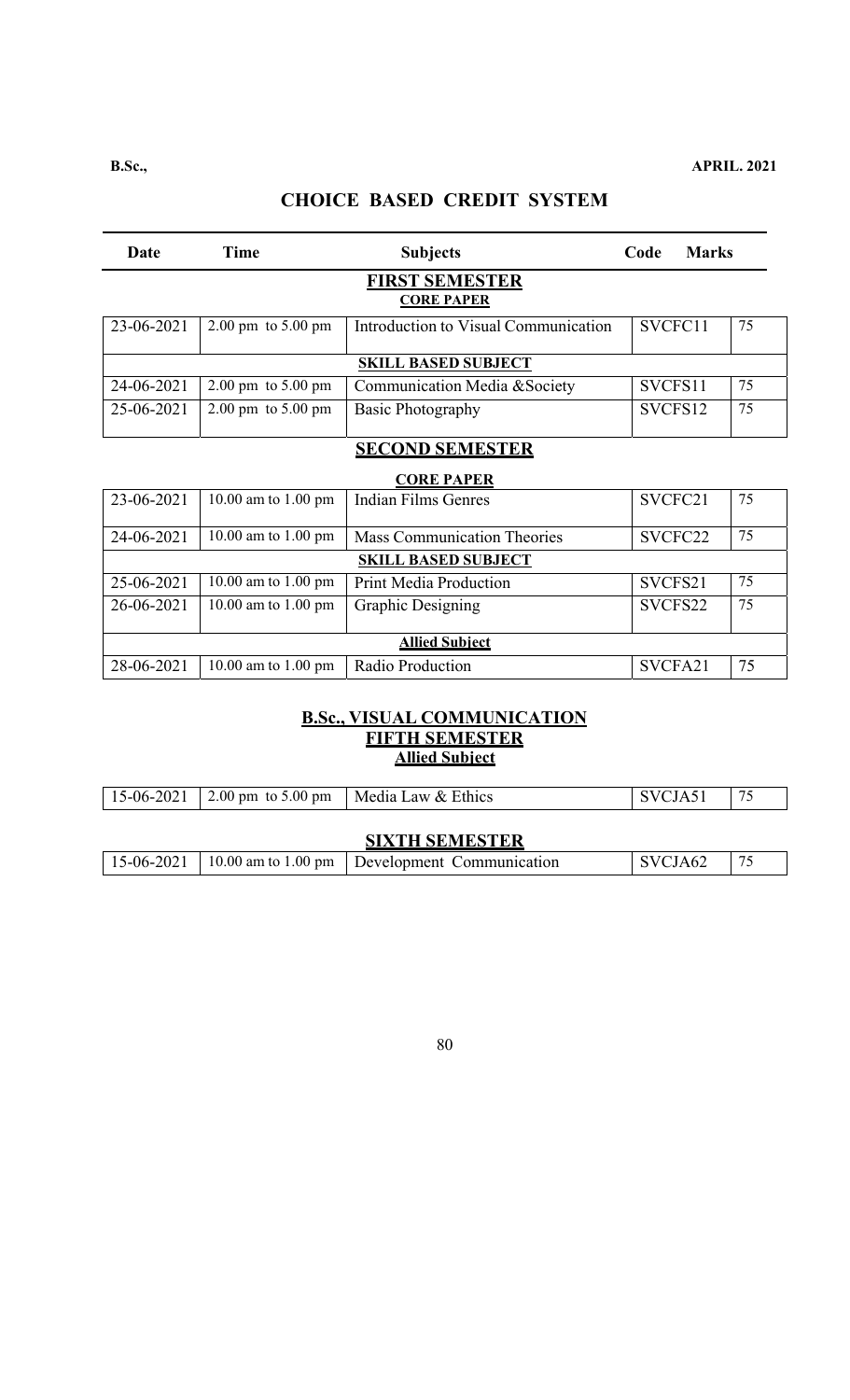| Date                                       | Time                                   | <b>Subjects</b>              | Code    | <b>Marks</b> |    |  |
|--------------------------------------------|----------------------------------------|------------------------------|---------|--------------|----|--|
| <b>THIRD SEMESTER</b><br><b>CORE PAPER</b> |                                        |                              |         |              |    |  |
| 16-06-2021                                 | $2.00 \text{ pm}$ to $5.00 \text{ pm}$ | <b>Television Production</b> | SVCJC31 |              | 75 |  |
| <b>Allied Subiect</b>                      |                                        |                              |         |              |    |  |
| 17-06-2021                                 | $2.00 \text{ pm}$ to $5.00 \text{ pm}$ | Basics of Video grapy        | SVCJA31 |              | 75 |  |
| 18-06-2021                                 | $2.00 \text{ pm}$ to $5.00 \text{ pm}$ | Film Appreciation            | SVCJA32 |              | 75 |  |

### **FOURTH SEMESTER**

### **CORE PAPER**

| 16-06-2021            | 10.00 am to 1.00 pm | Advertising             | SVCJC41 | 75 |  |
|-----------------------|---------------------|-------------------------|---------|----|--|
| 17-06-2021            | 10.00 am to 1.00 pm | Advertising Production  | SVCJC42 | 75 |  |
| <b>Allied Subiect</b> |                     |                         |         |    |  |
| 18-06-2021            | 10.00 am to 1.00 pm | Corporate Communication | SVCJA41 | 75 |  |

### **FIRST SEMESTER CORE PAPER**

| Those who joined in July 2018) |                                        |                                      |         |    |  |
|--------------------------------|----------------------------------------|--------------------------------------|---------|----|--|
| 19-06-2021                     | $2.00 \text{ pm}$ to $5.00 \text{ pm}$ | Introduction to Visual Communication | SVCJC11 | 75 |  |
| <b>SKILL BASED SUBJECT</b>     |                                        |                                      |         |    |  |
| 21-06-2021                     | $2.00 \text{ pm}$ to $5.00 \text{ pm}$ | <b>Basic Photography</b>             | SVCJS11 | 75 |  |
| <b>Allied Subiect</b>          |                                        |                                      |         |    |  |
| 22-06-2021                     | $2.00 \text{ pm}$ to $5.00 \text{ pm}$ | Drawing & Visual Art                 | SVCJA11 | 75 |  |
|                                |                                        |                                      |         |    |  |

#### **SECOND SEMESTER**

| <b>CORE PAPER</b>     |                            |                          |         |    |  |
|-----------------------|----------------------------|--------------------------|---------|----|--|
| 19-06-2021            | 10.00 am to 1.00 pm        | Basic Video grapy        | SVCJC21 | 75 |  |
| 21-06-2021            | 10.00 am to 1.00 pm        | <b>Basic Photography</b> | SVCJC22 | 75 |  |
|                       | <b>SKILL BASED SUBJECT</b> |                          |         |    |  |
| 22-06-2021            | 10.00 am to 1.00 pm        | Layout & Designing       | SVCJS21 | 75 |  |
| 23-06-2021            | 10.00 am to 1.00 pm        | <b>Graphic Designing</b> | SVCJS22 | 75 |  |
| <b>Allied Subiect</b> |                            |                          |         |    |  |
| 24-06-2021            | 10.00 am to 1.00 pm        | Radio Production         | SVCJA21 | 75 |  |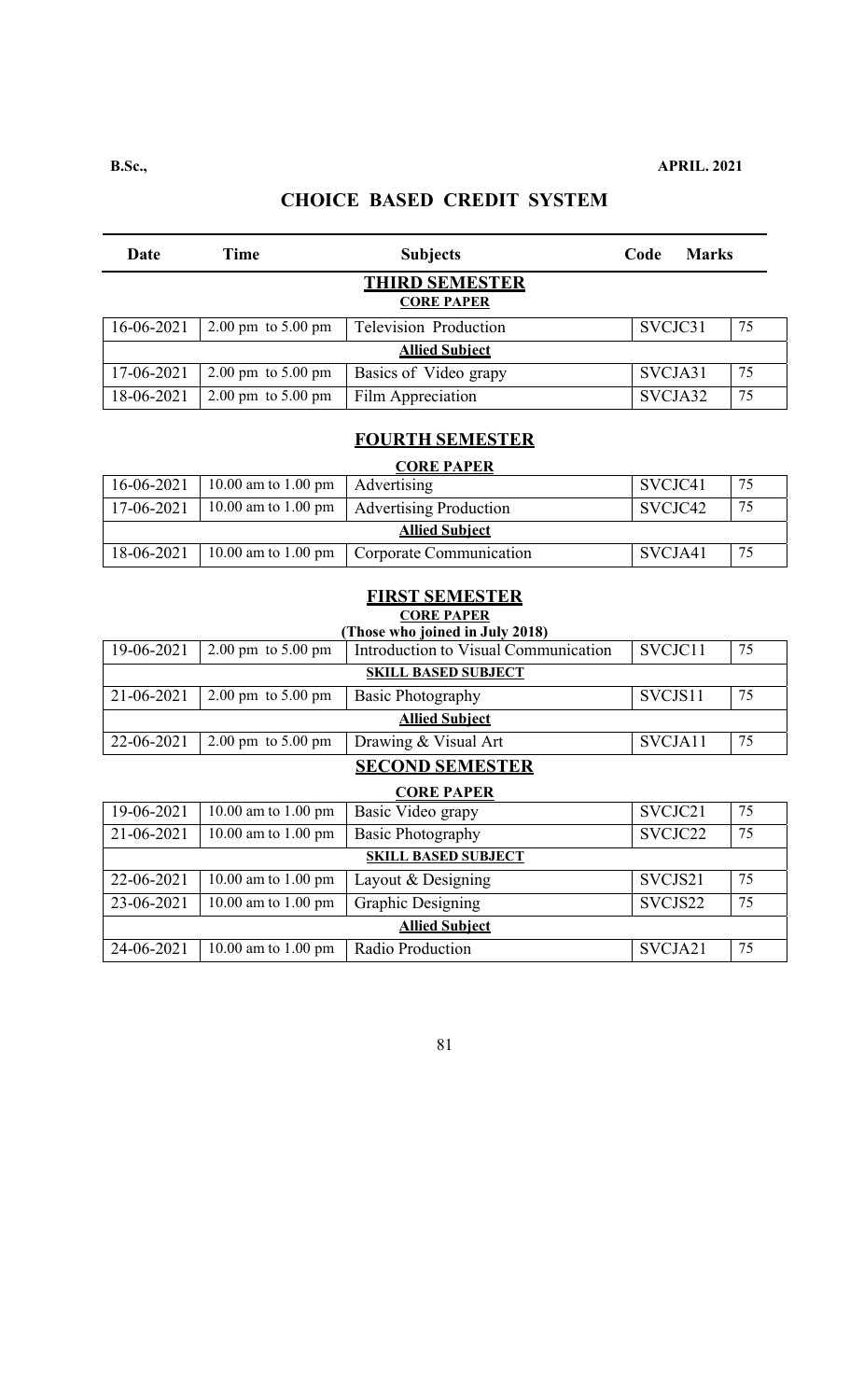| Date                                       | <b>Time</b>                            | <b>Subjects</b>                                                       | Code    | <b>Marks</b> |  |
|--------------------------------------------|----------------------------------------|-----------------------------------------------------------------------|---------|--------------|--|
|                                            |                                        | <b>B.S.c. FORENSIC SCIENCE</b><br>(For those who joined in July 2018) |         |              |  |
|                                            |                                        | <b>FIFTH SEMESTER</b><br><b>Elective</b>                              |         |              |  |
| 15-06-2021                                 | 2.00 pm to 5.00 pm                     | <b>Digital Forensics</b>                                              | SFSJT51 | 75           |  |
| 16-06-2021                                 | $2.00 \text{ pm}$ to $5.00 \text{ pm}$ | Economic Offenses                                                     | SFSJT52 | 75           |  |
|                                            |                                        | <b>SIXTH SEMESTER</b><br><b>Elective</b>                              |         |              |  |
| 15-06-2021                                 | 10.00am to 1.00 pm                     | <b>Accident Investigation</b>                                         | SFSJT61 | 75           |  |
| <b>THIRD SEMESTER</b><br><b>CORE PAPER</b> |                                        |                                                                       |         |              |  |
| 17-06-2021                                 | 2.00 pm to 5.00 pm                     | Forensic Dermatoglyphics                                              | SFSJC31 | 75           |  |
| 18-06-2021                                 | 2.00 pm to 5.00 pm                     | Technological Methods in forensic<br>Science                          | SFSJC32 | 75           |  |
| 19-06-2021                                 | 2.00 pm to 5.00 pm                     | Criminalities                                                         | SFSJC33 | 75           |  |
|                                            |                                        | <b>SKILL BASED SUBJECT</b>                                            |         |              |  |
| 21-06-2021                                 | 2.00 pm to 5.00 pm                     | Introduction to biometry                                              | SFSJS31 | 75           |  |
|                                            |                                        | <b>Elective</b>                                                       |         |              |  |
| 22-06-2021                                 | 2.00 pm to 5.00 pm                     | Introduction to Biology                                               | SFSJT31 | 75           |  |
|                                            |                                        | <b>FOURTH SEMESTER</b><br><b>CORE PAPER</b>                           |         |              |  |
| $17 - 06 - 2021$                           | 10.00 am to 1.00 pm                    | <b>Forensic Chemistry</b>                                             | SFSJC41 | 75           |  |
| 18-06-2021                                 | 10.00 am to 1.00 pm                    | <b>Questioned Documents</b>                                           | SFSJC42 | 75           |  |
| 19-06-2021                                 | 10.00 am to 1.00 pm                    | Forensic Biology                                                      | SFSJC43 | 75           |  |
|                                            |                                        | <b>SKILL BASED SUBJECT</b>                                            |         |              |  |
| 21-06-2021                                 | 10.00 am to 1.00 pm                    | Handwriting Identification &<br>Recognition                           | SFSJS41 | 75           |  |
|                                            |                                        | <b>Elective</b>                                                       |         |              |  |
| 22-06-2021                                 | 10.00 am to 1.00 pm                    | Biology                                                               | SFSJT41 | 75           |  |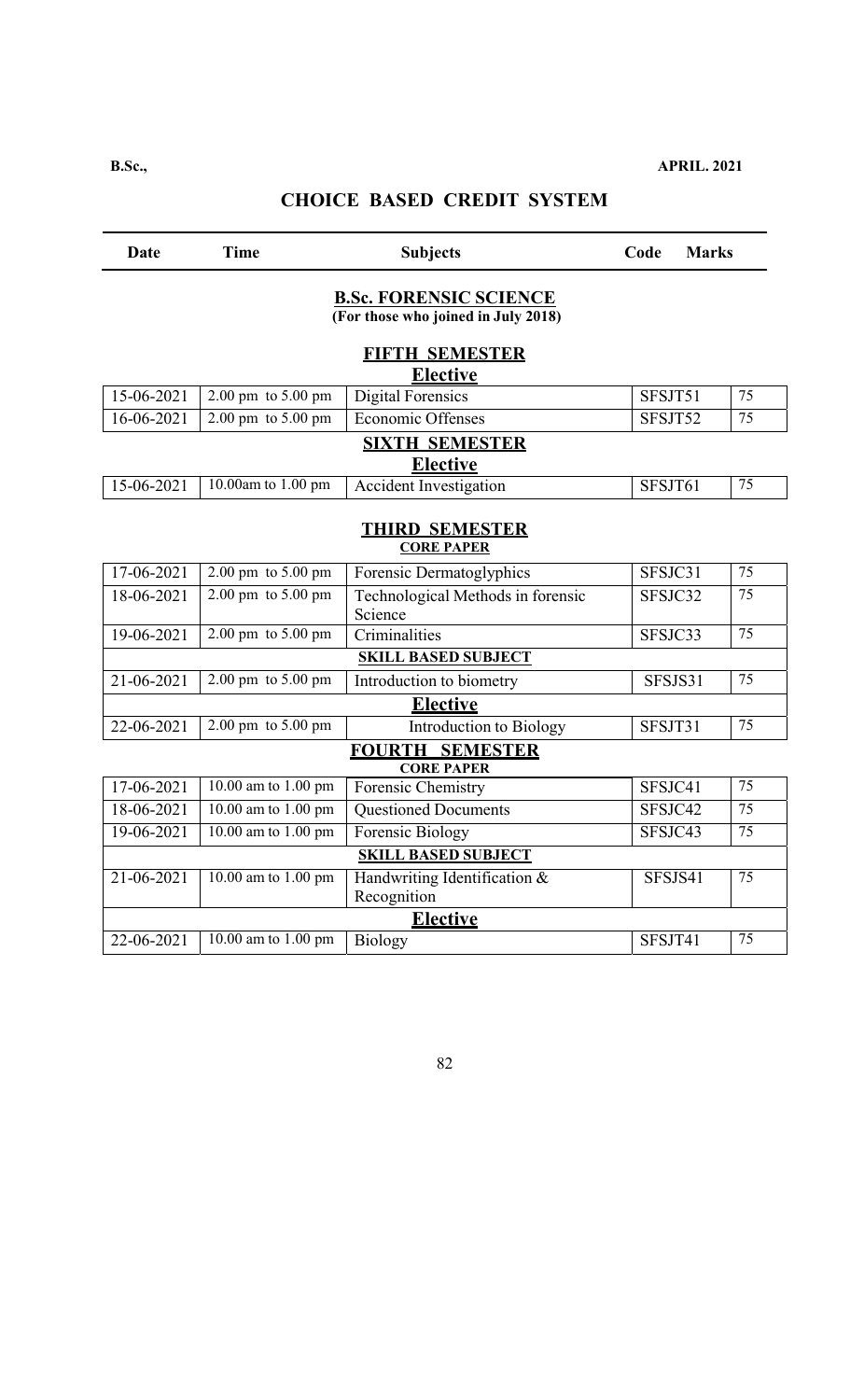| Date                                       | <b>Time</b>                            | <b>Subjects</b>                             | Code    | <b>Marks</b> |  |  |
|--------------------------------------------|----------------------------------------|---------------------------------------------|---------|--------------|--|--|
| <b>FIRST SEMESTER</b><br><b>CORE PAPER</b> |                                        |                                             |         |              |  |  |
| 23-06-2021                                 | $2.00 \text{ pm}$ to $5.00 \text{ pm}$ | Introduction to Forensic Science            | SFSJC11 | 75           |  |  |
| 24-06-2021                                 | $2.00 \text{ pm}$ to $5.00 \text{ pm}$ | Crime and Society                           | SFSJC12 | 75           |  |  |
|                                            |                                        | <b>SKILL BASED SUBJECT</b>                  |         |              |  |  |
| 25-06-2021                                 | $2.00 \text{ pm}$ to $5.00 \text{ pm}$ | <b>Fundamentals of Computer Science</b>     | SFSJS11 | 75           |  |  |
| <b>Elective</b>                            |                                        |                                             |         |              |  |  |
| 26-06-2021                                 | $2.00 \text{ pm}$ to $5.00 \text{ pm}$ | <b>Basic Physics</b>                        | SFSJT11 | 75           |  |  |
|                                            |                                        |                                             |         |              |  |  |
|                                            |                                        | <b>SECOND SEMESTER</b><br><b>CORE PAPER</b> |         |              |  |  |
| 23-06-2021                                 | 10.00 am to 1.00 pm                    | Criminal Law                                | SFSJC21 | 75           |  |  |
| 24-06-2021                                 | 10.00 am to 1.00 pm                    | Forensic psychology                         | SFSJC22 | 75           |  |  |
|                                            | <b>SKILL BASED SUBJECT</b>             |                                             |         |              |  |  |
| 25-06-2021                                 | 10.00 am to 1.00 pm                    | Psychology                                  | SFSJS21 | 75           |  |  |
|                                            |                                        | <b>Elective</b>                             |         |              |  |  |
| 26-06-2021                                 | 10.00 am to $1.00 \text{ pm}$          | Chemistry                                   | SFSJT21 | 75           |  |  |

#### **B.Sc. FORENSIC SCIENCE& CRIMINOLOGY**

**(For those who joined in July 2018)** 

| <b>THIRD SEMESTER</b><br><b>CORE PAPER</b> |                                        |                                     |         |    |  |
|--------------------------------------------|----------------------------------------|-------------------------------------|---------|----|--|
| 16-06-2021                                 | $2.00 \text{ pm}$ to $5.00 \text{ pm}$ | Forensic Dermatoglyphics            | SFCKC31 | 75 |  |
| 17-06-2021                                 | $2.00 \text{ pm}$ to $5.00 \text{ pm}$ | Instrumentation in forensic Science | SFCKC32 | 75 |  |
| 18-06-2021                                 | $2.00 \text{ pm}$ to $5.00 \text{ pm}$ | Criminalities                       | SFCKC33 | 75 |  |
|                                            |                                        | <b>SKILL BASED SUBJECT</b>          |         |    |  |
| 19-06-2021                                 | $2.00 \text{ pm}$ to $5.00 \text{ pm}$ | Introduction to biometry            | SFCKS31 | 75 |  |
| <b>Elective</b>                            |                                        |                                     |         |    |  |
| 21-06-2021                                 | $2.00 \text{ pm}$ to $5.00 \text{ pm}$ | Anthropology                        | SFCKT31 | 75 |  |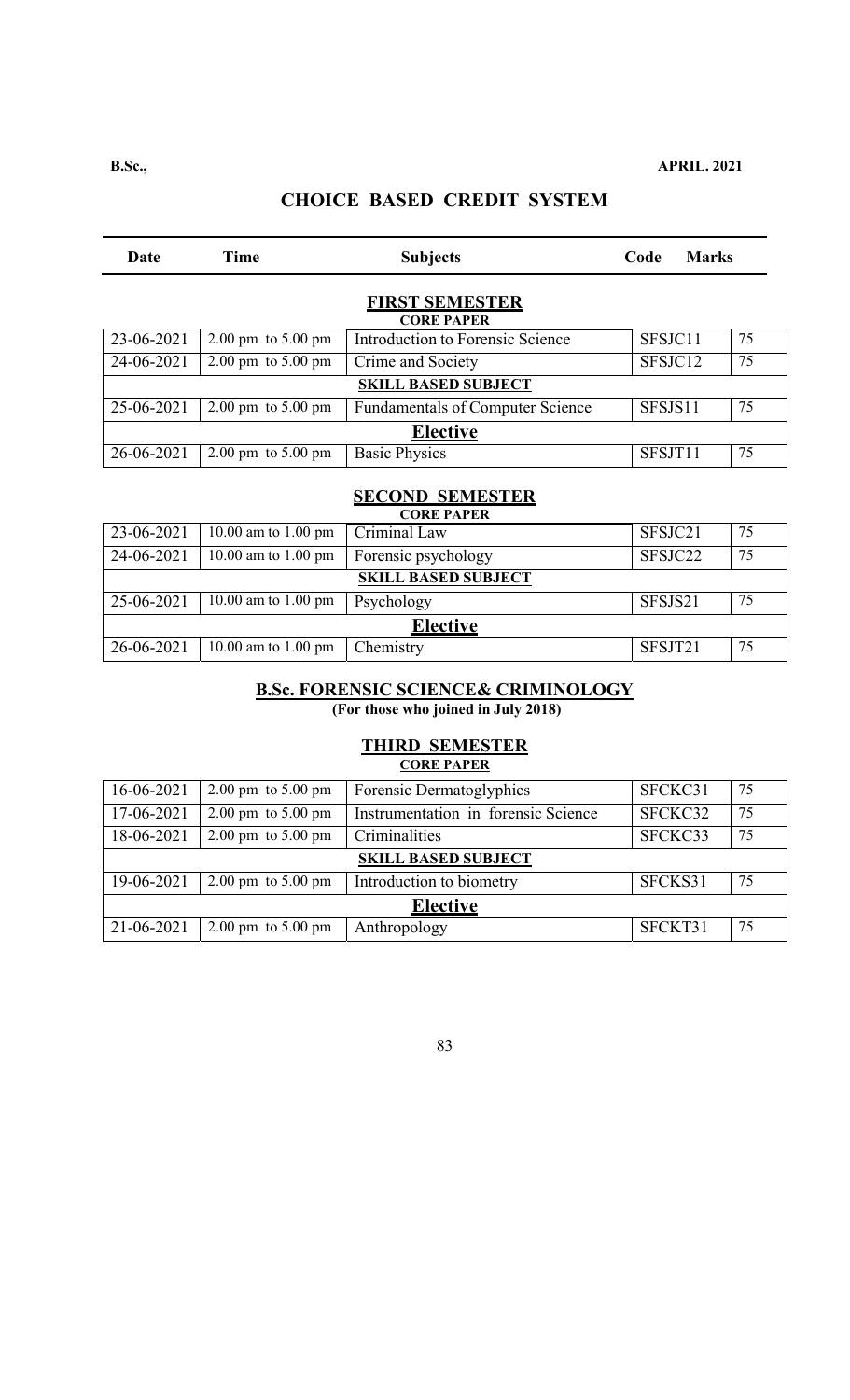| <b>Date</b>                                 | <b>Time</b>                            | <b>Subjects</b>                         | Code<br><b>Marks</b> |    |  |  |
|---------------------------------------------|----------------------------------------|-----------------------------------------|----------------------|----|--|--|
| <b>FOURTH SEMESTER</b><br><b>CORE PAPER</b> |                                        |                                         |                      |    |  |  |
| 16-06-2021                                  | 10.00 am to 1.00 pm                    | <b>Questioned Documents</b>             | SFCKC41              | 75 |  |  |
| 17-06-2021                                  | 10.00 am to 1.00 pm                    | Forensic Biology                        | SFCKC42              | 75 |  |  |
|                                             |                                        |                                         |                      |    |  |  |
| 18-06-2021                                  | 10.00 am to 1.00 pm                    | Criminal Law & Special Laws             | SFCKC43              | 75 |  |  |
|                                             |                                        | <b>Elective</b>                         |                      |    |  |  |
| 19-06-2021                                  | 10.00 am to 1.00 pm                    | Forensic Serology                       | SFCKT41              | 75 |  |  |
|                                             |                                        | <b>FIRST SEMESTER</b>                   |                      |    |  |  |
|                                             |                                        | <b>CORE PAPER</b>                       |                      |    |  |  |
| 22-06-2021                                  | 2.00 pm to 5.00 pm                     | <b>Introduction to Forensic Science</b> | SFCKC11              | 75 |  |  |
| 23-06-2021                                  | 2.00 pm to 5.00 pm                     | Crime and Society                       | SFCKC12              | 75 |  |  |
|                                             |                                        | <b>SKILL BASED SUBJECT</b>              |                      |    |  |  |
| 24-06-2021                                  | $2.00 \text{ pm}$ to $5.00 \text{ pm}$ | <b>Cyber Forensics</b>                  | SFCKS11              | 75 |  |  |
|                                             |                                        | <b>Elective</b>                         |                      |    |  |  |
| 25-06-2021                                  | $2.00 \text{ pm}$ to $5.00 \text{ pm}$ | <b>Basic Physics</b>                    | SFCKT11              | 75 |  |  |
|                                             |                                        | <b>SECOND SEMESTER</b>                  |                      |    |  |  |
|                                             |                                        | <b>CORE PAPER</b>                       |                      |    |  |  |
| 22-06-2021                                  | 10.00 am to 1.00 pm                    | Criminology & Criminal Justice System   | SFCKC21              | 75 |  |  |
| 23-06-2021                                  | 10.00 am to 1.00 pm                    | Forensic psychology                     | SFCKC22              | 75 |  |  |
|                                             |                                        | <b>Elective</b>                         |                      |    |  |  |
| 24-06-2021                                  | 10.00 am to 1.00 pm                    | Forensic Chemistry                      | SFCKT21              | 75 |  |  |

#### **B.Sc. FIRE & SAFETY MANAGEMENT (For those who joined in July 2018) THIRD SEMESTER CORE PAPER**

| 16-06-2021      | $2.00 \text{ pm}$ to $5.00 \text{ pm}$ | <b>Constructional Safety</b>        | SFRKC31 | 75 |  |
|-----------------|----------------------------------------|-------------------------------------|---------|----|--|
| 17-06-2021      | 2.00 pm to $5.00$ pm                   | Environmental Health & Safety (EHS) | SFRKC32 | 75 |  |
|                 |                                        | Laws & Acts                         |         |    |  |
| 18-06-2021      | $2.00 \text{ pm}$ to $5.00 \text{ pm}$ | Hazard Identification and Risk      | SFRKC33 | 75 |  |
|                 |                                        | Assessment                          |         |    |  |
| <b>Elective</b> |                                        |                                     |         |    |  |
| 19-06-2021      | $2.00 \text{ pm}$ to $5.00 \text{ pm}$ | Fire Design Engineering             | SFRKT31 | 75 |  |
|                 |                                        |                                     |         |    |  |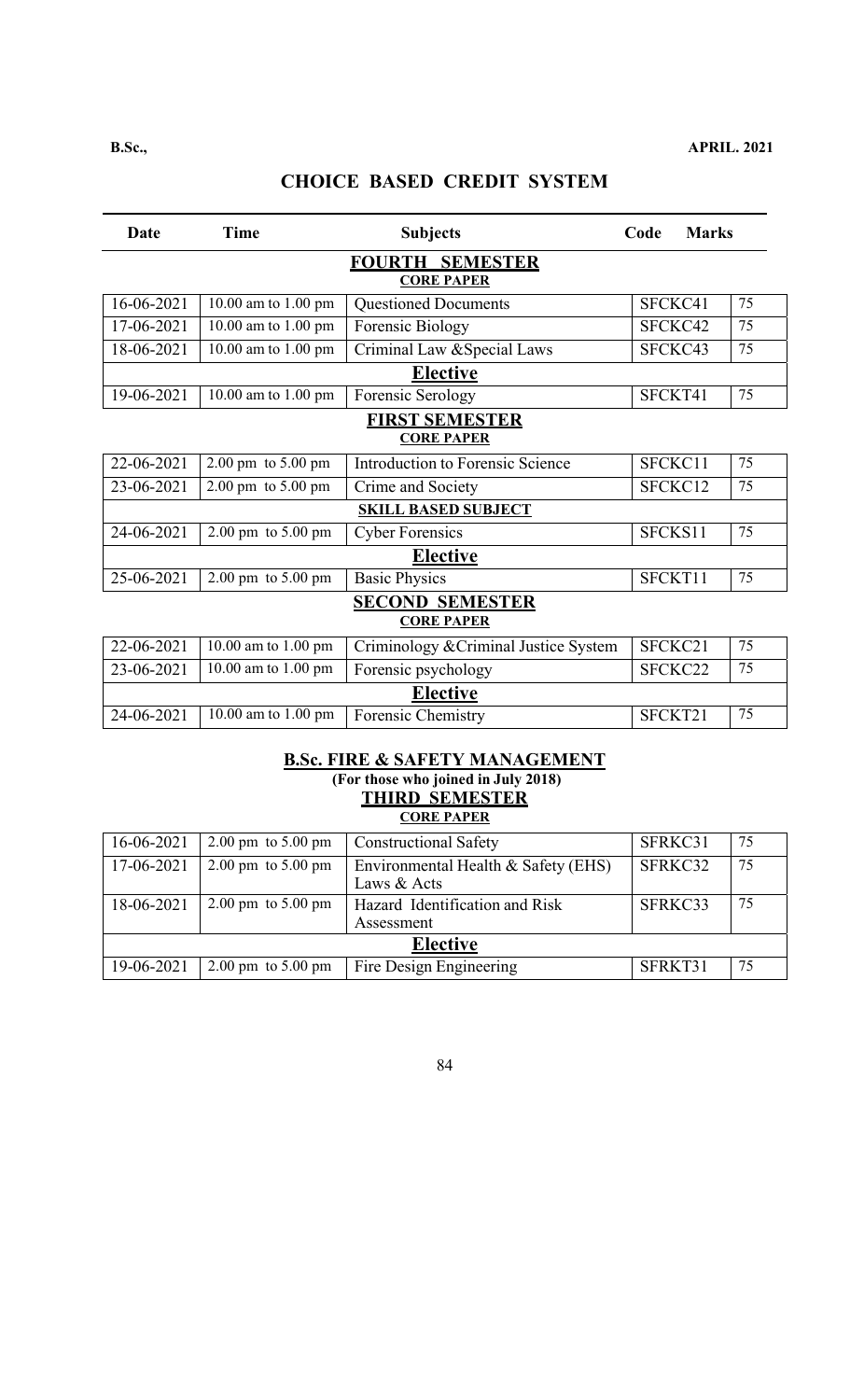| Date                                        | <b>Time</b>                                | <b>Subjects</b>                             | <b>Marks</b><br>Code |    |  |  |
|---------------------------------------------|--------------------------------------------|---------------------------------------------|----------------------|----|--|--|
| <b>FOURTH SEMESTER</b><br><b>CORE PAPER</b> |                                            |                                             |                      |    |  |  |
| 16-06-2021                                  | 10.00 am to 1.00 pm                        | Safety in Oil & Gas Sector                  | SFRKC41              | 75 |  |  |
| 17-06-2021                                  | 10.00 am to 1.00 pm                        | Food Safety                                 | SFRKC42              | 75 |  |  |
| 18-06-2021                                  | 10.00 am to 1.00 pm                        | <b>Industrial Safety Management</b>         | SFRKC43              | 75 |  |  |
|                                             |                                            | <b>Elective</b>                             |                      |    |  |  |
| 19-06-2021                                  | 10.00 am to 1.00 pm                        | Personal Productive Equipment               | SFRKT41              | 75 |  |  |
|                                             | <b>FIRST SEMESTER</b><br><b>CORE PAPER</b> |                                             |                      |    |  |  |
| 21-06-2021                                  | $2.00 \text{ pm}$ to $5.00 \text{ pm}$     | Fire Prevention & Production                | SFRKC11              | 75 |  |  |
| 22-06-2021                                  | $2.00 \text{ pm}$ to $5.00 \text{ pm}$     | <b>Electrical Safety</b>                    | SFRKC12              | 75 |  |  |
|                                             |                                            | <b>Elective</b>                             |                      |    |  |  |
| 23-06-2021                                  | $2.00 \text{ pm}$ to $5.00 \text{ pm}$     | <b>Chemical Safety</b>                      | SFRKT11              | 75 |  |  |
|                                             |                                            | <b>SECOND SEMESTER</b><br><b>CORE PAPER</b> |                      |    |  |  |
| 21-06-2021                                  | 10.00 am to 1.00 pm                        | Principles of Safety Management             | SFRKC21              | 75 |  |  |
| 22-06-2021                                  | 10.00 am to 1.00 pm                        | <b>Industrial Hygiene</b>                   | SFRKC22              | 75 |  |  |
|                                             | <b>Elective</b>                            |                                             |                      |    |  |  |
| 23-06-2021                                  | 10.00am to 1.00 pm                         | <b>Environmental Safety</b>                 | SFRKT21              | 75 |  |  |
|                                             |                                            |                                             |                      |    |  |  |

#### **B.Sc. MARINE HOSPITALTY SCIENCE (For those who joined in July 2018) THIRD SEMESTER**

| <b>CORE PAPER</b> |                                        |                                |         |    |  |
|-------------------|----------------------------------------|--------------------------------|---------|----|--|
| 16-06-2021        | $2.00 \text{ pm}$ to $5.00 \text{ pm}$ | Marine Safety & Prevention     | SMHKC31 | 75 |  |
| 17-06-2021        | $2.00 \text{ pm}$ to $5.00 \text{ pm}$ | <b>Shipping Economics</b>      | SMHKC32 | 75 |  |
|                   | <b>SKILL BASED SUBJECT</b>             |                                |         |    |  |
|                   |                                        |                                |         |    |  |
| 18-06-2021        | $2.00 \text{ pm}$ to $5.00 \text{ pm}$ | Principles Of Management       | SMHKS31 | 75 |  |
| 19-06-2021        | 2.00 pm to $5.00 \text{ pm}$           | <b>Shipping Economics</b>      | SMHKC32 | 75 |  |
|                   |                                        | <b>ALLIEDS</b>                 |         |    |  |
| 21-06-2021        | $2.00 \text{ pm}$ to $5.00 \text{ pm}$ | <b>Front Office Operations</b> | SMHKA31 | 75 |  |
| 22-06-2021        | $2.00 \text{ pm}$ to $5.00 \text{ pm}$ | Marine Food Technology         | SMHKA32 | 75 |  |
| 23-06-2021        | $2.00 \text{ pm}$ to $5.00 \text{ pm}$ | <b>Strategic Management</b>    | SMHKA33 | 75 |  |
| 24-06-2021        | $2.00 \text{ pm}$ to $5.00 \text{ pm}$ | Financial Accounting           | SMHKA34 | 75 |  |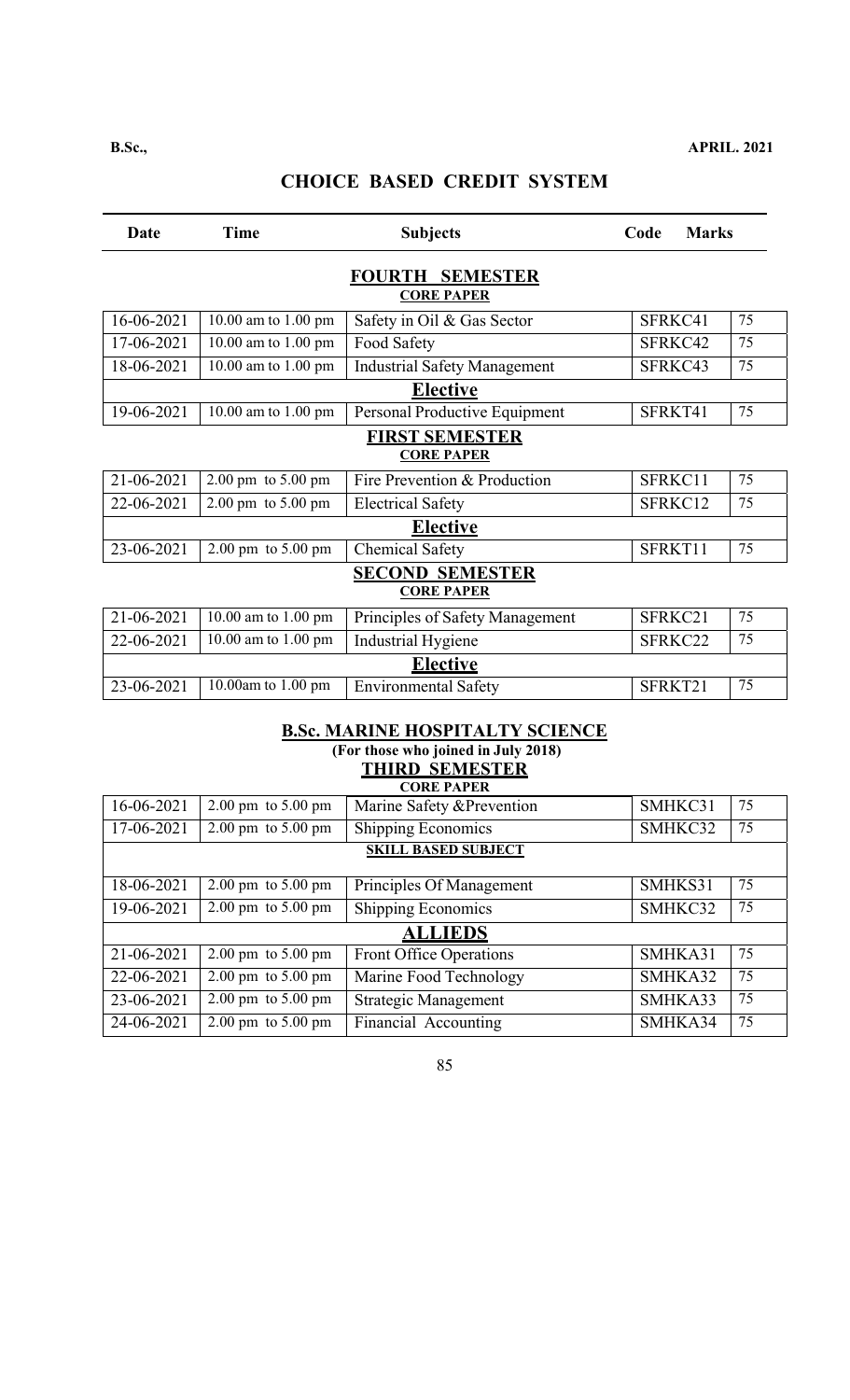| Date                  | <b>Time</b>                            | <b>Subjects</b>                                            | <b>Marks</b><br>Code |    |  |
|-----------------------|----------------------------------------|------------------------------------------------------------|----------------------|----|--|
| <b>FIRST SEMESTER</b> |                                        |                                                            |                      |    |  |
| 25-06-2021            | $2.00 \text{ pm}$ to $5.00 \text{ pm}$ | <b>CORE PAPER</b><br><b>Fundamentals of Marine Science</b> | SMHKC11              | 75 |  |
| 26-06-2021            | $2.00 \text{ pm}$ to $5.00 \text{ pm}$ | Food Production and Patisserie                             | SMHKC12              | 75 |  |
|                       | <b>SKILL BASED SUBJECT</b>             |                                                            |                      |    |  |
|                       |                                        |                                                            |                      | 75 |  |
| 28-06-2021            | $2.00 \text{ pm}$ to $5.00 \text{ pm}$ | <b>Accommodation Operations</b>                            | SMHKS11              |    |  |
|                       |                                        | <b>ALLIEDS</b>                                             |                      |    |  |
| 29-06-2021            | $2.00 \text{ pm}$ to $5.00 \text{ pm}$ | Food & Beverage Service Theory                             | SMHKA11              | 75 |  |
| 30-06-2021            | $2.00 \text{ pm}$ to $5.00 \text{ pm}$ | Ecology                                                    | SMHKA12              | 75 |  |
|                       |                                        | <b>SECOND SEMESTER</b>                                     |                      |    |  |
|                       |                                        | <b>CORE PAPER</b>                                          |                      |    |  |
| 25-06-2021            | 10.00 am to $1.00 \text{ pm}$          | Marine Pollution                                           | SMHKC21              | 75 |  |
|                       |                                        | <b>ALLIEDS</b>                                             |                      |    |  |
| 26-06-2021            | 10.00 am to 1.00 pm                    | <b>Cost Management</b>                                     | SMHKA21              | 75 |  |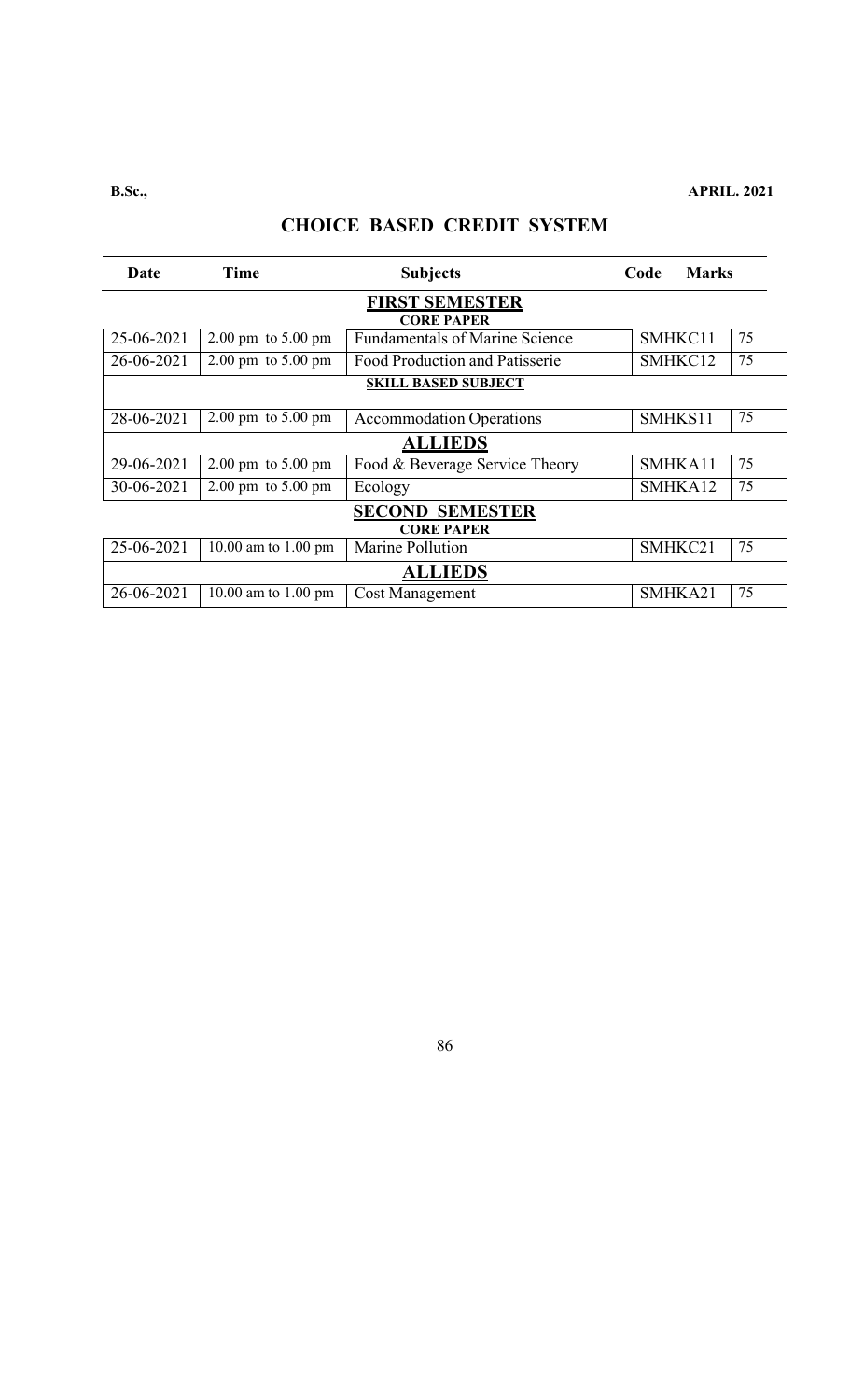### **B.Sc., APRIL. 2021**

### **CHOICE BASED CREDIT SYSTEM**

| Date       | Time                                   | <b>Subjects</b>                   | Code    | <b>Marks</b> |
|------------|----------------------------------------|-----------------------------------|---------|--------------|
|            |                                        | <b>ALLIED SUBJECTS</b>            |         |              |
|            |                                        | <b>BOTANY</b>                     |         |              |
| 21-06-2021 | $2.00 \text{ pm}$ to $5.00 \text{ pm}$ | Plant Diversity                   | SBY8A11 | 75           |
| 21-06-2021 | 10.00 am to 1.00 pm                    | Plant Ecology& Applied Botany     | SBY8A21 | 75           |
| 22-06-2021 | $2.00 \text{ pm}$ to $5.00 \text{ pm}$ | Taxonomy & Embryology Angiosperms | SBY8A31 | 75           |
|            |                                        | Medicinal Botany                  |         |              |
| 22-06-2021 | 10.00 am to 1.00 pm                    | Plant Physiology and Horticulture | SBY8A41 | 75           |

# **BOTANY**

# **(Those who joined in July 2018)**

| 21-06-2021 | $2.00 \text{ pm}$ to $5.00 \text{ pm}$ | Plant Diversity                   | SBYJA11 | -75 |
|------------|----------------------------------------|-----------------------------------|---------|-----|
| 21-06-2021 | 10.00 am to 1.00 pm                    | Plant Ecology& Applied Botany     | SBYJA21 | 75  |
| 22-06-2021 | 2.00 pm to $5.00$ pm                   | Taxonomy & Embryology Angiosperms | SBYJA31 | 75  |
|            |                                        | <b>Medicinal Botany</b>           |         |     |
| 22-06-2021 | 10.00 am to 1.00 pm                    | Plant Physiology and Horticulture | SBYJA41 | 75  |

# **SERICULTURE**

| 23-06-2021 | $2.00 \text{ pm}$ to $5.00 \text{ pm}$ | <b>Mulberry Cultivation &amp; Farm</b> | SZY8A12 | 75 |
|------------|----------------------------------------|----------------------------------------|---------|----|
|            |                                        | Management                             |         |    |
| 23-06-2021 | 10.00 am to 1.00 pm                    | Silkworm Morphology & Seed Technology  | SZY8A22 | 75 |
| 24-06-2021 | 2.00 pm to $5.00$ pm                   | Mulberry and Non-Mulberry Silkworm     | SZY8A32 | 75 |
|            |                                        | Rearing                                |         |    |
| 24-06-2021 | 10.00am to $1.00$ pm                   | Silk Reeling Technology                | SZY8A42 | 75 |

# **ZOOLOGY**

| 23-06-2021 | $2.00 \text{ pm}$ to $5.00 \text{ pm}$ | In-vertebrata                                                               | SZY8A11 | 75 |
|------------|----------------------------------------|-----------------------------------------------------------------------------|---------|----|
| 23-06-2021 | 10.00 am to 1.00 pm                    | Chordata                                                                    | SZY8A21 | 75 |
| 24-06-2021 | $2.00 \text{ pm}$ to $5.00 \text{ pm}$ | Microbiology, Cell Biology, Genetics,<br>Molecular Biology & Bio-Technology | SZY8A31 | 75 |
| 24-06-2021 | 10.00 am to 1.00 pm                    | Developmental Biology, Bio Chemistry,                                       | SZY8A41 | 75 |
|            |                                        | Physiology, Immunology& Evolution                                           |         |    |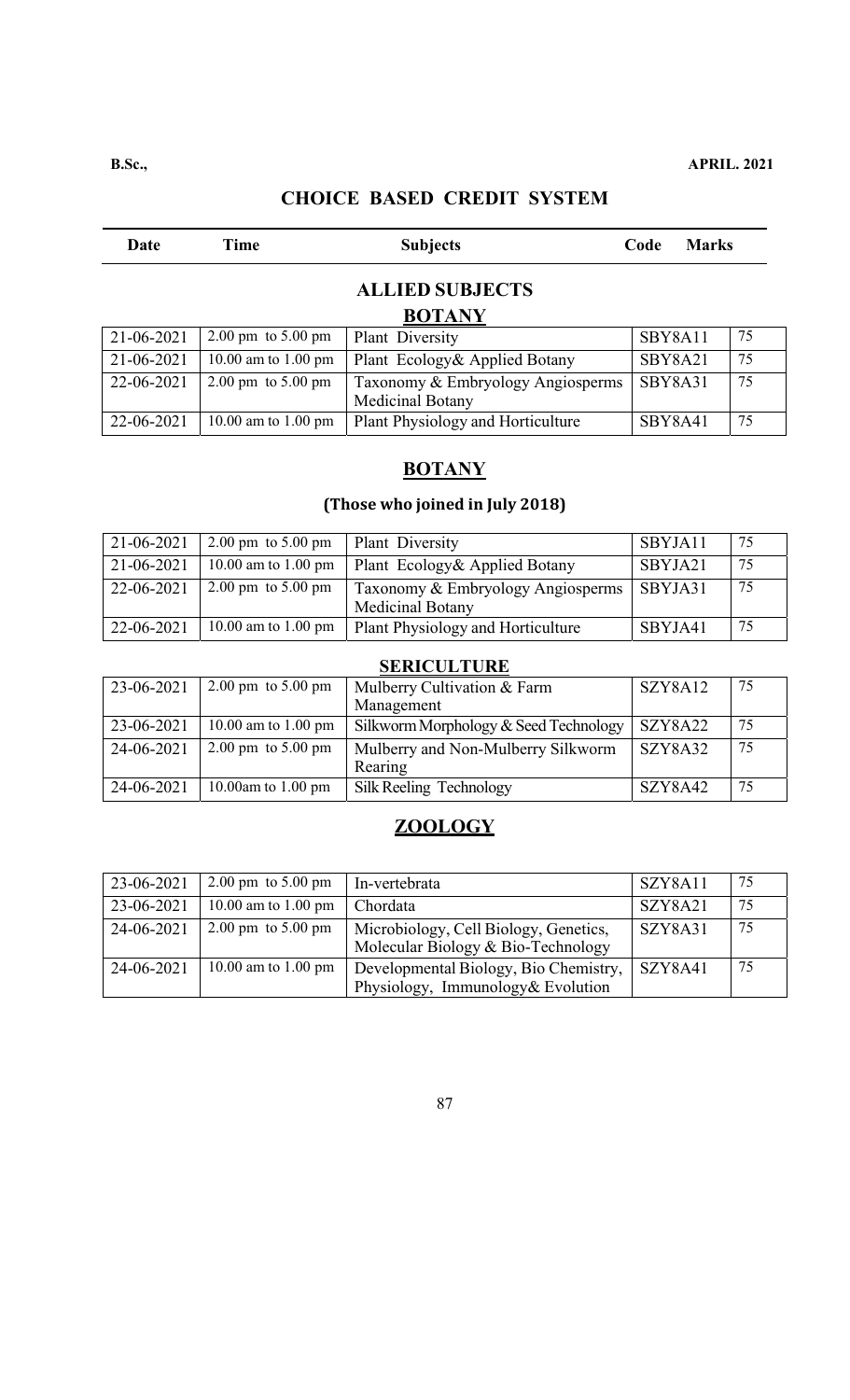| Date | <b>Time</b> | <b>Subjects</b> | Code<br><b>Marks</b> |
|------|-------------|-----------------|----------------------|
|      |             | <b>ZOOLOGY</b>  |                      |

### **(Those who joined in July 2018)**

| I LNOSE WNO JOINEG IN JUIV ZUT8J |                                        |                                                                             |         |    |
|----------------------------------|----------------------------------------|-----------------------------------------------------------------------------|---------|----|
| 23-06-2021                       | $2.00 \text{ pm}$ to $5.00 \text{ pm}$ | In-vertebrata                                                               | SZYJA11 | 75 |
| 23-06-2021                       | 10.00 am to 1.00 pm                    | Chordata                                                                    | SZYJA21 | 75 |
| 24-06-2021                       | $2.00 \text{ pm}$ to $5.00 \text{ pm}$ | Microbiology, Cell Biology, Genetics,<br>Molecular Biology & Bio-Technology | SZYJA31 | 75 |
| 24-06-2021                       | 10.00 am to 1.00 pm                    | Developmental Biology, Bio Chemistry,<br>Physiology, Immunology& Evolution  | SZYJA41 | 75 |

### **PHYSICS**

| 26-06-2021 | 2.00 pm to $5.00$ pm                   | Mechanics, Properties of Matter and | SPH8A11 | 75 |
|------------|----------------------------------------|-------------------------------------|---------|----|
|            |                                        | Sound                               |         |    |
| 26-06-2021 | 10.00 am to 1.00 pm                    | Thermal Physics                     | SPH8A21 | 75 |
| 28-06-2021 | $2.00 \text{ pm}$ to $5.00 \text{ pm}$ | Electricity & Electronics           | SPH8A31 | 75 |
| 28-06-2021 | 10.00 am to 1.00 pm                    | Optics, Spectroscopy and Modern     | SPH8A41 | 75 |
|            |                                        | Physics                             |         |    |

### **PHYSICS**

### **(Those who joined in July 2018)**

| 26-06-2021 | 2.00 pm to $5.00$ pm                   | Mechanics, Properties of Matter and<br>Sound | SPHJA11 | 75 |
|------------|----------------------------------------|----------------------------------------------|---------|----|
|            |                                        |                                              |         |    |
| 26-06-2021 | 10.00am to 1.00 pm                     | Thermal Physics                              | SPHJA21 | 75 |
| 28-06-2021 | $2.00 \text{ pm}$ to $5.00 \text{ pm}$ | Electricity & Electronics                    | SPHJA31 | 75 |
| 28-06-2021 | 10.00 am to 1.00 pm                    | Optics, Spectroscopy and Modern<br>Physics   | SPHJA41 | 75 |
|            |                                        |                                              |         |    |

### **CHEMISTRY**

| 29-06-2021 | $2.00 \text{ pm}$ to $5.00 \text{ pm}$ | Inorganic, Organic& Physical<br>Chemistry I<br>(Those who joined in July 2008)<br>Inorganic, Organic& Physical<br>Chemistry I<br>(Those who joined in July 2005) | SCH8A11 | 75 |
|------------|----------------------------------------|------------------------------------------------------------------------------------------------------------------------------------------------------------------|---------|----|
| 29-06-2021 | 10.00 am to 1.00 pm                    | Organic & Physical Chemistry I                                                                                                                                   | SCH8A21 | 75 |
| 30-06-2021 | $2.00 \text{ pm}$ to $5.00 \text{ pm}$ | Inorganic, Organic& Physical<br>Chemistry II                                                                                                                     | SCH8A31 | 75 |
| 30-06-2021 | 10.00 am to 1.00 pm                    | Organic & Physical Chemistry II                                                                                                                                  | SCH8A41 | 75 |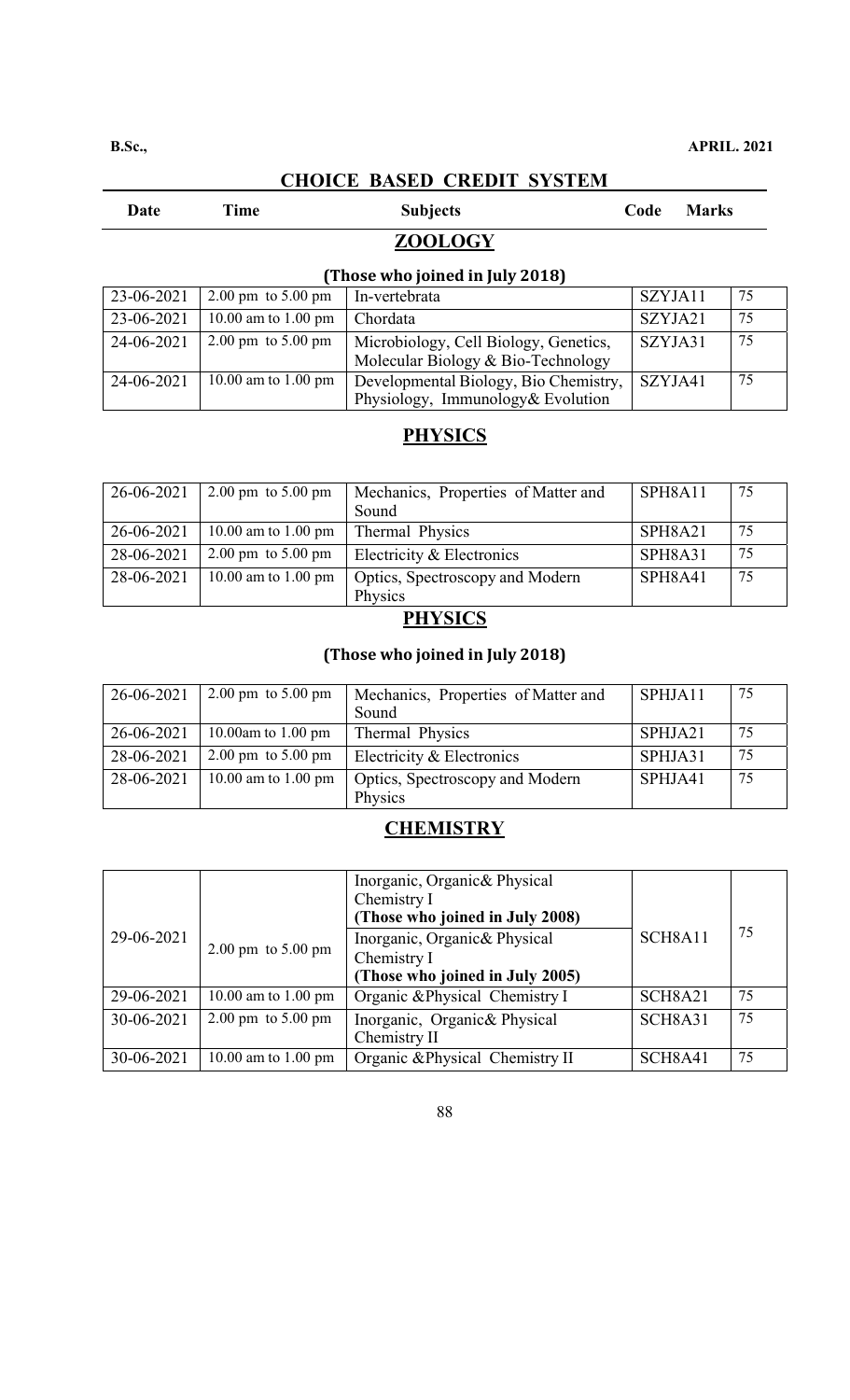# Date Time Subjects Code Marks

## **CHEMISTRY**

### **(Those who joined in July 2018)**

| 29-06-2021 | $2.00 \text{ pm}$ to $5.00 \text{ pm}$ | Organic, Inorganic& Physical    | SCHJA11 | 75 |
|------------|----------------------------------------|---------------------------------|---------|----|
|            |                                        | Chemistry I                     |         |    |
|            |                                        |                                 |         |    |
| 29-06-2021 | 10.00 am to 1.00 pm                    | Organic & Physical Chemistry I  | SCHJA21 | 75 |
| 30-06-2021 | $2.00 \text{ pm}$ to $5.00 \text{ pm}$ | Inorganic, Organic& Physical    | SCHJA31 | 75 |
|            |                                        | Chemistry II                    |         |    |
| 30-06-2021 | 10.00 am to 1.00 pm                    | Organic & Physical Chemistry II | SCHJA41 | 75 |

### **APPLIED ELECTRONICS**

| 21-06-2021 | $2.00 \text{ pm}$ to $5.00 \text{ pm}$ | Basic Discrete Electronics                                  | SEL8A33 | 75 |
|------------|----------------------------------------|-------------------------------------------------------------|---------|----|
| 22-06-2021 | 10.00 am to 1.00 pm                    | Application of Electronics Devices $\&$<br>Instrumentation  | SEL8A43 | 75 |
| 21-06-2021 | $2.00 \text{ pm}$ to $5.00 \text{ pm}$ | Simple Control Systems and<br>Applications of ICS           | SEL8A53 | 75 |
| 22-06-2021 | 10.00am to $1.00$ pm                   | <b>Communication Systems Microprocessor</b><br>and Computer | SEL8A63 | 75 |

### **APPLIED ELECTRONICS**

### **(Those who joined in July 2018)**

| 21-06-2021 | 2.00 pm to $5.00$ pm | <b>Electronics Devices</b>                                 | SELJA31 | 75 |
|------------|----------------------|------------------------------------------------------------|---------|----|
| 21-06-2021 | 10.00am to 1.00 pm   | Application of Electronics Devices $\&$<br>Instrumentation | SELJA41 | 75 |
| 22-06-2021 | 2.00 pm to $5.00$ pm | Linear integrated Circuits                                 | SELJA51 | 75 |
| 22-06-2021 | 10.00am to 1.00 pm   | Electronic Communication                                   | SELJA61 | 75 |

# **INDUSTRY ORIENTED SUBJECTS**

| 29-06-2021 | 2.00 pm to 5.00 pm $\vert$ Oils & Fats I   | SCH <sub>8</sub> A <sub>13</sub> | -75 |
|------------|--------------------------------------------|----------------------------------|-----|
| 29-06-2021 | 10.00am to 1.00 pm $\vert$ Oils & Fats II  | SCH8A23                          | 75  |
| 30-06-2021 | 2.00 pm to 5.00 pm $\vert$ Oils & Fats III | SCH <sub>8</sub> A <sub>33</sub> | 75  |
| 30-06-2021 | 10.00 am to 1.00 pm $\vert$ Oils & Fats IV | SCH <sub>8</sub> A <sub>43</sub> | 75  |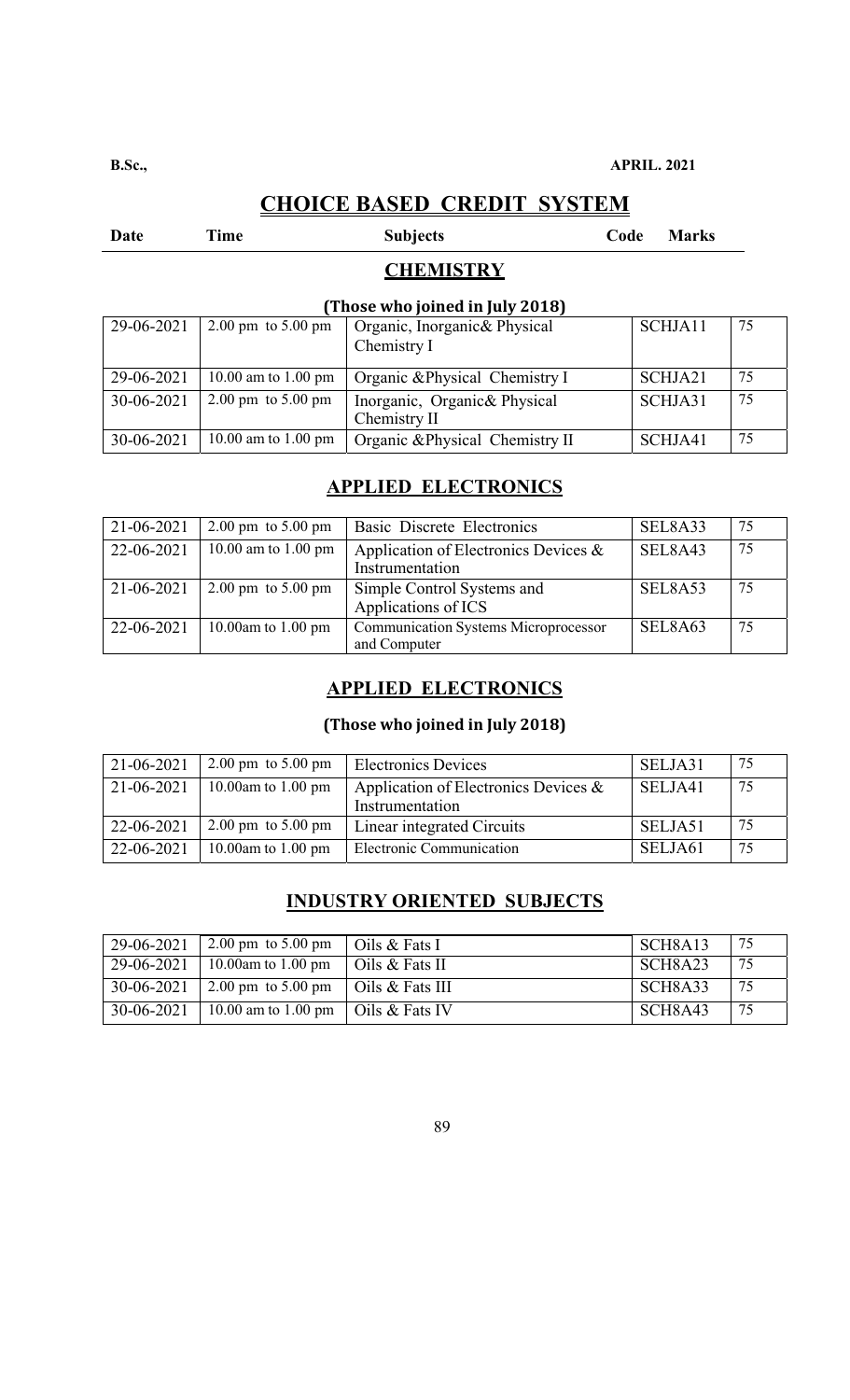Date Time Subjects Code Marks

### **INDUSTRY ORIENTED SUBJECTS**

#### **(Those who joined in July 2018)**

| 29-06-2021       | $2.00 \text{ pm}$ to $5.00 \text{ pm}$     | $\overline{\phantom{a}}$ Oils & Fats I  | SCHJA12 | 75 |
|------------------|--------------------------------------------|-----------------------------------------|---------|----|
| 29-06-2021       | $10.00$ am to $1.00$ pm                    | $\overline{\phantom{a}}$ Oils & Fats II | SCHJA22 | 75 |
| $30 - 06 - 2021$ | 2.00 pm to 5.00 pm $\vert$ Oils & Fats III |                                         | SCHJA32 | 75 |
| $30-06-2021$     | $10.00$ am to $1.00$ pm                    | $\overline{\phantom{a}}$ Oils & Fats IV | SCHAJ42 | 75 |

### **ALLIED – BIOLOGY**

### **(Common to Bio-Chem., Bio-Tech. & Microbiology Major)**

| 23-06-2021 | $\vert 2.00 \text{ pm} \, \text{to} \, 5.00 \text{ pm} \vert$ | General Biology I                       | SZY8A33 | 75  |
|------------|---------------------------------------------------------------|-----------------------------------------|---------|-----|
| 23-06-2021 | 10.00 am to 1.00 pm                                           | <b>Basic and Applied Ecology</b>        | SZY8A43 | 75  |
| 24-06-2021 | $\vert 2.00 \text{ pm} \vert$ to 5.00 pm                      | <b>Bio-Diversity &amp; Conservation</b> | SZY8A53 | 75  |
| 24-06-2021 | 10.00 am to 1.00 pm                                           | Cell Biology                            | SZY8A63 | -75 |

#### **ALLIED – BIOLOGY (Common to Bio-Chem., Bio-Tech. & Microbiology Major) (Those who joined in July 2018)**

| 23-06-2021 | $\vert 2.00 \text{ pm} \, \text{to } 5.00 \text{ pm} \vert$ | General Biology I                       | SZYJA32 | 75 |
|------------|-------------------------------------------------------------|-----------------------------------------|---------|----|
| 23-06-2021 | 10.00 am to 1.00 pm                                         | <b>Basic and Applied Ecology</b>        | SZYJA42 | 75 |
| 24-06-2021 | $2.00 \text{ pm}$ to 5.00 pm                                | <b>Bio-Diversity &amp; Conservation</b> | SZYJA52 | 75 |
| 24-06-2021 | 10.00 am to 1.00 pm                                         | Cell Biology                            | SZYJA62 | 75 |

### **ELECTRONICS & COMMUNICATION**

| 23-06-2021 | $2.00 \text{ pm}$ to $5.00 \text{ pm}$ | <b>Applied Physics</b>                        | <b>SEL8A11/</b> | 75 |
|------------|----------------------------------------|-----------------------------------------------|-----------------|----|
|            |                                        | (Common to B.Sc.Electronics &E&C              | SEC8A11         |    |
|            |                                        | Major)                                        |                 |    |
| 23-06-2021 | 10.00 am to 1.00 pm                    | Mathematics (Common to                        | <b>SEL8A22/</b> | 75 |
|            |                                        | B.Sc. Electronics & E&C Major)                | SEC8A22         |    |
| 24-06-2021 | $2.00 \text{ pm}$ to $5.00 \text{ pm}$ | Programming in $C++$                          | SEC8A31         | 75 |
| 24-06-2021 | 10.00 am to 1.00 pm                    | <b>Numerical Methods</b><br>(Common to B.Sc.) | <b>SEC8A41/</b> | 75 |
|            |                                        | Electronics & E&C Major)                      | SEL8A41         |    |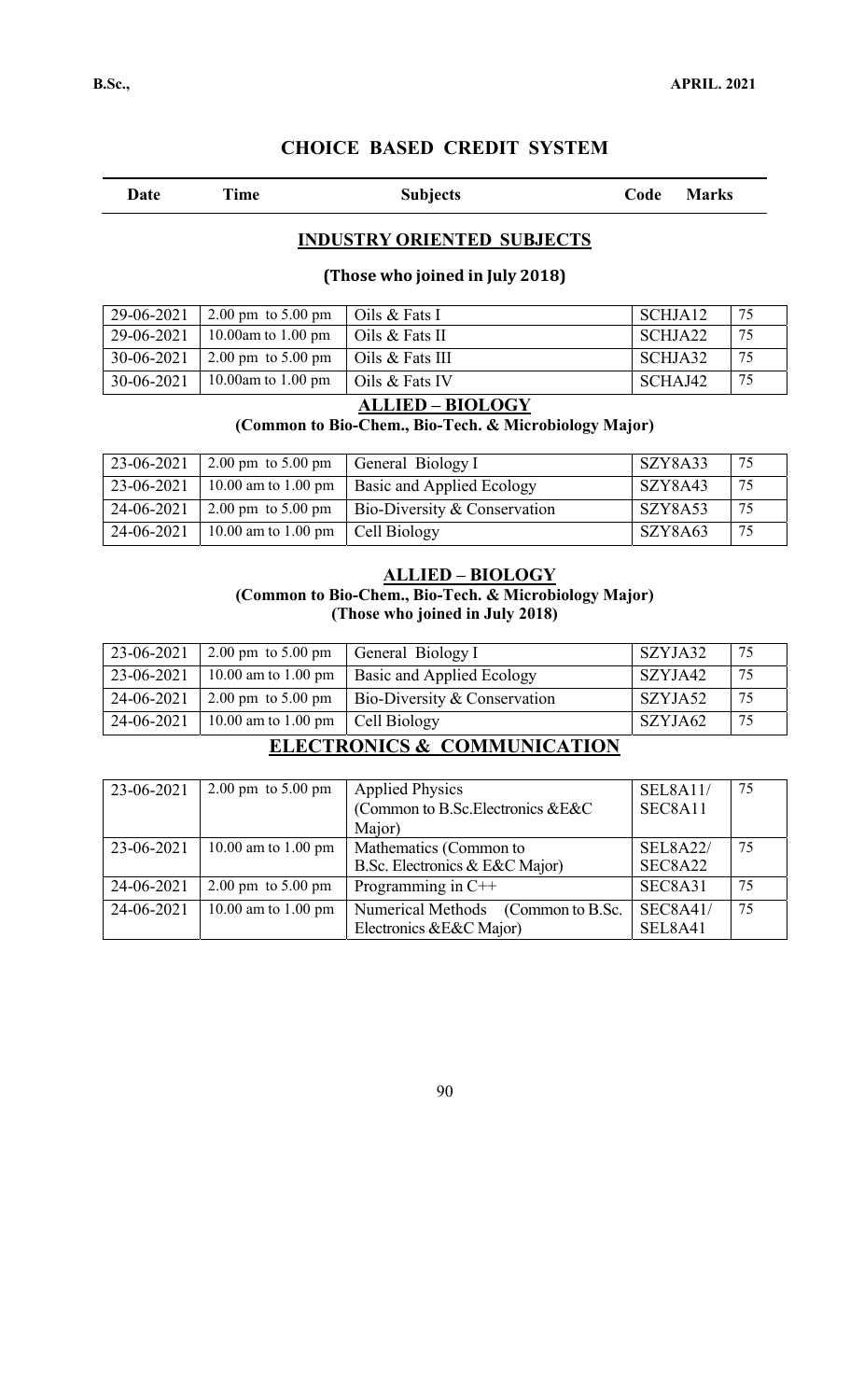| Date       | Time                                   | <b>Subjects</b>            | <b>Marks</b><br>Code |    |
|------------|----------------------------------------|----------------------------|----------------------|----|
| 25-06-2021 | $2.00 \text{ pm}$ to $5.00 \text{ pm}$ | Linear Integrated Circuits | SEC8A32              | 75 |
| 25-06-2021 | 10.00 am to 1.00 pm                    | Analog Communication       | SEC8A42              | 75 |
| 26-06-2021 | $2.00 \text{ pm}$ to $5.00 \text{ pm}$ | <b>Measurement Systems</b> | SEC8A51              | 75 |
| 26-06-2021 | 10.00 am to 1.00 pm                    | <b>Computer Networks</b>   | SEC8A61              | 75 |

# **MATHEMATICS (COMPUTER APPLICATIONS)**

| (Those who joined in July 2008) |                                        |                                  |                |     |  |
|---------------------------------|----------------------------------------|----------------------------------|----------------|-----|--|
| 23-06-2021                      | $2.00 \text{ pm}$ to $5.00 \text{ pm}$ | Computer Applications I          | SCS8A11        | 75  |  |
| 23-06-2021                      | 10.00 am to 1.00 pm                    | Computer Applications II         | SCS8A21        | -75 |  |
| 24-06-2021                      | $2.00 \text{ pm}$ to $5.00 \text{ pm}$ | <b>Computer Applications III</b> | SCS8A31        | -75 |  |
| 24-06-2021                      | 10.00 am to 1.00 pm                    | <b>Computer Applications IV</b>  | <b>SCS8A41</b> | -75 |  |

| 23-06-2021 | 2.00 pm to $5.00$ pm | Applicable Mathematics III | SMC8A51 | -75 |
|------------|----------------------|----------------------------|---------|-----|
| 23-06-2021 | 10.00am to 1.00 pm   | Applicable Mathematics IV  | SMC8A61 | 75  |
| 25-06-2021 | 2.00 pm to $5.00$ pm | Applicable Mathematics I   | SMC8A31 | 75  |
| 25-06-2021 | 10.00 am to 1.00 pm  | Applicable Mathematics II  | SMC8A41 | 75  |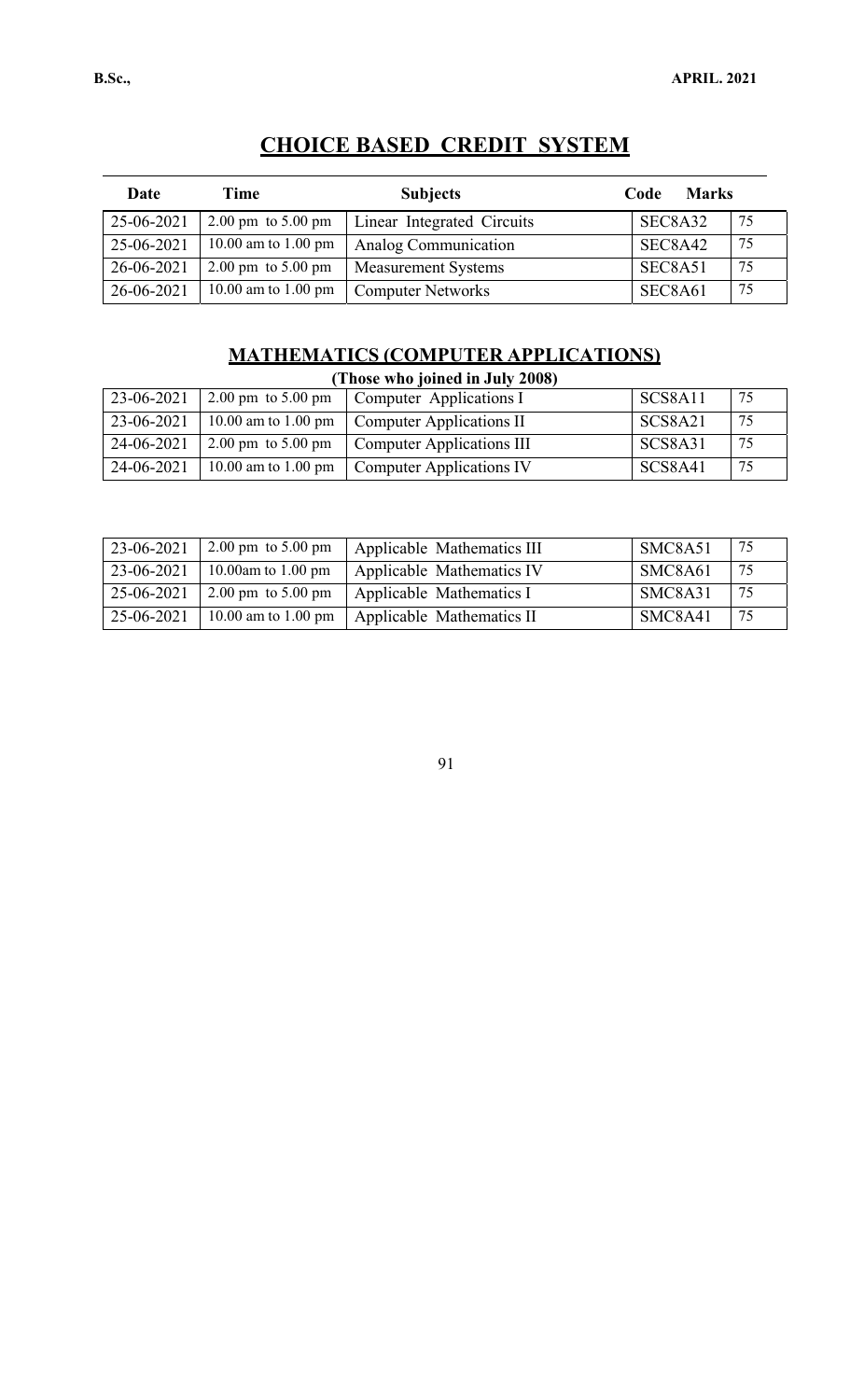**Date Code Marks Code Marks Code Marks** 

SMTJA32

SMTJA42

SMTJA51

SMTJA61

75

75

75

75

### **MATHEMATICS (COMPUTER APPLICATIONS)**

| 22-06-2021                                 | $2.00 \text{ pm}$ to $5.00 \text{ pm}$ | <b>Fundamentals of Computers</b> | SMCDA11             | 75 |  |  |  |
|--------------------------------------------|----------------------------------------|----------------------------------|---------------------|----|--|--|--|
| 22-06-2021                                 | 10.00 am to 1.00 pm                    | Database Management System       | SMCDA21             | 75 |  |  |  |
| 23-06-2021                                 | $2.00 \text{ pm}$ to $5.00 \text{ pm}$ | Visual Programming               | SMCDA31             | 75 |  |  |  |
| 23-06-2021                                 | 10.00 am to 1.00 pm                    | <b>JAVA</b> Programming          | SMCDA41             | 75 |  |  |  |
| 24-06-2021                                 | $2.00 \text{ pm}$ to $5.00 \text{ pm}$ | Programming in C                 | SMCDA32<br>SMTDA32/ | 75 |  |  |  |
| 24-06-2021                                 | 10.00am to $1.00$ pm                   | Programming in C++               | SMCDA42/<br>SMTDA41 | 75 |  |  |  |
| 25-06-2021                                 | $2.00 \text{ pm}$ to $5.00 \text{ pm}$ | Statistics -I                    | SMCDA51/<br>SMTDA51 | 75 |  |  |  |
| 25-06-2021                                 | 10.00am to $1.00$ pm                   | Statistics -II                   | SMCDA61/<br>SMTDA61 | 75 |  |  |  |
| <b>MATHEMATICS (COMPUTER APPLICATIONS)</b> |                                        |                                  |                     |    |  |  |  |
| 22-06-2021                                 | $2.00 \text{ pm}$ to $5.00 \text{ pm}$ | <b>Fundamentals of Computers</b> | SMCJA11             | 75 |  |  |  |
| 22-06-2021                                 | 10.00am to $1.00$ pm                   | Database Management System       | SMCJA21             | 75 |  |  |  |
| 23-06-2021                                 | $2.00 \text{ pm}$ to $5.00 \text{ pm}$ | Visual Programming               | SMCJA31             | 75 |  |  |  |

23-06-2021 10.00am to 1.00 pm JAVA Programming SMCJA41 75

24-06-2021 2.00 pm to 5.00 pm Programming in C SMCJA32/

24-06-2021 10.00am to 1.00 pm Programming in C++ SMCJA42/

25-06-2021 2.00 pm to 5.00 pm Graph Theory SMCJA51/

25-06-2021 10.00am to 1.00 pm Numerical Analysis SMCJA61/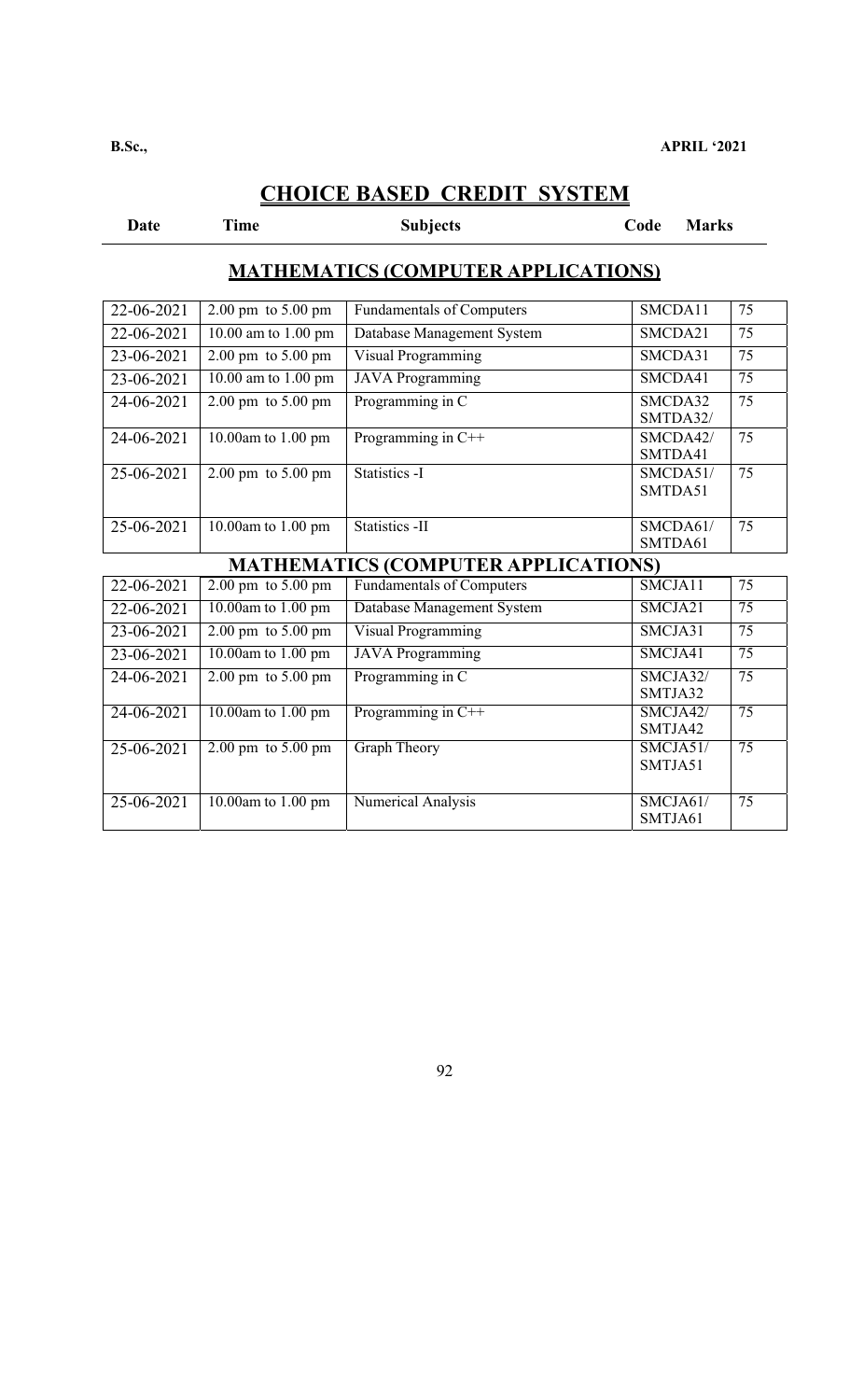| Date                                                                   | <b>Time</b>                            | <b>Subjects</b>                                       | <b>Marks</b><br>Code |    |  |  |  |
|------------------------------------------------------------------------|----------------------------------------|-------------------------------------------------------|----------------------|----|--|--|--|
| <b>ALLIED FOR MATHEMATICS MAJOR</b><br>(Those who joined in July 2008) |                                        |                                                       |                      |    |  |  |  |
| 25-06-2021                                                             | $2.00 \text{ pm}$ to $5.00 \text{ pm}$ | Mathematics-I                                         | SMT8A11              | 75 |  |  |  |
| 25-06-2021                                                             | 10.00am to 1.00 pm                     | Mathematics-II                                        | <b>SMT8A21</b>       | 75 |  |  |  |
| 29-06-2021                                                             | $2.00 \text{ pm}$ to $5.00 \text{ pm}$ | Mathematics-IV                                        | <b>SMT8A31</b>       | 75 |  |  |  |
| 29-06-2021                                                             | 10.00am to 1.00 pm                     | Mathematics-V                                         | SMT8A41              | 75 |  |  |  |
| 01-07-2021                                                             | $2.00 \text{ pm}$ to $5.00 \text{ pm}$ | Mathematics-VI                                        | <b>SMT8A43</b>       | 75 |  |  |  |
| 01-07-2021                                                             | 10.00am to $1.00$ pm                   | Mathematics-III                                       | <b>SMT8A23</b>       | 75 |  |  |  |
| 30-06-2021                                                             | $2.00 \text{ pm}$ to $5.00 \text{ pm}$ | Application of Mathematics I<br>Programming in C      | SMT8A34              | 75 |  |  |  |
| 30-06-2021                                                             | 10.00am to $1.00$ pm                   | Application of Mathematics II<br>Programming in $C++$ | SMT8A44              | 75 |  |  |  |
| 22-06-2021                                                             | 2.00 pm to 5.00 pm                     | Application of Mathematics III<br>Statistics $-1$     | SMT8A54              | 75 |  |  |  |
| 22-06-2021                                                             | 10.00am to 1.00 pm                     | Application of Mathematics IV<br>Statistics - II      | SMT8A64              | 75 |  |  |  |